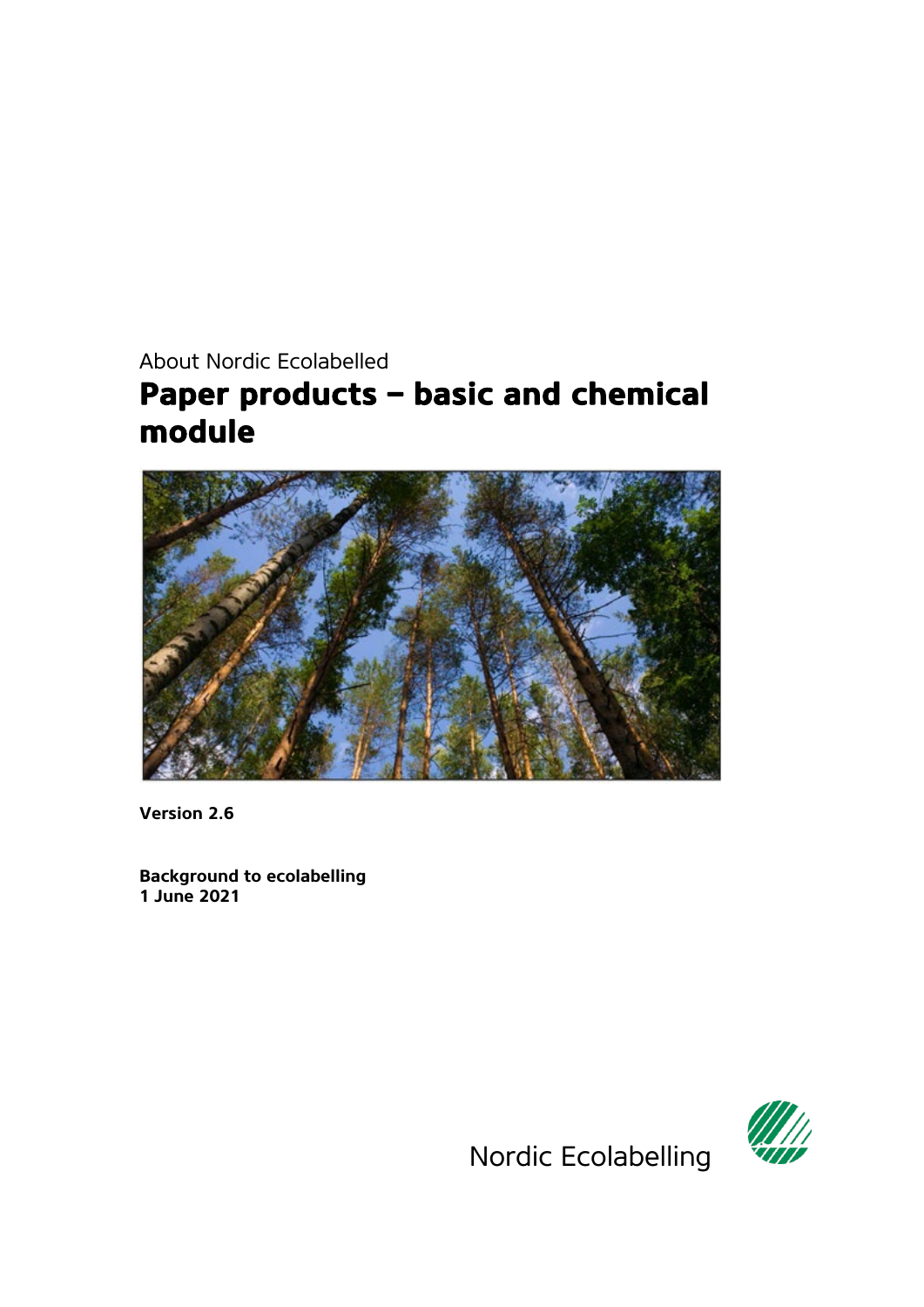# **Contents**

| 2.1 The Nordic Ecolabelling modular system for paper products 2         |  |
|-------------------------------------------------------------------------|--|
|                                                                         |  |
|                                                                         |  |
| 2.4 Other labels ……………………………………………………………………… 10                         |  |
| 2.5 Nordic Ecolabelling criteria for paper products 11                  |  |
| 2.6 Nordic Ecolabel licences for paper products12                       |  |
|                                                                         |  |
|                                                                         |  |
|                                                                         |  |
|                                                                         |  |
|                                                                         |  |
|                                                                         |  |
|                                                                         |  |
| 4.2.4 Environmental assurance, quality assurance and quality manual  16 |  |
|                                                                         |  |
| 4.2.6 Chemicals                                                         |  |
|                                                                         |  |
|                                                                         |  |
|                                                                         |  |
| 4.2.10 Waste                                                            |  |
|                                                                         |  |
|                                                                         |  |
| 5 Changes compared to previous versions  38                             |  |
|                                                                         |  |
|                                                                         |  |
|                                                                         |  |
|                                                                         |  |
|                                                                         |  |
|                                                                         |  |

**Appendix 1** [Background to requirements in regard to fibres](#page-44-0) **Appendix 2** [Background to the requirements in the chemical module](#page-59-0)

<span id="page-1-1"></span><span id="page-1-0"></span>AI001 Paper products - Paper products – basic [and chemical module,](#page-0-0) version 2.6, 1 June 2021

This document is a translation of an original in Swedish. In case of dispute, the original document should be taken as authoritative.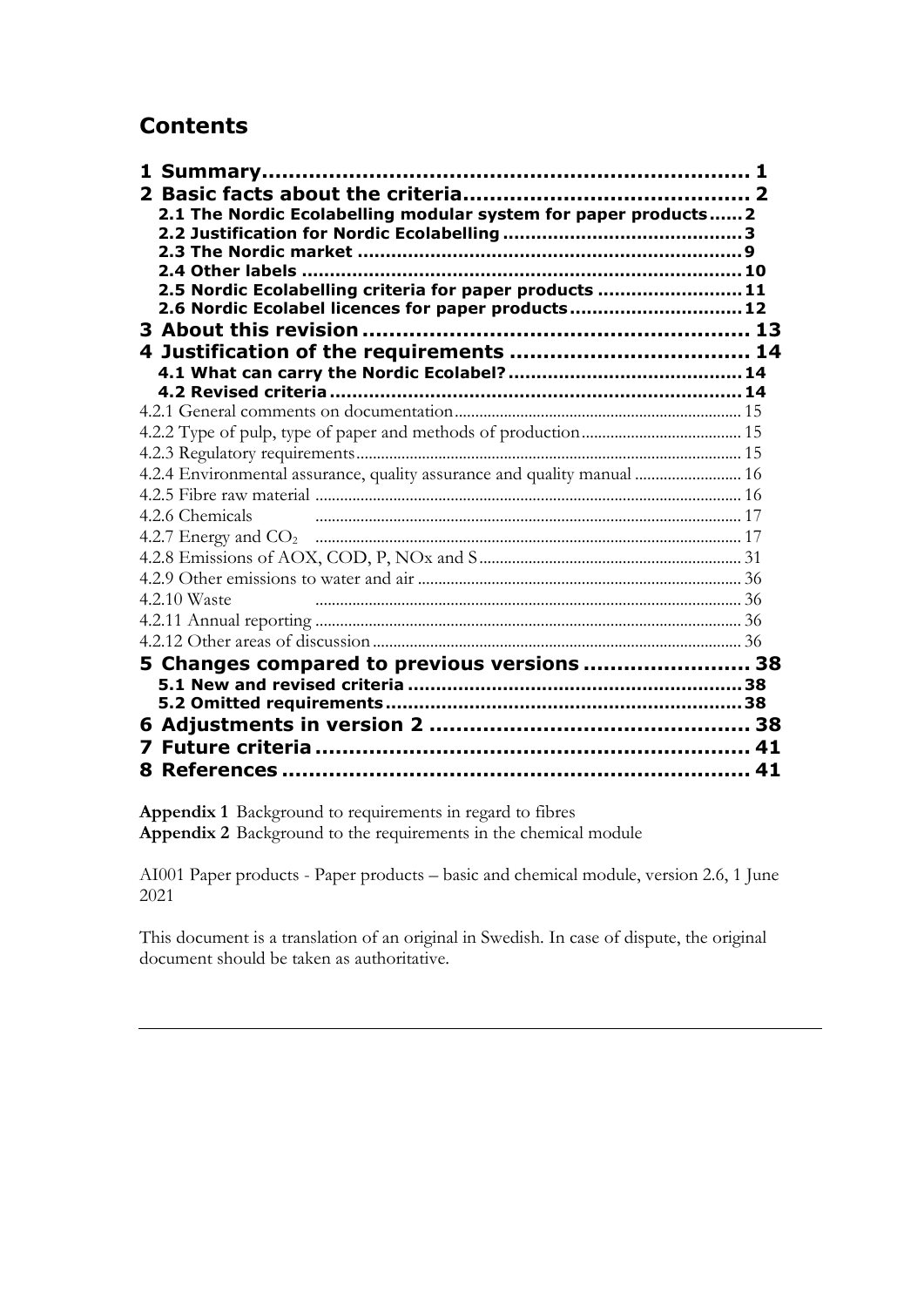# **Addresses**

In 1989, the Nordic Council of Ministers decided to introduce a voluntary official ecolabel, the Nordic Ecolabel. These organisations/companies operate the Nordic ecolabelling system on behalf of their own country's government. For more information, see the websites:

#### **Denmark**

Ecolabelling Denmark Fonden Dansk Standard Göteborg Plads 1 DK-2150 Nordhavn Fischersgade 56, DK-9670 Løgstør Tel: +45 72 300 450 info@ecolabel.dk www.ecolabel.dk

#### **Finland**

Ecolabelling Finland Urho Kekkosen katu 4-6 E FI-00100 Helsingfors Tel: +358 9 61 22 50 00 joutsen@ecolabel.fi www.ecolabel.fi

#### **Iceland**

Ecolabelling Iceland Umhverfisstofnun Suδurlandsbraut 24 IS-108 Reykjavik Tel: +354 591 20 00 ust@ust.is [www.svanurinn.is](http://www.svanurinn.is/)

#### Norway

Ecolabelling Norway Henrik Ibsens gate 20 NO-0255 Oslo Tel: +47 24 14 46 00 info@svanemerket.no www.svanemerket.no

#### **Sweden**

Ecolabelling Sweden Box 38114 SE-100 64 Stockholm Tel: +46 8 55 55 24 00 info@svanen.se www.svanen.se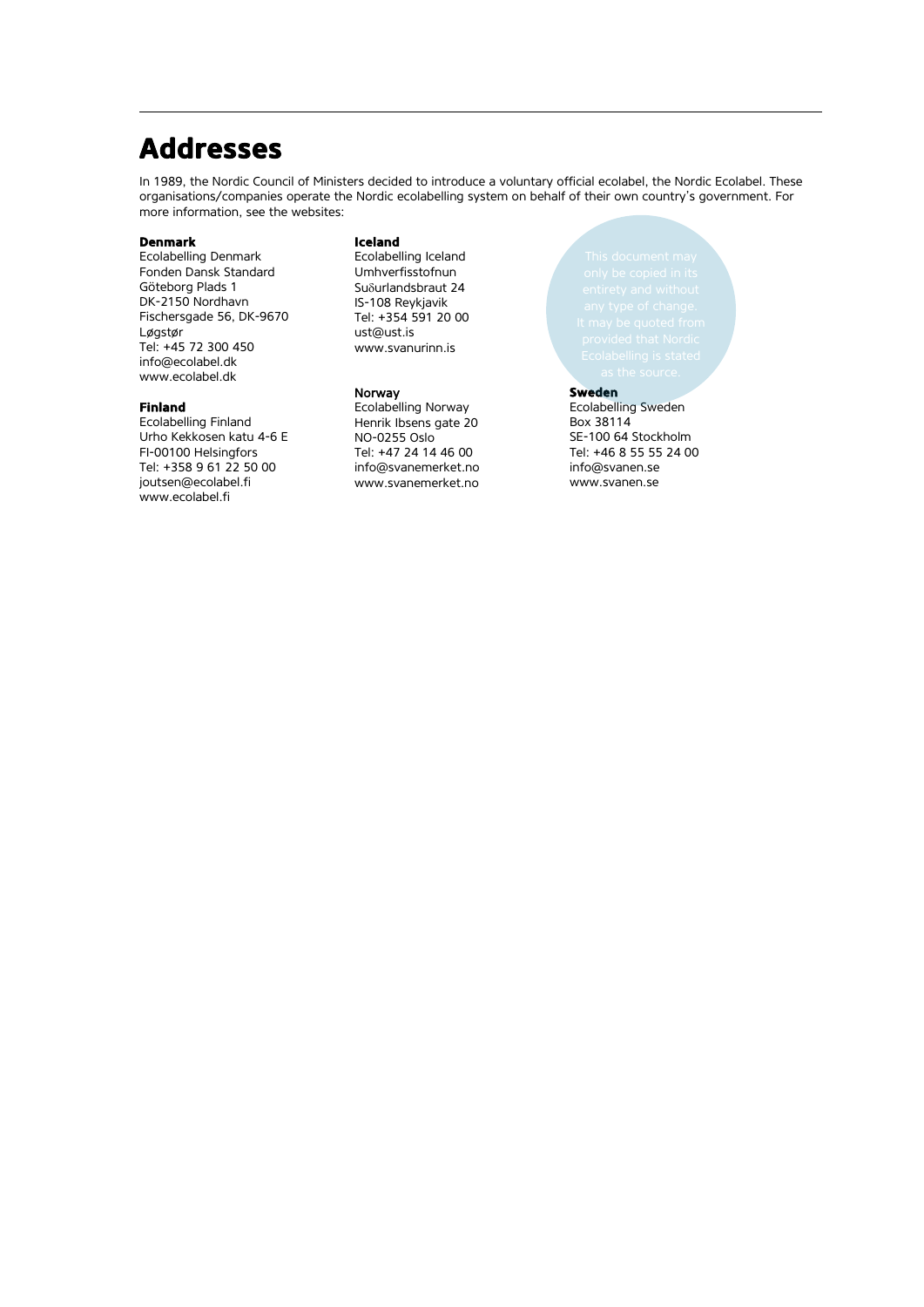# **1 Summary**

This background document presents an account of the general requirements given in "Nordic Ecolabelling of paper products – basic module version 2" and in "Nordic Ecolabelling of paper products – chemical module version 2".

Nordic Ecolabelling has been designing ecolabelling requirements in regard to paper products for nearly twenty years. A life cycle analysis perspective provides the basis for Nordic Ecolabelling requirements, which means that requirements are devised, for each phase in the life cycle of a paper product, in terms of their effects on the product's environmental impact and their potential for facilitating environmental improvements as well as in regard to whether the fulfilment of the requirement is technically feasible. Ecolabelling can make a difference. Requirements in regard to paper products are currently arranged in a so-called modular system, in which the general requirements placed on pulp and paper production, including forestry management, are to be found in the basic module and the chemical module.

The criteria presented in the basic module and the chemical module for the paper industry, version 1 (2003), have been reviewed and revised. The revision process took place between 2008 and 2011. An evaluation of the criteria, completed prior to the start of the revision process, has both guided and informed the work of the revision. The revision compares parameters to actual results attained by producers, as well as to BAT (Best Available Technology) values according to the appropriate BREF (BAT Reference) documents, as well as the new EU Eco-label criteria for paper. Nordic Ecolabelling has additionally made use of available drafts of a new BREF document, which, however, do not, as yet, contain any new BAT values.

The most important changes made to the new proposal for version 2 of the basic module are:

- Requirements in regard to energy and  $CO<sub>2</sub>$  emissions have been made more stringent.
- Requirements in relation to  $CO<sub>2</sub>$  emissions during transportation from forest to the paper mill have been introduced.
- The requirements on AOX levels have been tightened.
- The effects of filler material have been removed from the calculation matrix. This means that the emissions requirement has been tightened for paper that contains filler, such as printing paper.
- Requirements in regard to certification of sustainable raw products have been tightened.

The most important changes made to the new proposal for version 2 of the chemical module are:

- A general prohibition of classified chemicals, including trivial limit, has been introduced.
- The requirement regarding classified residual monomers has been extended.
- A new requirement stipulating that Bisphenol A may not be used in Nordic Ecolabelled paper.
- A GMO ban has been introduced for starches.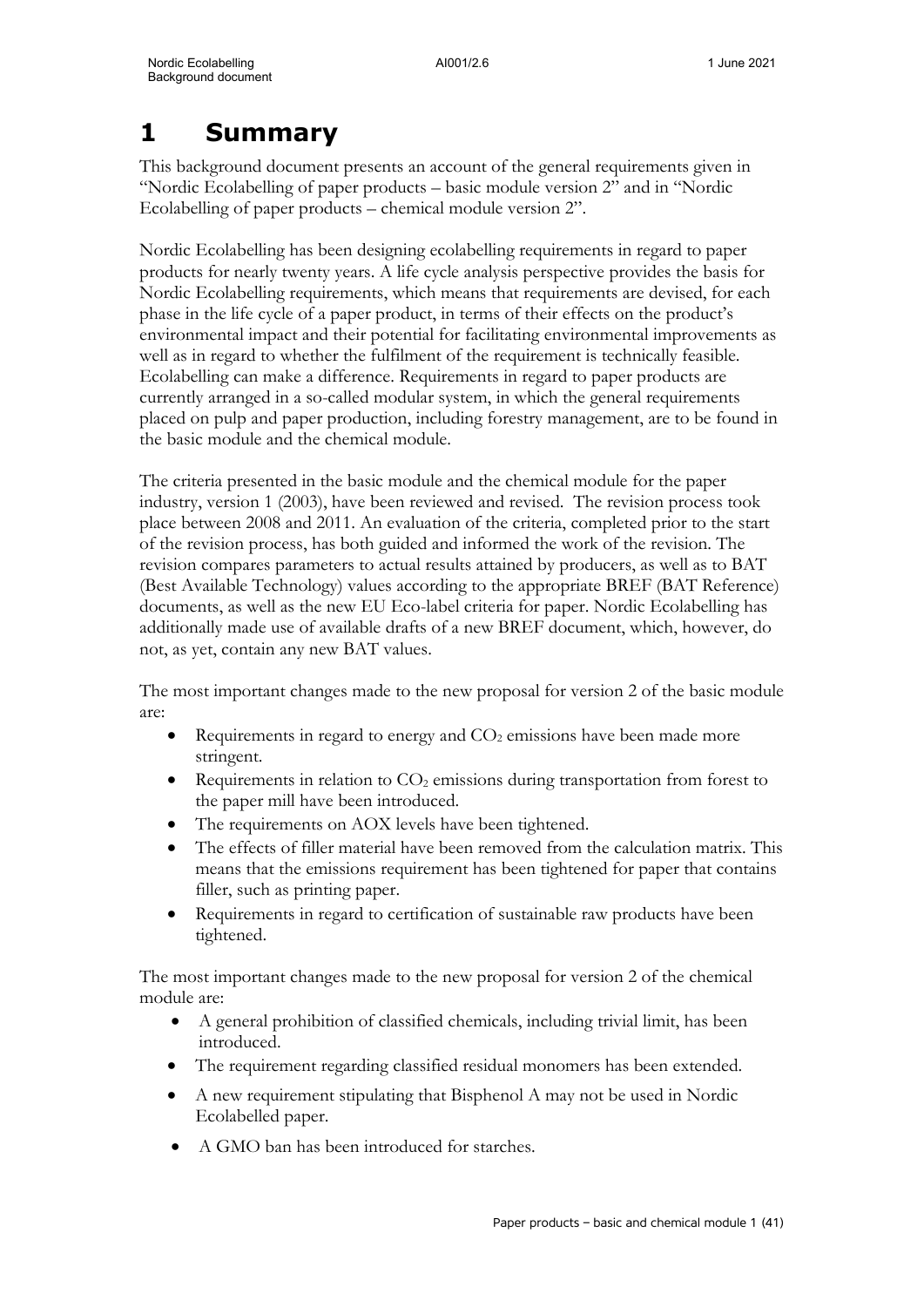The standards required by Nordic Ecolabelling are set at a considerably more demanding level than previously; and, furthermore, are judged to be more stringent than those required according to the EU Ecolabel criteria for printing paper. This difference is especially apparent in regard to passages concerning energy,  $CO<sub>2</sub>$  emissions, uses of GMO and the requirements placed on forestry management practices.

# **2 Basic facts about the criteria**

This section contains basic information regarding the criteria for Nordic Ecolabelling of various kinds of paper product. Background information on the modular system for paper products is given, along with a presentation of arguments for the Nordic Ecolabel. A summary of the market situation in regard to the paper industry is also provided in this section, along with a series of brief remarks on environmental management systems, environmental declarations and other forms of labelling.

# **2.1 The Nordic Ecolabelling modular system for paper products**

The criteria for Nordic Ecolabelling of paper products encompass a wide range of requirements, most of which relate to pulp and paper production. Since the raw materials, chemicals and manufacturing processes in pulp and paper production are similar, Nordic Ecolabelling introduced a so-called modular system for paper products in 2003.

This background document for the basic and chemical modules presents the reasoning behind the standards required by Nordic Ecolabelling in regard to forestry management, pulp and paper production and uses of chemicals. More detailed descriptions of motives for Nordic Ecolabelling as regards various finished products are given in the background documents belonging to their respective supplementary modules, for example the supplementary module regarding copy and printing paper.

**The Basic module** contains general requirements concerning forestry management, emissions, energy efficiency, waste disposal in pulp and paper production, as well as environmental and quality assurance.

**The chemical module** contains general requirements in regard to the uses of chemicals in the manufacture of pulp and paper.

**Supplementary modules** specify those requirements, in addition to those laid out in the Basic and Chemical modules, for different types of paper in order that must be met in order that a licence to carry the Nordic Ecolabel may be granted. The requirements levels of supplementary modules may vary in relation to the basic or chemical module. If the standards required in the modules differ, the requirement levels specified in the applicable supplementary module are to be applied. For a product to be granted a licence to carry the Nordic Ecolabel, the relevant requirements in the basic module and chemical module, in addition to the requirements in the applicable supplementary module, must be fulfilled.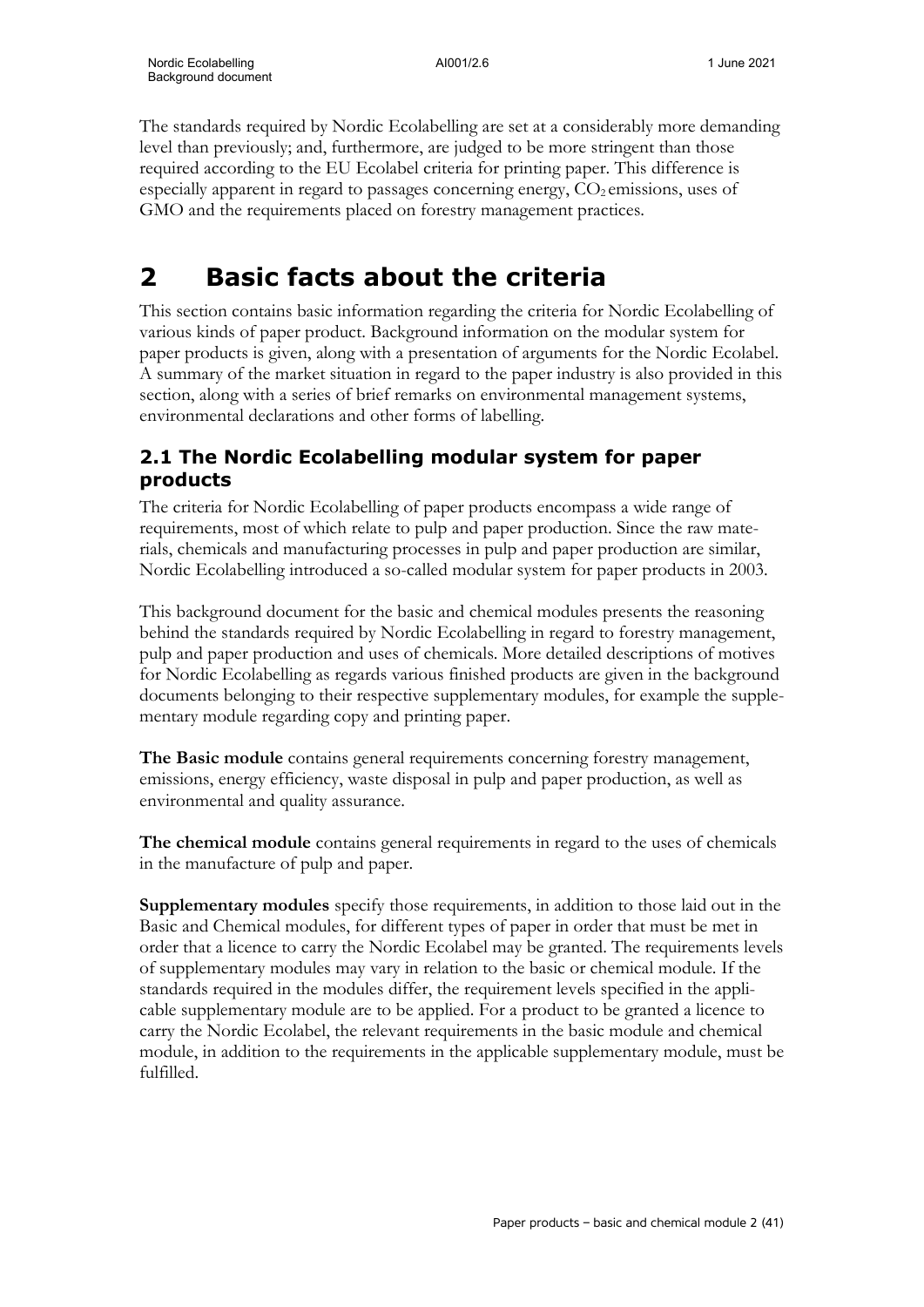Version 1 of the modular system includes the following documents regarding paper products:

# **General criteria**

- Basic Module (Nordic Ecolabelling of paper products basic module)
- Chemical Module (Nordic Ecolabelling of paper products chemical module)

and the following **supplementary modules**

- Nordic Ecolabelling of copy and printing paper supplementary module
- Nordic Ecolabelling of tissue paper supplementary module
- Nordic Ecolabelling of greaseproof paper supplementary module
- Nordic Ecolabelling of coffee filters supplementary module
- Nordic Ecolabelling of paper envelopes supplementary module

Version 2 of the modular system includes the following documents:

- Basic Module (Nordic Ecolabelling of paper products basic module)
- Chemical Module (Nordic Ecolabelling of paper products chemical module)

Other Nordic Ecolabel criteria may refer to the modular system, such as the revised criteria for copying and printing paper (version 4), the revised criteria for tissue paper (version 5) and the criteria for hygiene products.

# **2.2 Justification for Nordic Ecolabelling**

An account of the reasons for the decision by Nordic Ecolabelling to make provision for eco-labelling of paper products is presented in this section.

# **Raw materials**

**Cellulose fibre** is the predominant raw material for paper manufacture. The material content of paper is nearly 98% natural in origin. The fibrous raw material may be sourced from trees, other plants or recycled paper. The environmental impact of felling may, inter alia, involve reduced biodiversity in the affected area as well as having a negative effect on climate change. It may also have other effects – for instance, infringements upon the rights and lands of indigenous peoples.

As is shown by Figure 1, 89% of raw materials in global paper production are derived from chemical or mechanical pulp or recycled paper. Approximately 8% consists in filler material and coating chemicals. The remaining 3% is made up of various forms of chemical additive, approximately half of which consists in starch. Values are calculated on the basis of the dry-matter content of products in relation to the 2005 world paper production total of 375 million tonnes.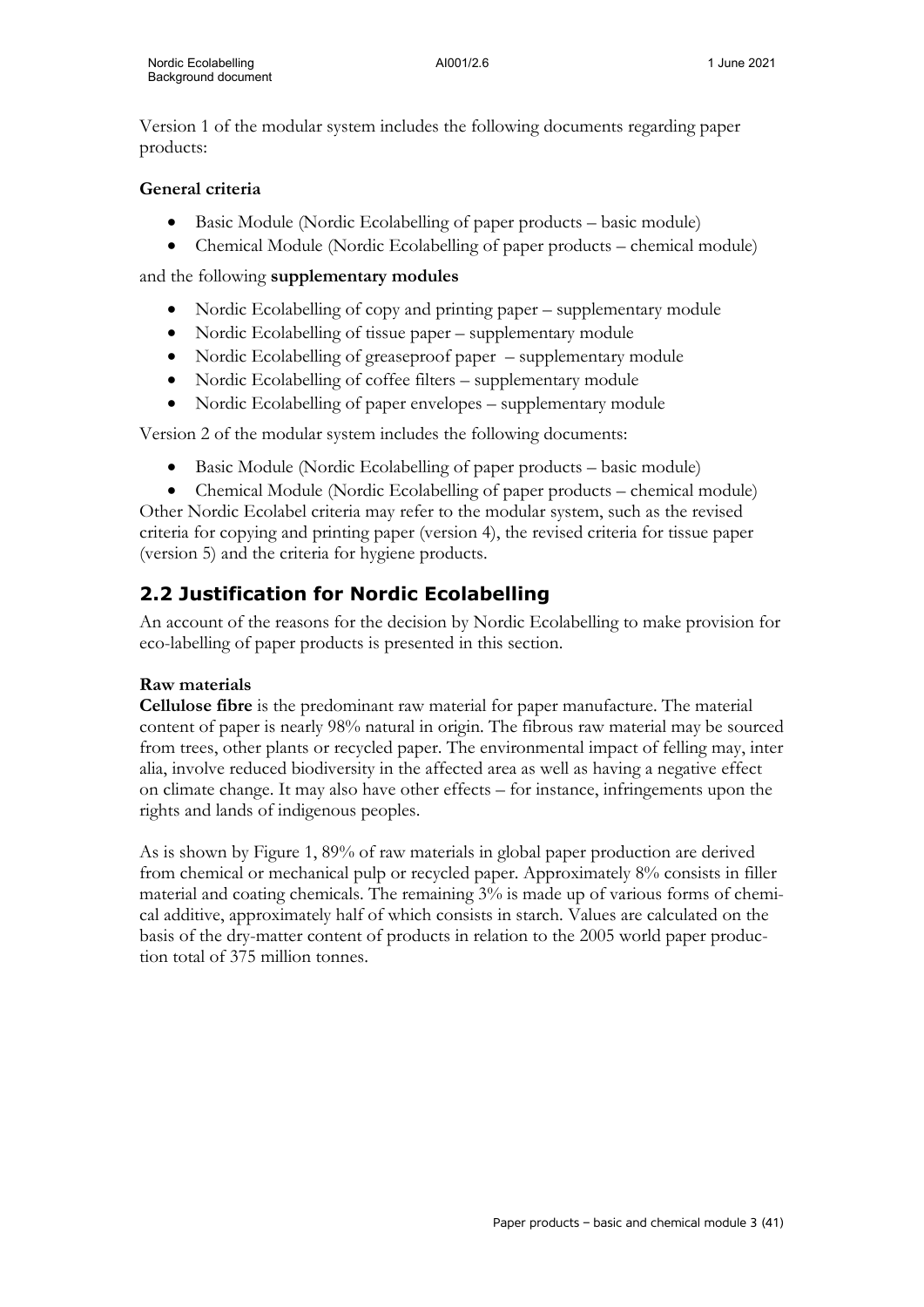

**Figure 1.** Breakdown of types of raw materials used in total world paper production; shown in percentage by weight for 2005. As cited in "Department of Chemical Additives, Zellcheming, Germany, 2008. Printed in MS/EIPPCB/PP\_Draft\_1 April 2010". The illustration is taken from the BREF document<sup>[1](#page-6-0)</sup>. ("Kjemisk masse, fabrikk" = Chemical pulp, annual plants. "Kjemisk masse, tre" = Chemical pulp, wood).

**Recycled paper** is a valuable source of raw materials. Recycled paper is sorted before being sold on as raw material for paper manufacture; the various grades of paper quality provide raw materials, or input factors, for the production of, for example, paper for newspapers and magazines, paper packaging, paper towels as well as copy and printing paper. Nordic Ecolabelling places emphasis on sustainable forestry management and the traceability of fibre from forest to producer. In addition, Nordic Ecolabelling promotes the use of recycled fibre, which is a valuable resource.

#### **Uses and handling of chemicals**

Many chemical substances are used in the manufacture of pulp and paper products. According to KEMI, the Swedish Chemicals Agency, 3100 different chemical products from 200 suppliers were delivered to the Swedish pulp and paper industry during 2004. These may be categorised into process chemicals for pulp production as well as chemical additives and auxiliary chemicals for paper production. Chemical additives are used to give the paper various characteristics or qualities and the purpose of auxiliary chemicals is to increase efficiency and simplify production processes. These substances are collectively referred to as "production chemicals".

<span id="page-6-0"></span><sup>1</sup> Draft 1 BREF document for Pulp and Paper Industry, 2010. Reference documents from the European IPPC Bureau. <http://eippcb.jrc.ec.europa.eu/reference/>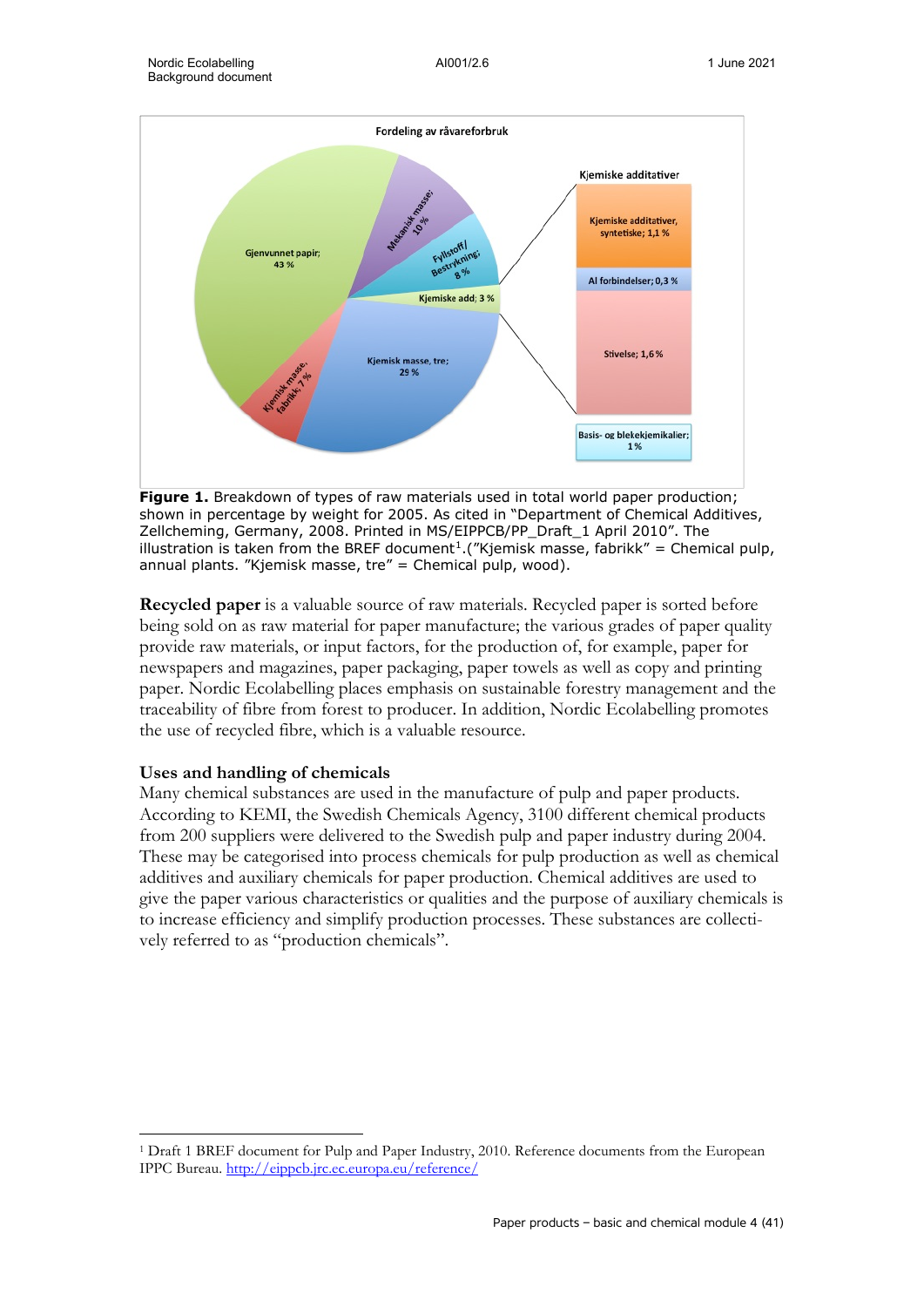

#### Figure 2 shows the market shares of chemicals according to function.

**Figure 2.** Market share of functional and process chemicals used by the pulp and paper industry Information from Department of Chemical Additives, Zellcheming, Germany, 2008. Printed in MS/EIPPCB/PP\_Draft\_1 April 2010. The illustration is taken from the BREF  $document<sup>2</sup>$  $document<sup>2</sup>$  $document<sup>2</sup>$ .

The chemicals are grouped in segments corresponding to the distinction between chemical additives and auxiliary chemicals described above. Chemical additives have a market share of 89% and auxiliary chemicals 11%. Of the market share taken by chemical additives, 56% is made up of coating chemicals used in paper production. Coatings consist in the main of a wet mixture of fillers (pigment) and binders. Filler consisting of clay and calcium carbonate account for 80% of the total dry-matter content of coatings. Other performance enhancing functional chemicals (3% of the total) are used in purification processes and water treatment.

Some of the chemicals are not easily biodegradable and may accumulate in plants and animals. Other chemical substances may be carcinogenic or are suspected endocrine disrupters. Biodegradability is, from an ecological point of view, one of the most important characteristics of an organic substance. In general, the easier a substance biodegrades, the fewer the ecological risks involved. Toxic substances that do not degrade are extremely hazardous for the environment. They pass undisturbed through sewage works and are deposited in the recipient, where decomposition occurs slowly and the toxic effects are long-term. Substances that bioaccumulate, and do not biodegrade, can easily reach harmful concentrations in a range of organisms. Nordic Ecolabelling sets general requirements governing the use of environmentally classified chemicals in paper production.

<span id="page-7-0"></span><sup>2</sup> Draft 1 BREF-document for Pulp and Paper Industry, 2010. Reference documents from the European IPPC Bureau. http://eippcb.jrc.ec.europa.eu/reference/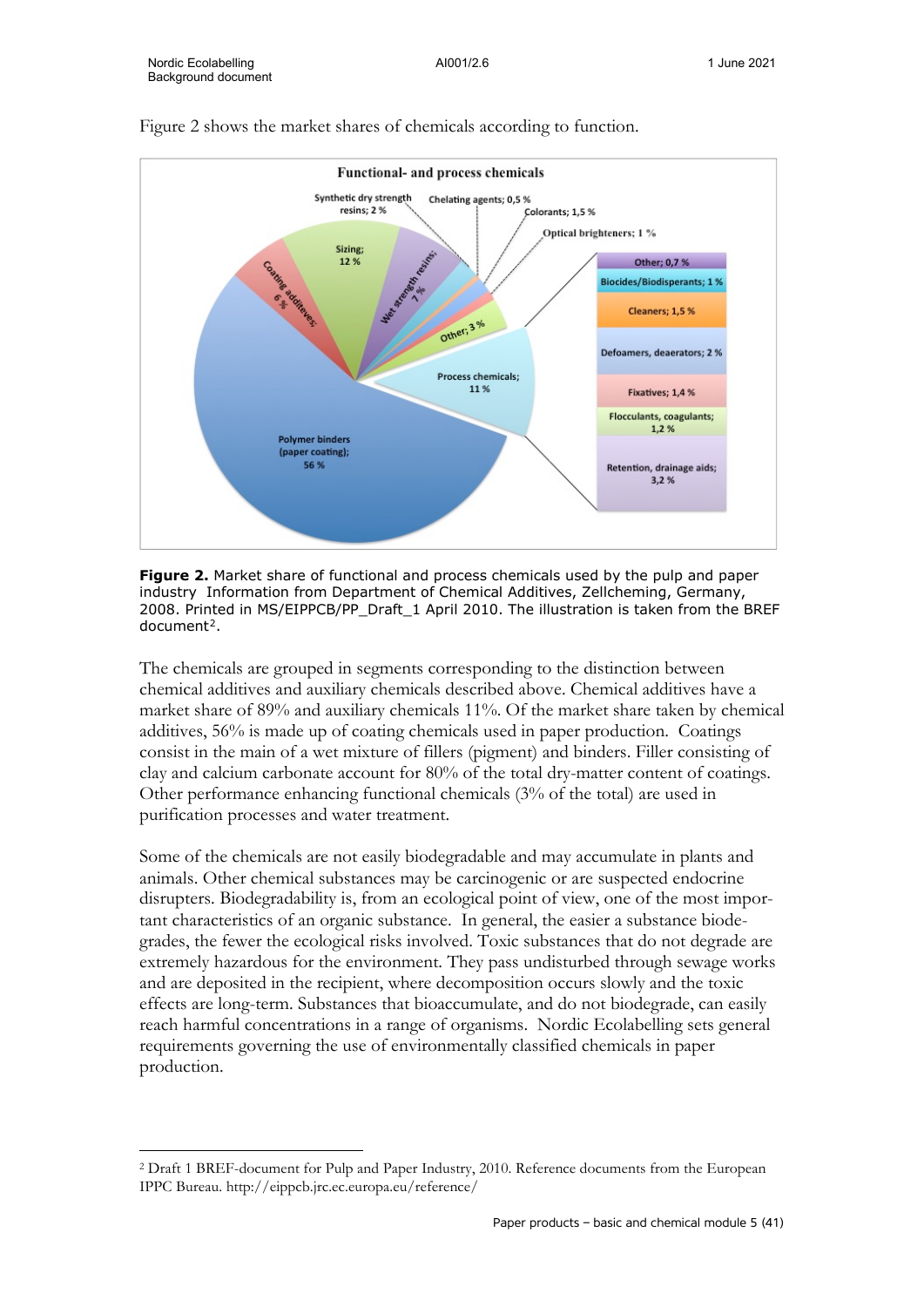The **fillers and coating chemicals** category represents a majority of production chemicals. The reference group working on this project has, for both the present and previous criteria revisions, examined the environmental impact of the manufacture of filler materials. The conclusion has been drawn that the negative environmental impact of fillers and/or coating chemicals is low in comparison to the detrimental effects of paper production as a whole. The potential for securing environmental improvements in this area is, therefore, also low. The transportation of fillers may, however, present an area in which there is potential for significant environmental improvements. The production of starch based on genetically modified potato presents a further issue for future consideration. Nordic Ecolabelling has, for the current revision, chosen to prohibit such products.

**New uses for chemicals** are continually appearing, for instance fluoride and chromium are used in the coating of food paper and baking paper and hamburger paper in the United States. Chromium compounds and fluorinated organic compounds are both problematic for the environment. Chromium compounds are persistent and can, to varying degrees, bioaccumulate. Fluorinated organic compounds may be toxic, persistent, potentially bioaccumulative and can disperse across the globe. As result they can pose a long-term threat to both animal and human life. Nordic Ecolabelling regulates the use of chemicals with a set of stringent requirements; and both fluoride and chromium are prohibited for use in Nordic Ecolabelled food paper and baking paper.

No new Nordic Ecolabelling requirements are specified in regard to the various processes involved in extracting and producing chemicals, with the exception of the new requirement in respect of GMO starches. An evaluation of associated environmental effects may be undertaken for the next revision.

#### **The production process**

The manufacture of cellulose pulp and paper has a negative effect on the environment in a number of ways. Overall, the environmental impact of the production of cellulose pulp is greater than that of paper manufacture. Different manufacturing processes have different effects on the environment. The production of chemical pulp results in high levels of emissions, while mechanical pulp manufacturing consumes large amounts of energy in the form of electricity.

The production of paper from recycled fibres also places a burden on the environment, for example through the use of de-inking chemicals. For certain paper types, for example tissue paper, problems may be caused by remnants of substances, hazardous to both health and the environment, originating in recycled fibres.

All production of cellulose pulp and paper is energy intensive, but plants for the production of chemical pulp can achieve energy self-sufficiency. It is often the case that over 90% of energy consumed in the production process is generated from biofuels. Biofuels may be obtained as a by-product of wood handling or from the pulping process itself, in which cellulose fibres are released during boiling. The cooking liquor contains large amounts of organic substances (wood) that release energy when combusted in the recovery boiler. If pulp manufacture were to be made more energy efficient the resulting surplus of biofuel generated electricity and/or heat could be sold on the open market.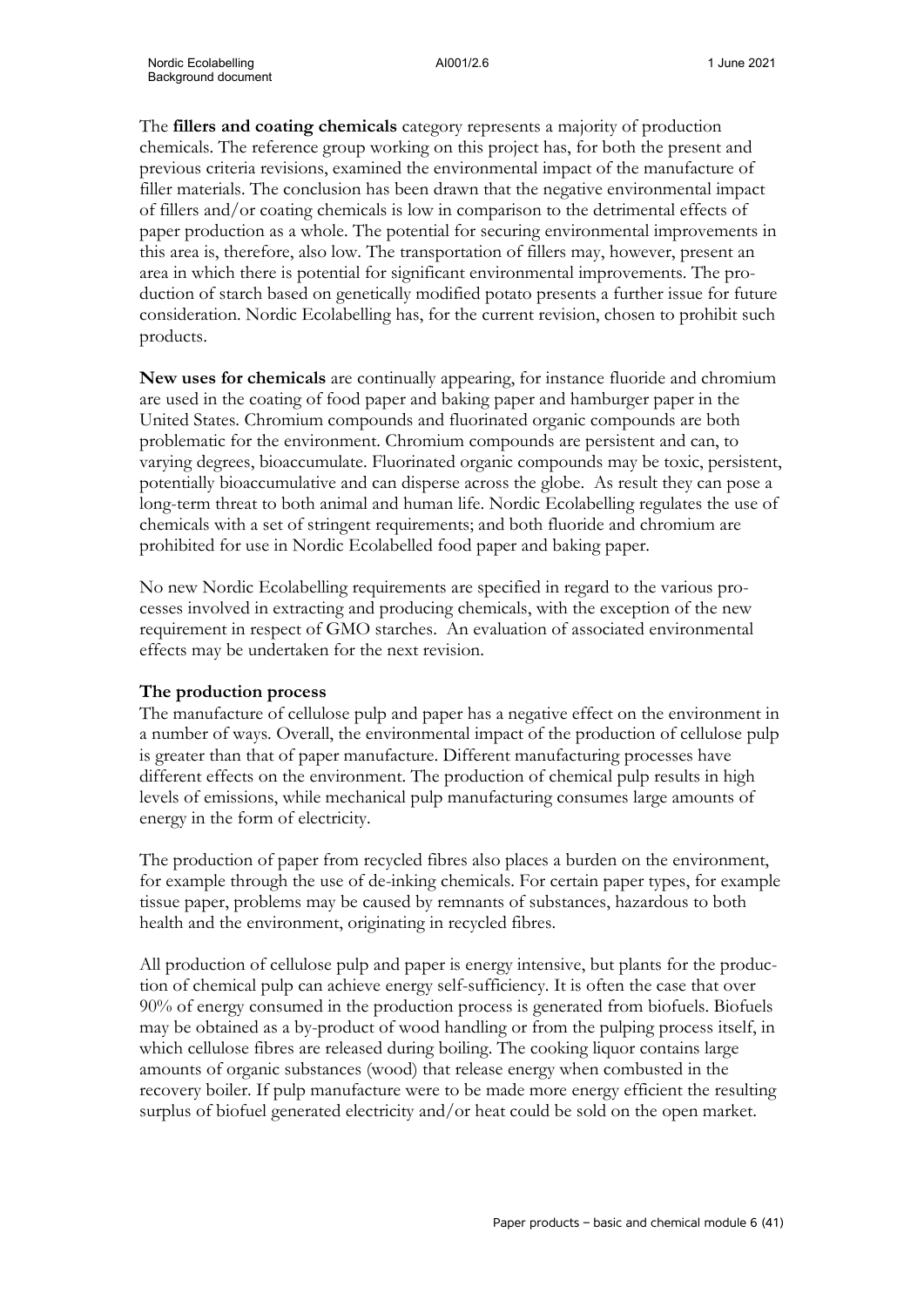When the fibres are instead released by mechanical processes the wood fragments remain trapped in the pulp. As a result, the by-products of mechanical pulp manufacture do not contribute to the production of biofuels to the same degree as the by-products of chemical pulping. On the contrary, the mechanical pulping process consumes a great deal of electricity.

The characteristics and qualities of a paper product are determined by the use of various pulp raw materials and chemicals. The characteristics and qualities of pulp are determined by the various types of fibre and production processes used. There are three main types of pulp manufacturing processes: chemical, mechanical and the production of pulp from recycled paper. These three methods have very different effects on the environments, which makes comparison between the three difficult.

- Mechanical pulp production may consume large amounts of electricity, but emissions to water and air are low and little use is made of chemicals. Almost 100% of wood fibres are extracted and used.
- Chemical pulping processes give rise to large emissions, but energy consumption is lower and chemical pulp mills are almost self-sufficient in energy, using biofuels for heat and electricity generation. The use of chemicals is high. The process extracts only 50% of wood fibres from the raw material.
- The use of recycled paper has a limiting effect on the exploitation of forestry resources. However, the de-inking of recycled paper creates large amounts of sludge, for which an acceptable method of disposal must be found. The collection of used paper results in an increase in the number of journeys undertaken.

#### **Energy consumption and effects on climate change**

The production and consumption of energy place a number of burdens on the environment. Besides climatic impact and air pollution produced by the combustion of fuel, the production of primary energy sources and disposal of waste products impact on the environment.

Energy savings have an important role to play in reducing burdens placed on the environment. As regards the issues of global warming and climate change, the pulp and paper industry is in the unique position since its main raw material (wood) is renewable. As a result, waste products and surplus energy may be used to good effect in the production of renewable energy with a low climate impact. Energy use in the industry has been made more efficient. An increasing use of paper qualities that require less electricity in production goes in some way to explain this, but the main cause of improvements lies in the systematic efforts that have been made to make production processes more energy efficient.

Nordic Ecolabelling has previously instituted requirements limiting quantities of fuel consumed in heat generation, as well as levels of electricity consumption, during the manufacturing of pulp and paper. Furthermore, Nordic Ecolabelling has placed requirements on the production phase of paper and pulp manufacture in regard of carbon dioxide emissions. This new version of the basic module requires that applicants calculate and notify of the total CO<sub>2</sub> emissions produced by transportation from the forest to the paper mill.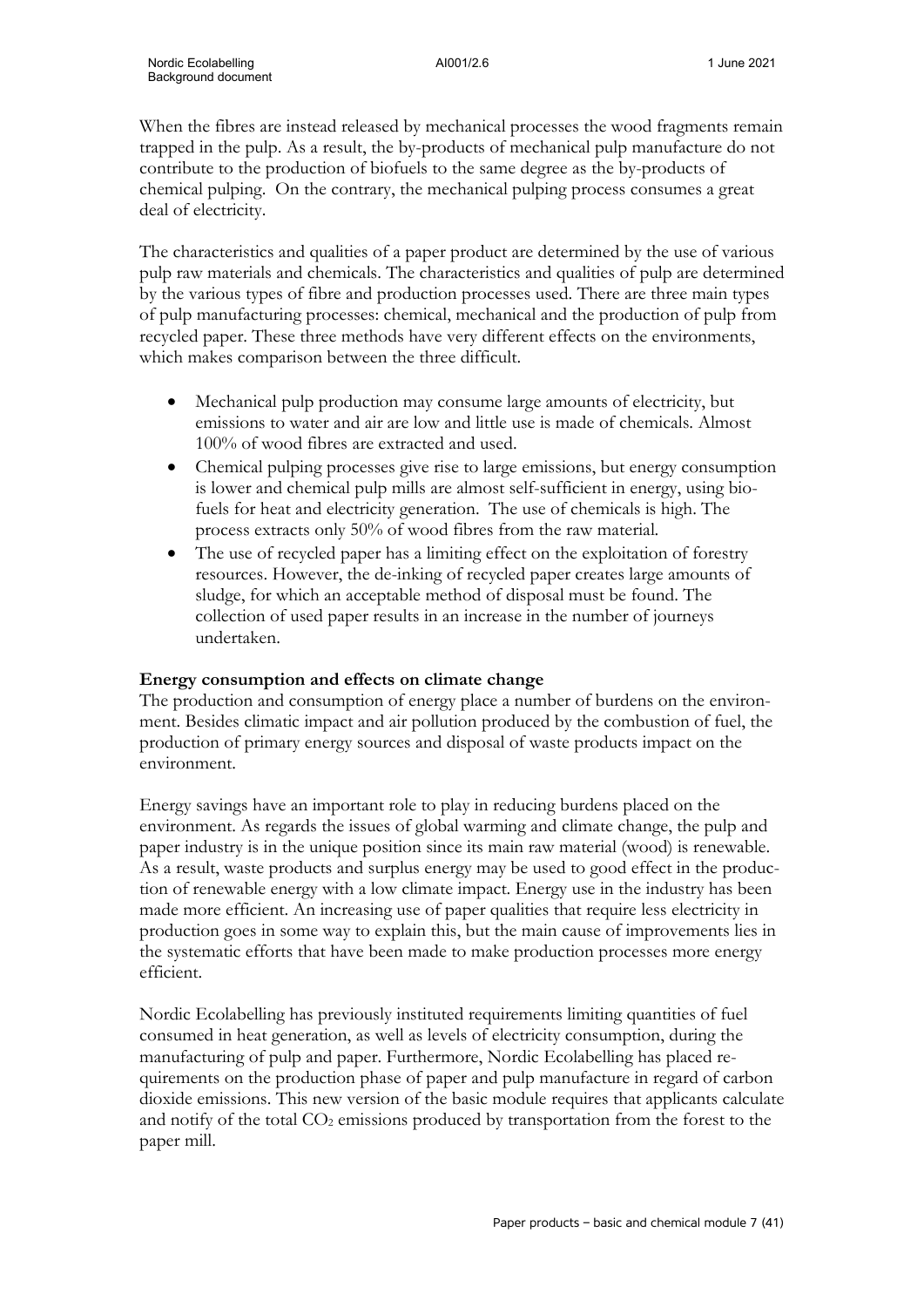#### **Emissions to water and air**

Life cycle assessments have shown that **environmental impact on the air** is primarily caused by the energy production required by the energy-intensive pulp and paper industry.

The industry is responsible for polluting the air with acidifying substances, such as sulphur, substances that lead to eutrophication, such as NOx, and substances that contribute to the greenhouse effect.

**Emissions to water** resulting from the production of cellulose pulp and paper consists in, among others, substances that lead to eutrophication, such as nitrogen (N) and phosphorous (P), or that upset the balance between N and P. In sensitive environments, incidences of algal bloom and oxygen depletion may occur. The same effect occurs during a COD (Chemical Oxygen Demand) test, i.e. organic compounds consume oxygen as they degrade in water.

Better bleaching chemicals, more effective methods of water purification and the optimisation of the manufacturing process have lead to major reductions in adsorbable organic halogen (AOX) emissions to water over the last few years. AOX categorised compounds of chlorine have been replaced by less toxic compounds, as chlorine gas is no longer used in bleaching. The issue of AOX pollutants is taken into consideration by Nordic Ecolabelling in the setting of requirements in regard to emissions to water from pulp and paper production and of requirements in regard to wet strength agents, which may contain chloro-organic compounds, as well as in the prohibition of the chlorine bleaching of pulp.

#### **Waste and residual products and recycling**

Waste products are formed during the production process. Waste products include bark, fibre residues and sludge arising from water treatment. These residue products are currently mainly used as sources of fuel. Combustion of these residues results in the accumulation of quantities of ash. The production of pulp from recycled paper results in larger quantities of sludge due to the presence of fillers and printing ink in the recycled material. Energy may also be recovered from these waste products by incineration; although ash forms a higher of combustion products than for the incineration of pure biomass.

The paper becomes waste after use by the consumer. Toilet paper is disposed of via the sewer system. Household paper products, such as kitchen towel or serviettes, are disposed of in household waste and are subsequently burnt, composted or deposited at a landfill site. The majority of used office paper, newspapers and other printed matter are collected as recycled paper. Several of the Nordic countries are approaching the theoretical limit for the possible collection of paper for recycling, which is set at 90%. It is not considered possible to recycle the approximately 19% of used paper that consists of paper hygiene articles, archived paper or that is used in products such as wallpaper. Sweden already currently imports a high proportion of recycled fibre from continental Europe.

Recycling paper is energy and resource efficient since the production of paper from virgin fibre requires greater resources than production from recycled fibre.

Nordic Ecolabelling places requirements on waste treatment and disposal associated with production. The Nordic Ecolabel also promotes the use of recycled fibre by allowing for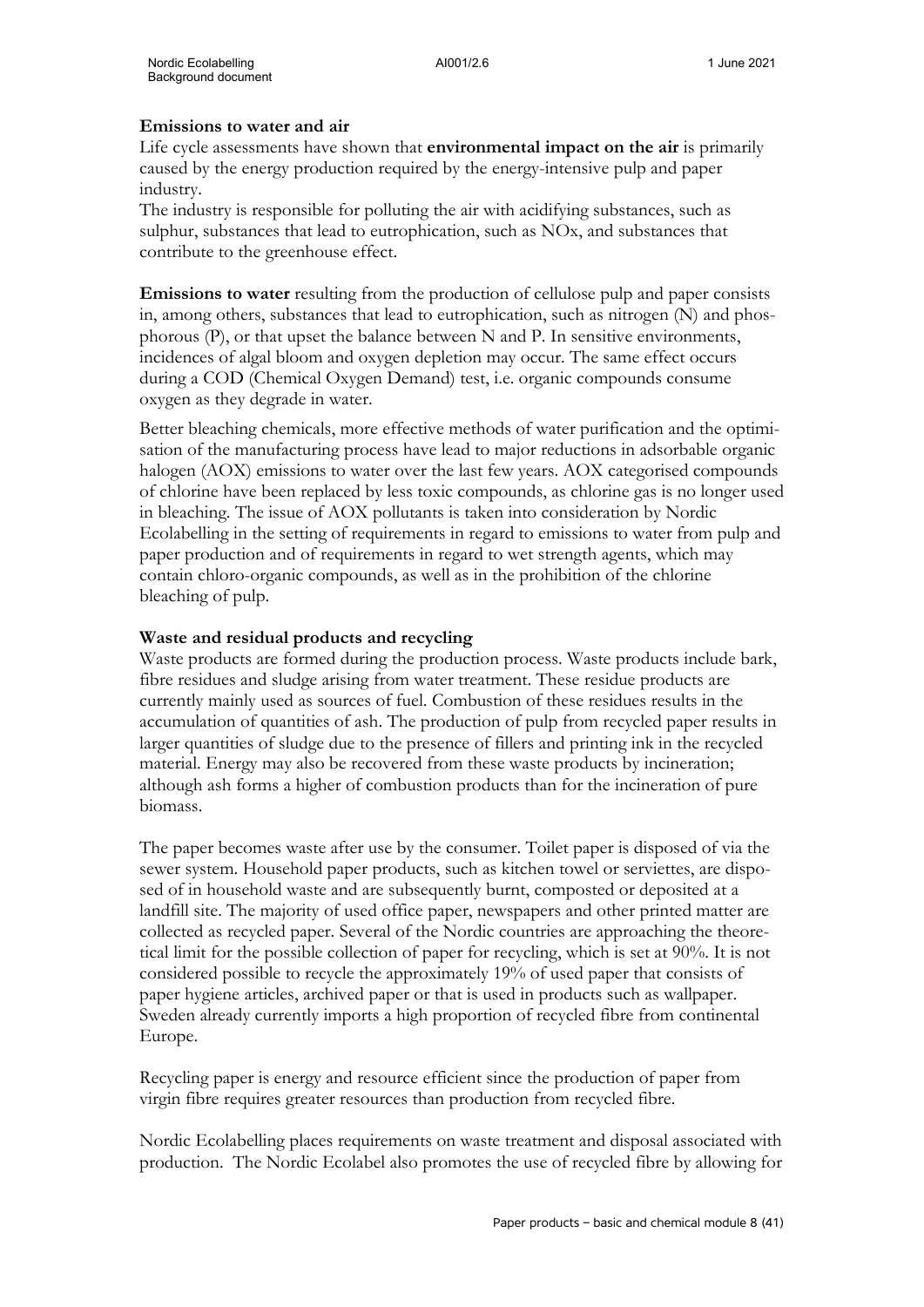the use of a high proportion of recycled fibre in the production of Nordic Ecolabelled paper as an alternative to the use of certified virgin fibre. The criteria for paper envelopes contain requirements that are designed to ensure that it is possible to recycle the end product.

## **Objectives for the future**

It is theoretically possible to envisage pulping plants that achieve a zero level of emissions to water. Despite the fact that improvements are continually being made in regard to the environmental impact of pulp and paper production, much remains to be done to optimise processes, for example through the uses of internal water recirculation in production plants and membrane filtration methods of purification. Remaining waste products can then be incinerated or decomposed with the assistance of various methods of oxidisation. The pulp and paper industry has also enormous potential for the future in the development of biorefineries, which make possible the efficient generation of energy from sources with a low climate impact.

However, attention must be drawn to the risk that improvements in regard to the industry's various negative effects on the environment, such as an increased use of recirculation and improved treatment processes, may lead to an increase in energy consumption and, consequently, increased levels of emissions to air and a greater impact on climate change. By adopting a comprehensive scoring system for the calculation of emissions, Nordic Ecolabelling strives to avoid moving around environmental problems in this manner.

# **2.3 The Nordic market**

Our society consumes very large quantities of paper products. It is, therefore, appropriate to enable these products to be licensed to carry the Nordic Ecolabel – as an effective means of securing environmental improvements. Sweden and Finland in particular are major producers and exporters of pulp and paper products. The table below shows production volumes for various types of paper in the Nordic countries.

|                               | Total paper <sup>a</sup> | Total pulp <sup>a</sup> |
|-------------------------------|--------------------------|-------------------------|
| <b>Production in Norway</b>   | 2 010 000                | 2 200 000               |
| <b>Consumption in Norway</b>  | 874 000                  | N/A                     |
| <b>Production in Finland</b>  | 14 334 000               | 12 900 000              |
| <b>Consumption in Finland</b> | 1 933 000                | N/A                     |
| <b>Production in Sweden</b>   | 11 860 000               | 12 400 000              |
| <b>Consumption in Sweden</b>  | 2 314 000                | N/A                     |
| <b>Production in Denmark</b>  | 367 000 <sup>b</sup>     | N/A                     |
| <b>Consumption in Denmark</b> | 1 256 000                | N/A                     |

**Table 1** The pulp and paper product market in the Nordic countries. The figures are, in the main, taken from 2007.

<sup>a</sup> BREF document, draft 2010

<sup>b</sup> Nordic Ecolabelling 2003, Background document. Modules for Nordic Ecolabelled paper products n. a. The information is not available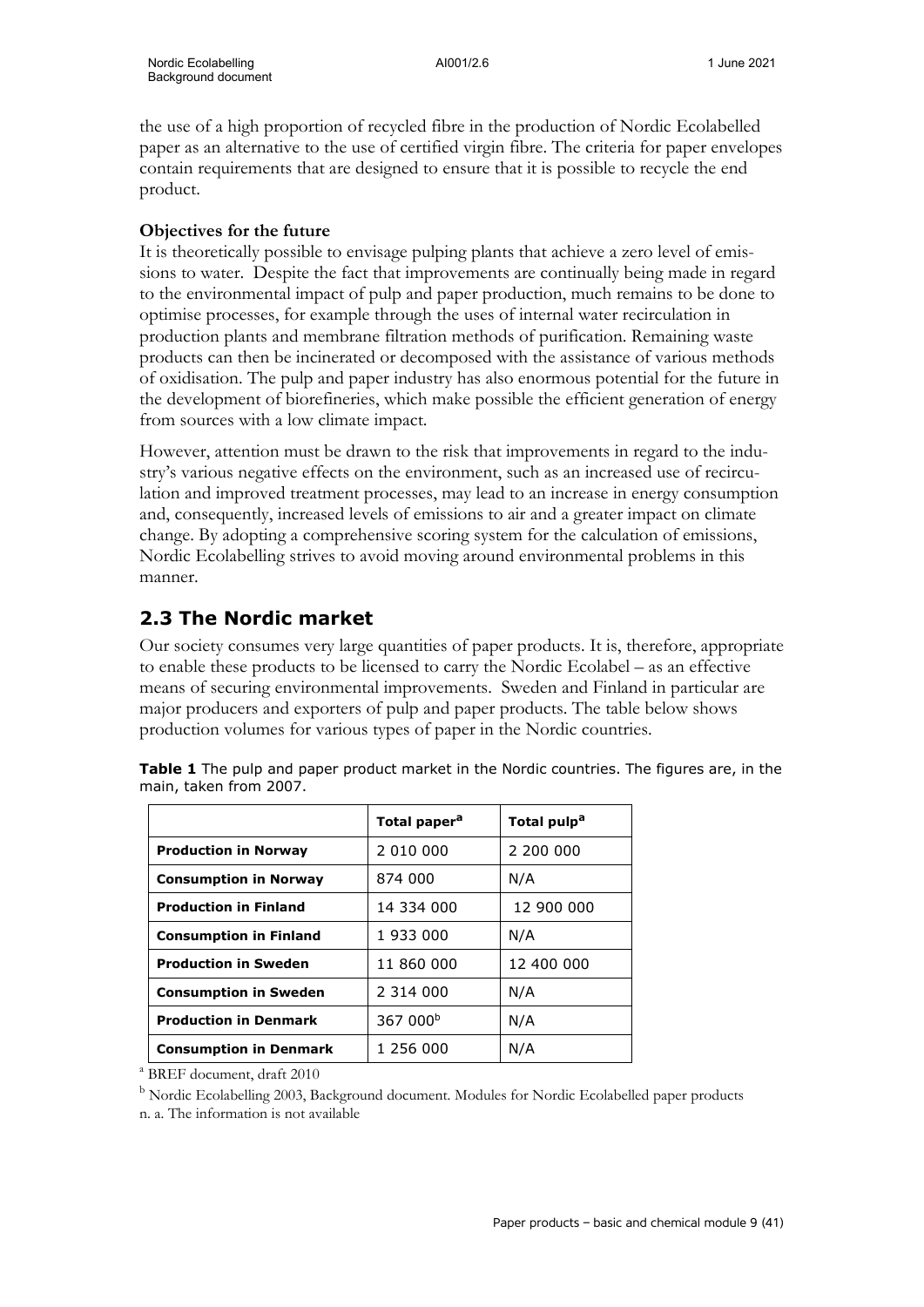# **2.4 Other labels**

The industry's own efforts in regard to environmental issues are in part directed by legislation and in part a result of voluntary measures. The most important voluntary measures stem from environmental management systems, environmental declarations and environmental labelling. Requirements in regard to environmental considerations increasingly form part of invitations to tender. A number of environmental labelling schemes, in addition to Nordic Ecolabelling, are in operation.

# **Environmental Management**

Environmental management systems are a means of creating order in corporate operations and facilitate continual improvement on the basis of the company's own environmental objectives. Environmental management systems do not, however, stipulate requirements for specific limits (threshold values) in regard to the products or production processes. EMAS, the Eco-Management and Audit Scheme developed by the EU, and international standard ISO 14001 are important in the field of environmental management systems.

# **Environmental declarations**

Environmental product declarations provide detailed information without placing any specific requirements on the products in question. Hence no specified limits are required. The usefulness of the declaration is dependent on the purchaser's prior knowledge of environmental concerns surrounding the product. There is at present no internationally recognised system for environmental product declarations, but this is an issue under preparation by ISO. Product category rules (PCR) are required in order to be able to make an environmental declaration.

Paper Profile is one such self-declaration system designed for the paper industry, covering several environmental parameters, for example: certification of timber, emissions, purchased electricity and quantity of deposited waste. This system, too, does not place any prohibitions on any products or operations that may be less desirable from an environmental point of view.

# **Raw materials labelling, FSC and PEFC**

A paper product may bear the FSC (Forest Stewardship Council) label if it contains a certain quantity of certified fibres. This label is also used for printed matter and has grown in popularity over the last few years. The Harry Potter series of books is the best known examples of publications carrying the FSC label. Similarly, products may also be marked with the PEFC, Programme for the Endorsement of Forest Certification, label. These labels are, however, solely concerned with the origins of timber based raw material and say nothing about the later phases of a labelled product's life cycle. As regards printed matter, for example, FSC/PEFC labelling does not take energy consumption, emissions or use of chemicals into account – neither when the pulp or paper is produced, nor at the printing stage.

# **Public sector tendering**

Public organisations have, in many countries, developed environmental criteria for public sector purchasing. The Swedish Environmental Management Council, and SKI<sup>[3](#page-12-0),</sup> the

<span id="page-12-0"></span><sup>3</sup> National Procurement Ltd. – Denmark (SKI, Statens og Kommunernes Indkøbs Service)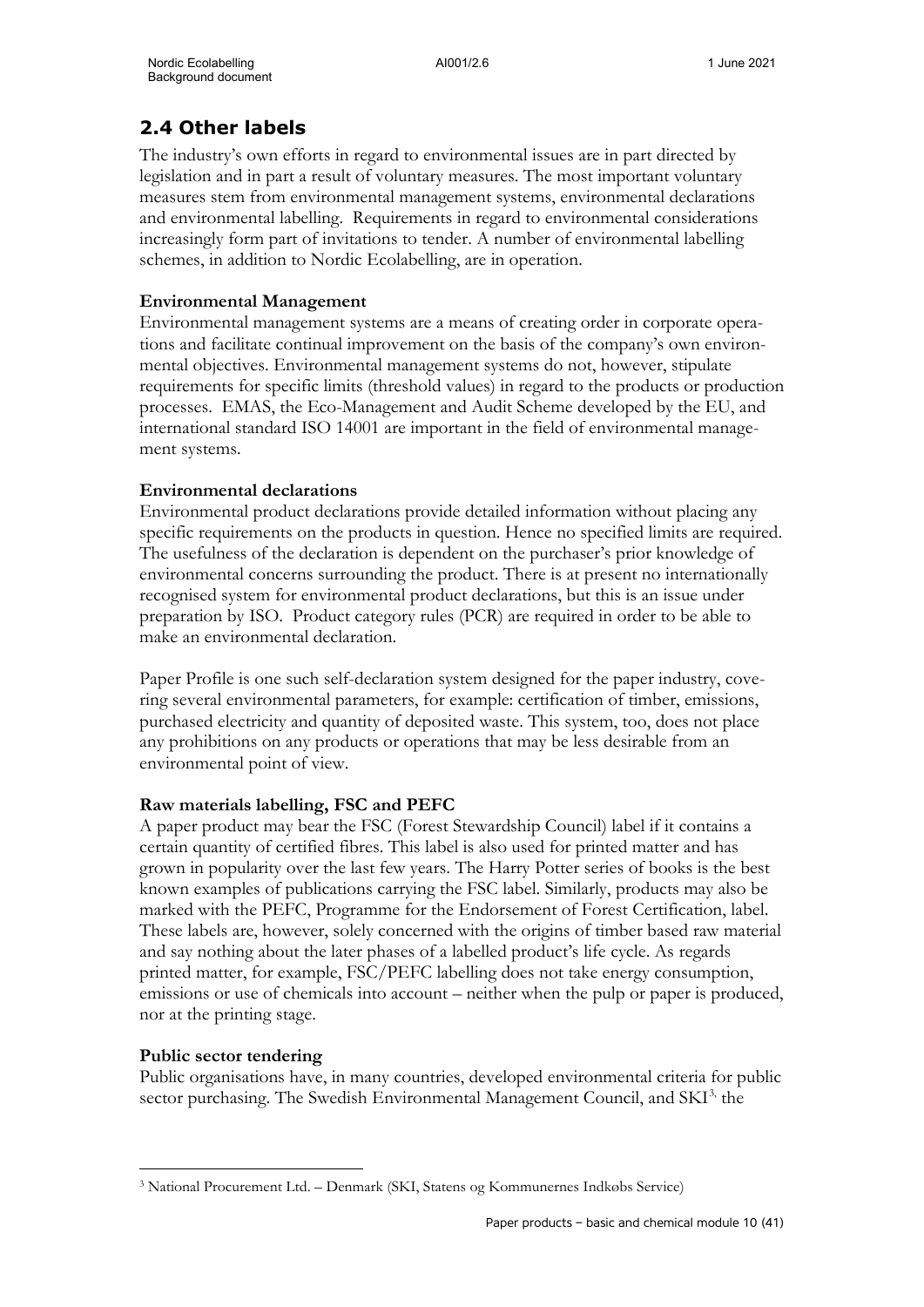national Danish public procurement company, are examples of organisations that issue purchasing criteria concerned with environmental sustainability. The EU Commission also publishes manuals containing guidelines for public sector purchasers seeking to apply environmental standards in their purchasing.

## **Environmental labelling**

Environmental labelling, or ecolabelling, is the most effective way of making it easier for the consumer to choose products with the least negative impact on the environment. The products are granted approval in accordance with specific environmental requirements and the licensing organisation alone makes the necessary complex judgements in respect of the product's effects on the environment. The system excludes products that do not meet the requirements and independent third parties perform checks on the products.

In addition to the Nordic Ecolabel, there are a number of other environmental labelling schemes operating in the field of paper products: The best well-known in Europe are:

- The EU Ecolabel covers both copy paper/ printing paper and tissue paper products within the EU.
- The Swedish Society for Nature Conservation's ecolabel, Good Environmental Choice, specifies criteria for paper.
- The German Blue Angel ecolabel has requirements for recycled paper.

Many ecolabelling schemes that are members of GEN, the Global Ecolabelling Network, publish criteria in respect of paper products. This is true of ecolabels in America, Australia and New Zealand, and Asia. Several countries have elected to implement Nordic Ecolabelling criteria when designing their own ecolabelling schemes. New Zealand and the Netherlands offer examples of this.

Nordic Ecolabelling's efforts in the field of paper products have, so far, met with great success; probably since a large proportion of the cellulose pulp and paper used in Europe is manufactured in the Nordic countries. The Nordic Ecolabel is well known in the field of paper products even outside the Nordic region. A number of overseas licence holders make use of the Nordic Ecolabel in their home markets.

Nordic Ecolabelling follows the ISO 14 024 type I standard for a voluntary, lifecycle analysis based style of ecolabelling.

# **2.5 Nordic Ecolabelling criteria for paper products**

Nordic Ecolabelling has maintained criteria in respect of various paper products for almost twenty years. The first criteria document for paper products concerned tissue paper, and the very first Nordic Ecolabelling license was issued in respect of copy and printing paper.

# **The modular system for paper products**

As Nordic Ecolabel criteria were developed for different types of paper products and in regard to the product's entire life cycle, from forest to waste disposal, criteria documents became ever more complex as they grew in size. Previously a comprehensive criteria document was produced containing requirements for each product group (such as printing paper, tissue paper, coffee filter paper and envelopes) in regard to forestry management and pulp and paper production. These criteria were revised at different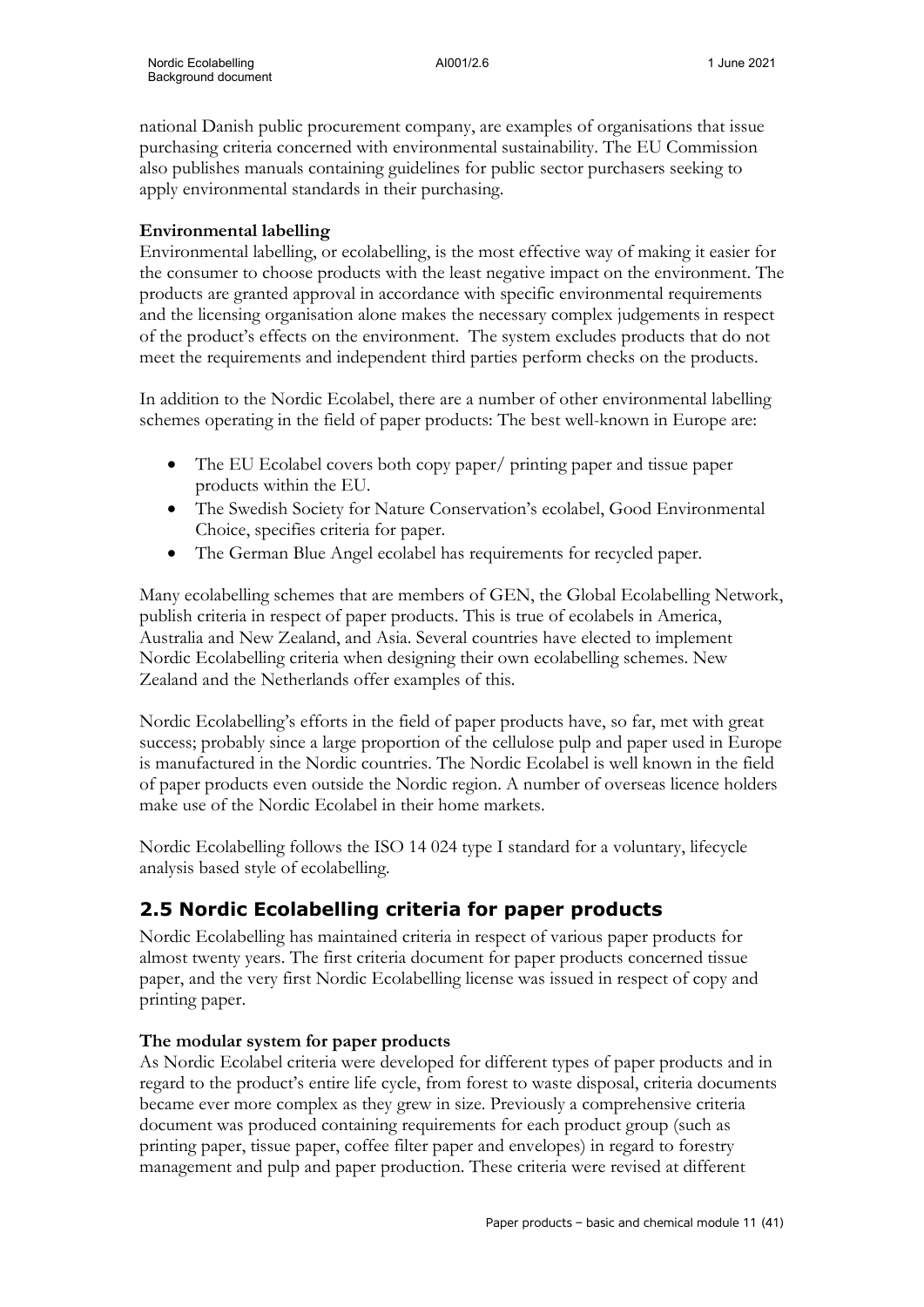points in time and by different working groups. As a result requirements regarding the same types of chemicals or pulp were formulated in different ways, even when production processes and environmental effects were identical.

In order to solve this problem a new way of structuring criteria documents was developed, with the modular criteria being finalised in the autumn of 2003. The modular system was introduced for the first time when applied to criteria for copying and printing paper, coffee filter paper, greaseproof paper and paper envelopes. This common structure has since been introduced, as criteria have undergone the process of revision, for all paper product groups.

The modular system of presenting criteria is based on the idea that all requirements common to the various paper product groups, for example in regard to pulp and chemicals, are located in common criteria modules, the so-called basic and chemical modules. Product specific requirements that are stipulated in so-called supplementary modules. Such supplementary modules are specific to a particular product group. The requirements levels of supplementary modules may vary in relation to the basic or chemical module. If the standards required in the modules differ, the requirement levels specified in the applicable supplementary module are to be applied.

#### **Basic and chemical module versions and validity periods**

Version 1 of the Basic and chemical modules gained approval on the 9<sup>th</sup> October 2003. No expiry date has been set for the validity of the document, but the objective is that the modules should be regularly revised every few years. For example, a correction was made to the background document in September 2004 noting that it is monomers of acrylamide, and not polymers, that are classified.

Following the current revision, the basic and chemical modules will be given version number 2.

All supplementary modules revised subsequent to the completion of the present criteria revision will make reference to the new version 2 of the basic and chemical modules. This will apply, for example, to the forthcoming fourth version of the supplementary module for copy and printing paper, which is being revised at the same time as the basic and chemical modules, as well as to the fifth version of the tissue paper supplementary module, which is due to undergo revision from the autumn of 2010.

# **2.6 Nordic Ecolabel licences for paper products**

The numbers of valid Nordic Ecolabel licences for various product groups are presented below. Please note that, at the time of writing, in addition to licensed paper products there exists a large number of graphical printing paper products approved for use in Nordic Ecolabelled printing plants that fulfil the requirements for licensed printing paper.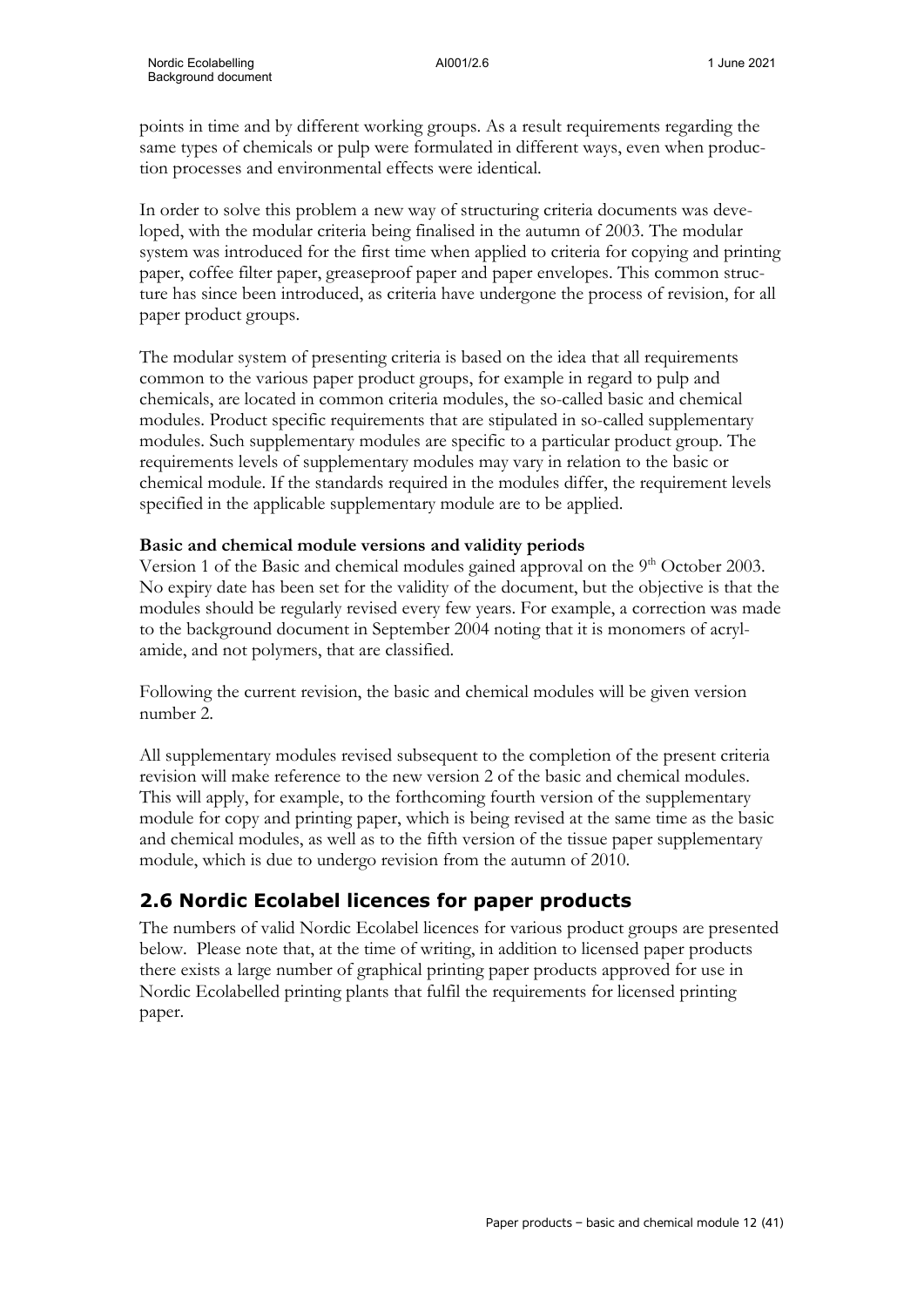| <b>Product group</b>    | <b>Number of licences</b> |            |           |           |              |
|-------------------------|---------------------------|------------|-----------|-----------|--------------|
|                         | <b>DK</b>                 | <b>FIN</b> | <b>NO</b> | <b>SE</b> | <b>Total</b> |
| Copy and printing paper | 0                         | 6          | 3         |           | 16           |
| Tissue paper            | 4                         | 10         | 0         | 26        | 40           |
| Coffee filter paper     | 0                         | 2          | 0         | 4         | 6            |
| Grease-proof paper      | 2                         | 2          | 1         | 2         | 7            |
| Envelopes               | 0                         | 4          | 2         | 3         | 9            |
| Total                   | 6                         | 24         | 6         | 42        | 78           |

**Table 2** Nordic Ecolabel licences for paper products, June 2010.

# **3 About this revision**

The criteria in the basic and chemical modules underwent evaluation at the same as the supplementary module for copy and printing paper during 2006 and 2007. Following this evaluation the conclusion was reached that the modular system should be retained and the criteria revised.

The evaluation report presented a summary of how climate changes in the last few years have resulted in a greater focus on issues of energy use and emissions of greenhouse gases, which has led to the development of different types of energy-saving measures and the use of biofuels at many energy generation plants. These developments have proceeded at greater speed than could have been anticipated at the previous criteria revision. Consequently, there is great need to strengthen requirements in regard to energy use and generation. The evaluation of the criteria also indicated that there is potential for strengthening standards required in regard to carbon dioxide emissions.

The criteria working-party has, therefore, placed the greatest emphasis on revising requirements in regard to energy and carbon dioxide emissions. These parameters will for the most part, therefore, be decisive when considering approval for a paper product to carry the Nordic Ecolabel. In addition to requirements in regard to energy and carbon dioxide emissions, all other requirements have been considered and updated. Requirements in regard to chemicals, timber based raw materials and emissions to air and water have, in particular, been made more stringent. Additionally, requirement texts and requirements in regard to documentation have been clarified.

Work on this revision has taken place in the period 2008 to 2011. Various interested parties, e.g. representatives from the industry, have been consulted through personal contacts.

The following people have participated in the working-party:

Ulla Sahlberg (Project leader) (2008-2009)/Maria Göransson (2010), Sweden Elisabeth Magnus (2008-2009)/Kristian Kruse (2010), Norway Suvi Sormunen (2008-2009)/ Niina Tanskanen (2010), Finland Thomas Christensen (Project manager), Denmark (2010-2011)

Karin Bergbom (2010-2011) and Elisabeth Magnus (2010) have led the project and acted as Nordic area co-coordinators.

Mette Sjölin has assisted in certain parts of the revision as a technical expert.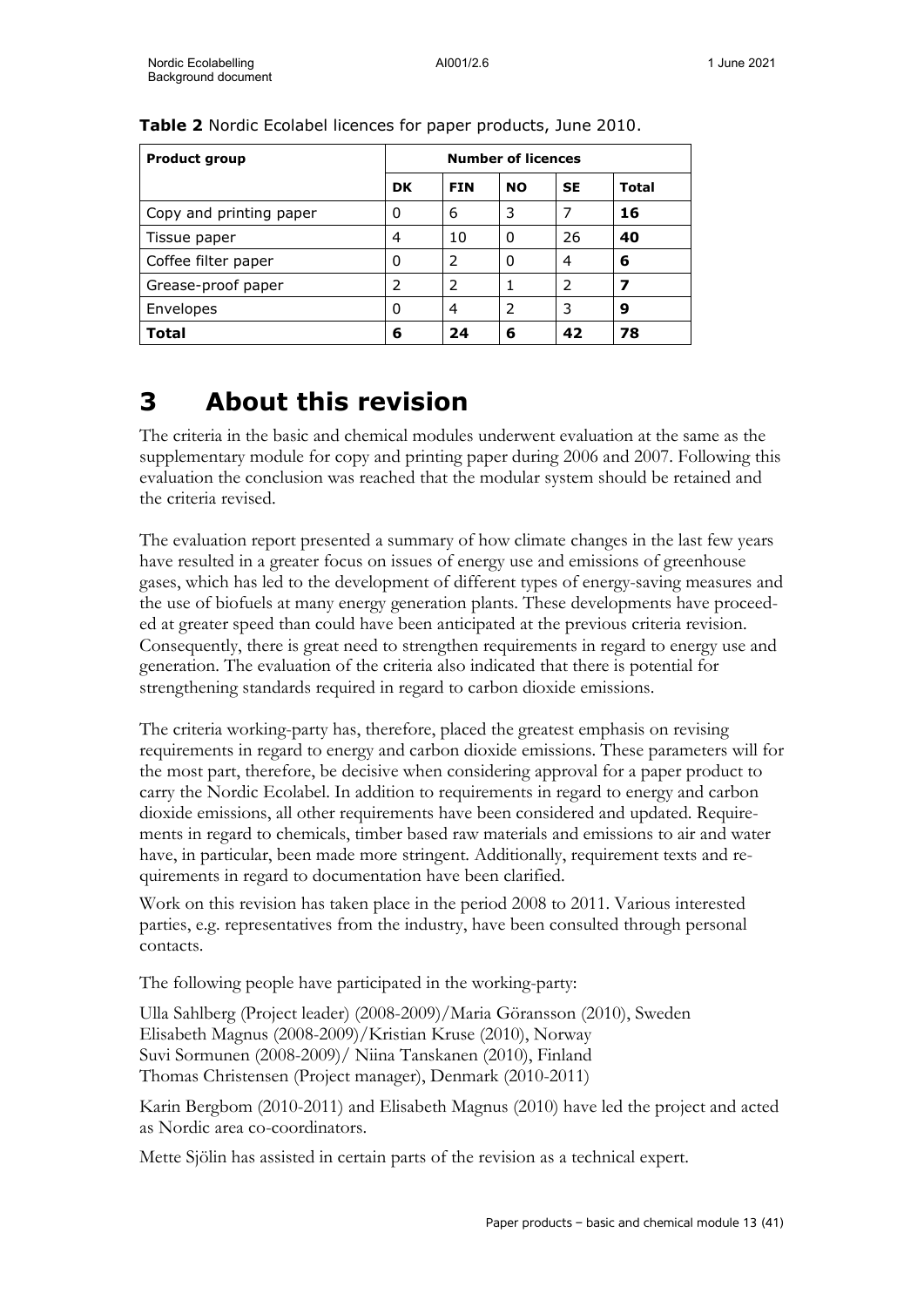# **4 Justification of the requirements**

This chapter presents the background to the proposed changes to the requirements stipulated in the basic and chemical modules. Many of the arguments for the proposed changes are also pertinent to issues arising from the revision of the supplementary module for copy and printing paper, which is under revision at the same time.

This background description may also be useful for future revisions of criteria for tissue paper and other paper products. This applies in particular to the basic requirements placed on timber based raw products, manufacture of pulp and use of chemicals, since these basic, generic requirements are defined for this revision. However, these requirements may be re-examined in the context of a specific product group for future revisions of supplementary modules for paper products, and in those cases in which it is motivated departures may be made from the generic requirements made in the basic and chemical modules, version 2.

# **4.1 What can carry the Nordic Ecolabel?**

# **Product group definitions for the basic module**

No definitions of product groups are made in the basic module since the requirements stipulated in this document are only those basic requirements that apply generally to pulp and paper production, i.e. the requirements contained in the basic module do not take into consideration differences in production methods that derive from the differing qualities of various end products. Such differences in production methods are dealt with in the supplementary modules for each product type. Each supplementary module therefore contains a clear and authoritative definition of the products permitted to carry the Nordic Ecolabel according to the criteria set out in that document.

The basic and chemical modules may be used as a source for requirements for product groups that use raw materials from the paper industry. Hygiene products, for which fluff pulp is an important raw material, offer one example of such a product group Nordic Ecolabelling is engaged in a project for the development of criteria in respect of disposable articles used in serving and preparing food. Since such disposable items contain cardboard, the requirements stipulated in the basic module may be used for the future product group. References to which of the versions of the basic module functions as a source for requirements in each particular case are made in the specific criteria document for the relevant end product.

# **4.2 Revised criteria**

Since the structure of the revised Basic module version 2 differs, in some respects, from the structure of the previous version 1, the numbering of requirements and references has been altered. The number for each requirement is given below (for example R1, R2 etcetera) and the previous number is indicated in a footnote.

The scope and limit values of most requirements are unchanged compared to version 1 of the basic module. In many cases, however, the requirements have been both reformulated and re-numbered since version 2 combines requirements that were previously directed towards pulp and paper producers separately. The aim has been to simplify and abbreviate the criteria.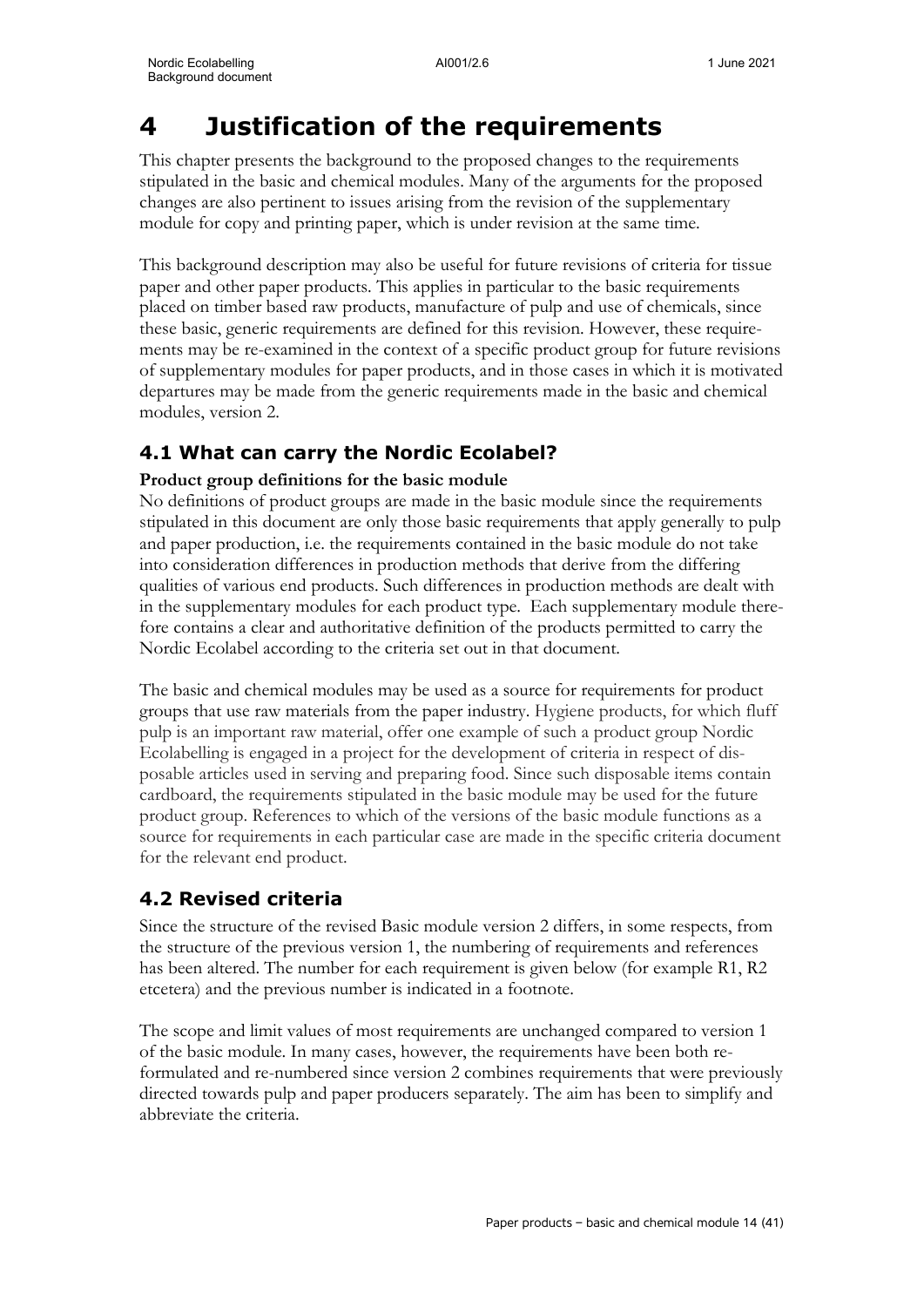# **4.2.1 General comments on documentation**

*Requirement R1[4](#page-17-0) of the basic module*

## **This requirement is unchanged. However, it is now made clear that Nordic Ecolabelling's worksheet must be used.**

This requirement describes the procedure for licence application. The requirement is relevant to both pulp and paper production. It is an amalgamation of several different requirements in the previous version of the basic module. The aim of reformulating the requirement is to present a single, clear description of what is required by the application procedure.

Among other things, the requirement presents a description of the documentation acceptable as part of a licence application. For example, it is explained that if Nordic Ecolabelling has previously evaluated a pulp available on the market according to the currently applicable basic module, then this evaluation may be re-used in the documentation submitted in support of a licence application. This measure simplifies the application process, and the documentation involved, for all parties.

It has been clarified that applicants must use Nordic Ecolabelling's Excel worksheet for calculations.

# **4.2.2 Type of pulp, type of paper and methods of production**

*Requirements R2[5](#page-17-1) and R3[6](#page-17-2) of the basic module*

#### **The requirement is unchanged.**

The requirement sets out how the producer should provide information on the pulp and paper types that are used in the production of ecolabelled products. This is a significant requirement, in that it is important to be informed of the methods of production employed in the manufacture of the product, since the environmental impact and energy consumption of different production techniques may differ considerably.

# **4.2.3 Regulatory requirements**

*Requirement R4[7](#page-17-3) of the basic module.*

**The requirement is unchanged**. Equivalent requirements are included in all product criteria.

<span id="page-17-0"></span> $4 R1$  = equivalent requirements in previous version 1 are R1-R4

<span id="page-17-1"></span> $5 R2$  = equivalent requirements in v. 1 of the Basic Module are R5, R29

<span id="page-17-2"></span> $6 R3$  = equivalent requirements in v. 1 of the basic module are R6, R30

<span id="page-17-3"></span> $7 R4 =$  equivalent requirements in v. 1 of the basic module are R7, R31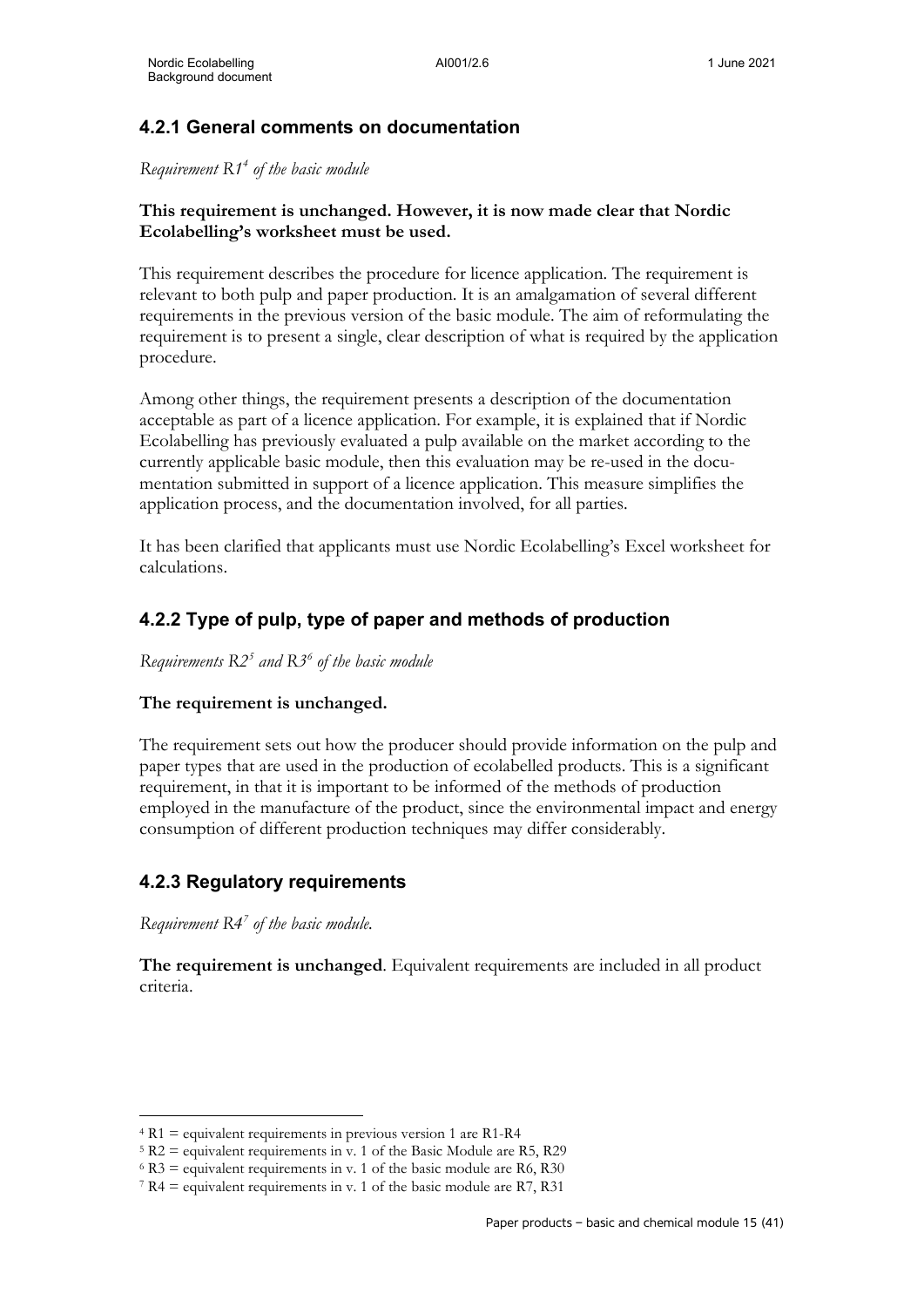# **4.2.4 Environmental assurance, quality assurance and quality manual**

*Requirements R5[8](#page-18-0) and R6[9](#page-18-1) of the basic module.*

**The requirement is unchanged.** Equivalent requirements are included in all product criteria.

# **4.2.5 Fibre raw material**

## *Requirement R7[10](#page-18-2) of the basic module.*

**This requirement has been made more stringent.** The most important changes are those made to the requirement on traceability of the forest-sourced raw materials. Nordic Ecolabelling now requires that pulp and paper mills are certified for traceability, i.e. that an independent third-party monitors traceability. Simultaneously, the required proportion of certified fibre in paper has been increased from 20% to 30%.

Recent developments in the pulp and paper industry have led to an increased use of fibres from other types of plant than trees. Consequently, the scope of requirements in regard to fibre has been extended so that they no longer apply exclusively to wood fibres but also to bamboo, cotton linters, hemp and flax. Nordic Ecolabelling has chosen to introduce a general prohibition of genetically modified wood and fibre. This decision is, among other considerations, based on the precautionary principle.

An array of non-governmental organisations (NGOs), including FSC, have placed a prohibition on the use of genetically modified wood. The PEFC has yet to declare itself, in favour of or against, GMO, but imposes a general ban on the use of GMO<sup>[11](#page-18-3)</sup>. GMO are a topic of much discussion, raising issues of food safety and land use and so on – but concerns regarding lack of knowledge in regard to the effects of GMO crops on local cultivation conditions or the state of local forests, or in respect of the risks of negative health or environmental outcomes<sup>[12](#page-18-4)</sup> are also widely discussed. The discussion largely concerns issues of food production, but many of the problems associated with GMO and food also apply to forestry management. GMO in wood is primarily relevant to the cultivation of fast-growing species of tree. The use of GMO trees is still in experimental stages.

Standards of traceability have been increased in that a Chain of Custody certificate (CoC) is required of pulp and paper producers. Such certification provides increased reliability in regard to wood fibre origins; and is particularly important in checking sourcing of timber from tropical areas and regions with weak forestry legislation. The CoC system is, today, a common feature of the paper industry.

The increase in the required proportion of certified fibre is modest, rising from 20% to 30%. This may be compared with the revised and adopted EU Eco-label criteria for copy

<span id="page-18-0"></span> $8$  R5 = equivalent requirements in v. 1 of the basic module are R8, R32

<span id="page-18-1"></span> $9 R6$  = equivalent requirements in v. 1 of the basic module are R9, R33

<span id="page-18-2"></span> $10 R7$  = equivalent requirements in v. 1 of the basic module are R10, R34-R36

<span id="page-18-3"></span><sup>11</sup> PEFC (Programme for the Endorsement of Forest Certification) Denmark. Personal communication with Tanja B. Olsen.

<span id="page-18-4"></span><sup>12</sup> FAO, M. Hosny El-Lakany: Are genetically modified trees a threat to forests?, 2005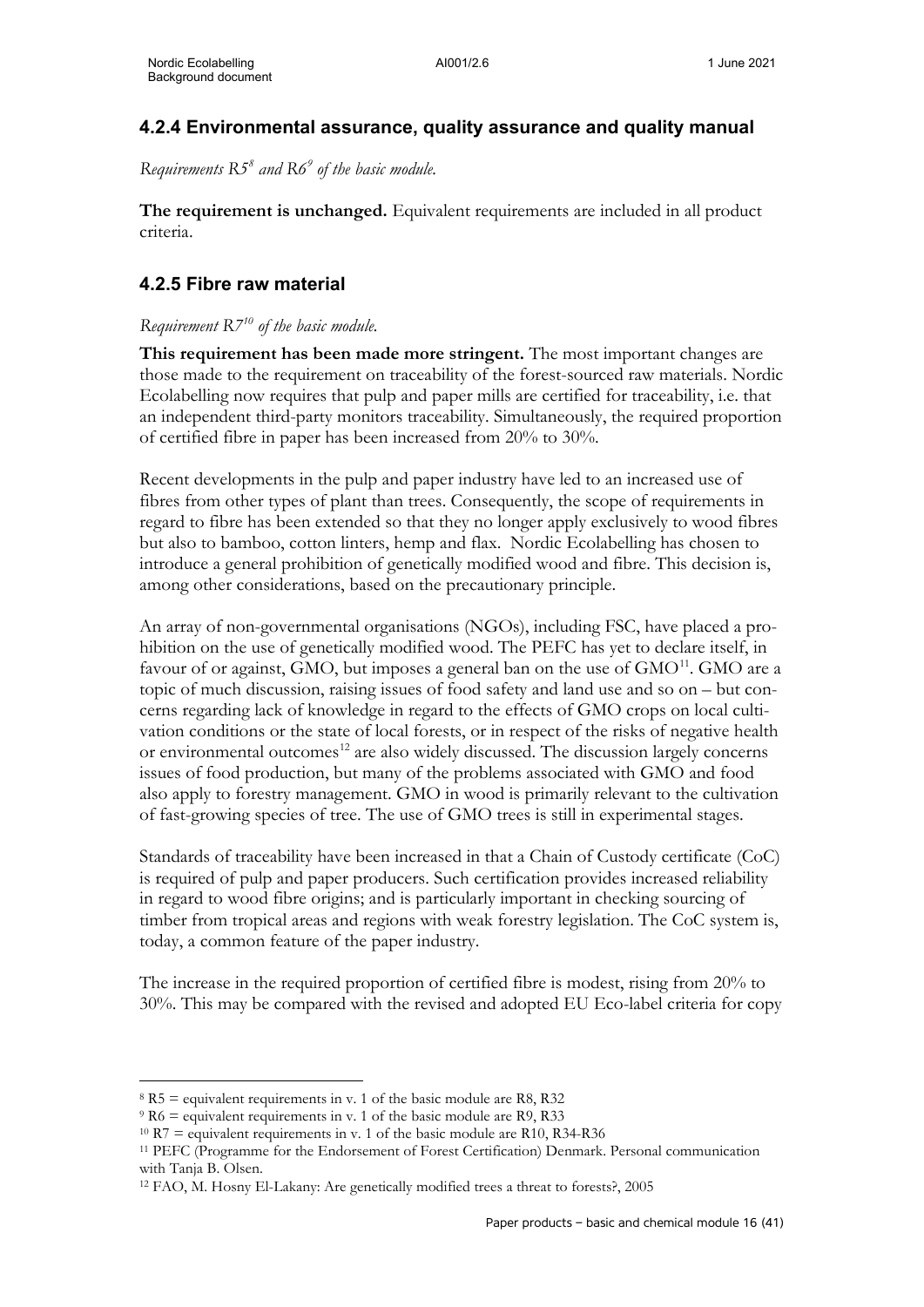and printing paper that stipulate a level of 50%. However, the Nordic Ecolabel differs significantly from the EU Eco-label in that Nordic Ecolabelling places stringent requirements on standards of forestry management, which are approved on a case-by-case basis following careful examination. Local adaptation of applicable standards is one of the conditions placed by Nordic Ecolabelling on timber raw materials, so that, for example, a forestry certified according to international FSC standards does not receive automatic approval but must be seen to comply with national standards. Nor are national standards, such as PEFC or FSC standards, accepted without careful evaluation. The Nordic Ecolabel requirement on forestry standards are general and can be used for all fibre raw materials, irrespective of their country of origin.

Previously, the fibre raw material in Nordic Ecolabelled products was primarily derived from traditional forestry in Europe. In recent years, there has been a steep rise in the use of fibre from plantations in paper production. Nordic Ecolabelling has evaluated several plantation standards but has found that they do not fulfil Nordic Ecolabel requirements. The primary reasons are the national scope of these standards and weak requirements regarding biodiversity. This also reflects the requirement stipulating a minimum proportion of 30% certified fibre raw materials.

A more detailed account of the background to this requirement is provided in Appendix 1.

# **4.2.6 Chemicals**

*Requirement R8[13](#page-19-0) in the basic module, with reference to the chemical module.*

Requirement R8 stipulates that chemicals used in pulp and paper production must comply with the requirements delineated in the chemical module version 2, which is under revision at the same time as the basic module.

Following revision, a number of requirements in the chemical module have been made more stringent. The most important change is the introduction of a general prohibition of chemicals that are hazardous to the environment and health. An entirely new requirement has been introduced prohibiting GMO starches. A more detailed account of the background to requirements in regard to chemical is provided in Appendix 2.

# **4.2.7 Energy and CO2**

**All requirements in regard to energy have been made more stringent; and requirements concerning CO2 emissions arising from transport have been introduced.** The requirements have been restructured and description of calculation methods relocated to an appendix. A calculation sheet in respect of energy requirements has been developed during the revision in order to simplify documentation and the processing of applications. Formulas, calculation instructions and conversion tables have been moved from the requirement text to Appendix 2 of the basic module. This calculation sheet is up-to-date and was made available during the period of consultation.

<span id="page-19-0"></span> $13R8$  = equivalent requirements in v. 1 of the basic module are R11, R37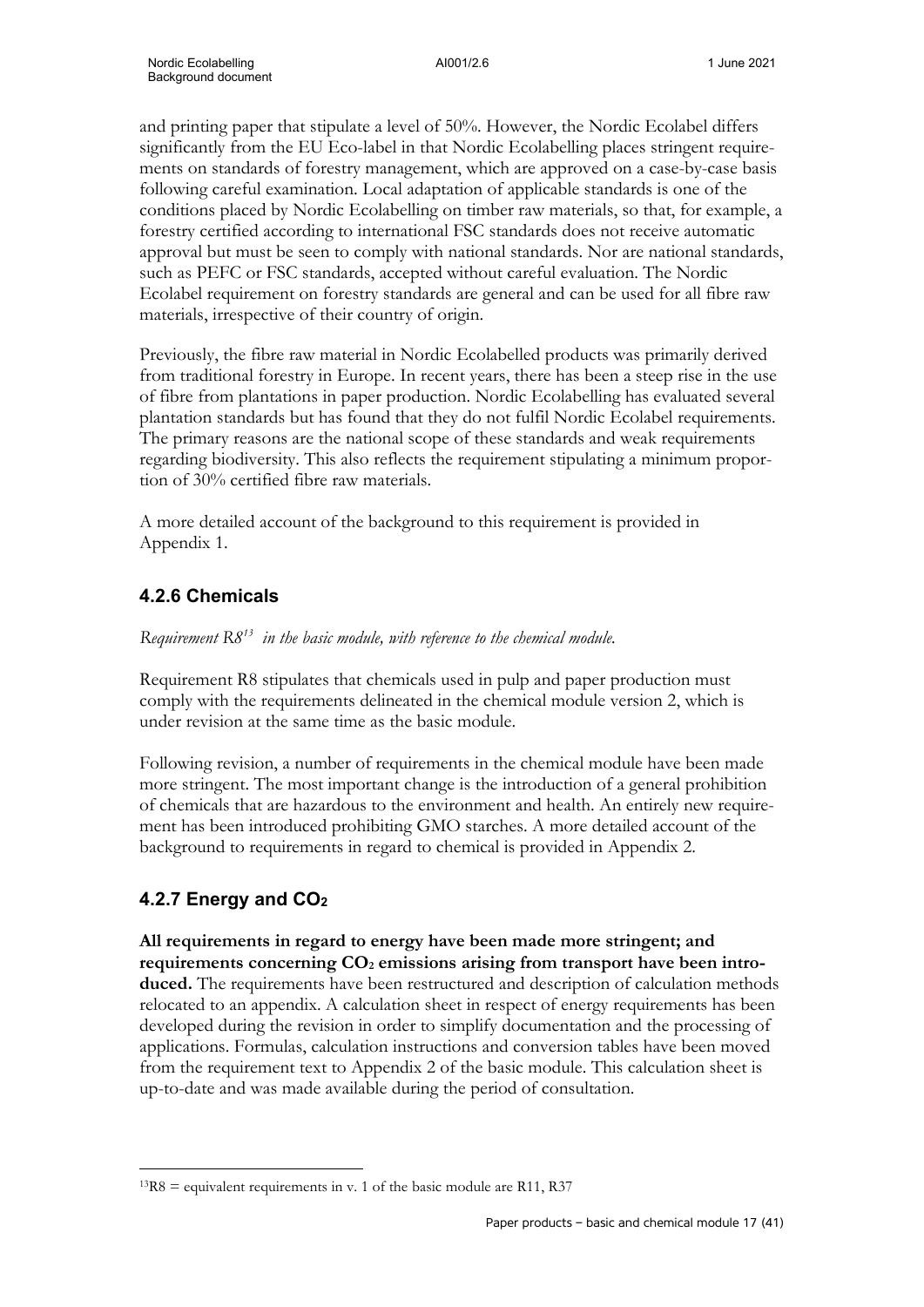Justification for requirements contained in the supplementary module for copy and printing paper, which has been under revision during the same period, are also related in the following background analysis.

#### **Justification for requirements in regard to energy and carbon dioxide emissions**

An intensive legislative effort is underway within the European Union promoting energy efficiency and aiming for reductions in emissions of greenhouse gases from a range of different activities. Several new directives contain indirect regulation of pulp and paper production.

Nordic Ecolabelling schemes act as a complement to legislation. In stipulating requirements in regard to energy, Nordic Ecolabelling aims to identify pulp and paper products that are manufactured using energy efficient production methods and that emit low levels of greenhouse gasses.

Requirements are stipulated in regard to electricity generation and the use of fuel for heating. Carbon dioxide emissions are regulated in a separate requirement in respect of fossil fuels used in heating, in-house generated electricity and purchased electricity. Nordic Ecolabelling, when formulating requirements in regard to energy consumption and carbon dioxide emissions, takes into consideration the fact that the use of different pulps and production techniques has an effect on the quality of the final product. The field of paper production covers a wide range of different products, such as copy paper, newsprint, offset paper, tissue paper, greaseproof paper, coffee filters, paper envelopes, all of which possess different characteristics depending on their areas of use.

#### **Reference values for energy**

Consequently, the different paper qualities have different sets of advantages and disadvantages. This fact has been taken into consideration when formulating the energy requirement in the following way: instead of placing an absolute requirement on the amount of energy that may be consumed in production, each pulp and paper manufacturing process has been assigned a particular reference value. In this way the best pulps produced from each method of manufacturing may be included in the category of Nordic Ecolabelled products. At the same time, a wide range of ecolabelled paper types can be made available to meet market demands.

The currently applicable reference values given in basic module version 1 are based on the BAT values laid out in the so-called BREF document written within the framework set up by the 1996 European Union IPPC directive. The BREF document was itself issued in 2000. Reference values for the Nordic Ecolabelling criteria were developed in 1999 with the assistance of a draft version of the BREF. The BAT values contained in the published BREF document were somewhat more stringent than the values given in the version 1 of the basic module.

The currently applicable requirement in regard to energy, as laid out in version 1 of the basic module, places an obligation on producers of pulp and paper to calculate specific reference values, as regards their different types of pulp and paper product, for both electricity consumption and quantities of fuel used in heating. This is done by calculating the sum of the reference values for each sub-process. In order to calculate points scores for fuel and electricity consumption respectively, the actual, specific values for electricity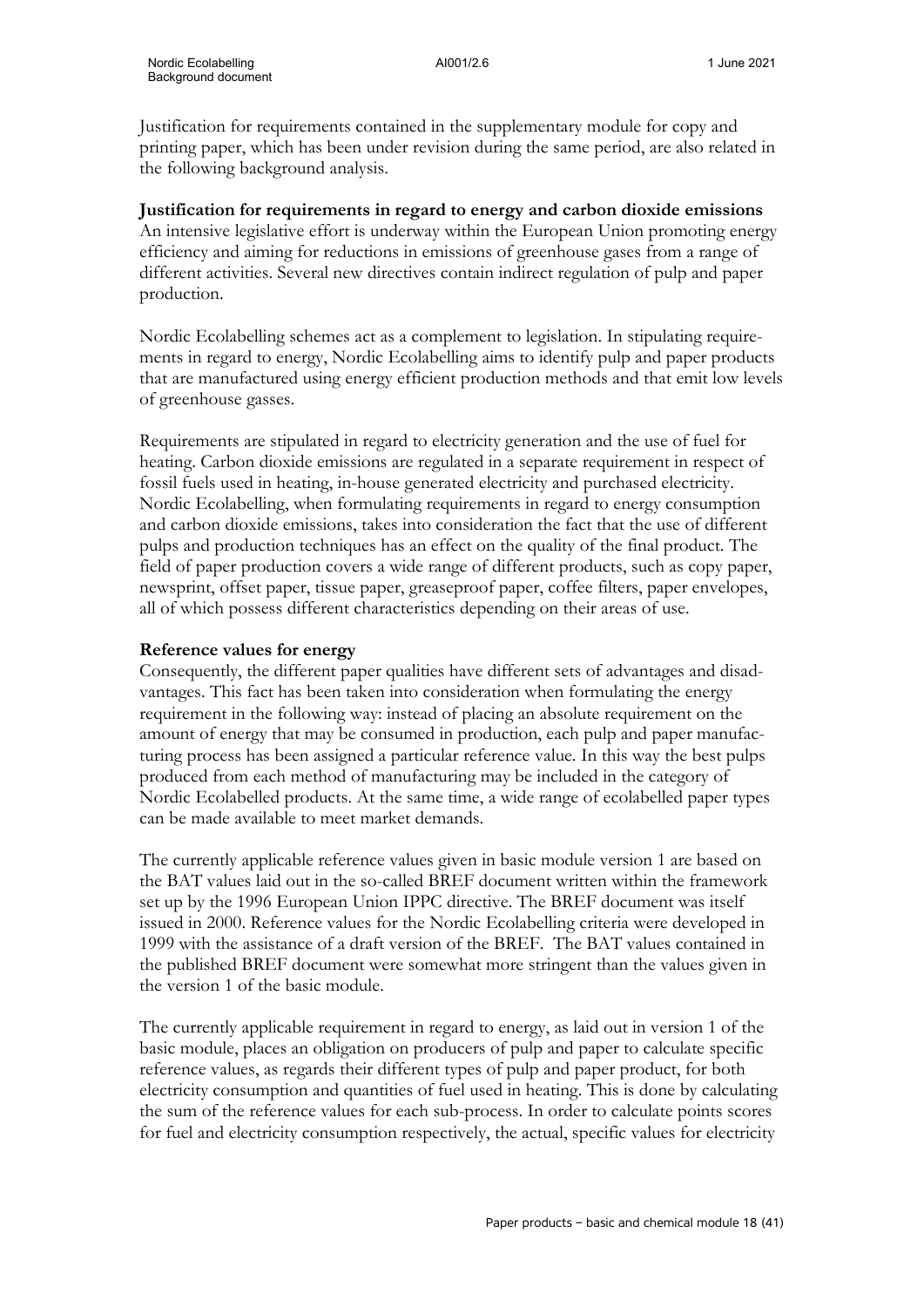and fuel consumption are divided by the reference values. This principle has been applied in the proposed new Basic module.

### **Restriction on points levels in regard to energy**

In addition to comparison with reference values, energy consumption is regulated by a points limit.

This limit defines how much of the paper product's total energy consumption may be permitted to exceed the level of consumption recorded under optimal conditions. A points limit of 1.25 indicates that the average value of the paper product's total energy consumption may not rise above a level that is 25 % higher than the rate of energy use set by the relevant reference value. The points model permits a higher level of energy consumption in order to allow the paper manufacturer an increased degree of flexibility.

This flexibility is necessary since the criteria stipulate many requirements; and each must be met. The various environmental parameters, such as energy consumption and treatment of emissions, are, to a certain degree, to be considered as a whole. Investment in treatment of water and air emissions can result in a higher rate of energy consumption than set by the reference value. The low emissions compensate for the somewhat higher energy consumption.

# **Evaluation of the basic module (2006/2007)**

Analysis of licenses issued in compliance with the first version of the basic module has shown that producers have been able to meet energy requirements with relative ease. It was concluded that energy requirements place on paper manufacturers remained environmentally pertinent but that a tightening of these requirements would be beneficial. Levels in respect of both reference values and points scores needed to be made more stringent. It has also become clear, during the revision process, that the method of calculation should also be revised.

# **Revised criteria: Energy use**

*Energy requirement R9[14](#page-21-0) in the basic module.*

# **The following revisions have been made:**

- a) Reference values have been tightened.
- b) Reference values have been simplified and the calculation of specific reference values is no longer required.
- c) The effects of filler material have been removed from the calculation matrix.
- d) The points scores are awarded according to the requirement in respect of energy use in two distinct categories, electricity points and fuel points. The previous requirement for a total energy points score no longer applies.

#### **a) More stringent reference values**

Table 3 shows a comparison of the old and new Nordic Ecolabelling reference values. The table includes data gathered from the newly adopted EU Ecolabel criteria for copy

<span id="page-21-0"></span> $14 R9$  = equivalent requirements in version 1 of the basic modules are R12-R18, R38-R40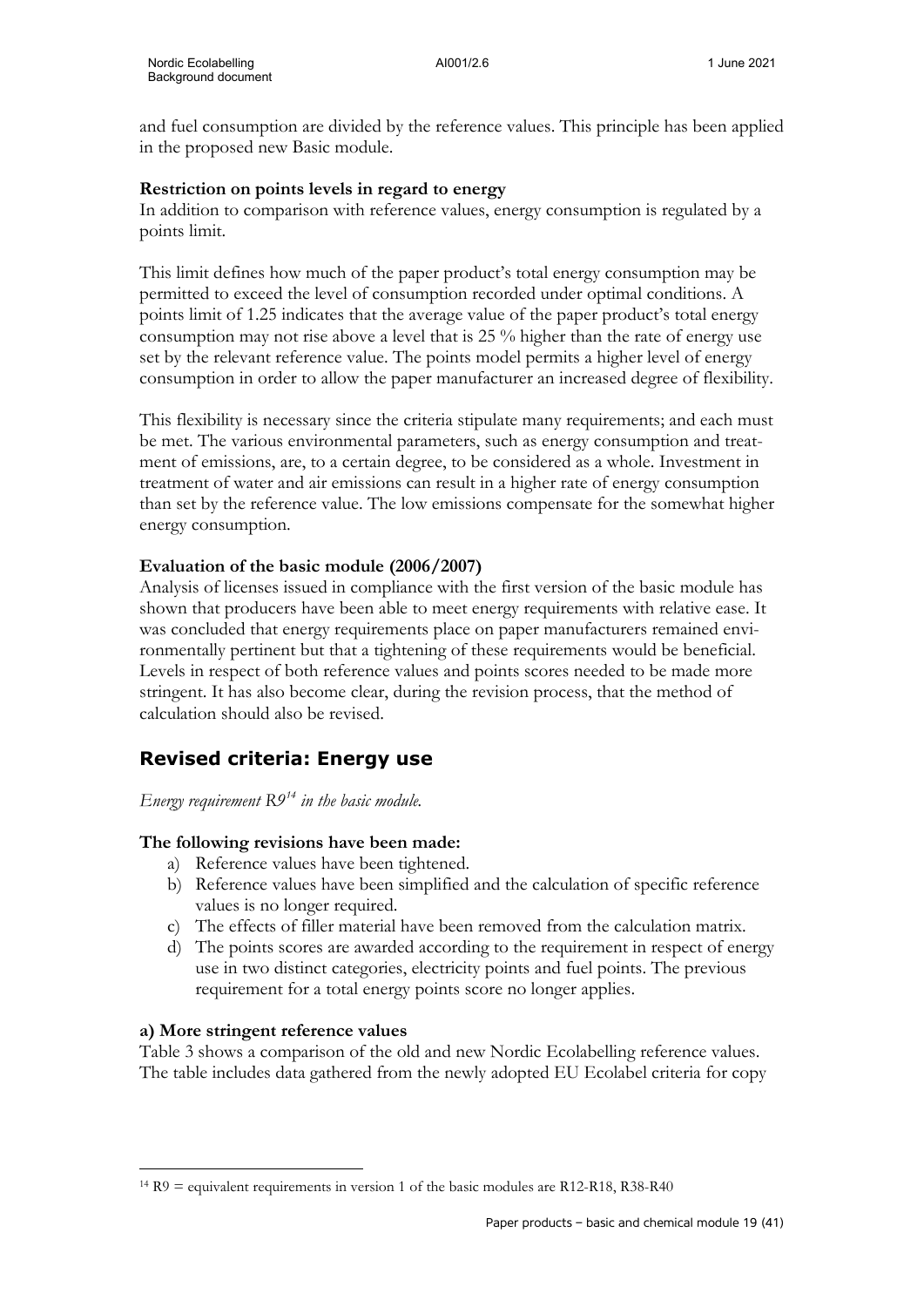and printing paper  $(18<sup>th</sup> October 2010)$ , as well as actual data collected from the Swedish forestry industry in 2007<sup>15</sup>.

At present, a revision of the BREF document with accompanying BAT values is underway. At the time of writing (May 2011) a draft of the BREF document has been made available, but new BAT values have yet to be released. As a result no new BAT values have been available to form the basis of the current revision of reference values for Nordic Ecolabelling.

The new reference values are primarily based on data gathered from Nordic Ecolabelling licence holders. Values recorded in Nordic Ecolabelled paper and paper used in Nordic Ecolabelled printed matter have been examined while work on the development of the reference values has been conducted. The objectives of the new reference values are to exclude products manufactured using the most environmentally detrimental production processes from participation in the Nordic Ecolabelling scheme and to set limits that lie below the average values for the paper industry in Europe (based on EU Eco-label requirements on printing paper and data from the Swedish Forest Industries Federation, as well as an evaluation of CEPI statistics). The proposed Nordic Ecolabel reference values are well below the equivalent values for the EU Ecolabel.

Reference values have been evaluated and revised for each type of process in turn, which has led to variation in the magnitude of the changes made for each type of process. The extent of the changes has varied depending on the extent of revision required in respect of each individual process or, in other words, the degree of ease or difficulty with which the specific processes have been able to comply with the revised standards.

Some aspects have been amended based on responses following the referral period. Some reference values have been relaxed slightly while the reference value for DIP has been tightened. The DIP reference value has been tightened since prior to referral it was hoped that the same value should be used for both printing paper and tissue paper. Responses from the referral period demonstrated that DIP for tissue paper requires much more energy. Accordingly, a separate reference value will be included in the supplementary module for tissue paper. Further, the reference DIP value could be tightened for printing paper so that only the best pulps from an energy perspective meet the requirement.

The range of tightening required for each of the reference values has varied from  $0\%$  to 50%. The average tightening is 23% compared to version 1.

<span id="page-22-0"></span><sup>&</sup>lt;sup>15</sup> The environmental and energy committee of the Swedish Forest Industries Federation has for a seventh time performed a study of the energy consumption of pulp and paper industries. The current report presents the energy consumption of the industry in 2007. The survey is a repeat of studies performed in 1973, 1979, 1984, 1988, 1994 and 2000. The report can be found at [www.skogsindustrierna.org](http://www.skogsindustrierna.org/)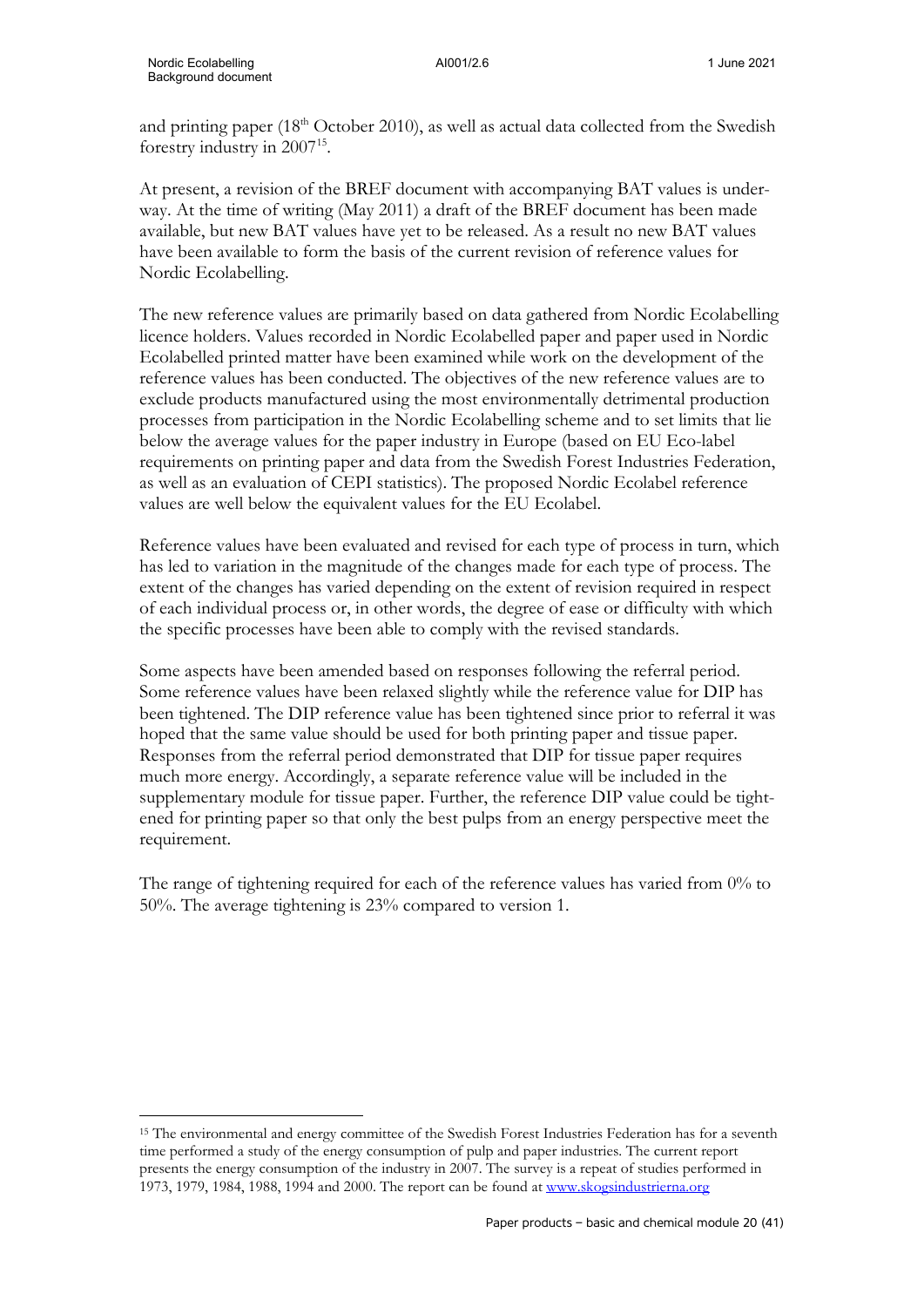**Table 3**. Comparison of energy reference values in respect of the Nordic Ecolabel, the EU Ecolabel (adopted 18 October 2010) and BAT, and data collected from the Swedish Forest Industries Federation in 2007. Note that the comparison of reference values is for guidance only since the methods of calculation can vary.

| Fuel (kWh/tonne)               | <b>Nordic</b><br><b>Ecolabel</b> | <b>Nordic</b><br><b>Ecolabel</b> | <b>EU Ecolabel</b> | <b>BAT</b>       | Sweden 2007                             |
|--------------------------------|----------------------------------|----------------------------------|--------------------|------------------|-----------------------------------------|
| Type of paper/pulp             | Present figure                   | Version 2                        | Ver. 3             | <b>BREF 2001</b> | Swedish Forest<br>Industries Federation |
| Bleached chemical pulp         | 4108                             | 3750                             | 4000               |                  | 3542                                    |
| Unbleached chemical pulp       | 3935                             | 3200                             | 4000               | 2770-4986        | 2276                                    |
| Dried bleached chemical pulp   | 5097                             | 4750                             | 5000               |                  | 4960                                    |
| Dried unbleached chemical pulp | 4924                             | 4500                             | 5000               |                  | 5195                                    |
| Groundwood pulp                | None                             | None                             |                    |                  | 108                                     |
| Dried groundwood pulp          | 1500                             | 1000                             |                    |                  | 1156                                    |
| CTMP and TMP                   | None                             | None                             |                    |                  | 140                                     |
| Dried CTMP / TMP               | 1550/1500                        | 1000                             | 1000/900           |                  | 1070                                    |
| DIP / recycled fibre           | 832                              | 350                              | 1800               |                  | 173                                     |
| Dried DIP / recycled fibre     | 2776                             | 1350                             | 2250               |                  |                                         |
|                                |                                  |                                  |                    |                  |                                         |
| <b>News</b>                    | 1700                             | 1700                             |                    |                  | 1318                                    |
| SC/LWC                         | 1700/1700                        | 1700 / 1700                      | 1800 / 1800        |                  | 1674                                    |
| SBS / SBB, SUB and WLC         | 2300                             | 1700                             |                    |                  | 1825                                    |
| Uncoated / coated fine paper   | 2300/2300                        | 1700                             |                    | 1939-2216        | 1555                                    |
| FBB                            | 2300                             | 1700                             |                    |                  | 1340                                    |
|                                |                                  |                                  |                    |                  |                                         |
| <b>Electricity (kWh/tonne)</b> | <b>Nordic</b><br><b>Ecolabel</b> | <b>Nordic</b><br><b>Ecolabel</b> | <b>EU Ecolabel</b> | <b>BAT</b>       | Sweden 2007                             |
| Type of paper/pulp             | Present figure                   | Version 2                        | Ver. 3             | <b>BREF 2001</b> | Swedish Forest                          |
|                                |                                  |                                  |                    |                  | Industries Federation                   |
| Bleached chemical pulp         | 736                              | 750                              | 800                |                  | 698                                     |
| Unbleached chemical pulp       | 606                              | 550                              | 800                |                  | 529                                     |
| Dried bleached chemical pulp   | 841                              | 750                              | 800                | 600-800          | 800                                     |
| Dried unbleached chemical pulp | 711                              | 550                              | 800                |                  | 738                                     |
| Groundwood pulp                | 2161                             | 2000                             |                    |                  | 1991                                    |
| Dried groundwood pulp          | 2036                             | 2000                             |                    |                  | 2160                                    |
| CTMP / TMP                     | 326100/3311                      | 2000/2200                        |                    |                  | 2292                                    |
| Dried CTMP / TMP               | 3411/3461                        | 2000/2200                        | 2000/1900          | 2000-3000        | 1461                                    |
| DIP / recycled fibre           | 721                              | 500                              | 800                |                  | 318                                     |
| Dried DIP / recycled fibre     | 841                              | 600                              | 800                |                  |                                         |
|                                |                                  |                                  |                    |                  |                                         |
| <b>News</b>                    | 886                              | 750                              |                    |                  | 596                                     |
| SC/LWC                         | 1286/936                         | 750 / 800                        | 600/800            |                  | 804                                     |
| SBS / SBB, SUB and WLC         | 1186                             | 800                              |                    |                  | 658                                     |
| Uncoated / coated fine paper   | 986/1286                         | 750/800                          |                    | 600-900          | 638                                     |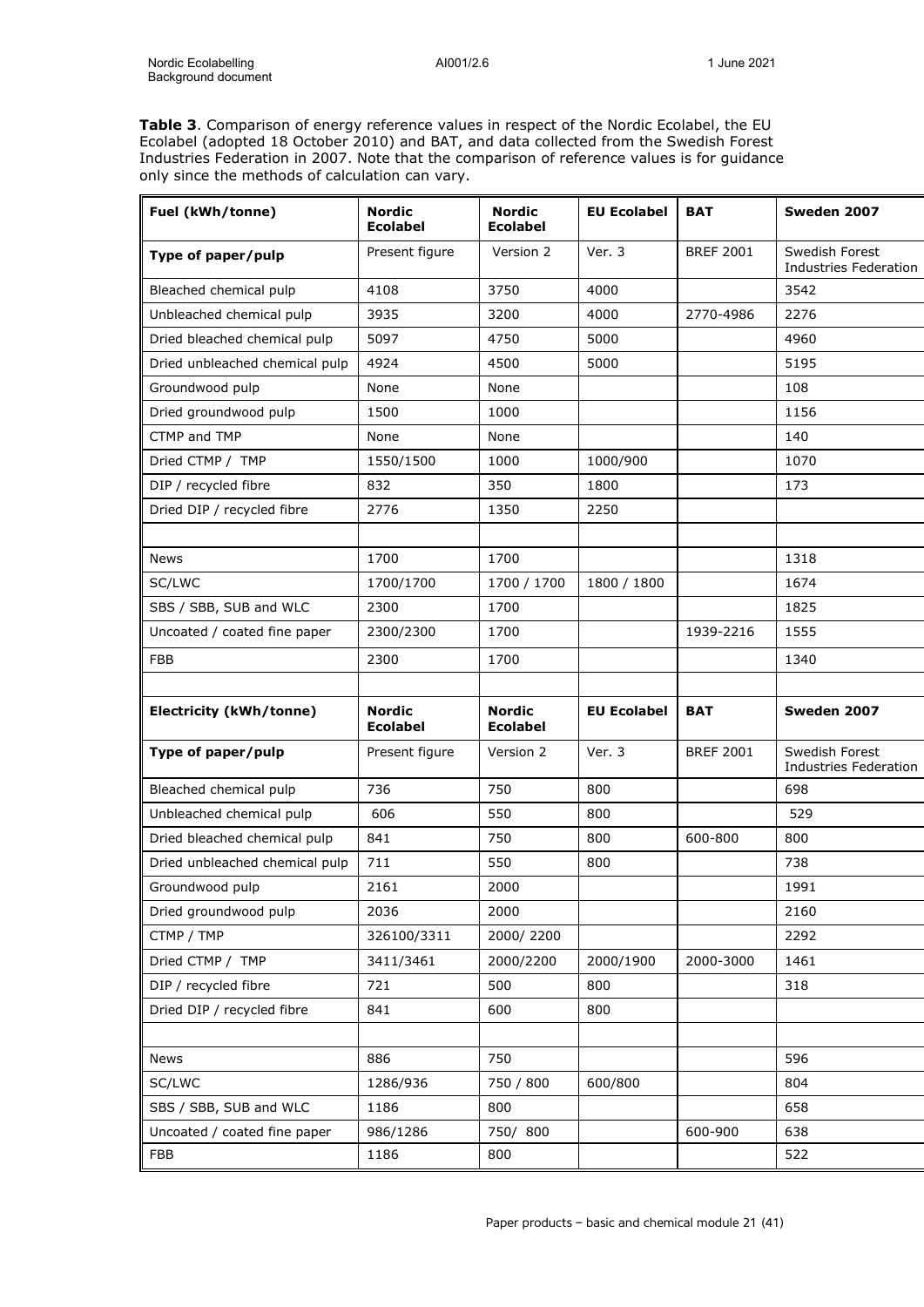#### **b) Simplified reference values**

Reference values in respect of types of pulp were previously calculated as the sum of the values of the sub-processes involved in the production of the pulp. Analysis of currently held licences showed, however, that different manufacturers presented only marginal differences. Consequently, the working-party has prioritised simplicity over optimality in calculation. Instead of calculating reference values from the sum of values for subprocesses, a reference value for each pulp and paper type has been set.

Differences in reference values are determined by various factors, such as whether the pulp has been produced by chemical or mechanical processes, are bleached, unbleached or dried. For paper production energy consumption is increased by factors such as the machine's speed, the weight of the paper, coating and fineness. Recycled fibres are not ground before being fed into the paper machine as are virgin fibres, which results in lowed energy consumption and, therefore, a lower reference value.

#### **c) Effects of filler material have been removed from the calculation matrix.**

Points in the Nordic Ecolabel points calculation matrix in regard to energy use in pulp and paper production are weighted with the assistance of reference values, which are equivalent to the values recorded using the Best Available Techniques (BAT).

It has been observed that the method of calculation used in the matrix is advantageous for printing paper products containing much filler material. The proportion of filler in printing paper can vary between none at all to 50% of its content. In order to eliminate the effects of filler, Nordic Ecolabelling has proposed a modified method of calculation in the revised criteria in which filler is excluded from calculations. In other words, it is no longer possible to dilute a paper product with filler in order to more easily meet the requirements. All calculations in the basic module must now be performed on the basis of fibre content only. Removing filler from calculations constitutes a more stringent interpretation of active content (Pulp share,  $m_i$ , indicated in tonne ADP (90 %) per tonne ADT (95 %)). Where  $m_i$  represents the specific pulp's share of the total pulp mix used to produce a tonne of paper. Because of wastage and differences in water content, the total of mi may be greater than 1. This, in turn, has an effect on the share of certified fibre/ recycled fibre, and on emissions and energy consumption in pulp and paper production. Printing paper with a high level of filler content represents the product category that is most affected by this change. The requirement will not have an effect on tissue paper as this type of product does not contain filler.

The BREF report (2001 and draft April 2010) contains BAT values for both pulp and paper manufacturing. The BAT values for paper manufacturing can be compared to the reference values we have established for paper manufacturing. The effects of filler are also taken into account in these figures. The reference values that we have established for pulp can also be compared to the BAT values for pulp in the BREF report. There are no conflicts between the Nordic Ecolabel values and those of the BREF report. By changing the method of calculation from that in previous versions and the draft, the requirement is now considerably more stringent for special printing paper with high quantities of filler. According to calculations based on Nordic Ecolabelled paper or approved printing paper, paper can contain as much as 50% filler while the average value is 300 kg/tonne paper. This means that requirement for printing paper is roughly 30% more stringent since filler is not included in the calculation.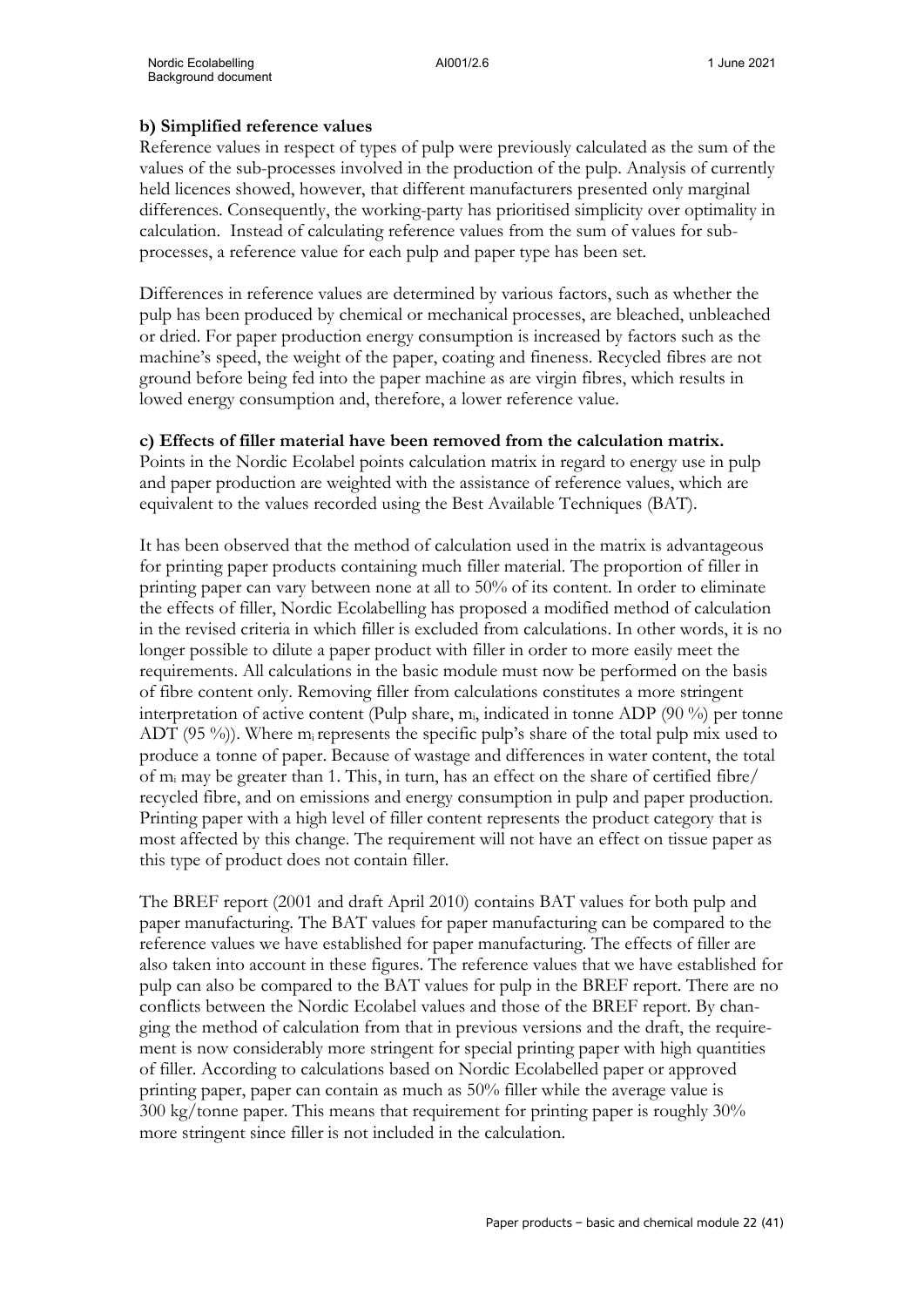## **d) Separate electricity and fuel points**

The present criteria place a limit on average values for the combined energy points total for both electricity and fuel expended in heat generation. This was done in order to allow for flexibility between energy sources. It has, however, come to light that these two sources of energy (electricity and fuel for heat) are often not compatible other than in generating heat. Separate points scores have been instituted in order to bring greater clarity to the requirement.

A points limit for fuel and electricity respectively of 1.23 is proposed in the basic module. This is a considerable tightening of requirements in regard to the points score when compared to version 1, in which the limit was set at 1.75. The requirement is designed to ensure optimal use of energy.

The reason for the new points limit of 1.25 for fuel and electricity is formed by a desire to ensure that the energy requirement for paper approved according to the criteria of the basic module is tough and demanding. This limit can then be applied to, for example, paper for use by printing plants or in hygiene products, depending on the formulation of the relevant requirements in the appropriate criteria documents.

The new points limit, in the cases of both electricity and fuel, is, according to the proposal, to be set at 1.15 for Nordic Ecolabelled copy and printing paper. This is more stringent than the limit of 1.25 set out in the current criteria document, version 3 for copy and printing paper. The new points level is, first and foremost, based on data provided by licence holders and gathered from paper used in Nordic Ecolabelled printing matter. A points limit of 1.15 indicates that the average value of the paper product's total energy consumption may not rise above a level that is 15% higher than the reference value. The points model permits a higher level of energy consumption in order to allow the paper manufacturer an increased degree of flexibility.

#### **Consequences of the more stringent energy requirement**

The new draft energy requirement has simplified reference values that have been tightened between 0% and 58% compared to version 1. Nordic Ecolabelling's new reference values are lower or equal to the equivalent EU Ecolabel values. Since the point score requirement is considerably more stringent that the equivalent EU Ecolabel requirement, Nordic Ecolabel requirements on energy are significantly more stringent than EU Ecolabel requirements for printing paper.

Requirements in regard to energy have been further tightened with the removal of the effects of filler from the calculation matrix. This tightening of the requirement has greatest effect on those paper qualities with a high filler content.

It is proposed to set the new points score limit for copy and printing paper, in regard to both electricity and fuel, at 1.15. This new limit involves a considerable tightening of the requirement since the points scores are now calculated separately (see above). In previous criteria the limit for average values for electricity and fuel combined as set at 1.25 and the limit for electricity at 1.75. There was no regulation of limits for fuel only.

A review of current Nordic Ecolabel licenses and paper grades approved for Nordic Ecolabelling reveals that the proposed new limits exclude several paper mills due to the energy requirement alone. It should also be remembered that the energy requirement is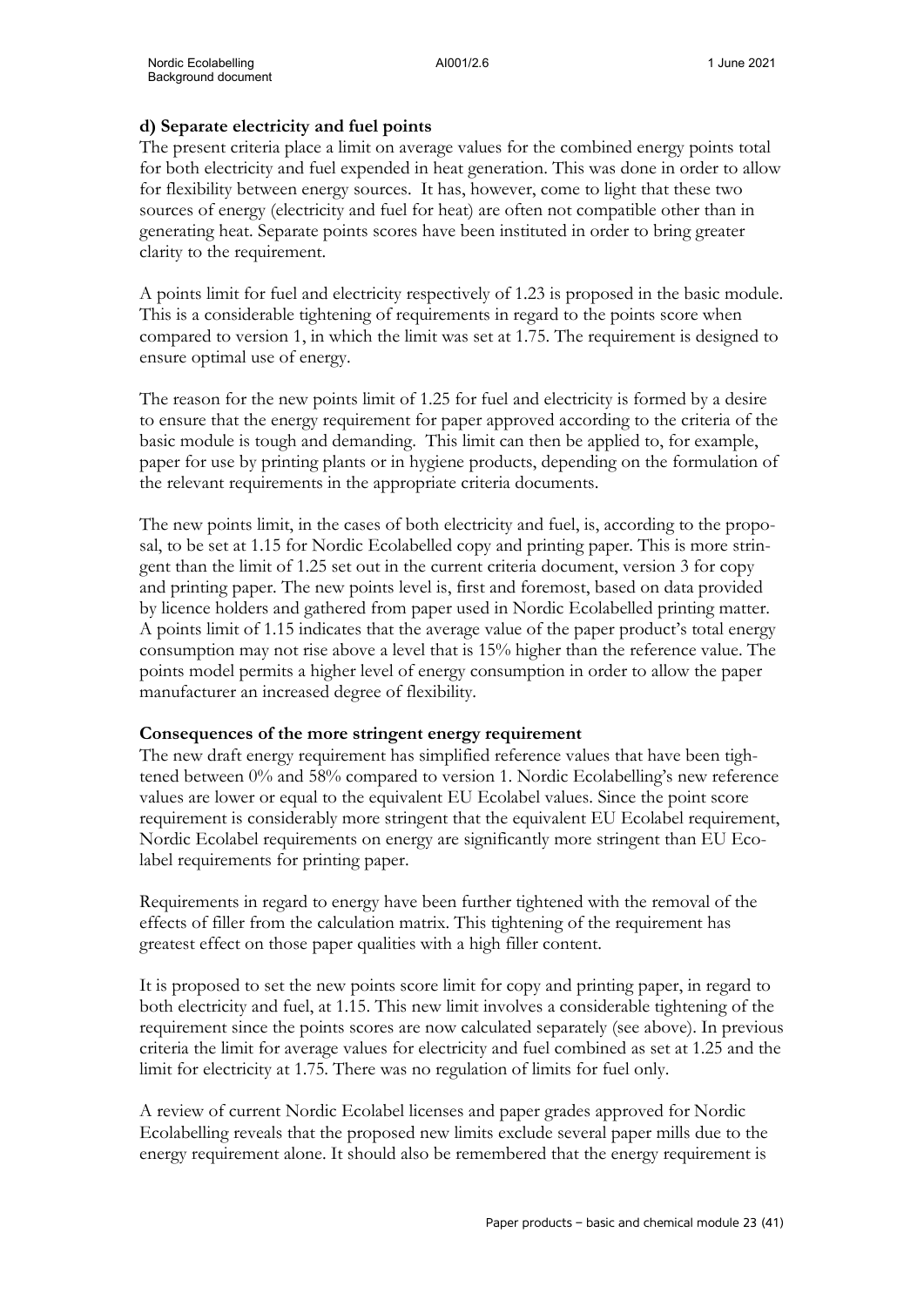not the only requirement to have been tightened. Apart from stricter energy standards, requirements in regard to the certified fibre contents of paper and as regards emissions to water and air have been tightened. It should also be noted that the paper products shown in the tables are generally among the best available from an environmental point of view, as they comply with the current Nordic Ecolabelling requirements.

A somewhat larger number of paper products meet the requirements of the lower points score level for energy as set out in the basic module. Justification here lies in the fact that such paper is approved as raw material for other product groups. For these product groups greater weight, from a life cycle assessment point of view, is placed on other aspects of their environmental impact than the energy consumed in the manufacture of their pulp or paper based raw materials.

# **Revised criteria: Emissions of carbon dioxide**

*Requirements in regard to emissions of carbon dioxide R10-R11[16](#page-26-0) in the basic module.*

**The requirement in regard to carbon dioxide emissions has been made more stringent and restructured.** Declarations of CO2 emissions are now to be made in regard to all fuels expended in heat generation, purchased electricity and in-house electricity generated from fossil fuels. A new requirement in regard to  $CO<sub>2</sub>$  emissions from transport has been introduced.

# **System definition for CO<sub>2</sub>**

As climate change has become ever more apparent, requirements designed to secure reductions in  $CO<sub>2</sub>$  emissions have become increasingly important. The paper industry is very energy intensive. Even though over 50% of all energy consumed by the European paper industry comes from renewable sources, a great deal of electricity and fossil based fuels are used in paper manufacture.

The processes highlighted in grey in Figure 3 represent the stages in the life-cycle of paper included in the calculation of  $CO<sub>2</sub>$  emissions according to the criteria in the basic module:



**Figure 3.** A schematic diagram illustrating the life cycle of a paper product.

The following factors are either included or excluded when delineating the life cycle of a product for calculations arising from Nordic Ecolabelling requirements in respect of **CO2** emissions:

- forestry not included
- transport from forest area to pulp mill included
- pulp mill included
- transport from pulp mill to paper mill included
- further stages of production, for example printing not included

<span id="page-26-0"></span><sup>&</sup>lt;sup>16</sup> R10 = equivalent requirements in v. 1 of the basic module are R24, R48 R11 is a new requirement.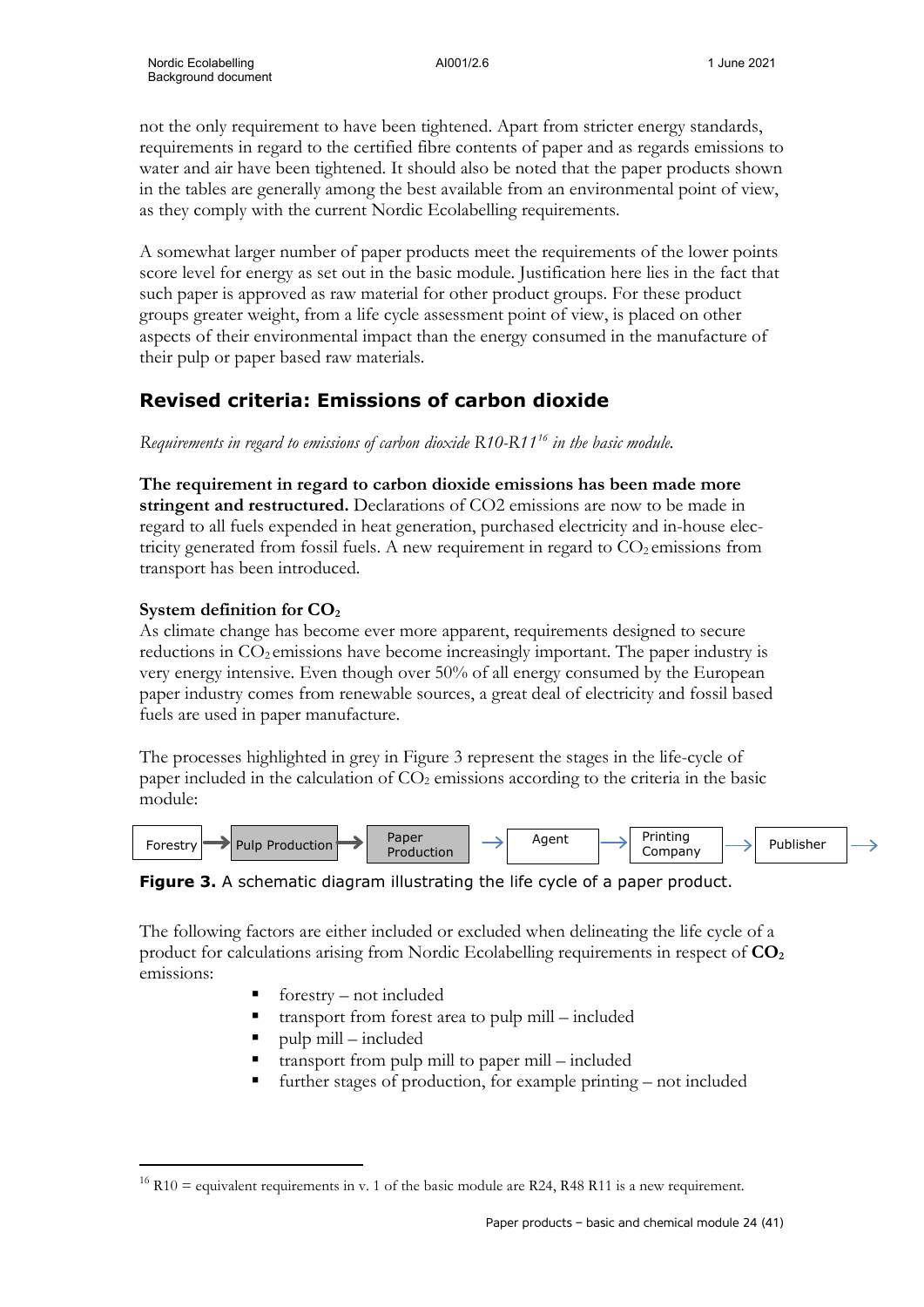Requirements in regard to  $CO<sub>2</sub>$  emissions are divided into two parts:

- a) Requirements in regard to  $CO<sub>2</sub>$  emissions from pulp and paper production
- b) Reporting requirements in regard to  $CO<sub>2</sub>$  emissions from transportation

# **a) Requirements in regard to CO2 emissions from pulp and paper production (R10)**

Nordic Ecolabelling has previously stipulated requirements concerning CO<sub>2</sub> emissions in respect of fossil fuels expended in the generation of heat during production. It is now proposed that the scope of the requirements be extended to cover, for both pulp and paper production, externally purchased heating, electricity generated in-house from fossil fuels and electricity sourced from an external supplier. Electricity obtained from external suppliers is assigned a factor of 385 g CO2/kWh, which is an average for European electricity generation. Equivalent factors assigned to fossil fuels expended in heat production and to in-house generated electricity are reproduced in Table 2.5 of Appendix 2 of the basic module. This means that no deductions may be made for green electricity. Consequently, it remains the case that carbon dioxide emissions from in-house production of energy are included in emissions calculations only when the energy in question has been generated from fossil fuels (and not from renewable sources). The definition of renewable energy used is that given in the guidelines associated with the RES directive, the EU directive concerning electricity production from renewable energy sources $^{17}$ .

The requirement has been restructured in such a way that the combined total of  $CO<sub>2</sub>$ emissions arising from paper production is calculated upon the basis of the sum of the weighted averages for CO<sub>2</sub> emissions from production of the various types of constituent pulp and from the paper manufacturing processes.

The requirement limits are differentiated. The upper limits are:

- 100% DIP/recycled fibre 1000 kg  $CO<sub>2</sub>/tonne$  paper.
- 100% chemical pulp 900 kg  $CO<sub>2</sub>/tonne$  paper.
- 100% mechanical pulp  $-$  1,600 kg CO<sub>2</sub>/tonne paper.

The requirement has been tightened compared to version 1, when the upper limits for paper manufacturing were:

- 100% chemical pulp or recycled fibre  $-1,300$  kg  $CO<sub>2</sub>/$ tonne paper.
- 100% mechanical pulp 1400 kg  $CO<sub>2</sub>/$ tonne paper (TMP/CTMP) or 1800 kg CO2/tonne paper (groundwood pulp).

A weighted threshold value for blends of different types of pulp is calculated upon the basis of the threshold values for chemical pulp, recycled fibre and mechanical pulp. The threshold value of paper made from 50% chemical pulp and 50% mechanical pulp is, for instance, calculated according to the formula 0.5\*900+0.5\*1600. The requirement is differentiated since a larger proportion of chemical pulp is used in the making of fine paper than in the manufacture of other grades of paper. A smaller share of fossil fuel is expended in the production of chemical pulp than in the manufacture of mechanical

<span id="page-27-0"></span><sup>17</sup> Directive 2009/28/EC of the European Parliament and of the Council of 23 April 2009 on the promotion of the use of energy from renewable sources and amending and subsequently repealing Directives 2001/77/EC and 2003/30/EC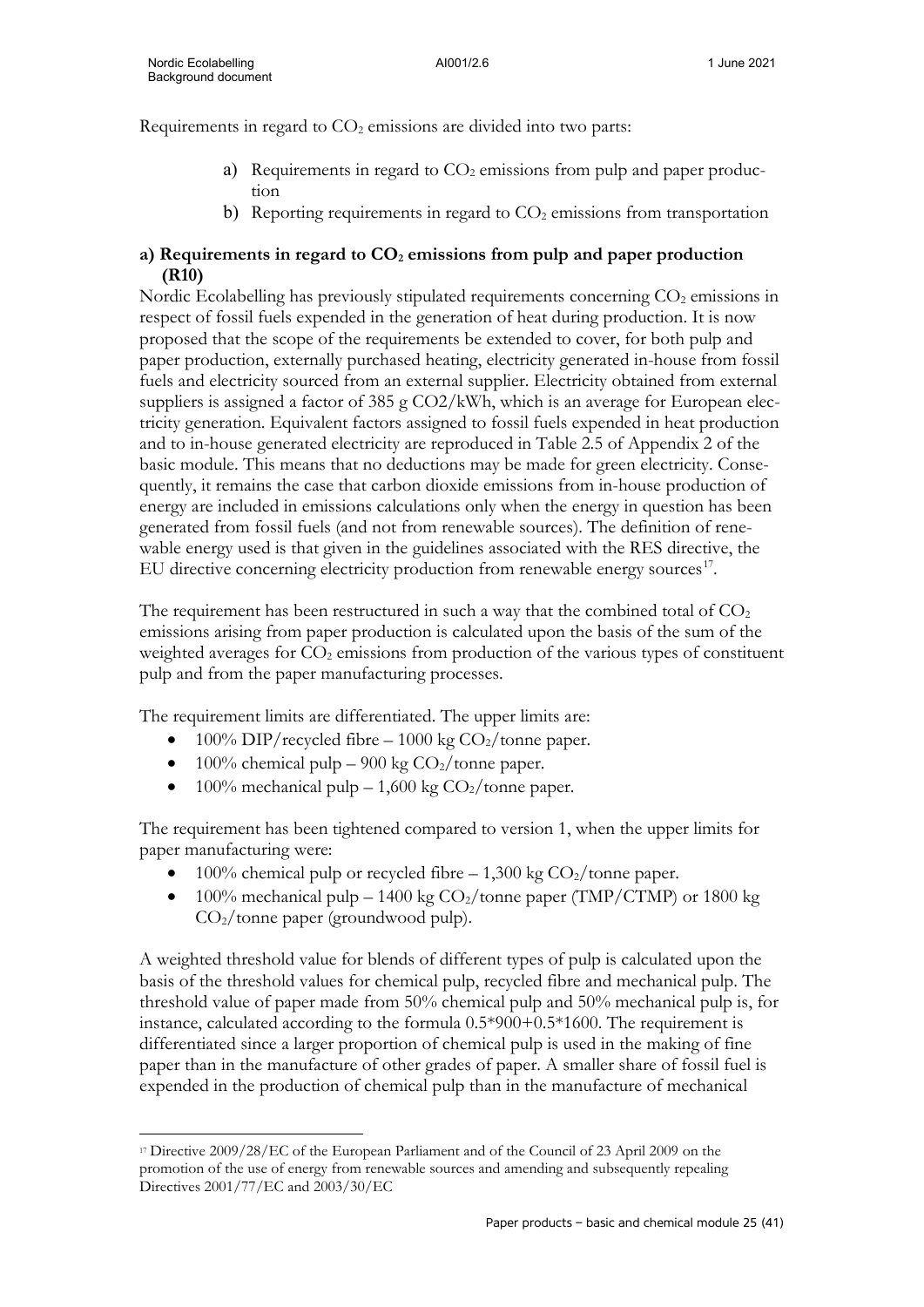pulp, which is the most common constituent of other paper grades, as mechanical pulp production uses large quantities of electricity. Applying a single threshold value to all types of paper would pose the risk of all paper made from mechanical pulp failing to meet the requirement, while paper manufactured from chemical pulp would have little difficulty in complying with its strictures. The basis for the new levels for  $CO<sub>2</sub>$  limits is provided, first and foremost, by the data collected from Nordic Ecolabel licence holders.

The limits set by the requirement are formulated in terms of  $CO<sub>2</sub>$  kg/tonne paper. Expressing the limit in this way prevents the difference in threshold values for the different pulp types from having a more than marginal effect on the  $CO<sub>2</sub>$  emissions values calculated for the finished product, since the weight of lightweight coated (LWC) paper, supercalendered (SC) paper and newsprint, which all have a high content of mechanical pulp, is always much lower (35-80  $g/m^2$ ) that printing paper made from chemical pulp. The weight of an item printed on LWC paper can be almost half of that of an item printed on printing paper made from chemical pulp (90-170 g/m2 for coated fine paper). Subsequently, the  $CO<sub>2</sub>$  impact can even be lower than that of paper made from chemical pulp. It should be added that twice as much timber is used in producing a finished product made from mechanical pulp than in the manufacture of a similar product from chemical pulp.

The requirement is structured in a manner similar to the equivalent requirements contained in the proposed EU criteria for the ecolabelling of copy and graphic paper and of tissue paper. No specific limits or set as regards types of pulp since the  $CO<sub>2</sub>$  impact of pulp is included in calculations by adding the weighted average value for constituent pulps to the total value of  $CO<sub>2</sub>$  emissions for the paper product. The EU Eco-label requirement on  $CO<sub>2</sub>$  is not differentiated. Instead it stipulates the limit values 1000 kg/tonne paper for integrated mills and 1100 kg/tonne paper for unintegrated mills. These limits are unchanged for the current EU Eco-label criteria. Newsprint is not included within the scope of the criteria. The limits imposed in the EU Ecolabel criteria are, in the light of current practice, too lax in respect of fine paper and too stringent as regards LWC.

The pulp/paper manufacturer shall submit calculations in accordance with Appendix 2 to demonstrate fulfilment of the requirement. Nordic Ecolabelling also provides a worksheet that is to be used for these calculations.

# **b) Requirements in regard to**  $CO<sub>2</sub>$  **emissions from transportation**  $(R11)$ **This is a new requirement.**

The issue of whether goods transportation should be considered in the ecolabelling of paper products is, in many respects, a complex matter. Paper producers, for instance, are rarely able to control goods transportation. Moreover, three different forms of transport are involved: lorries, trains and boats, either alone or in combination. As a result of discussions, within the Nordic Ecolabelling organisation and with representatives from the industry, the focus of the requirement in regard to transportation has been placed on the issue of carbon dioxide emissions.

#### The environmental relevance of  $CO<sub>2</sub>$  emissions from transportation

In considering the feasibility of imposing a requirement in regard to carbon dioxide emissions from goods transportation, it has been important to form an idea of the extent of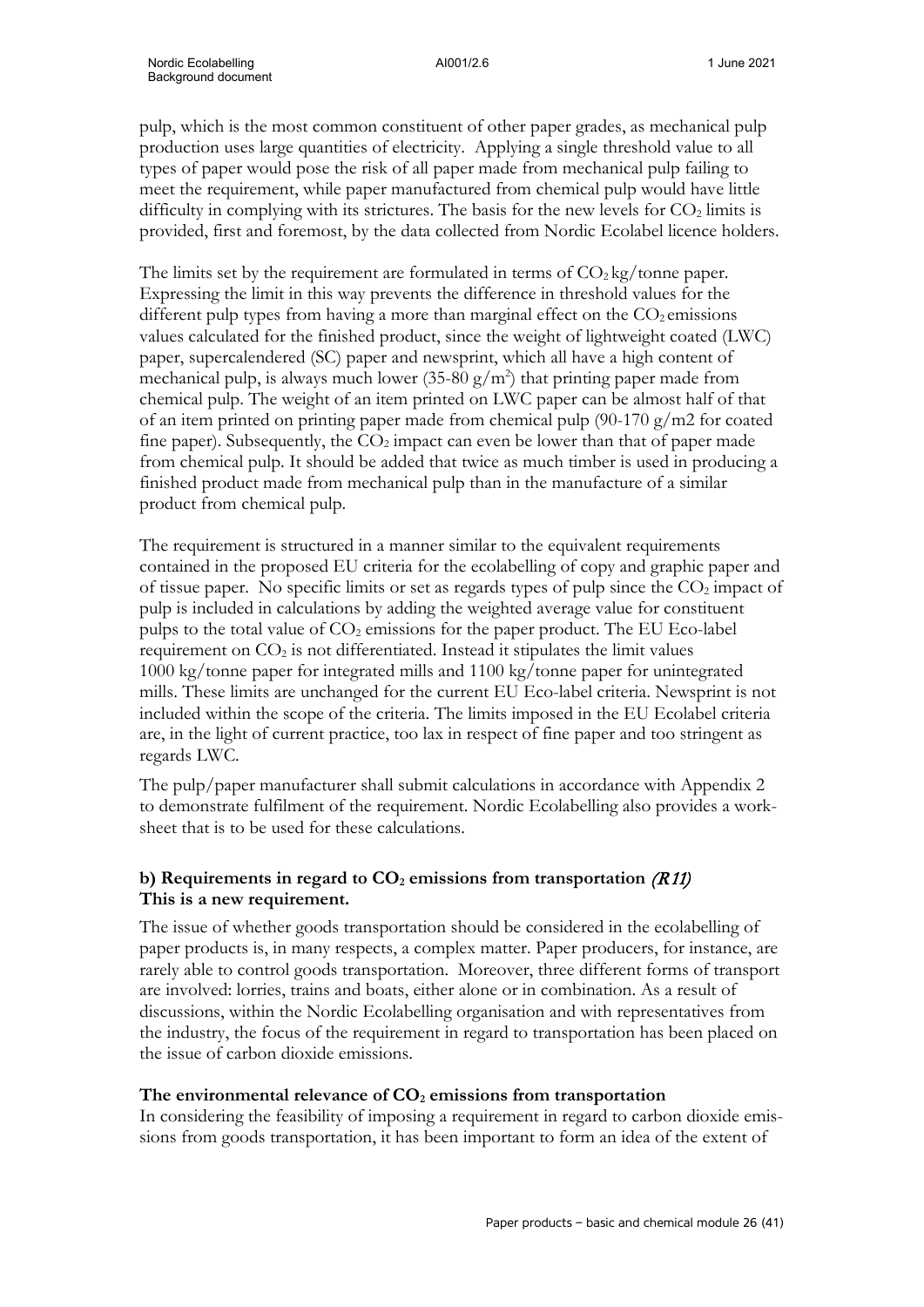CO2 emissions relative to the emissions created during other phases of the life-cycle of a paper product.

A review of sustainability reports published by the major forest management companies based in the Nordic countries shows that significant  $CO<sub>2</sub>$  emissions arise from the transportation of goods. However, only SCA and Stora Enso have, as yet, included information on emissions from transportation in their published statistics. Calculations provided by SCA indicate that roughly  $25%$  of the company's total  $CO<sub>2</sub>$  emissions arise from the transport of goods. The equivalent figure for Stora Enso is  $40\%$ <sup>[18](#page-29-0)</sup>. The equivalent figure for Stora Enso lies at around 40%. The differences may result from discrepancies in methods of calculation as the reports do not provide any explanation of this matter.

In 2008 the Swedish Environmental Research Institute (IVL) performed a study<sup>[19](#page-29-1)</sup> of emissions versus uptake of greenhouse gases arising from the activities of the Swedish forestry industry. The annualised average for total fossil carbon dioxide emissions for the pulp and paper industry between the years 2001 and 2003 totalled 205,000 tonnes and the equivalent figure for emissions from transport for the forestry management industry totalled 590,000 tonnes. These figures include, however, emissions from all transport associated with the forest industry including saw mills and suchlike. These figures suggest that roughly 20% of emissions of  $CO<sub>2</sub>$  originating from fossil fuels arising from the pulp and paper industry can be traced to transportation, but the total share may be lower as emissions from the entire forest management industry have been included in calculations. In none of the statistics available from SCA, Stora Enso or IVL is a breakdown of the shares relating to different sorts of transport, for example transport of raw materials versus transport of pulp, presented.

The website of the Finnish Forest Industries<sup>[20](#page-29-2)</sup> provides a breakdown of transportation journeys undertaken in the Finnish forest industry, in which is presented the shares associated with sawn timber, cardboard, pulp and paper products. According to these figures transport of pulp accounts for 2% of total journeys, while transport of timber accounts for more than half of the total (56%). The study pertains to domestic transportation only.

In the autumn of 2009 VLT published a study<sup>[21](#page-29-3)</sup> comparing three different methods for calculating the carbon footprint of forestry products. According to these figures around 15% of the carbon footprint of softwood pulp (kg  $CO<sub>2</sub>eq/tonne$  pulp) can be traced to transportation. This applies to pulp, not paper.

A study<sup>[22](#page-29-4)</sup> of the carbon footprint of the forestry industry was published by NCASI (National Council for Air and Stream Improvement) in 2007. Although it is noted several times in the report that there is an element of uncertainty associated with the figures, it is shown in this study that  $16\%$  of  $CO<sub>2</sub>$  emissions arising from paper production originate

<span id="page-29-0"></span><sup>18</sup> www.skogsindustrierna.org

<span id="page-29-1"></span><sup>19</sup> Hagberg, L. Karlsson, P-E., Stripple, H., Ek, M., Zetterberg, T & Zetterberg, L. Svenska skogsindustrins emissioner och upptag av växthusgaser, IVL rapport B1774. Available: http://www3.ivl.se/rapporter/pdf/B1774.pdf

<sup>20</sup> Finnish Forest Industries: www.forestindustries.fi

<span id="page-29-3"></span><span id="page-29-2"></span><sup>21</sup> VTT (Technical Research Centre of Finland) symposium 262. Life Cycle Assessment of Products

and Technologies, 2009. www.vtt.fi/inf/pdf/symposiums/2009/S262.pdf

<span id="page-29-4"></span><sup>22</sup> NCASI (National Council for Air and Stream Improvement), The greenhouse gas and carbon profile of the global forest products industry, Special report no. 07-02, February 2007. www.ncasi.org/publications/Detail.aspx?id=2952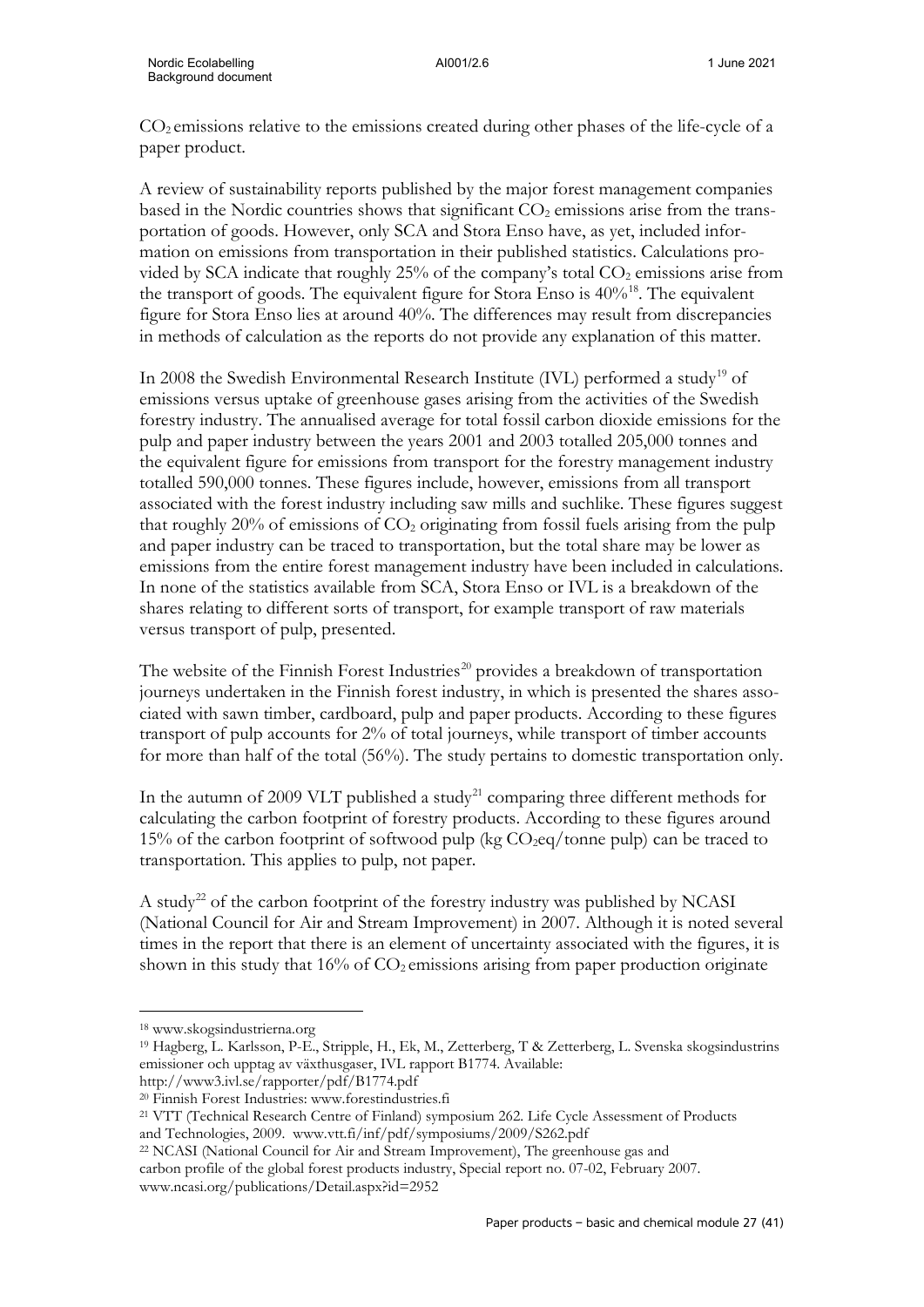from transportation. This figure is in respect of emissions from the entire life cycle of the product, from forest to consumer to recycling. Emissions originating from the production of purchased electricity and from landfill sites are also included in these calculations.

In conclusion, based on the available information, it seems as if around  $20\%$  of the  $CO<sub>2</sub>$ impact of paper originates from transport. This indicates that transportation is a fairly major contributor in to the climate impact of paper from a life cycle assessment perspective, and it is thus appropriate to develop requirements in regard to transportation in the criteria for the ecolabelling of paper. Currently, there is a significant variation shown in, and a large margin of error associated with, the statistics, but these are set to improve quickly as CEPI has developed uniform guidelines for the calculation of  $CO<sub>2</sub>$  emissions originating from transportation.

## **Transport requirement: potential and controllability**

As has been shown, carbon dioxide emissions arising from transportation are not insignificant. In order for a requirement to be effective it must have potential for promoting environmental improvement and the industry must be able to exercise sufficient control over the activities regulated by the requirement in order to be able to comply with the standards it sets. Good use may be made, in coming to judgement in respect of issues of potential and controllability, of the goals relating to sustainability adopted by the Swedish Forest Industries Federation. The Swedish Forest Industries Federation has set up a target of reducing emissions of  $CO<sub>2</sub>$  from fossil fuels by 20%, calculated per tonne of product, over the period 2007 to 2020 as regards pulp, paper and sawn timber produced in Sweden (for which EU27 marks the geographic boundary). As a means of achieving this goal, the Swedish forestry industry aims to have put together a common set of sustainability criteria in respect of tendering by 2010. Work on this is underway, but has not yet been completed.

Since the forestry industry itself is already working on developing criteria in regard to transportation it is natural for Nordic Ecolabelling to also consider setting requirements in regard to transport. It is important to consider the question of to which parameter such the requirement should apply. There are several possible options in stipulating a requirement with the aim of reducing the environmental impact of transportation. Such a reduction could be achieved by requiring measures, such as training drivers in techniques for maximising fuel economy, reducing the number of journeys with empty loads, and using "green" fuels, designed to reduce environmental impact. For Nordic Ecolabelling, however, it is important to be able to stipulate absolute requirements. An attempt is made by Nordic Ecolabelling, on this basis, to introduce a limit on  $CO<sub>2</sub>$  emissions arising from transportation in this consultative draft. Consistent with other parameters relating to emissions, the requirement is formulated in terms of tonne per paper product. Such a concrete requirement in regard to  $CO<sub>2</sub>$  emissions arising from transportation, and in regard to the reporting of emissions, will give producers an opportunity to gain a comprehensive overview of the complex problems of logistics posed by transportation. This will also give them insight into possible means of making improvements. It is easier to set concrete targets for efficiency when faced with quantified values.

Nordic Ecolabelling is of the opinion that such requirements can result in concrete, measurable environmental gains. A major motivation for achieving savings is to be found in the considerable economic gains to be made from more efficient transport activities. There are innumerable examples recorded in the scientific literature of gains achieved,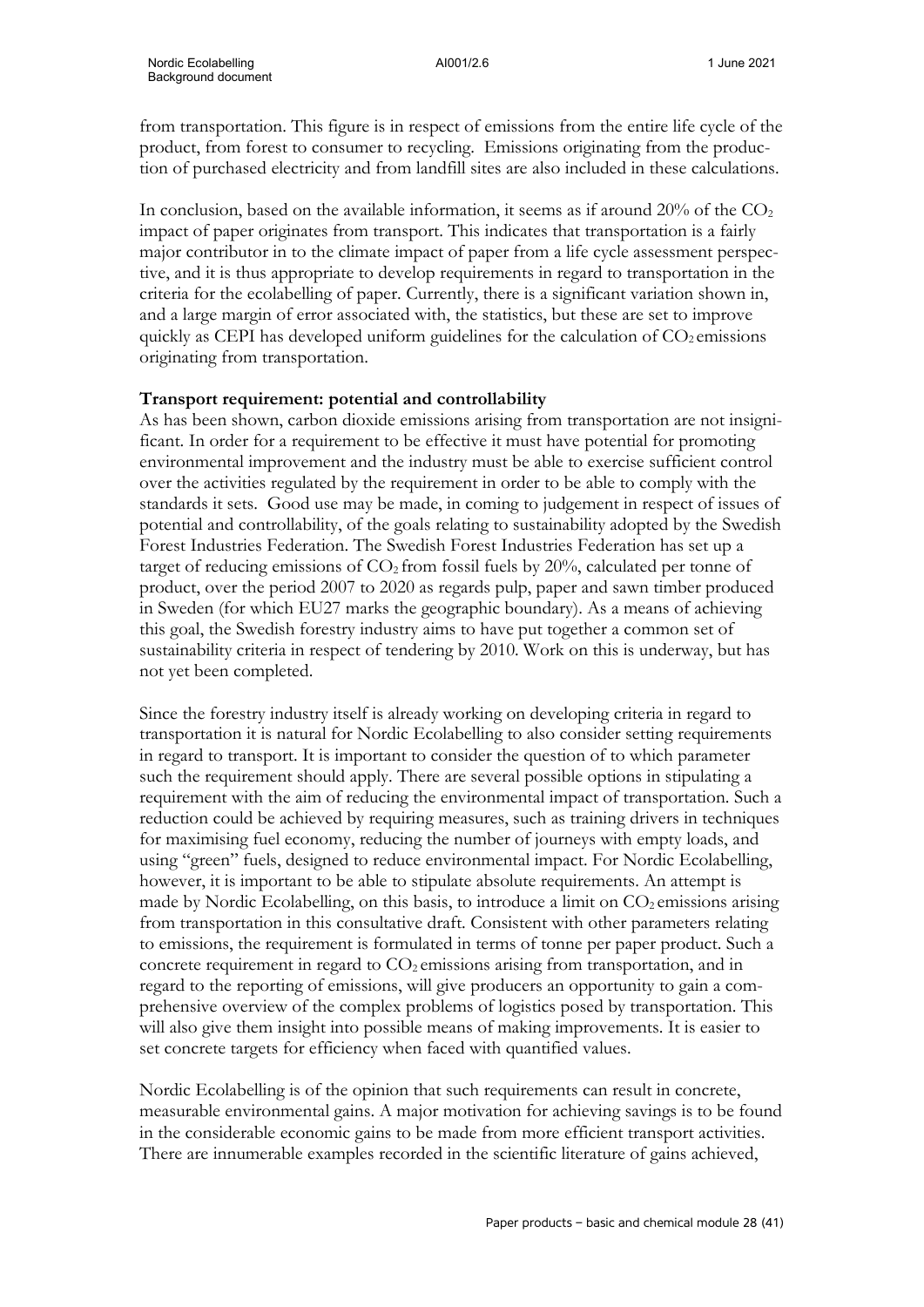both environmental and financial, as result of the introduction of environmental requirements. These gains are often associated with technical advances.

#### Methods of calculation of  $CO<sub>2</sub>$  emissions from transportation

Filling rate is important in being able to assess the  $CO<sub>2</sub>$  impact of transportation. Transport of timber has, in this regard, a particular characteristic: vehicles that transport timber are often empty on the return journey, so the "empty running rate" is never lower than 50% (and the total load factor for all journeys can never be higher than 50%). Transport of tissue paper also raises particular issues regarding  $CO<sub>2</sub>$  emissions per tonne per km, as tissue paper weighs little per meter of occupied vehicle loading space. It is partly due issues such as these that it is considered important that a uniform method of calculation is widely adopted in respect of carbon dioxide emissions from transportation.

The European trade organisation, CEPI, issued "Transport carbon footprint assessment guidelines"[23](#page-31-0) in December 2009. The guidelines help harmonize the way pulp and paper companies measure the share of their products' carbon footprint related to transport. In this document, CEPI sets out system boundaries determining the transport-related emissions to be considered. Since this set of guidelines is new, there are as yet no examples of this method being employed by CEPI's member organisations. It is, however, safe to assume that, given the sustainability objectives in respect of transportation referred to above, the CEPI model will soon be widely accepted. The Nordic forest industry has played an active part in the development of the CEPI guidelines and several industry actors have indicated an intention to follow the guidelines in the future.

There are, moreover, several alternative initiatives in the field of calculating  $CO<sub>2</sub>$  emissions arising from transportation underway. An ISO standard for the calculating and communicating the carbon footprint of products is under development. This standard is due to be completed during the period 2010 to 2011. As the standard will apply to all types of product, no specific method of calculation or delineation of relevant factors is to be included in the standard's criteria. Discussions are, however, underway as regards adding these aspects to the carbon footprint guidelines contained in the industry-wide product category rules (PCR) for environmental declarations developed for tissue paper. According to CEPI, the new ISO standard will not conflict with the CEPI instructions.

The Nordic Ecolabelling working-party has examined the ways in which calculations are made in the forestry industry. One forestry company measures emissions from transportation based on the emissions factor developed by NTM (The Network for Transport and the Environment) $^{24}$ . For transport carried out using company-owned system vessels figures for actual fuel consumption are used as the basis for calculating emissions. A Resource Management System (RMS), in which emissions from all transport journeys, in respect of both finished goods and raw materials, are counted is employed. It is possible, in these calculations, to distinguish between emissions from different sources, for example the transportation of pulp from pulp mill to paper mill.

<span id="page-31-0"></span><sup>23</sup> CEPI (The Confederation of European Paper Industries) Transport carbon footprint assessment guidelines, 2009, http://www.cepi.org/node/674

<span id="page-31-1"></span><sup>24</sup> The Network for Transport and Environment, Sweden, http://www.ntmcalc.se/index.html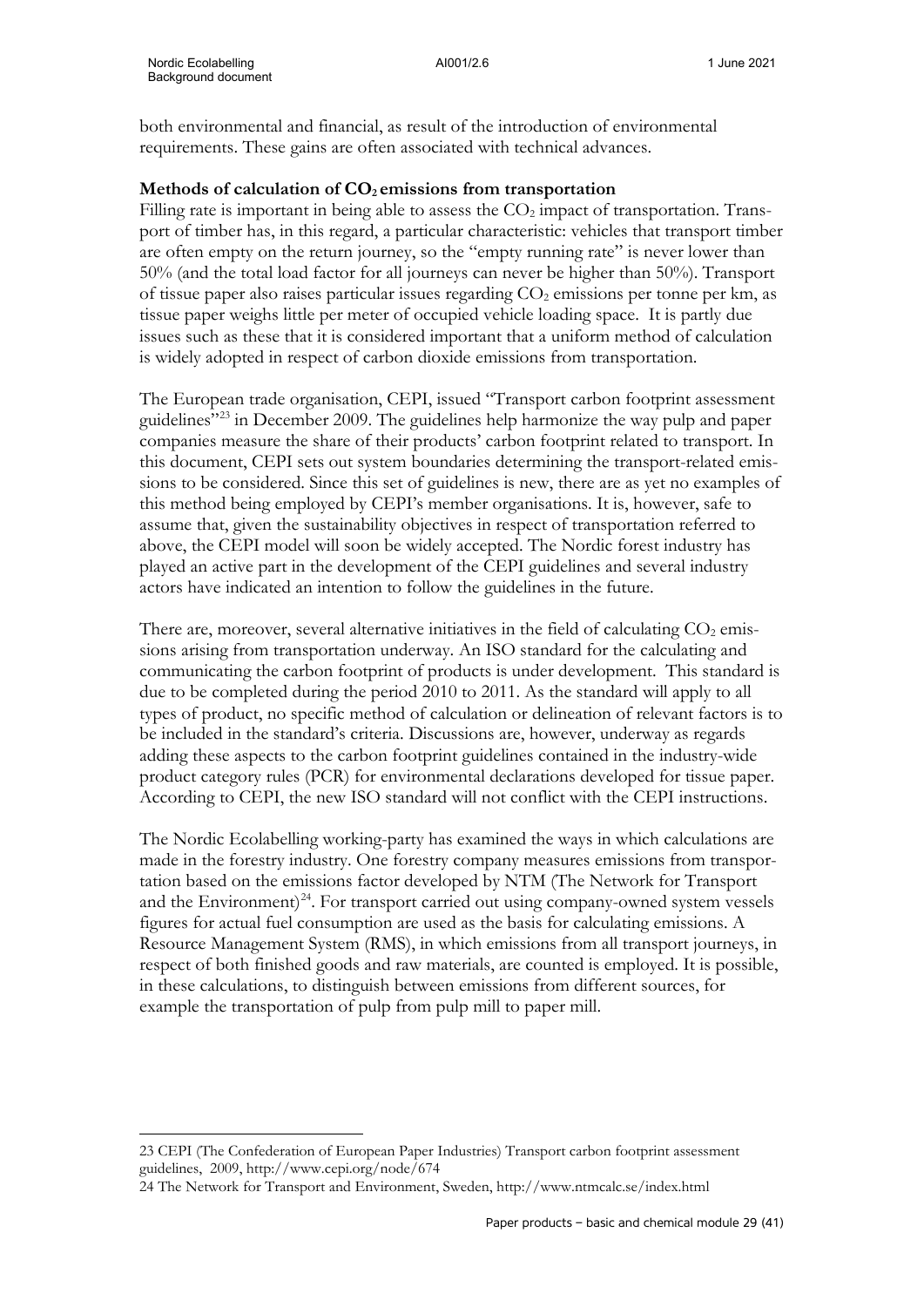### **Nordic Ecolabelling's draft proposal regarding transport requirements**

Method of calculation: CEPI has developed a model for calculating emissions that takes all transportation journeys into account (including timber transport and transport of pulp to paper mills). These instructions also determine which other non-fibre raw materials are to be included in emissions calculations, for example chemicals and fillers. Since the CEPI guidelines (issued in December 2009) are likely to become the norm, and since they set out clear methods for definition and calculation, it is appropriate for Nordic Ecolabelling to adopt the use of the methods described in the guidelines. It is desirable, as this is the first time that Nordic Ecolabelling stipulates requirements in regard to emissions arising from transportation, that the views of stakeholders, concerning the stringency and scope of the requirement and specified methods of calculation and measurement, are collected. Opinions regarding documentation requirements are also welcomed, as it is important for Nordic Ecolabelling to be able to verify compliance with the requirements.

The relevant chain of transportation is defined so that the carbon dioxide impact of the paper product is included up to any form of product conversion. Transport to the customer is not included. For a de-inked paper mill, transportation of recycled paper or recycled pulp is included; CEPI guidelines refer to "Transport of Recovered Fibre to Mills". In this way, integrated pulp and paper mills are given an advantage over others.

Requirement level This is the first time that Nordic Ecolabelling sets out a requirement in regard to carbon dioxide emissions arising from transportation. It is, therefore, of particular importance that information is gathered regarding the practical application of the requirement.

There are, therefore, two alternative proposals in respect of requirements in regard to transportation:

- 1. The  $CO<sub>2</sub>$  impact of transportation may not exceed 400 kg  $CO<sub>2</sub>/$  tonne of paper product. Calculations are performed according to the CEPI guidelines. The level is set on the basis that it represents circa 30% of the Nordic Ecolabelling threshold value for  $CO<sub>2</sub>$ emissions arising from paper production (1300 kg/tonne). As, according to available evidence, the share of total  $CO<sub>2</sub>$  emissions arising from transportation varies from 10-40%, a requirement set at a 30% level will have the effect of excluding those paper types with the highest transport emissions from participation in Nordic Ecolabelling.
- 2. The CEPI model for calculating emissions may be both time-consuming and difficult to follow, particularly for smaller paper manufacturers. Offering an alternative method of presenting evidence of a limited impact on climate is, therefore, justified. Paper products may be licensed to carry the Nordic Ecolabel if the CO2 impact of the product is at least 20% below the limit imposed on the type of paper in question. Lower emissions arising from production, in such cases, compensate for any higher rate of emissions that may potentially arise from transportation in connection with the product.

## **Nordic Ecolabelling's final proposal regarding transport requirements following referral**

Many comments were received regarding the transport requirements proposed in the draft, such as "generally good but there is no unambiguous method of calculation, i.e.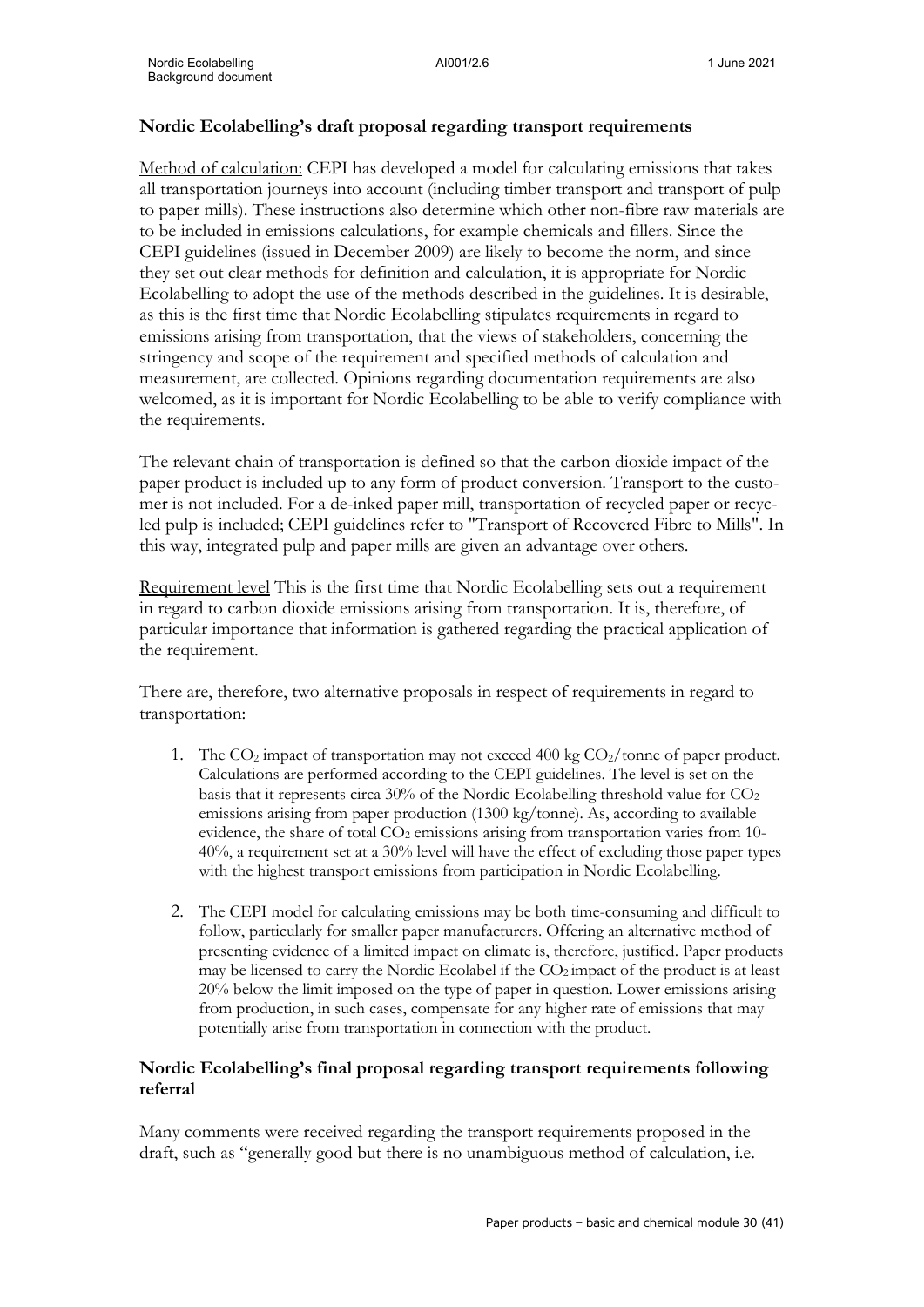requirement lacks the basis for clear limit values". The environmental benefit has been questioned due to limited controllability: The geographic location of the paper mills controls the methods of transport that are available and the paper mills are unable to influence this. Nonetheless, it remains that consumers are interested in the impact of transport.

A workshop during Nordic Ecolabelling's paper seminarian held 31 March in Stockholm<sup>[25](#page-33-0)</sup> concluded that transport is an important parameter for the paper industry. The problem, however, as described in the background document, is that the lack of an unambiguous model for calculation with clear limit values. Further, transport is regulated effectively (optimised) by the industry already. All the seminar participants supported the proposal to establish an information requirement regarding transport with defined parameters.

## New requirement (Reporting requirement)

The **paper manufacturer** shall supply calculations of the total  $CO<sub>2</sub>$  impact of all forms of transport from the forest to the paper mill. The calculation shall contain:

Transport of raw material

- Transport of felled timber from the forest (loading area) to the pulp mill.
- Transport of felled timber to the saw/chip plant (average figures).
- Transport of wood chips to the pulp mill (average figures).
- Transport of purchased market pulp.
- Transport of the following raw materials from the supplier: filler, pigment and starch (if the quantities exceed 10 kg/tonne produced pulp/paper).
- Transport of recycled fibre from a central depot to the pulp factory.

Documentation: Calculation at the time of application of carbon dioxide emissions given in kg  $CO<sub>2</sub>$  per tonne paper grade or kg  $CO<sub>2</sub>$  per tonne of the mill's total annual production. Details of how the  $CO<sub>2</sub>$  values are calculated with reference to any assumption, the use of databases and suchlike.

Transport between paper mills and the conversions operations is not necessary to document..

# **4.2.8 Emissions of AOX, COD, P, NOx and S**

*Requirement R12[26](#page-33-1) of the basic module.* 

#### **Summary**

The requirement applies to emissions to water and air. Restrictions placed on acceptable levels of emissions are defined according to a system of reference values arranged in a matrix. The limit value for the total emissions score and the reference values are unchanged from the previous criteria, besides NOx, which has now been assigned a reference value of the same kind as for the other parameters. The method of calculation has been modified in order to eliminate the effects of filler form the calculated result, thus tightening the requirement as it applies to paper containing filler.

<span id="page-33-0"></span><sup>25</sup> Nordic Ecolabelling, 31 March 2011, paper seminarian in Stockholm at which the draft paper criteria were discussed with representatives from the paper industry.

<span id="page-33-1"></span><sup>&</sup>lt;sup>26</sup> R12 = equivalent requirements in version 1 of the basic module are R19-R21, R42, R43, R45.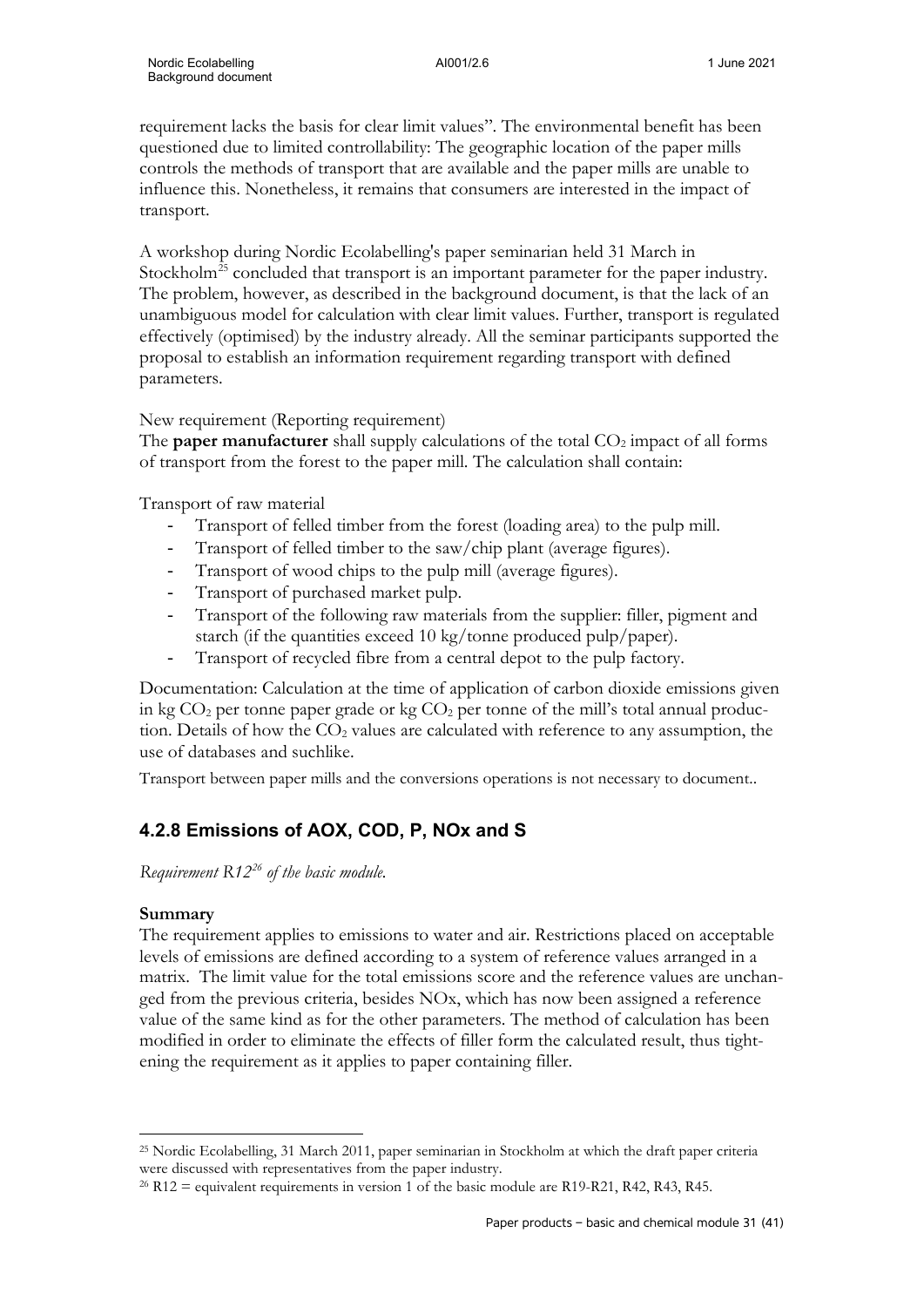An allocation for emissions to air arising from in-house generated electricity has been introduced in order to promote electricity generation.

### **The matrix system for calculating emission values**

Nordic Ecolabelling has previously made use of a matrix system for setting limits for emissions to air and water. The most important emissions from pulp and paper mills have been collected in the environmental matrix. As previously, these parameters are chemical oxygen demand (COD) and phosphorus (P) to water, and sulphur (S) and nitrogen oxides (NOx) to air.

Actual measurements are compared to reference values in the matrix. The reference value is based upon BAT reports supplemented by information collected by Nordic Ecolabelling in respect of the best available techniques. One point is awarded in the matrix if emissions are measured at the same level as that given in the reference value. If the emissions are recorded at a lower level than the reference value, the points score is < 1. If emissions are higher than allowed by the reference value the points awarded will be >1. No product receiving a points score above 1.5 will be permitted to carry the Nordic Ecolabel. The grand total corresponds to all emission points when added together. A total points score may not exceed 4.

A review of currently held licences, for the purposes of an evaluation of the current requirements, demonstrated that the requirements are already demanding enough to be able to distinguish the best paper products from the perspective of emissions reduction. Values for phosphorous and nitrogen oxides present the greatest difficulties in fulfilling the requirements in regard to chemical emissions. Standards for COD emissions have also, in certain cases, been considered to be difficult to meet. The reference values for COD, P, NOx and S have, as a result, not been made more stringent for this revision. A tightening of the emissions requirement can, however, be seen in that the points scores for pulp and paper production are now calculated separately, similarly to the method of calculating energy points, in order to eliminate the effects of filler. Reference values, in respect of the energy requirement, are assigned to each process separately and energy points scores are no longer calculated in terms of a total sum of points arising from subprocesses. This means that reference values in respect of NOx emissions, expressed in terms of kg/tonne paper or pulp, have been assigned, in the same way as for the other parameters, for each specific process.

The currently valid reference values are based on the BAT values set out in the BREF document from 2000. The BAT values are presented in intervals. The levels were, however, set at the previous revision on the basis of the actual emissions from the best, from an emission point of view, of the then active pulp and paper mills.

Arguments similar to those made in favour of stipulating different reference values for different levels of energy consumption (as presented in the chapter on energy requirements) can be made in favour of assigning different reference values in respect of emissions from different processes. An example of this can be found in the different reference values assigned to emissions arising from different types of chemical pulp, manufactured by either sulphate or sulphite based processes. The sulphite process may produce more COD emissions then the sulphate process, but the sulphite process consumes lower quantities of timber and the resulting pulp is easier to bleach, which leads to fewer bleaching chemicals being used. By assigning a specific reference value to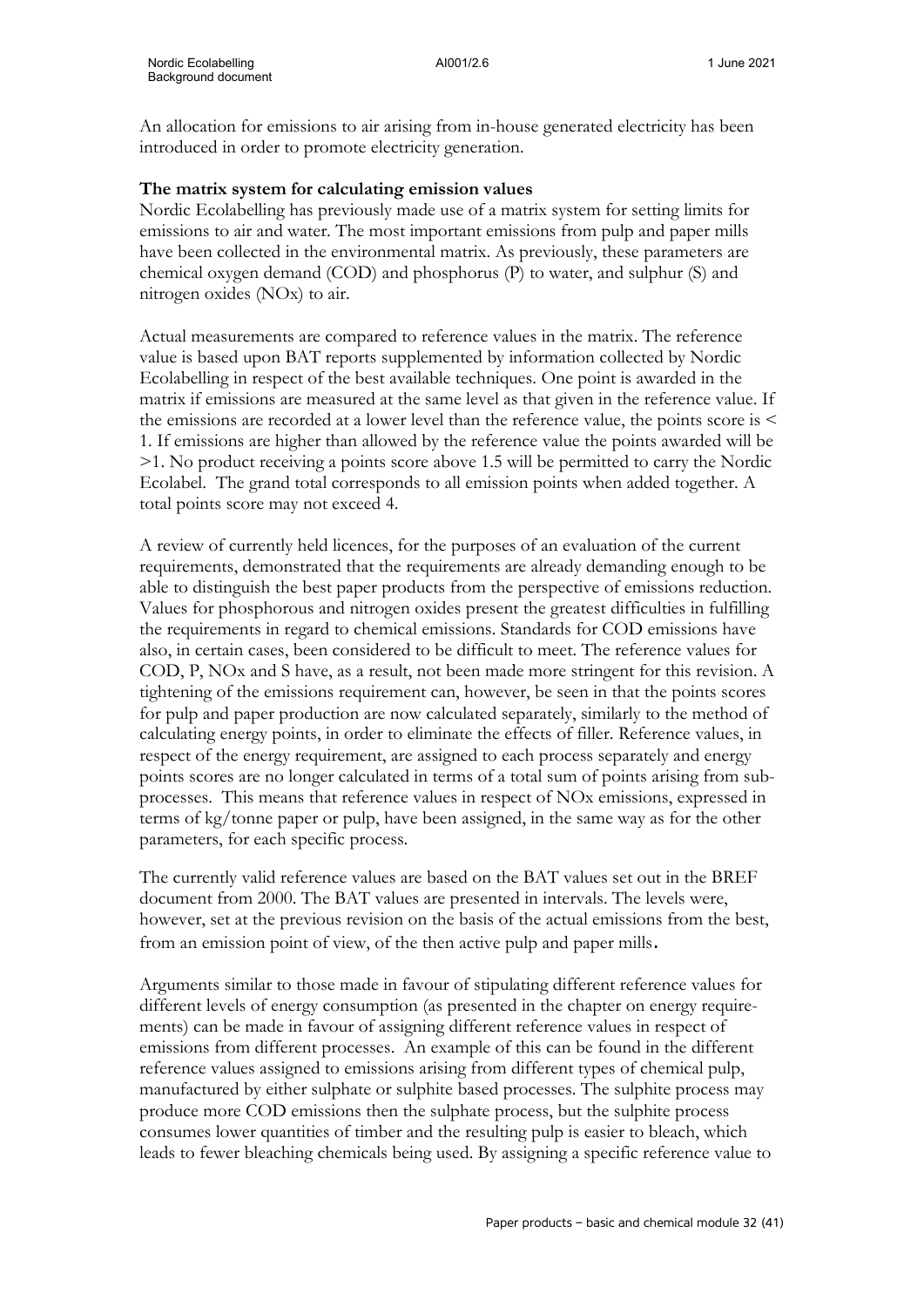each process, neither technique receives undue advantage and the principles of the BREF document are followed.

Removing the effects of filler material from these calculations leads to a tightening of requirements in respect of those paper products containing a high proportion of filler (mainly printing paper).

# **AOX**

The production of elemental chlorine-free (ECF) bleached pulp leads to emissions of absorbable organically bound halogens (AOX). The AOX value gives an indication of, among other things, the relative effectiveness of the waste treatment and purification processes, as well as the quantities of chlorine dioxide used in the bleaching process: i.e. the lower the emissions of AOX the more effective the waste treatment process and the lower the quantities of bleaching chemicals used in the pulp mill.

The AOX requirement has been tightened compared to version 1, in which the weighted average value of AOX released from the pulps used in the Nordic Ecolabelled paper product must not exceed 0.17 kg/tonne paper. AOX emissions from each individual pulp used in the paper were not permitted to exceed 0.40 kg/tonne in version 1.

The revised requirement on AOX: The **weighted average** value of AOX released from the pulps used in the Nordic Ecolabelled paper product must not exceed 0.17 kg/tonne paper. AOX emissions from each individual pulp used in the paper must not exceed  $0.25 \text{ kg}$ /tonne.

The draft of version 2 proposed that AOX should be included as a parameter in the emissions matrix. This proposal was criticised as being unclear and imprecise. It is therefore now proposed that a separate requirement on AOX emissions is included, in the same way as in previous versions of the criteria. See also the summary of comments for further information.

According to the BREF document (draft  $2010)^{27}$  $2010)^{27}$  $2010)^{27}$  it is possible to achieve an AOX value of <**0.15** kg AOX/ADT using ECF techniques. The current BAT value in respect of AOX emissions arising from pulp bleached using ECF techniques is set at 0.25 kg/tonne pulp (BREF 2000).

The new AOX requirements are more stringent than those stipulated in the basic module and in the supplementary module for copy and printing paper. The new requirements are based upon BAT reference values as well as on a consultancy study (ÅF 2009) and other reports in respect of  $AOX^{28}$ . This consultancy study showed no noticeable effect on the environment can be shown for emissions below 0.20 kg AOX/ADT. The reports also

<span id="page-35-0"></span><sup>&</sup>lt;sup>27</sup> Draft 1 BREF-document for Pulp and Paper Industry, 2010. Reference documents from the European IPPC Bureau. http://eippcb.jrc.ec.europa.eu/reference/

<span id="page-35-1"></span><sup>28</sup> ÅF reports (Jukka Tana and Caroline Grotell "Updated information on research activities in comparison of environmental effects of effluents from ECF and TCF bleaching, 2006"; "Chlorine discharges from pulp and paper industry, Recent knowledge and opinion research of different stakeholders in Nordic countries, ENVIR-510 September 2009" and "Chlorine discharges from pulp and paper industry, Complementary information to ÅF-report envi-510, November 2009".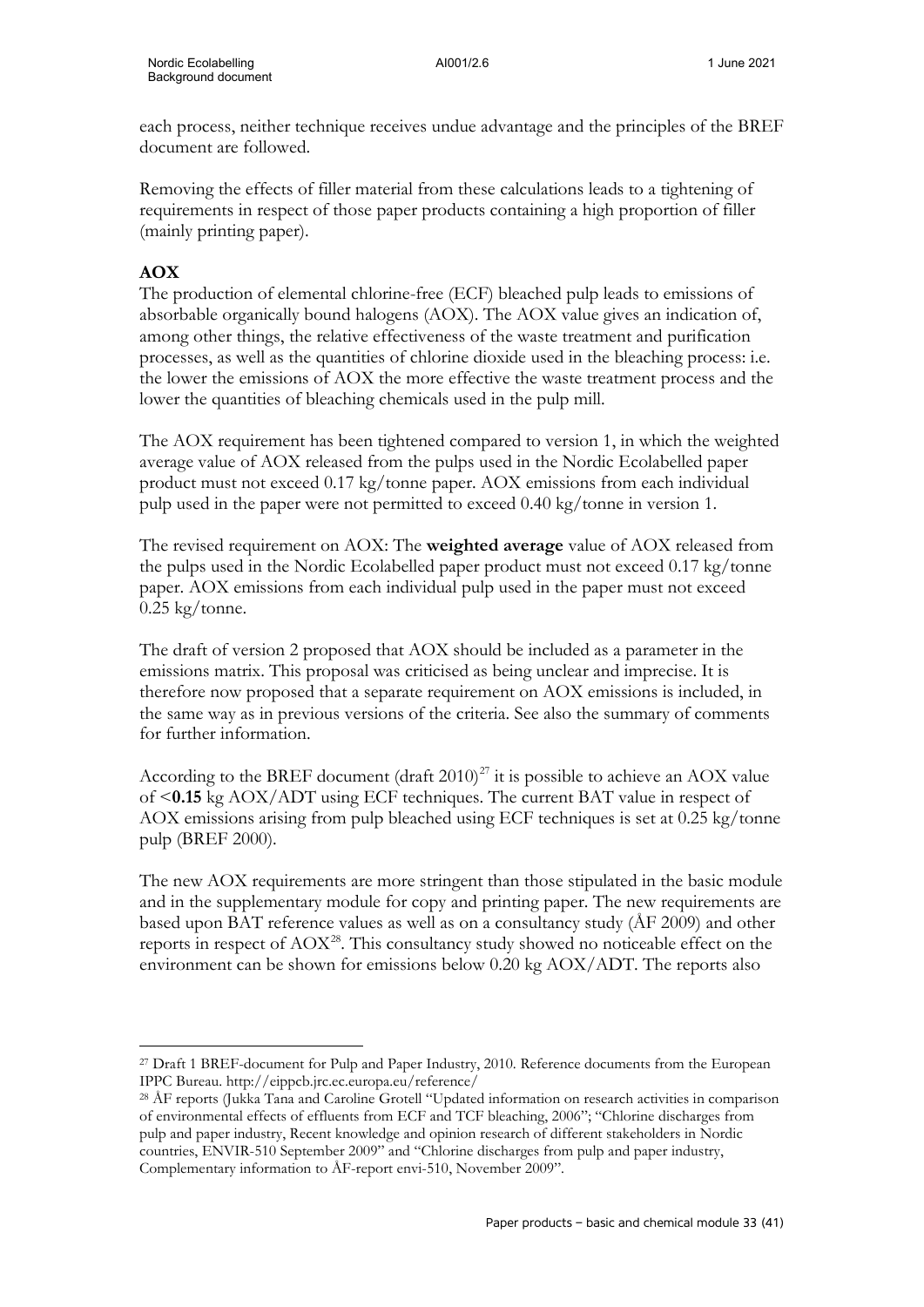show that no regular, systematic differences between emissions from plants using ECF bleaching and those using TCF bleaching can be identified.

The limit value for AOX of 0.17 kg AOX/ADT is based on a cautionary principle and is slightly lower than the generally accepted limit. The limit enables some flexibility in production.

The level set by the requirement is consistent with the standards currently set for tissue paper and fluff pulp in hygiene products, following modification of AOX limits in 2009. Nordic Ecolabelling intends to introduce a uniform method of calculation for, and stipulate uniform limits in respect of, AOX emissions for all paper products, i.e. this will occur for tissue paper products when the criteria are next revised.

#### **Phosphorous emissions to water**

The reference values for phosphorous (P) have been assessed with reference to requirements contained in the criteria for the EU Ecolabel.

The revised EU Ecolabel requirements in regard to copy and printing paper stipulate differentiated reference values for phosphorous as there are two sources of phosphorous in waste water; firstly, it occurs naturally in wood; and, secondly, it is often used in biological cleaning processes. The natural occurrence of phosphorous presents problems as regards stipulating a requirement in regard to phosphorous as certain types of timber, such as eucalyptus, contain much higher quantities of phosphorous than others; as a result, emissions from these sorts of timber are, in turn, higher. The reference values (in kg/ADT) stipulated in the revised EU Ecolabel criteria are given in Table 4.

Requirements in regard to phosphorous have been stipulated in earlier Nordic Ecolabelling criteria. The latest evaluation of Nordic Ecolabelling requirements showed that the requirement is considered to be difficult to meet. Consequently, no proposal for tightening the requirement has been made in the current revision. Methods of calculation have, however, been changed in order to eliminate the effects of filler in the calculations. This tightens the requirement considerably. The requirements in the proposed draft are shown in Table 4, alongside corresponding EU Ecolabel requirements.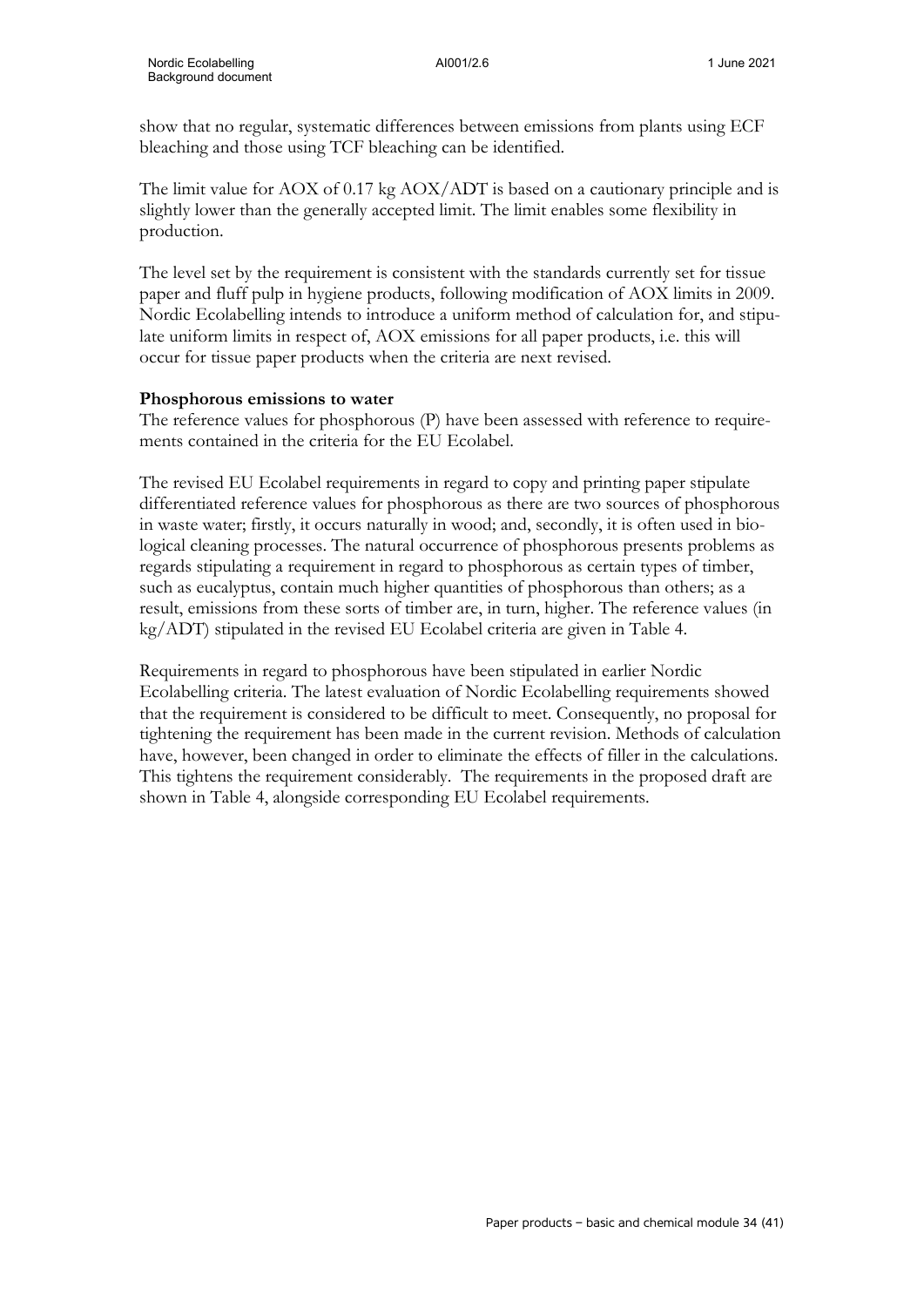| Pulp type/paper                                                              | <b>Nordic Ecolabel</b><br>P-emissions (kg/tonne<br>pulp or paper) | <b>EU Ecolabel</b><br><b>P-emissions (kg/tonne</b><br>pulp or paper)                                 |
|------------------------------------------------------------------------------|-------------------------------------------------------------------|------------------------------------------------------------------------------------------------------|
| Bleached chemical pulp<br>(sulphate and other pulps except<br>sulphite pulp) | 0.03                                                              | 0.045 (P an additive in<br>biological cleaning)<br>0.1 (P not an additive in<br>biological cleaning) |
| Bleached chemical pulp (sulphite)<br>pulp)                                   | 0.03                                                              | 0.045                                                                                                |
| Unbleached chemical pulp                                                     | 0.02                                                              | 0.04                                                                                                 |
| <b>CTMP</b>                                                                  | 0.01                                                              | 0.01                                                                                                 |
| TMP/Groundwood                                                               | 0.01                                                              | 0.01                                                                                                 |
| Recycled fibre pulp                                                          | 0.01                                                              | 0.01                                                                                                 |
| Paper, coated and uncoated                                                   | 0.01                                                              | 0.01                                                                                                 |
| Paper, special paper                                                         | 0.02                                                              | 0.01                                                                                                 |

**Table 4.** Reference values in Nordic Ecolabelling Basic module and EU Ecolabel requirements for copy and printing paper.

Nordic Ecolabelling requirements in respect of phosphorous differ from those set by the EU Ecolabel in that more stringent requirements are placed on chemical pulp, and in that an easier requirement is stipulated in regard to special paper.

#### **Allocation**

Energy consumption is of great relevance in respect of emissions to air, i.e. emissions of sulphur (S) and nitrogen oxides (NOx). Emissions arising from in-house generation of electricity do not, according to the new criteria, need to be included in calculations. In cases of integrated production of both electricity and heating it can be difficult to trace those emissions arising from electricity generation alone. An allocation must be made. A method of such allocation is described in the EU Eco-label criteria for tissue paper. Called the energy principle, this method of allocation assumes that the value of electrical energy can be estimated to be double the value of heat energy. It is, therefore, proposed that the same principle of allocation is used in Nordic Ecolabelling criteria.

There are several different ways of making allocations. It is not of great importance which of these is chosen. It is simply important that all producers apply the same methods. The following method of allocation of emissions arising from electricity generation has, therefore, been added to the criteria:

In case of a co-generation of heat and electricity at the same plant the emissions of NOx and S shall be allocated and calculated according to the following equation:

The share of emissions to air allocated to electricity generation  $=$  $2*(MWh(electricity)) / [2 * MWh(electricity) + MWh(heat)]$ 

Net energy (net production of heating and net production of electricity) is referred to in the above formula. The definition of net energy used is the same as the definition contained in the proposed EU Ecolabel criteria for printing paper from December 2009: "The electricity in this calculation is the net electricity, where the part of the working electricity that is used at the power plant to generate the energy is excluded i.e. the net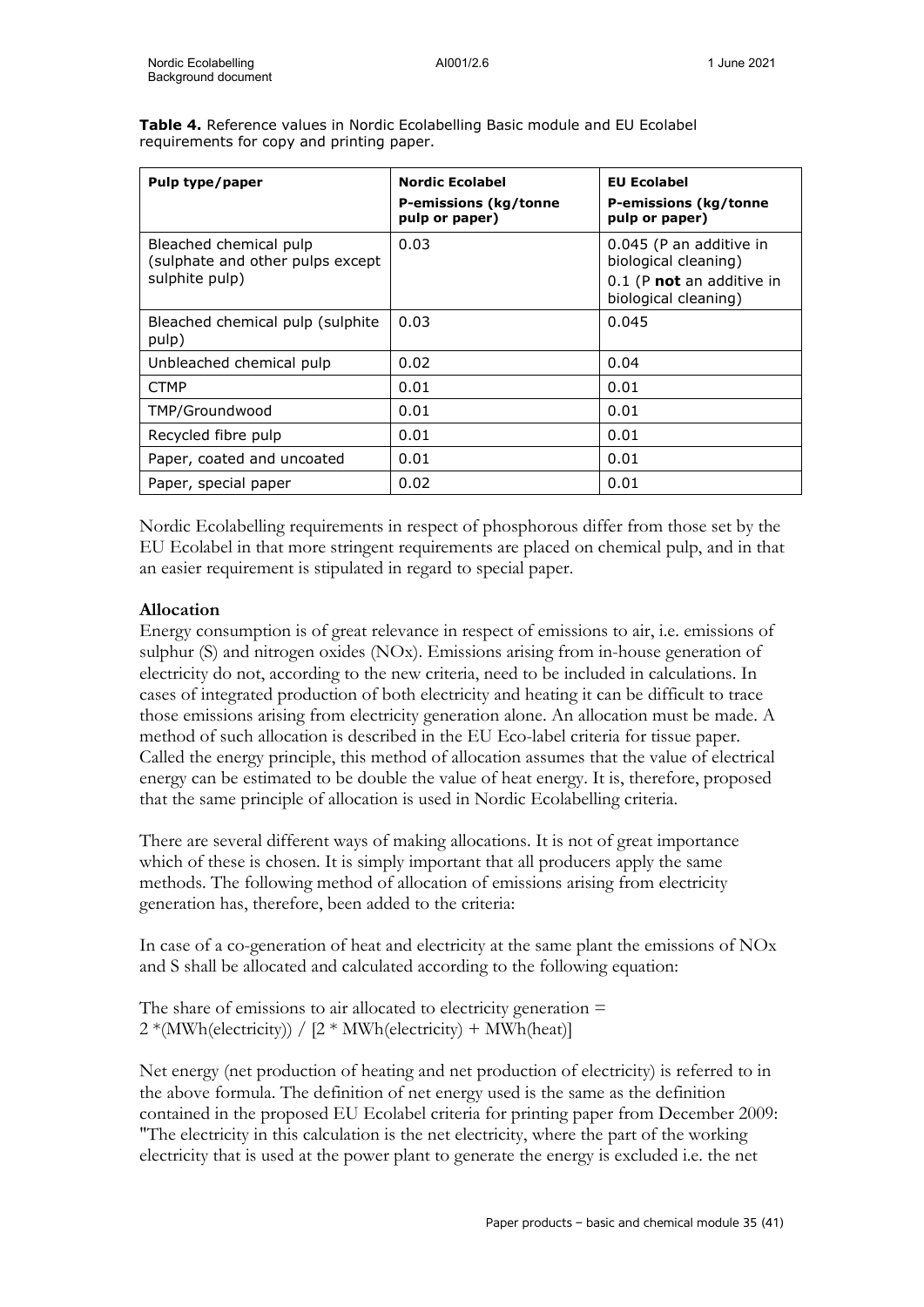electricity is the part that is delivered from the power plant to the pulp/paper production. The heat in this calculation is the net heat, where the part of the working heat is that used at the power plant".

## **4.2.9 Other emissions to water and air**

*Requirements R13[29](#page-38-0) (chlorine bleaching), K14 (emissions of chelating agents), R15 (emissions of chlorate) of the basic module.*

#### **The requirement is unchanged.**

## **4.2.10 Waste**

*Requirement R16[30](#page-38-1) of the basic module*

#### **The requirement has been simplified, but the level of standards set by the requirements remains the same in practice.**

All licence holders have well-functioning waste treatment and disposal systems, according to an analysis of currently issued Nordic Ecolabelling licences. The majority are certified according to some sort of environmental management system. The criteria have, therefore, been modified so that no documentation is required to fulfil the requirement in regard to waste if the production site is certified according to ISO 14001 or EMAS.

## **4.2.11 Annual reporting**

*Requirement R17[31](#page-38-2) of the basic module.*

An obligation to send a list of chemicals to Nordic Ecolabelling annually has been added; in other respects the requirement is unchanged.

## **4.2.12 Other areas of discussion**

## **The following issues have been discussed, but are not included in the criteria:**

## **New factor 2.5 for in-house generated electricity**

Since pulp and paper producers make a record of total fuel consumption, even fuel used in any in-house generation of electricity is included in the accounts. In order that only fuel used in the generation of heat is included in calculations, fuel consumed in connection with the generation of electricity is subtracted from the total for fuel consumption as a whole. This is done at a factor of  $1.25 \times$  the quantity of internally produced electricity, which is reflected in an efficiency rate of 0.8.

The possibility of increasing this factor to 2.5 (corresponding to an efficiency rate of 0.4) has been examined for the current revision. The motivation for this would lie in the fact

<span id="page-38-0"></span><sup>&</sup>lt;sup>29</sup> R13 = R44 in v. 1 of the basic module; R14 = R22, R46; R15 = R23, R47

<span id="page-38-1"></span> $30$  R16 = equivalent requirements in v. 1 of the basic module are R25 and R49.

<span id="page-38-2"></span> $31$  R17 = equivalent requirement in v. 1 of the basic module is R26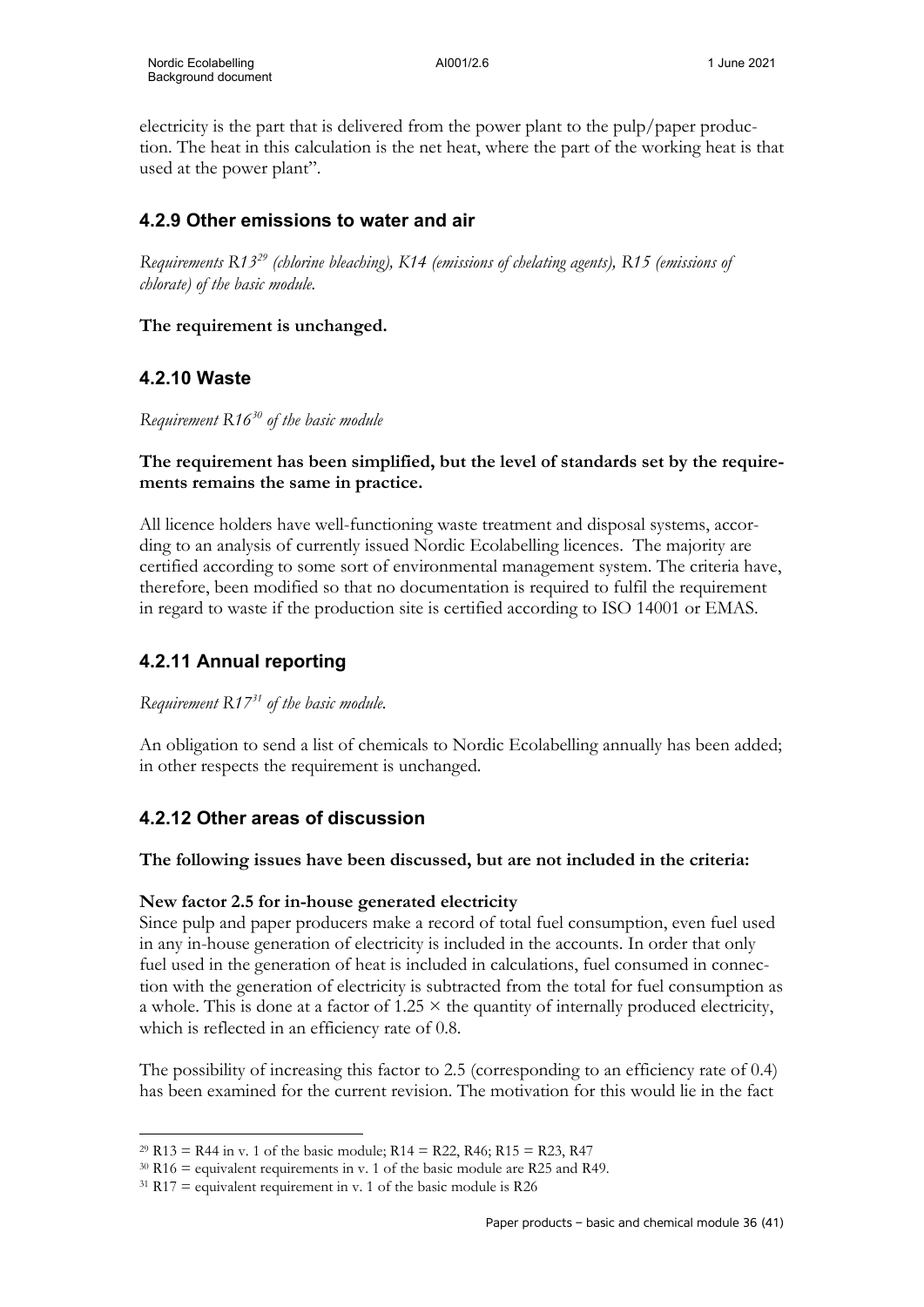that, as electricity is generated from steam power, the efficiency rate of electricity generation in the pulp and paper industry is low. An increase in the electricity factor would also make it easier for electricity generating mills to comply with the points score limit. Such an easing of conditions can, however, be justified in terms of the benefits arising from promoting the generation of electricity, which makes use of surplus steam that would otherwise go to waste. Fuels consumed in electricity generation are also often renewable.

Consultation with companies involved and energy experts has, however, revealed that the original factor, set at 1.25, is more accurate and that it does not, for the most part, cause any problems pertaining to meeting Nordic Ecolabel requirements. The original factor is, therefore, retained in version 2 of the basic module.

#### **Water consumption**

The consumption of water is a matter of critical importance in many countries. The majority of pulp and paper producers that co-operate with Nordic Ecolabelling are located in the Nordic countries. It is most common in this region that surface water is used for the various manufacturing processes and there is no shortage of such water in the Nordic countries. The local or national regulatory authorities regulate the use of water in Europe. This issue has not been treated as a priority but will be re-examined for the next revision.

#### **Nitrogen emissions to water**

Nitrogen, like phosphorous, is a major contributor to the eutrophication of water courses. No requirement is stipulated in the current Nordic Ecolabelling criteria in regard to emissions of nitrogen to water, and no such requirement has been considered for the revision. One reason for this is that the pulp and paper industry is a very small emitter of nitrogen in comparison to agriculture and other industry. Moreover, available resources for this revision have been directed at working on those parameters identified as more important in the criteria evaluation undertaken prior to work being begun on the criteria revision.

#### **Filler**

Filler can be a major ingredient in certain paper products, such as printing paper. The previous revision considered the issue of filler material; and whether it was possible or desirable to stipulate requirements in regard to filler. See the background document to version 1 of the basic module. At that stage, no requirement was introduced; and none has been added to the criteria for this revision either. Such a requirement is not considered to be relevant. It should, however, be noted that several requirements that are new to the criteria for this revision have an indirect effect on the use of filler:

- changes to the calculation of the matrices in respect of the requirements regarding energy and emissions have removed the effects of filler from the awarding of a points score. This has resulted in greater stringency in those requirements placed on paper products containing a lot of filler.
- requirements in regard to carbon dioxide emissions arising from transportation apply also to filler, as the use of filler may lead to limits set by the CEPI guidelines being breached.
- requirements in regard to chemicals generally apply to organic filler.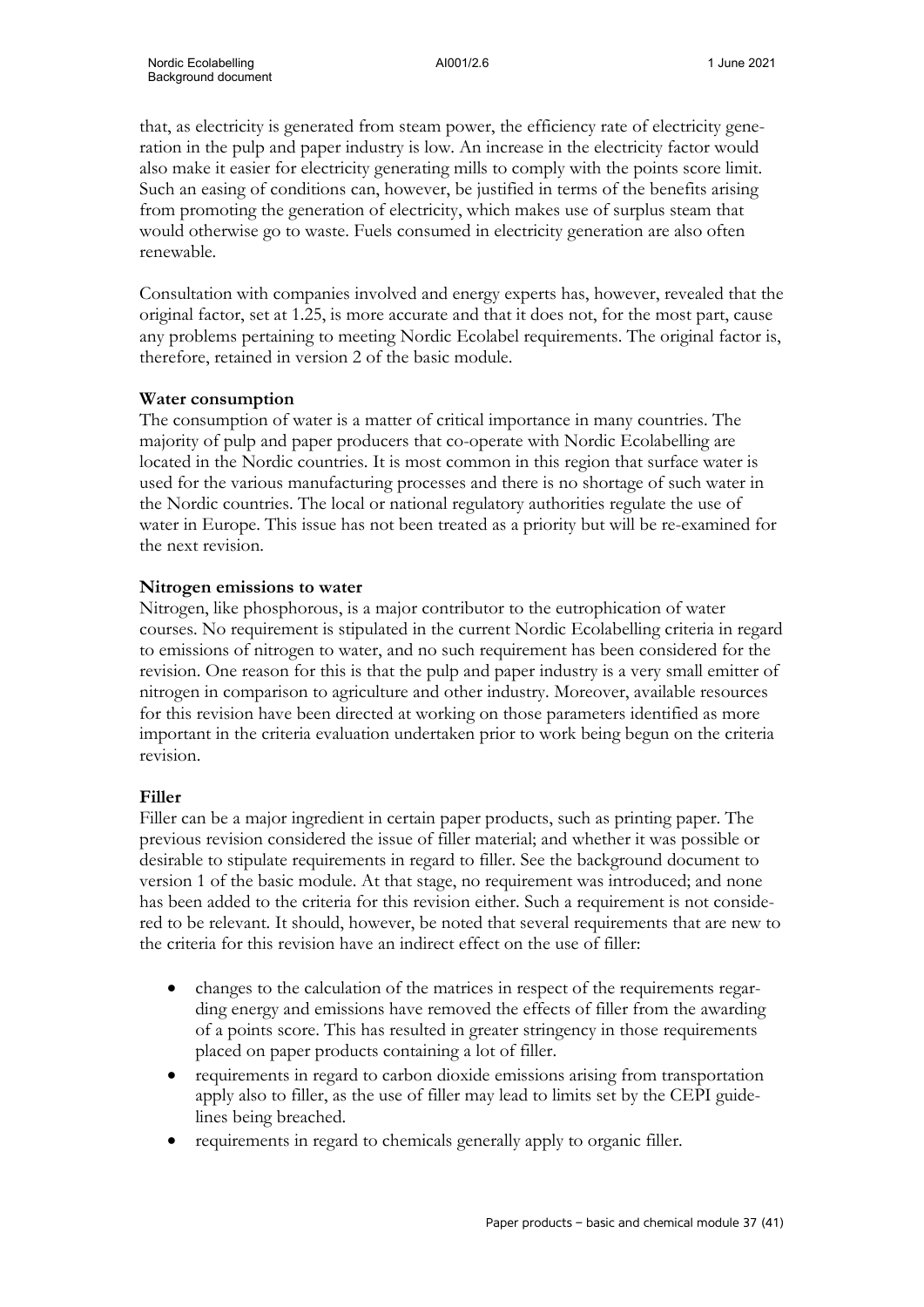## **Emissions toxicity**

EcoLogo, the Canadian ecolabel<sup>[32](#page-40-0)</sup>, stipulates requirements, as regards paper products, in respect of the toxicity of emissions. As such testing is expensive and is not required by public authorities in the Nordic countries, such concerns were not taken up for consideration in the current revision of the criteria.

# **5 Changes compared to previous versions**

## **5.1 New and revised criteria**

New criteria are presented in section 4.2.

## **5.2 Omitted requirements**

A number of requirements contained in the current version of the criteria have been removed from the proposed new criteria. The majority of these requirements have been omitted as a result of restructuring. In these cases no practical change has been made in comparison with earlier criteria. Methods of matrix calculation regarding energy and emissions have been moved to an appendix to the criteria, which has led to a shortening of the criteria text.

The only requirement to be omitted entirely is the former requirement "Electricity generation from fossil fuels and nuclear power". This requirement has been removed as information regarding the proportion of fuel coming from renewable sources is no longer necessary.

# **6 Adjustments in version 2**

The Basic Module and the Chemical Module, version 2, were adopted by the Nordic Ecolabelling Board on 22 June 2011. In this chapter, amendments done during the validity of the Modules, version 2 are introduced.

## **Basic Module**

On 15 May 2013 the Secretariat Manager´s meeting decided to prolong the criteria document until 30 June 2016. The new version is called 2.1.

On 19 June 2013 the Secretariat Manager´s meeting decided to adopt a change in requirement R15 (Emissions of chelating agents). The pulp manufacturer must account for report (e.g. test results) regarding potential replacement of DTPA by products less hazardous to the environment (see also adjustment of DTPA in the Chemical Module). The new version is called 2.1.

On 5 November 2015 the Nordic Ecolabelling board decided to prolong the validity of the Basic Module with three years. The new version is called 2.2 and it is valid until 30 June 2019. Some editorial adjustments were also introduced in the document. The editorial updates are mainly clarifications and explanations of concepts, methods of

<span id="page-40-0"></span><sup>32</sup> EcoLogo, the official Canadian ecolabel. http://www.ecologo.org/en/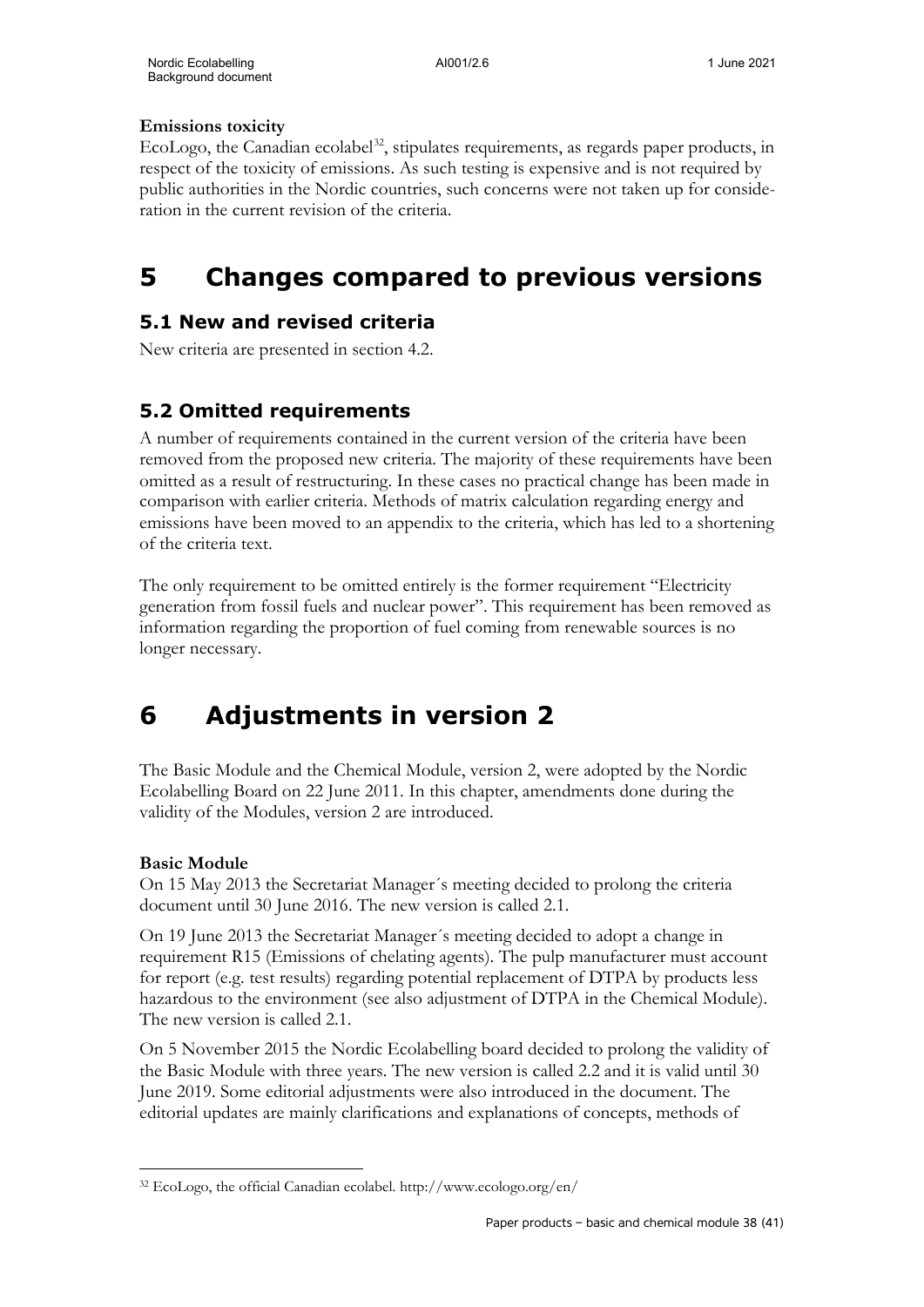calculation and allocation principles used to make the Criteria more transparent, to reduce interpretations and ease the application process in general.

Nordic Ecolabelling Background document

On 9 November 2016 the Nordic Ecolabelling board decided to implement the Nordic Ecolabelling's new forestry requirements in the Basic Module with some adjustments. The Nordic Ecolabelling's new general forestry requirements were adopted by the Nordic Ecolabelling board in November 2015<sup>[33](#page-41-0)</sup>. The main amendments concern that Nordic Ecolabelling to acknowledge and comply with FSC/PEFC standards and regulations. In addition, a level of 70 % certified fibres in Swan labelled products was introduced. There is also a list of prohibited tree species that cannot be used in Swan labelled products. The list of banned tree species is available on the website $34$ . During the validity of the current Basic Module, version 2, the new requirements will be implemented as an alternative method in the Criteria. Pulp and paper manufacturer may choose whether to comply with and verify the requirements for fibre raw material according to the new requirements or the 'old' requirements in the Basic Module. The new and the old requirements for fibre cannot be mixed.

The main adjustments of the new forest requirement in the Basic Module concern the certification of fibre raw material that has been modified from 70 % to 50 %. The requirement for accounting has also been reformulated slightly in order to avoid complex bookkeeping when not necessary. In cases, where the inspected/Nordic Ecolabelled paper is manufactured on a production line where the share of certified fibre raw material is continuously over 50 % it is sufficient to verify the share of the certified fibres during the last 12 months on the production line. The new forest requirement was also completed by the current requirement for recycled fibre in the Basic Module (a minimum 75 %) with some modifications of the definitions used (recycled material defined according to ISO 14021). The current requirement limit for recycled material is more stringent than the proposed (75 % vs. 70 %) and covers also combination of certified and recycled material in the paper.

The new requirements are found in Appendix 1E in the Basic Module. The Nordic Ecolabelling's new forest requirement will finally be adapted to the Basic Module of Paper Products during the next revision work.

Information about pulp fees was also introduced in the document. The new version is called 2.3 and is valid until 30 June 2019.

Nordic Ecolabelling decided on 14 December to prolong the criteria for the Basic module with 18 months to the 31 December 2020. The new version is called 2.4.

Nordic Ecolabelling decided on 12 November 2019 to prolong the criteria for the Basic module with 12 months to the 31 December 2021. The new version is called 2.5.

<span id="page-41-0"></span><sup>33</sup> <http://www.nordic-ecolabel.org/wood>

<span id="page-41-1"></span><sup>34</sup> http://www.nordic-ecolabel.org/wood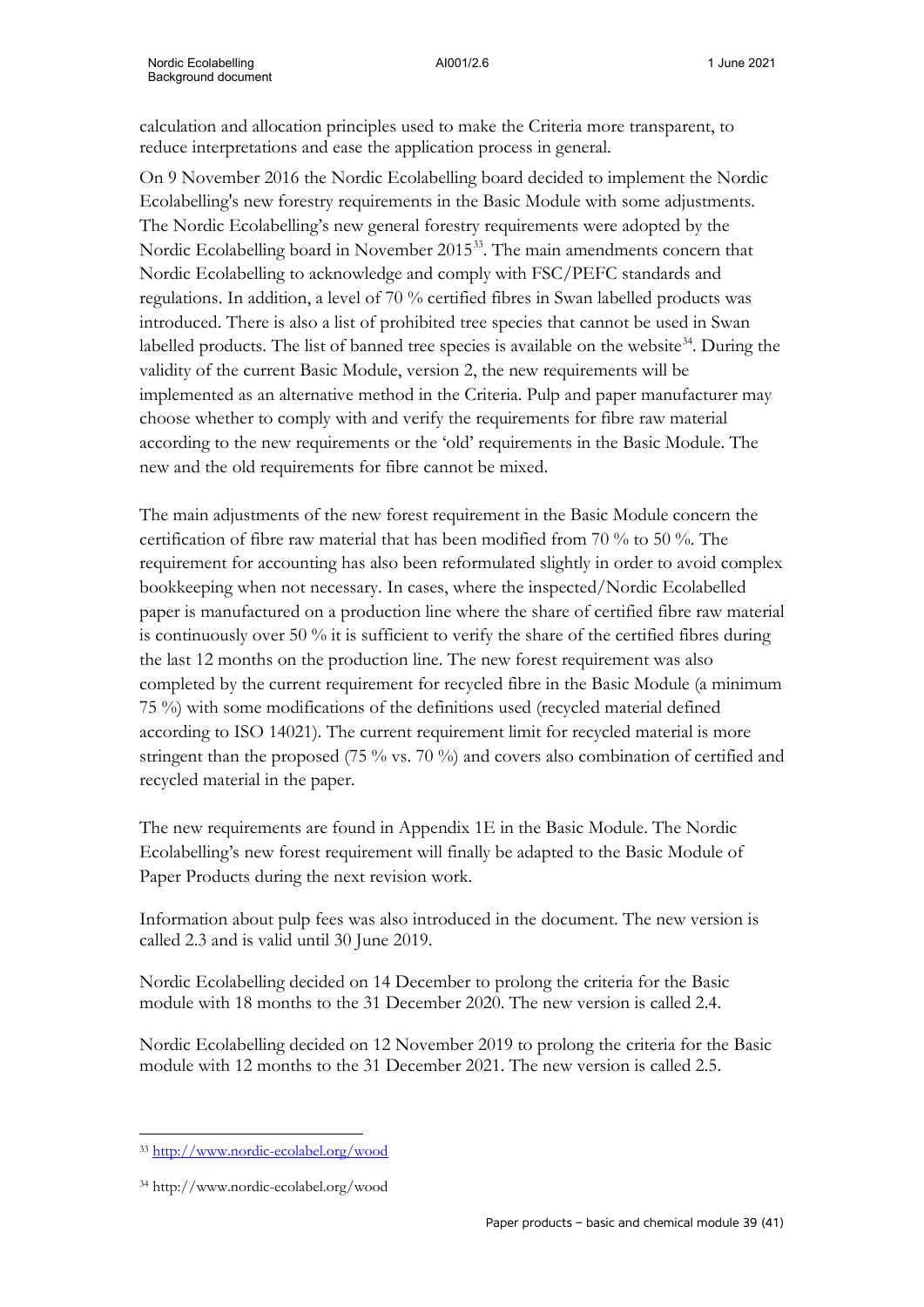Nordic Ecolabelling decided on 1 June 2021 to prolong the criteria for Basic module with 24 months to the 31 December 2023. The new version is called 2.6.

#### **Chemical Module**

Following adjustments were approved by Nordic Ecolabelling 10 May 2012:

- Requirement 4 (de-inking chemicals). The pulp- and paper manufacturer must document the total amount of surfactants in the de-inking chemicals g/ tonne de-inked pulp by duly completing and signing Appendix 4.
- Requirement 6 (polymers): The requirement now applies to following specific chemicals: coatings, retention agents, flocculants, foam inhibitors/defoamers and wet strength agents. New triviality limit for polymers was also introduced. Polymers which together constitute less than 1 % of the polymer blend are exempted from the requirement. Paper manufacture must affirm that the requirement to bisphenol A is met by duly completing and signing Appendix 4.

On 15 May 2013 the Secretariat Manager´s meeting decided to prolong the criteria document until 30 June 2016. The new version is called 2.2.

On 19 June 2013 the Secretariat Manager´s meeting decided to adopt a change in requirement R2 (Classification of production chemicals). Until 30 June 2016, can DTPA and its salts be used in production. Classification of DTPA and its salts are not harmonized and classification can vary<sup>35</sup> due to various producers. Manufacturers can classify DTPA as H361 (reproductive toxic) or H411 (hazardous to the aquatic environment, category chronic 2), see also " CLP Inventory Database " list<sup>[36](#page-42-1)</sup>. As a result, DTPA does not meet the requirements for classification in R2. It is not possible to replace DTPA in all applications. Therefore, DTPA and its salts are temporarily exempted from the requirement. Some minor amendments were also included in the criteria document. The new version is called 2.2.

On 19 February 2014 the Secretariat Manager´s meeting decided to adopt a change in requirement R4 (De-inking chemicals). Silicone derivatives that are destroyed in chemicals recycling are exempted from the requirement. In requirement R2, dyes classified as environmentally hazardous are exempted from the requirement providing that certain conditions for dyes are met (eg. fixing to fibres > 98%). In K8 and K9, requirements for documentation were adjusted. If exceptions are applied, the producer must affirm how the requirements for exceptions are met. Some small amendments were also included in the criteria document. The new version is called 2.3.

On 5 November 2015 the Nordic Ecolabelling Board decided to prolong the criteria document three years until 30 June 2019. The new version is called 2.4.

The derogation concerning DTPA and its salts in the requirement R2 was amended permanent in the generation 2 of the Chemical Module. It would be relevant to have focus on the newer environmentally friendly products in the Nordic Ecolabelling Criteria but it is not possible to replace EDTA/DTPA in all applications. Therefore, the

<span id="page-42-1"></span> $36$ http://clp-

<span id="page-42-0"></span><sup>&</sup>lt;sup>35</sup> [http://echa.europa.eu/documents/10162/13562/clp\\_introductory\\_sv.pdf](http://echa.europa.eu/documents/10162/13562/clp_introductory_sv.pdf)

[inventory.echa.europa.eu/SummaryOfClassAndLabelling.aspx?SubstanceID=36264&Ha](http://clp-inventory.echa.europa.eu/SummaryOfClassAndLabelling.aspx?SubstanceID=36264&HarmOnly=no?DisclaimerAgr=Agree&Index=67-43-6&ExecuteSearch=true&fc=true&lang=en) [rmOnly=no?DisclaimerAgr=Agree&Index=67-43-](http://clp-inventory.echa.europa.eu/SummaryOfClassAndLabelling.aspx?SubstanceID=36264&HarmOnly=no?DisclaimerAgr=Agree&Index=67-43-6&ExecuteSearch=true&fc=true&lang=en) [6&ExecuteSearch=true&fc=true&lang=en](http://clp-inventory.echa.europa.eu/SummaryOfClassAndLabelling.aspx?SubstanceID=36264&HarmOnly=no?DisclaimerAgr=Agree&Index=67-43-6&ExecuteSearch=true&fc=true&lang=en)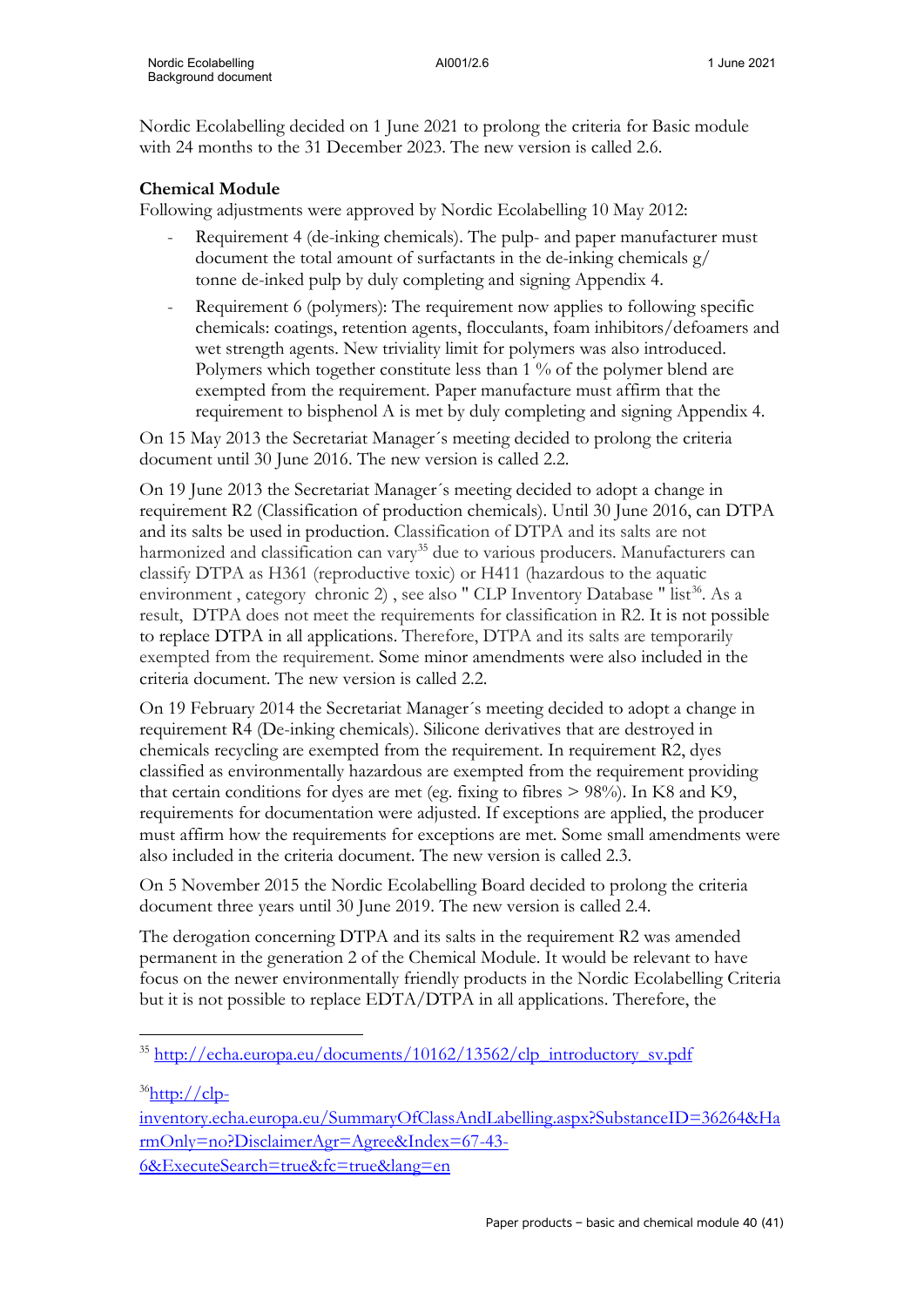derogation of DTPA was made permanent in this generation of the Criteria. The status of DTPA/ EDTA in the market and possibilities to replace DTPA/EDTA progressively by less environmentally harmful products shall be studied in the next revision. Some editorial changes were also adopted in the document.

Nordic Ecolabelling decided on 14 December to prolong the criteria for the Chemical module with 18 months to the 31 December 2020. The new version is called 2.4.

Nordic Ecolabelling decided on 12 November 2019 to prolong the criteria for the Chemical module with 12 months to the 31 December 2021. The new version is called 2.5.

Nordic Ecolabelling decided on 1 June 2021 to prolong the criteria for the Chemical module with 24 months to the 31 December 2023. The new version is called 2.6.

# **7 Future criteria**

Future requirements in respect of the environmental labelling of paper products are likely to continue to focus on sustainable forest management, energy consumption and the problems of climate change. The use of chemicals is also likely to be an issue of concern in the future.

# **8 References**

Background document to version 1 of Nordic Ecolabelling of paper products – Basic module and Chemical module, Nordic Ecolabelling (2003)

Other references are provided in footnotes.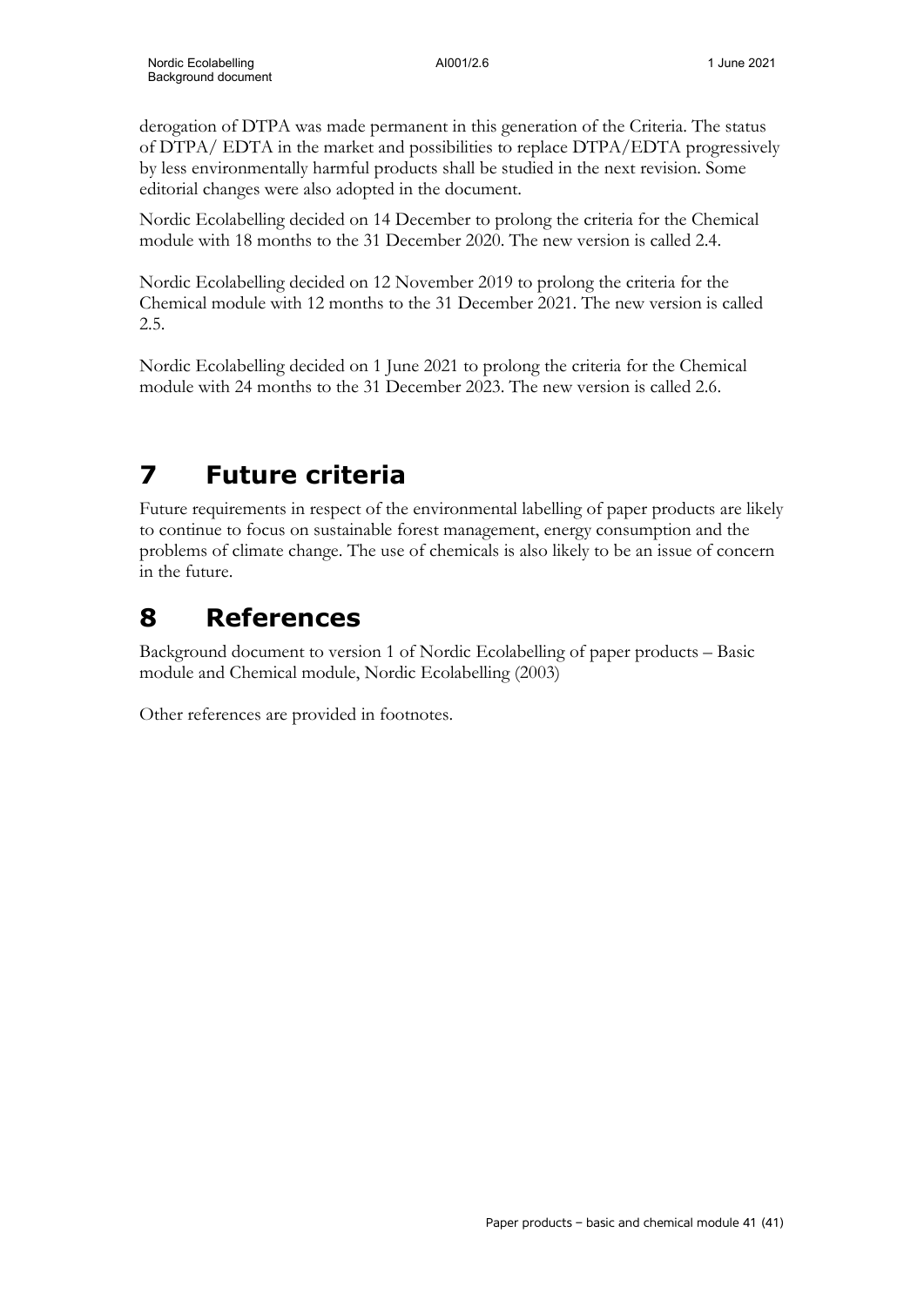# **Appendix 1 Background to requirements in regard to fibres**

## **Fibre raw materials**

Principally, paper products comprise a minimum of 50% wood fibre from the forestry industry. Certain types of paper may be made from other plant fibres and some types of paper may contain up to 50% fillers. The type of fibre raw materials used in the paper and the way in which forestry/agricultural acreage is managed, are essential environmental parameters when assessing the impact of the paper on the environment.

The development and use of other types of plant fibres within manufacturing based on paper and plant fibre have meant that the requirement for fibre raw materials has been extended from previously only applying to wood fibres, to now also applying to bamboo, cotton linters, hemp and flax.

No types of fibre raw material other than the aforementioned may be included in the fibre raw material. The decision as to which new types of fibre raw materials may be included within the product group is taken by Nordic Ecolabelling.

## **Sustainable forest management**

There is no single, globally applicable standard for sustainable forest management. The perception of what is sustainable depends on basic social and cultural values and these can vary from one country to another, just as they can vary through time. However, there is a certain amount of agreement about the general principles and criteria.

The forest declaration from the 1992 UN Earth Summit on the Environment and Development in Rio stated that forests should be managed sustainably in a manner that complies with the social, economic, ecological and cultural needs of current and future generations. The forest declaration establishes a number of further principles for sustainable forest management, accentuating countries' national entitlements to utilise, manage and develop their own forests (www.un.org).

This is the reason for the establishment of numerous organisations with the intention of delivering internationally recognised principles, regulations and standards that will guarantee socially and environmentally correct forestry management. Subsequently, these schemes have expanded their goals also to encompass the certification of timber products, to provide the producers with an opportunity to prove that their product is "environmentally and socially sustainable" and to provide the consumers with easily understood tools for evaluating the consequence of their purchases.

## **Forest management and Chain of Custody certification**

Forest management certification aims to establish rules for the way in which forests should be managed with regard to meeting social, economic, ecological and cultural needs, building on the principles of sustainability. Common to today's certification systems is the fact that they cover management aspects as well as environmental and social requirements.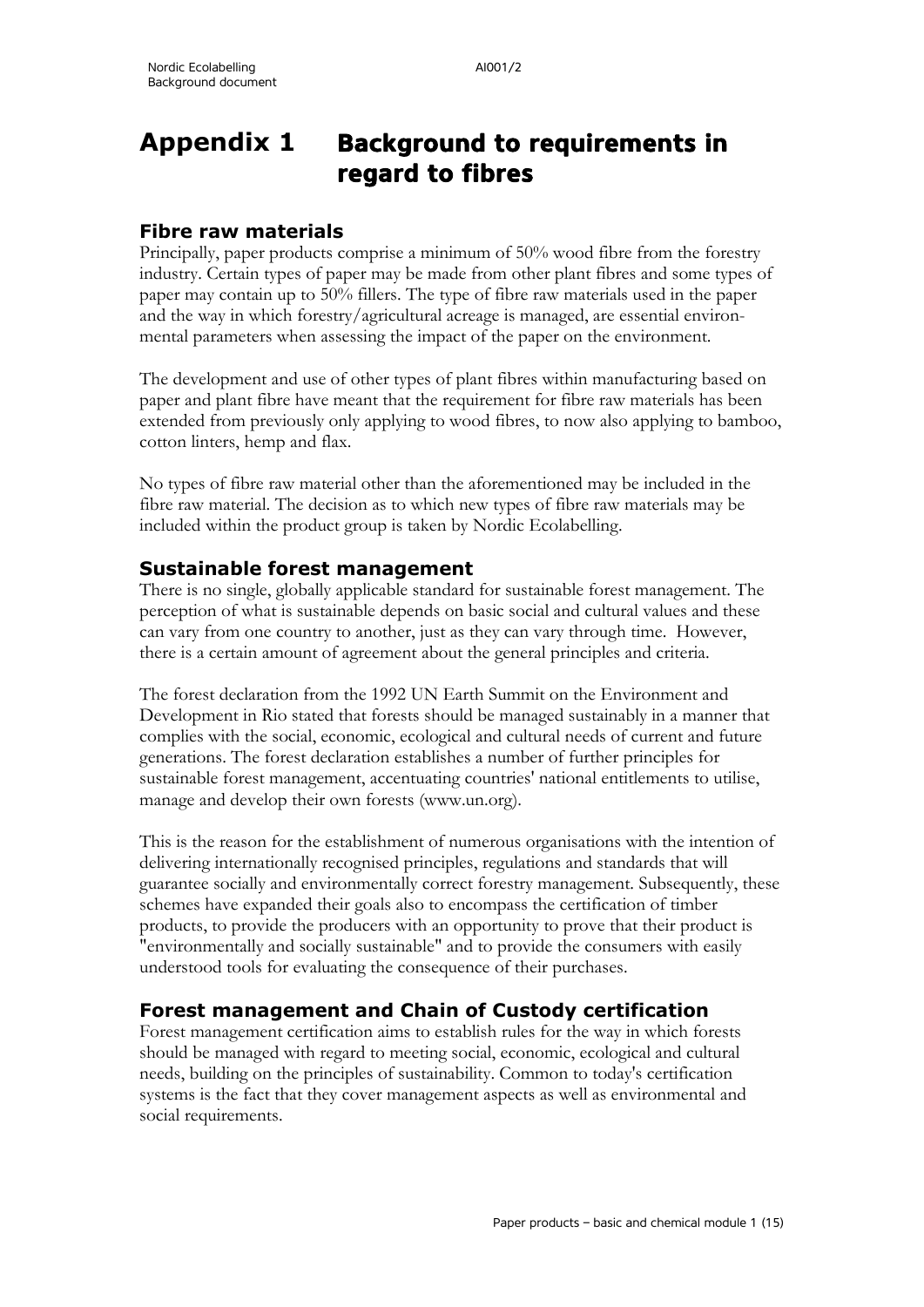The major certification schemes have developed regulations, policies and standards which further define various specific requirements.

Some of the essential requirements that appear in various forest certification schemes are listed below. They may seem almost fundamental, but in many places in the world even these fundamental requirements are not being satisfied. It is in areas like these that forest management could have the greatest positive effect:

- Ban on conversion of forest or other types of wild areas.
- Maintenance of international rights for workers.
- Ban on the use of hazardous chemicals.
- Maintenance of human rights with a special focus on indigenous peoples.
- No corruption Maintaining all current legislation.
- Identification and appropriate management of the areas that need special protection (e.g. cultural or holy places, habitats of animals or plants under threat).

## **Types of certification**

#### **a) Forest management certification (FM)**

This is a certification scheme reserved for forest managers or owners, who wish to prove that their forestry operations are socially beneficial and are being managed in an environmentally appropriate and economically profitable manner, in compliance with specified principles and criteria, as a recognised third party organisation. This is Business-to-Business certification.

#### **b) Chain of Custody certification (CoC)**

Chain of Custody certificates track the certified materials through the production chain. This scheme is for businesses that manufacture or trade in timber/paper or other nontimber forest products, and wish to show their customers that they use responsibly produced raw materials. A Chain of Custody certificate helps businesses to reinforce their policies on raw materials purchases and to satisfy public or private purchasing policies.

The FSC's CoC requirements<sup>[37](#page-45-0)</sup> cover 5 areas

- Requirements on quality systems
- Requirements on the origins of timber/fibre materials.
- Requirements on control and documentation of production.
- Requirements on FSC products and the labelling of these.
- Requirements on documentation and specification.

<span id="page-45-0"></span><sup>37</sup>www.fsc.org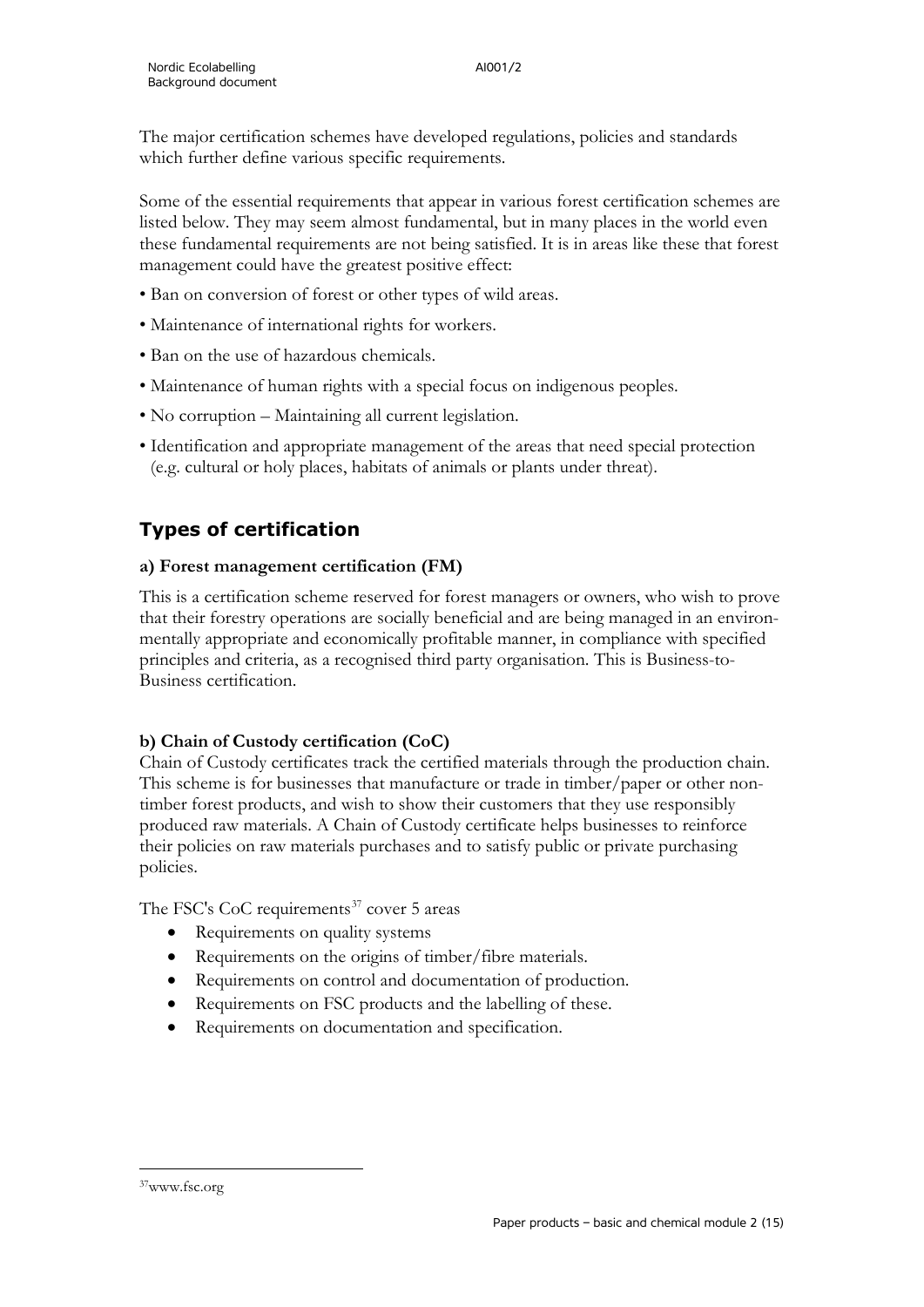The PEFC's CoC requirements<sup>[38](#page-46-0)</sup> have similar specifications:

- Definition of responsibilities and rights, including:
	- Responsibility for management
	- Responsibilities and rights for traceability
- Description of procedures for the raw material within the production process, the organisational structure and the procedure for the traceability process.
- Registrations that are necessary for certification.
- Resource management, including the management of:
	- Human resources/personnel
	- Technical facilities
- Inspection and control mechanisms

#### **c) Controlled Wood**

Some organisations (e.g. the FSC) provide the opportunity to certify timber products even if the timber or the raw materials used come from "non-certified" forests. The controlled wood can also be used within the CoC certification area. Businesses which wish to sell their wood as "controlled" are subject to some requirements (standards), drawn up by the certifying organisation, with regard to maintaining some fundamental principles for sustainability.

Controlled Wood also supports the production of "Mixed Sources" by assigning certified businesses a tool for controlling "non-certified" timber in their production. This enables the company to prevent wood from being produced in a socially and environmentally harmful manner.

FSC Controlled Wood indicates the following five unacceptable origins for timber and timber products:

- Illegally felled timber.
- Timber felled in a manner that is in conflict with traditional and civil rights.
- Timber harvested from forests with High Conservation Values which are threatened because of human management and activities.
- Timber harvested from virgin/natural forest.
- Timber harvested from areas in which genetically modified trees have been planted (www.fsc.org).

To become part of a product that can be sold with the label, the controlled timber must be independently verified before being mixed with certified materials.

Other organisations (such as the PEFC) permit a mixture of Chain of Custody raw materials and other materials, as long as this other material can be guaranteed not to come from controversial sources, has not been felled illegally, or does not conflict with international and local legislation (www.pefc.org).

<span id="page-46-0"></span>38www.pefc.org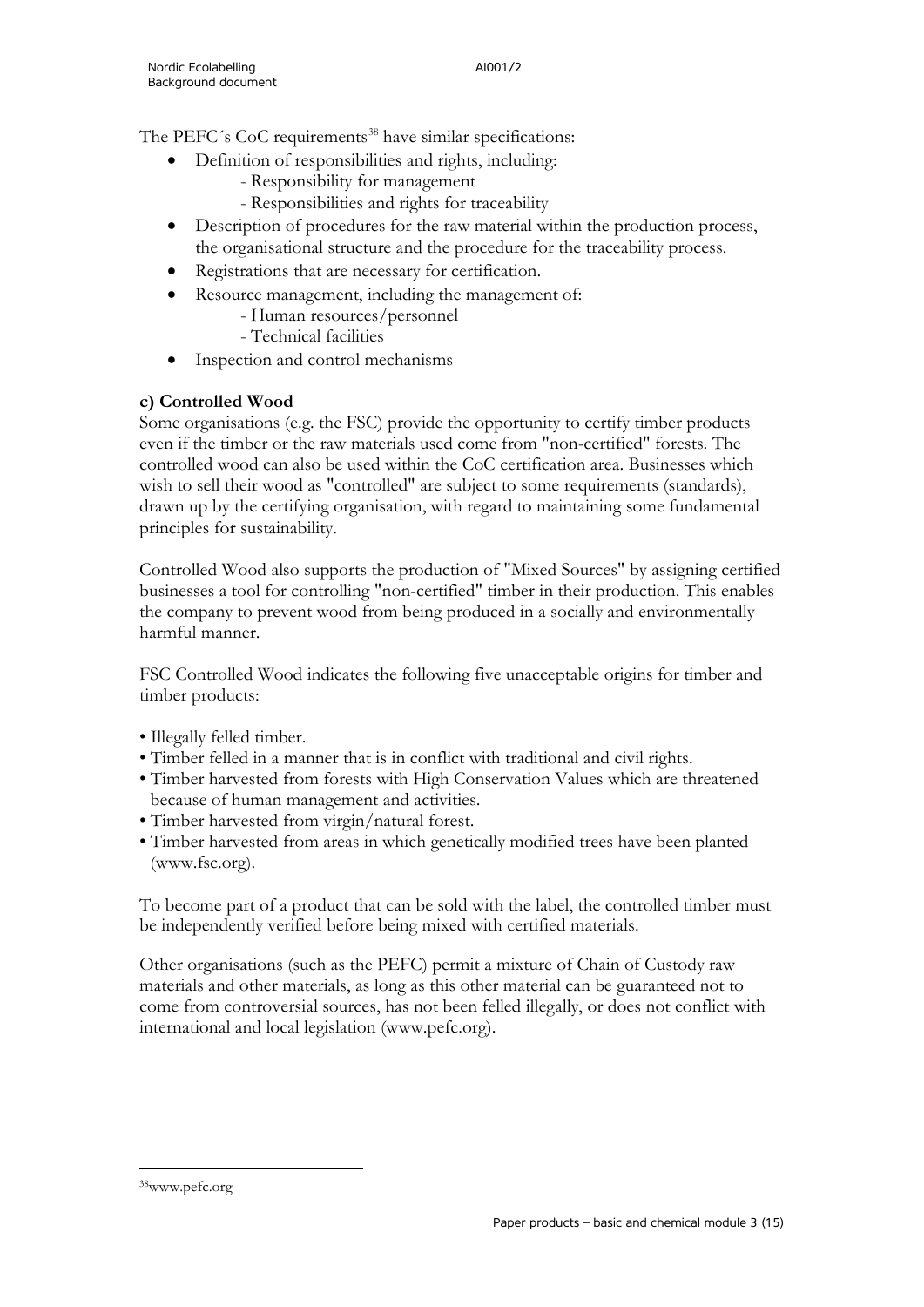## **Developments in CoC certification**

Figure A1.1 below shows developments in CoC certificates issued globally from 1997 to  $2008$  (FSC and PEFC)<sup>[39](#page-47-0)</sup>.



Figure A1.1 Number of CoC certificates issued worldwide between 1997 and 2008 (FSC and PEFC)

Figure A1.2 below shows CoC certificates (FSC and PEFC) issued during the period 2006 -2008 among selected European and North American countries.



Figure A1.2 CoC certificates (FSC and PEFC) issued 2006 -2008 among selected European and North American countries.

<span id="page-47-0"></span><sup>39</sup> http://www.unece.org/timber/docs/fpama/2008/FPAMR2008.pdf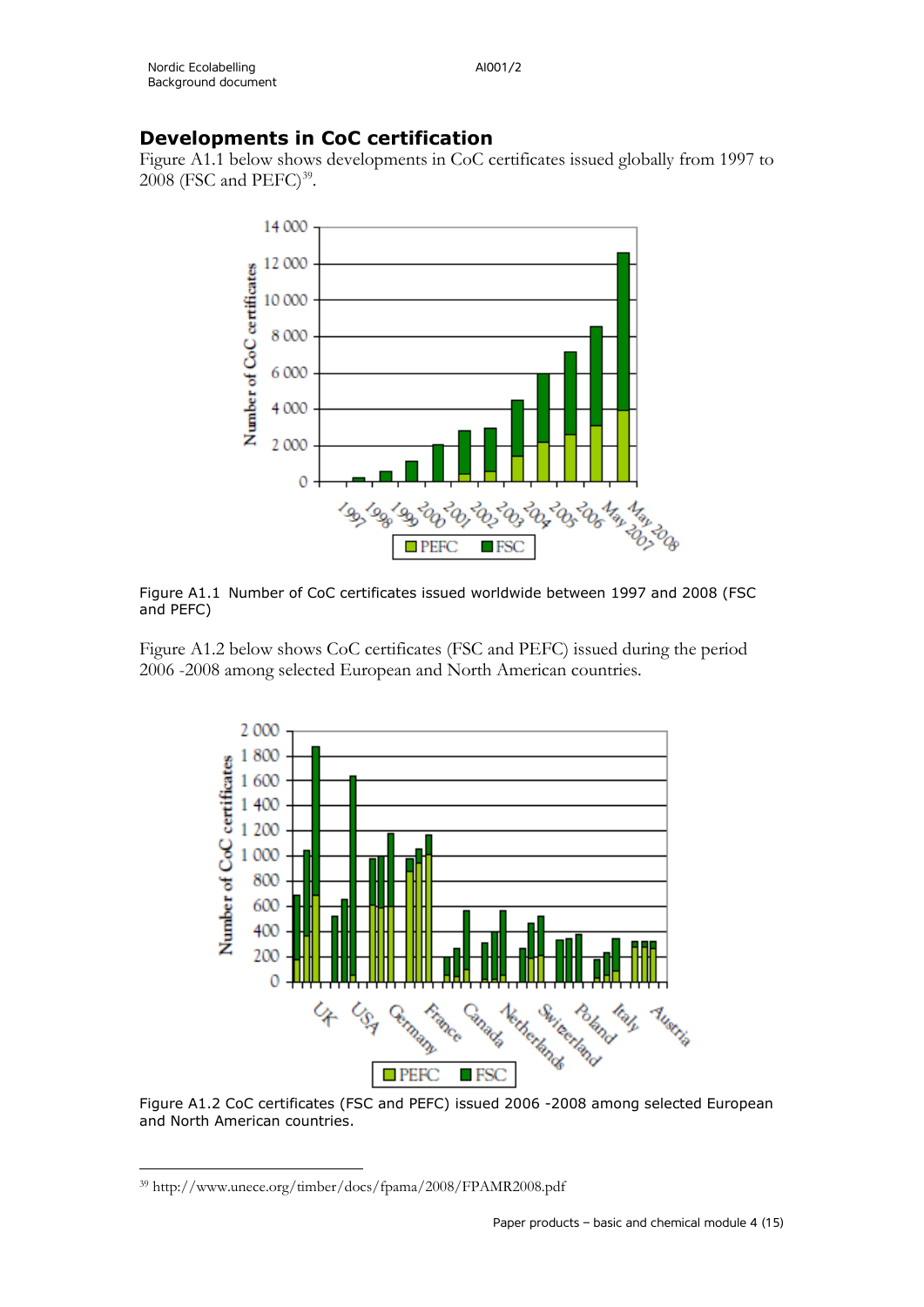40

## **The EU and sustainable forestry**

In spring 2009, the commission put forward proposals (a report) to the European Parliament's and Council's regulation concerning the specification of requirements for businesses selling timber and timber products  $(KOM(2008)0644 - C6 - 0373/2008 -$ 2008/0198(COD)). The proposal tightens the requirements for guarantees concerning legal and sustainably produced timber in/exported to Europe. The Parliament has not yet processed the proposal but Nordic Ecolabelling is keeping developments under observation.

The EU has established a licensing scheme system (FLEGT - Forest Law Enforcement, Governance and Trade). The aim of FLEGT is to identify the legality of the manufacture of imported products, FLEGT licence. To obtain a licence, voluntary partnership agreements (VPAs) must be entered into by timber producing companies and the EU. Timber products that are legally produced in VPA partner countries will be awarded a FLEGT licence. Only licensed products from these partner countries will have access to EU10. Ghana, the Republic of the Congo, Cameron and the Central African Republic are the first countries to enter into VPA agreements with the EU<sup>40</sup>. A further 15 countries in Africa, Asia, and Central and South America have expressed an interest in VPA.

The legal origins of timber can also be proven by means of an established tracking system. These voluntary arrangements may be certificated on a third party basis, often as part of ISO 9000 and / or ISO 14000 or EMAS management systems.

## **Nordic Ecolabelling's experience of requirements for fibre raw materials**

Nordic Ecolabelling has, for a long time, had requirements for sustainable forestry in criteria including timber raw materials. We also have requirements for the organic production of various agricultural products. For example, the criteria for the Nordic Ecolabelling scheme for textiles require the organic cultivation of natural vegetable fibres (such as cotton, flax and hemp). With new product groups and when revising old criteria, requirements need to be specified for the cultivation of other renewable fibre raw materials, such as bamboo and cotton.

Nordic Ecolabelling has chosen to work on the basis of the following four principles in order to guarantee sustainable fibre raw materials in the production of Nordic Ecolabelled paper products:

- 1. To extend existing guidelines for forest certification to apply to the certification of vegetable fibre raw materials in general.
- 2. To introduce new requirements for fibre raw materials to be grown organically or for cultivation to be in a conversion phase towards organic production.
- 3. To extend the traceability requirement for fibre raw materials to apply to all areas of the natural world (instead of only forest environments as previously).
- 4. To introduce a new requirement to ensure pulp and paper mills possess CoC certification. Similarly, an integrated pulp and paper mill must possess CoC certification.

<span id="page-48-0"></span>http://ec.europa.eu/development/policies/9interventionareas/environment/forest/forestry\_intro\_en.cfm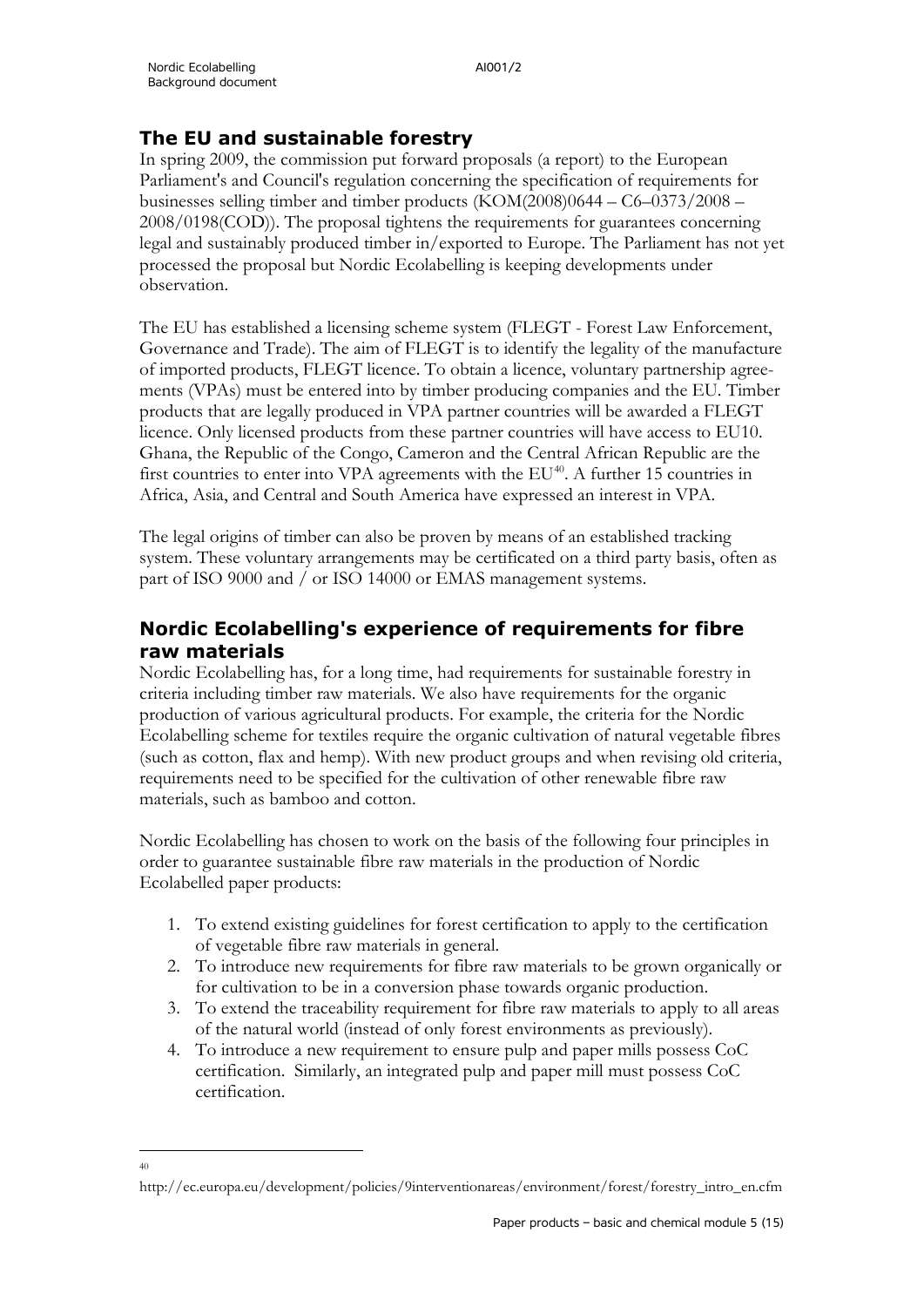## **Requirement for traceability of timber and fibre raw materials**

The traceability requirement (formerly the intervention requirement) forms part of all environmental requirements for the Nordic Ecolabelling system in which timber raw materials and other vegetable raw materials represent a major proportion of the environmental impact of the ecolabelled product. Earlier formulations of the traceability requirements have been altered and are now divided into two distinct parts:

a) Pulp and paper mills are to be traceability certified – CoC (Chain of Custody) certified – according to a scheme of forestry certification that meets requirements of the guidelines laid out in Appendix 1C. This requirement applies also to integrated pulp and paper mills.

b) The pulp and paper manufacturer must have documented procedures for the sustainable supply of timber and fibre raw material, and a system for tracing and verifying the origins of the timber and fibre raw materials. Products shall be traceable from the forest/land to the first recipient.

The traceability requirement applies to all wood and fibre raw materials. The pulp/paper manufacture shall ensure that all wood and fibre raw materials come from legal sources. Wood and fibre raw material must not be derived from:

- Protected areas or areas subject to an official procedure in preparation for becoming earmarked for protection.
- Areas where ownership or rights of exploitation are unclear.
- Illegally harvested timber and fibre raw materials. Timber and fibre raw materials that have been felled/harvested, processed or transported in a manner that breaches current national legislation and international agree-ments (for example, CITES-listed species<sup>[41](#page-49-0)</sup>, corruption, bribery and other relevant national legislation $42$ ).
- Genetically modified trees and plants<sup>[43](#page-49-2)</sup>. The decision to ban GMOs in timber has its basis in the precautionary principle. *An array of non-governmental organisations (NGOs), including FSC, have placed a prohibition on the use of genetically modified wood.* The PEFC<sup>[44](#page-49-3)</sup> has as yet not drawn up a declaration for or against GMOs. *In other words, they also have a general ban on the use of GMOs. The subject of GMOs is a controversial issue: Food safety, acreage used etc. - but also a shortage of knowledge about the impact of GMO yields under local agricultural/forestry conditions, the risk of negative effects on the environment and health. Although the discussion is overwhelmingly about food, many of the problems are the same when it comes to trees. GMOs in trees would primarily be connected with plantations and rapidly growing tree species. Regarding trees, GMOs are still only used on an experimental basis.*

<span id="page-49-0"></span><sup>41</sup> www.cites.org

<span id="page-49-1"></span><sup>&</sup>lt;sup>42</sup> Subjects covered within the EU FLEGT action plan for guaranteeing legal timber: http://ec.europa.eu/environment/forests/flegt.htm

<span id="page-49-2"></span><sup>43</sup> For a definition of "genetically modified" please refer to EU directive 2001/18/EC.

<span id="page-49-3"></span><sup>44</sup> Tanja B. Olsen, PEFC Denmark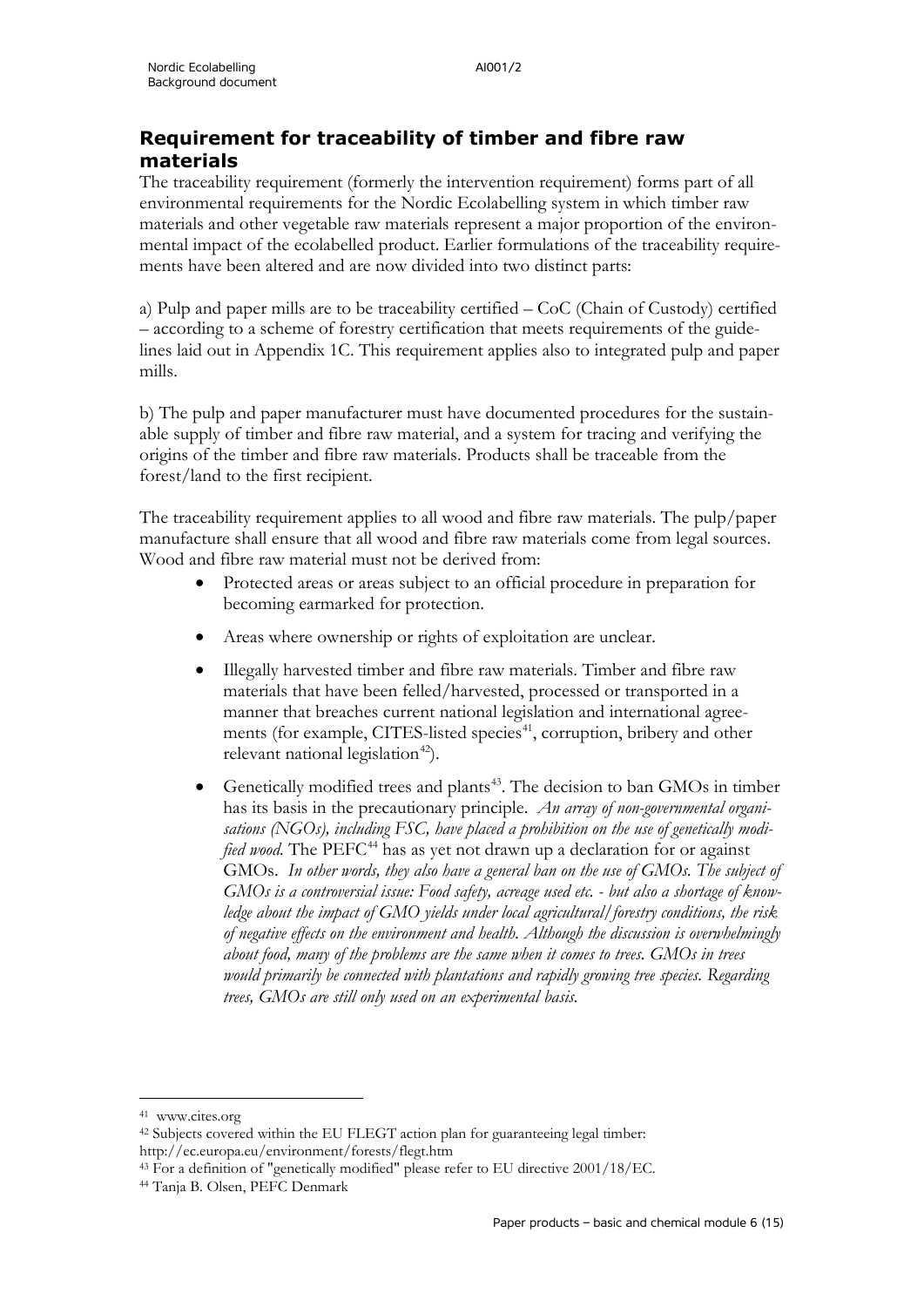In addition, the forest management must not harm:

Natural woodland, biodiversity, special ecosystems and important ecological functions.

Social and cultural preservation values.

#### This means:

a) Forest areas of globally, regionally or nationally significant:

- concentrations of biodiversity values (e.g. endemic species, endangered species, protected areas) and/or

- large landscape level forest that form part of a forest unit or of which the forest unit is a part, within which viable populations of most, if not all, naturally occurring species exist in natural patterns of distribution and abundance.

b) Forest areas that are found within or contain rare, threatened or endangered ecosystems.

c) Forest areas providing basic ecosystem services in critical situations (e.g. watershed protection, erosion control).

d) Forest areas that are fundamental to meeting basic needs of local communities (e.g. subsistence, health) and/or critical to local communities' traditional cultural identity (e.g. areas of cultural, ecological, economic or religious significance identified in cooperation with such local communities).

# **Documentation**<br>  $\boxed{\bowtie}$  **Item a**)

- Item a) Copy of pertinent certificate fulfilling the requirements in Appendix 1C on CoC certification.
- $\boxtimes$  Item b) Name (in Latin and one Nordic language), quantity and geographic origin (country/state and region/district) of the wood and fibre raw material that is used. Appendix 1A may be used as documentation.

Nordic Ecolabelling may require further documentation if there is any doubt as to the origin of the fibre raw material. Nordic Ecolabelling may revoke a licence if it becomes apparent that the quality requirements cannot be upheld.

- $\boxtimes$  Item b) Traceability system for all wood and fibre raw materials.
- $\boxtimes$  Item b) A documented procedure from the pulp/paper manufacturer that describes how the requirement is fulfilled. The policy shall contain an up-todate of all suppliers of fibre raw material that the ecolabelled paper contains. Appendix 1B can be used.

## **The traceability requirement in practice**

Internationally, there is a great deal of focus on guaranteeing that all new timber and fibre raw materials come from legal, sustainable sources. Nordic Ecolabelling estimates that the extent of COC certificates in the paper industry is now so great that we have chosen to introduce a new requirement to ensure that all pulp and paper mills should possess CoC certification.

Requirements and CoC certification will be involved in ensuring full traceability of the origins of fibre raw materials. The certification scheme must specify requirements for the CoC chain, guaranteeing traceability, documentation and control throughout the production chain. The certification should be undertaken by an accredited, qualified third party. If recycled fibres, cutter shavings or sawdust are used, the pulp mill must have a verifiable system of ensuring that the recycled material comes from the following: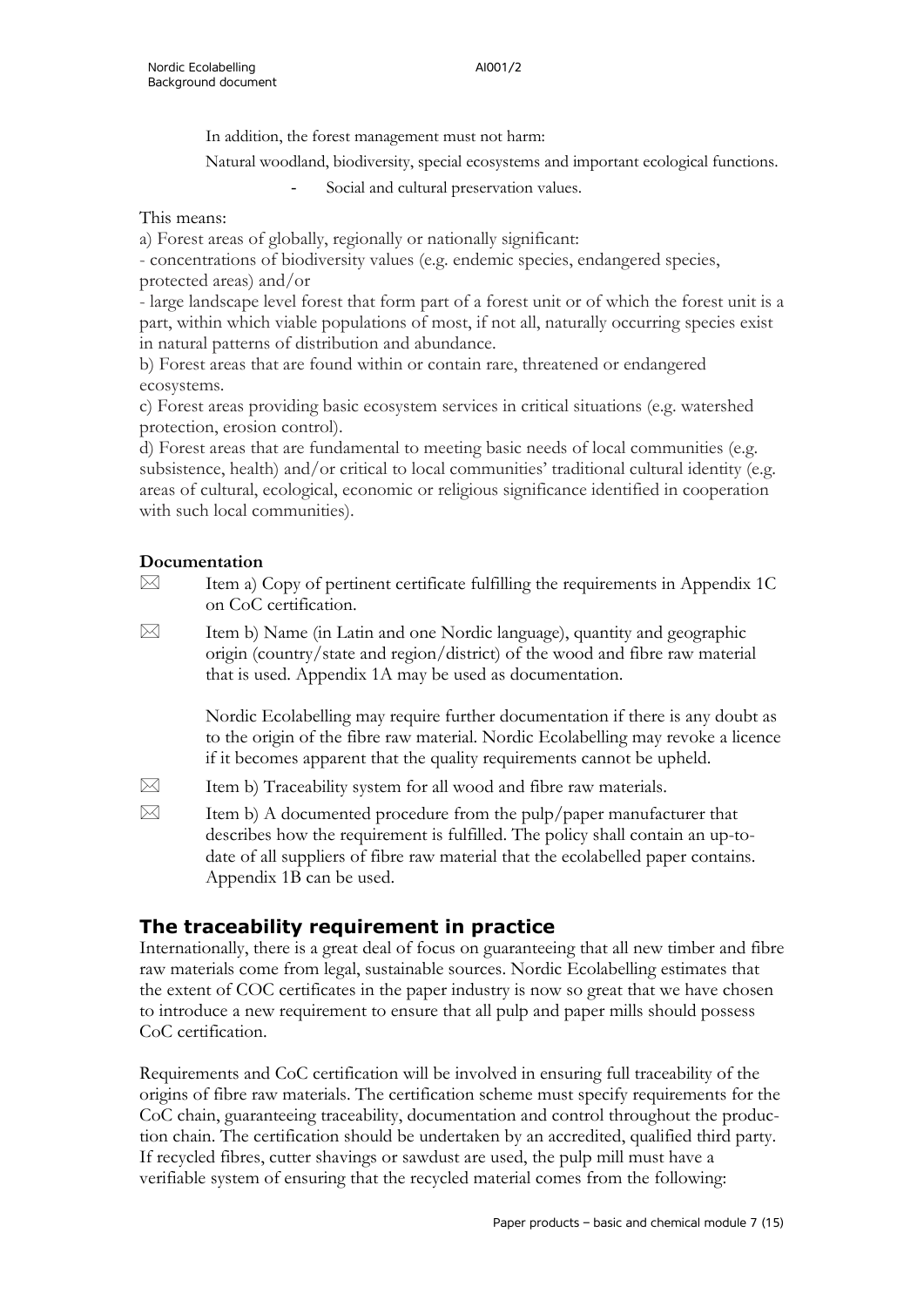- Recycled fibre must be derived from used paper. Paper that has been reprocessed. This may come from consumers, offices, printing houses, bookbinders, or similar. Broke is not classified as recycled fibre.

CoC certification guarantees full traceability for that portion of the fibre raw materials covered by the specific certification scheme. If a pulp mill, for example, possesses FSC CoC certification, then there is only full traceability of the fibre raw materials that are included in the FSC products. CoC certification guarantees separation of the certified and non-certified materials within production and administration systems.

Moreover, to guarantee the full traceability and legality of all types of fibre raw materials, Nordic Ecolabelling maintains a general traceability requirement. The traceability requirement is necessary since Nordic Ecolabelling is currently not able to specify requirements to ensure that 100 per cent of all fibre raw materials in Nordic Ecolabelled products come from certified sustainable forestry/agriculture. The traceability requirement is retrospective in that a licence to use the Nordic Ecolabel can be withdrawn if it is proven that the licensee is using fibre raw materials from the areas outlined above.

The traceability requirement covers all fibre raw materials - certified and non-certified.

For example, Nordic Ecolabelling regards FSC or PEFC "controlled wood" certification and Chain of Custody (CoC) certification as examples of systems to support the traceability of fibre raw materials.

Nordic Ecolabelling puts the traceability requirement into practice by reacting to signals from sources such as environmental organisations, national and international websites if there are suspicions that the fibre raw materials might come from protected forests, for example. By remaining informed about forestry/natural fibre production at a global level, Nordic Ecolabelling obtains information about the way in which forestry/agriculture is being run in various regions of the world. However, it must be pointed out that Nordic Ecolabelling is not a global organisation that monitors forestry/agriculture. Nordic Ecolabelling is therefore dependent on information from independent and environmental organisations.

#### **Legislation and regulatory requirements must be satisfied**

In addition to requirements concerning certification of fibre raw materials and traceability requirements, the Nordic Ecolabel's ecological specifications have a general requirement that complements the fibre raw materials requirements. Nordic Ecolabelling always specifies a requirement that licensees should satisfy the current regulations and legislation. This requirement means that the licensee must not produce ecolabelled products with illegally logged/harvested fibre raw materials. The requirement is a standard formulation which is included in all environmental requirements documents for Ecolabelling.

#### **Laws and regulations**

The licensee must guarantee adherence to safety regulations, working environment legislation, environmental legislation and conditions/concessions specific to the operations at all sites where the Nordic Ecolabelled products are manufactured.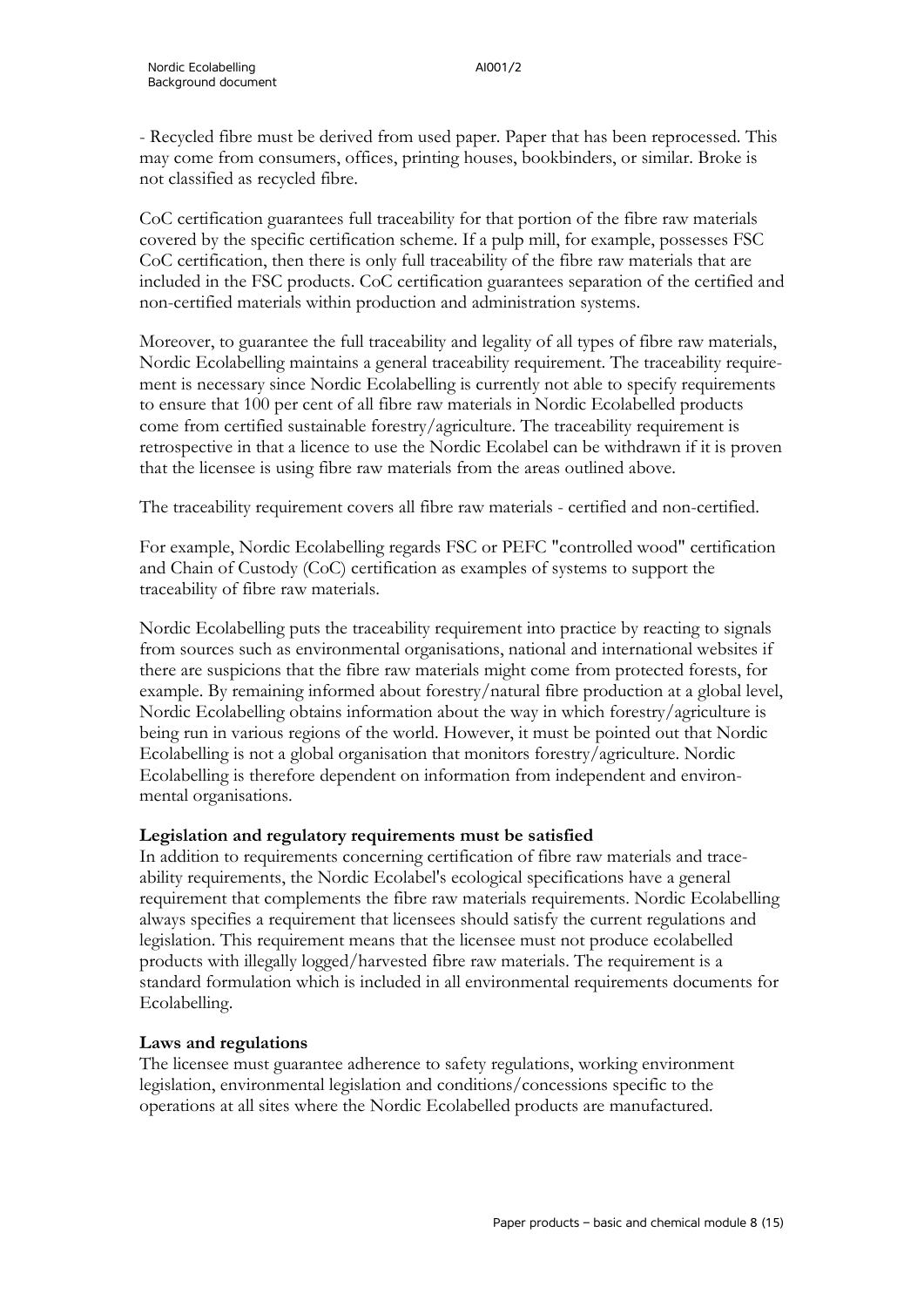## **Certified raw materials Market for certified timber 2007-2008**

In accordance with figures from the UN (UNECE/FAO Forest Products Annual Market Review, 2007-2008)<sup>[45](#page-52-0)</sup> 8.3% of the global afforested areas have been certified. In other words, 320 million hectares. The area of certified forest grew at a level of 8.8% from 2007 to 2008. The figures include the American standard SFI and the Canadian standard CSA, which were both recognised by the PEFC in 2005 but, for example, not the Malaysian standard (MTCC) which is now up for consideration before the PEFC. Table A1.3 shows figures from the FSC and PEFC from 2004 and September 2008.

Table A1.3: Certified forest in December 2004 and September 2008 distributed over continents. The figures from 2004 have been taken from the assessment of forestry requirements in 2009**[46](#page-52-1)**. The figures from 2008 have been taken from the websites of the FSC and PEFC (www.fsc.org and www.pefc.org)

|                         | Mil ha FSC |       | Mil ha PEFC |       |
|-------------------------|------------|-------|-------------|-------|
|                         | 2004       | 2007  | 2004        | 2007  |
| <b>EUROPE</b>           | 27.0       | 48.1  | 57.0        | 54.7  |
| N. AMERICA              | 9.7        | 35.6  | 171.0       | 145.5 |
| ASIA-<br><b>OCEANIA</b> | 0.8        | 3.7   | 1.1         | 7.9   |
| LATIN<br>AMERICA        | 6.4        | 11.6  | 1.5         | 7.9   |
| AFRICA                  | 1.9        | 3.5   | 0.0         | 0.0   |
| Total                   | 45.8       | 102.5 | 230.6       | 216.0 |

In addition, according to the market report from the UN, Western Europe has certified more than 50% of its total afforested areas, North America more than one third, while Africa and Asia have only certified 0.1%. In tropical regions, 40% of forest acreage that has been certified is based on certification schemes that have not been verified by a third party.

It has also become more common to double-certify forest areas, and a total of 1.6 million ha in Europe and 1.0 million ha in North America have been double-certified. Among the reasons for this is to ensure that the paper industry should also be given an increased market share.

The areas with the greatest acreage of certified forest are the USA and Canada. Almost half of all PEFC certified forest and one third of all FSC certified forest is located in Canada. In Europe, it is Finland that has the greatest area of certified forest. However, this has undergone a minor reduction from 2007 to 2008, because some areas in which felling almost never occurs have been removed from the list. Russia has had the greatest amount of growth in certified forest areas in Europe. Sweden has also seen growth, whereas there has been a decrease in Norway.

<span id="page-52-0"></span><sup>45</sup> UNECE/FAO Forest Products Annual Market Review, 2007-2008, Chapter 10: "Green building drives construction market and forest certification: Certified forest products markets, 2007-2008",

<http://www.unece.org/timber/docs/certification/certmktplace.htm> (22.4.2010)

<span id="page-52-1"></span><sup>46</sup> Evaluation of Nordic Ecolabelling Forestry Requirements, Forestry Group 21.09.2005.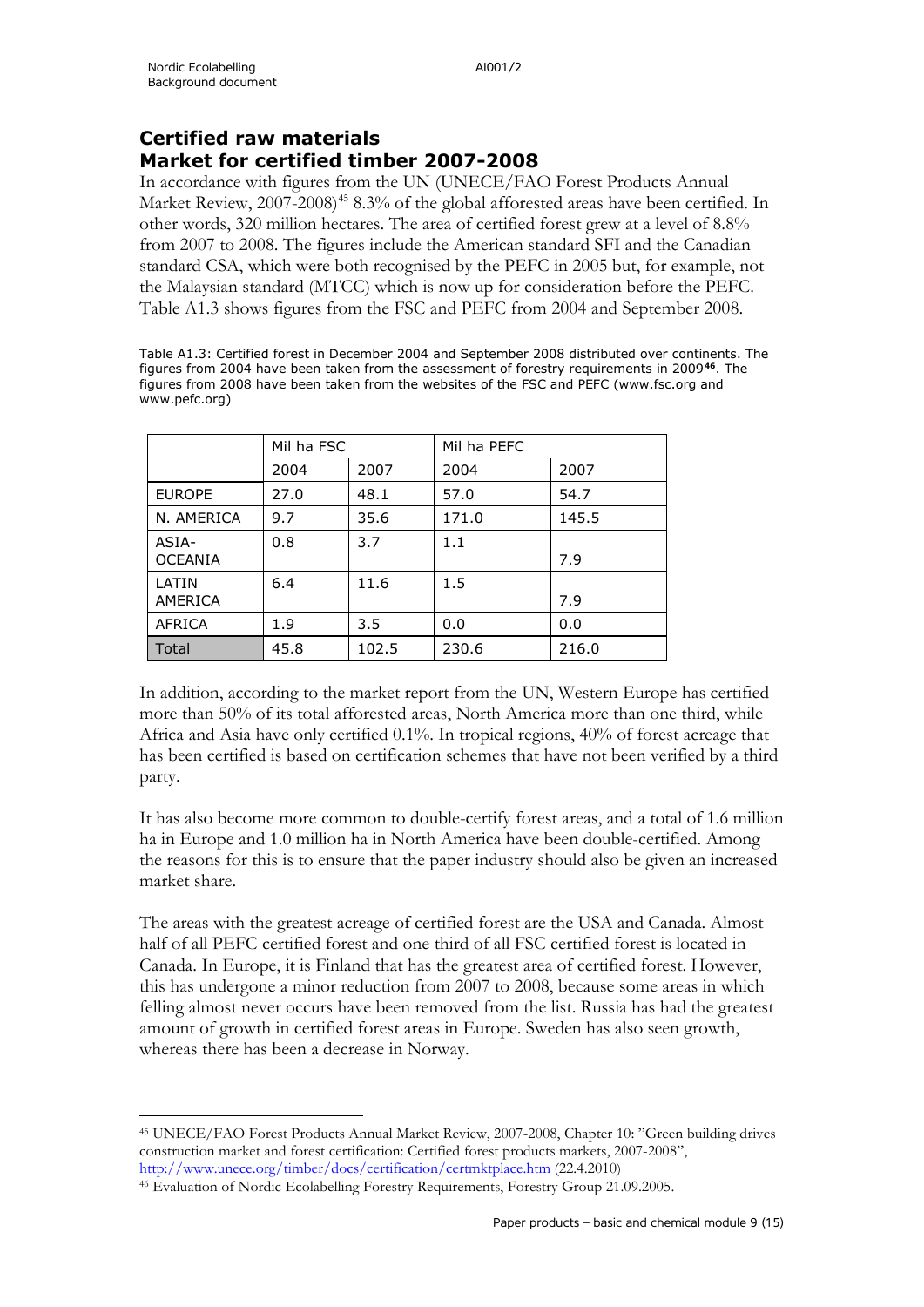The PEFC is the largest certification organ and is responsible for 64% of all certified forest. The FSC is the second largest organisation and is responsible for 32% of all certified forest. Many countries adhere to one system. Australia, Canada, Finland, France, Germany and Norway are all dominated by PEFC-approved forestry standards. In countries such as Brazil, Poland and Russia, it is the FSC that dominates. Sweden and the USA have more schemes which certify almost the same amount each. In the tropical countries, the FSC is the body with the highest proportion of certified forest, with approx. 60%; the Malaysian scheme has 28%, while the PEFC has 4%. Both the Indonesian (LEI) and Dutch Keurhout systems are responsible for 6% of certified tropical forest.

According to the UN report<sup>5</sup> the greatest impetus behind the spread of products from certified forest acreage, and for the certification of the forests, is green purchasing policy and green public purchases. One factor that is also helping in the development is the ranking schemes for green buildings. For example, both LEED (Leadership in Energy and Environmental Design) in the USA and BREAM in the UK assign points for certified timber which has documentation in the form of traceability certificates (CoC). The focus on systems for green buildings varies from one country to another. Common to them all is the fact that the most important field is energy saving. In countries such as Norway and Finland, there has been a very limited focus on certified timber up until now; reasons for this include the general acceptance as self-evident that timber will have been sustainably produced.

## **Certification of other fibre raw materials**

Nordic Ecolabelling has experienced a rising demand for permits to use fibre raw materials other than timber fibres in Nordic Ecolabelled paper products. Bamboo has been in particular demand. In its revision of the basic module for paper, Nordic Ecolabelling has charted the status of certification schemes for bamboo and has looked at the possibility of specifying requirements for certified raw materials. Nordic Ecolabelling considers complex issues linked to sustainable production of fibre raw materials, economic conditions and working conditions to be something that can best be guaranteed through external systems that have competence in these areas.

## **Certification of bamboo**

Bamboo is found growing wild and being cultivated in plantations, but there are no particular certification schemes for bamboo or similar products. The FSC and PEFC can approve bamboo as "non-timber forest" product from FSC-certified forests or plantations<sup>47</sup>. A search in the FSC list of registered certificates only gives one hit for bamboo in a forestry certificate from Malaysia (search carried out on 25 March 2007 and 16 August  $2008^{48}$  $2008^{48}$  $2008^{48}$ ) A search in the PEFC list of registered certificates did not give any hits<sup>49</sup>.

Bamboo can be certified as organic, but presumably not according to the traditional standards for organic agricultural products, because it is not a traditional agricultural product. However, several certification schemes contain requirements which make it

http://www.fsc.org/fileadmin/web-

<span id="page-53-0"></span><sup>47</sup> FSC Advice Note Title FSC-ADV-30-502 FSC certification of bamboo

data/public/document\_center/international\_FSC\_policies/advice\_notes/FSC\_ADV\_30\_502\_EN\_Certifi cation\_of\_bamboo\_2004\_05\_13.pdf

<span id="page-53-1"></span><sup>48</sup> Golden Hope Plantations Berhad, Kuala Lumpur, Malaysia

<span id="page-53-2"></span><sup>49</sup> www.pefc.org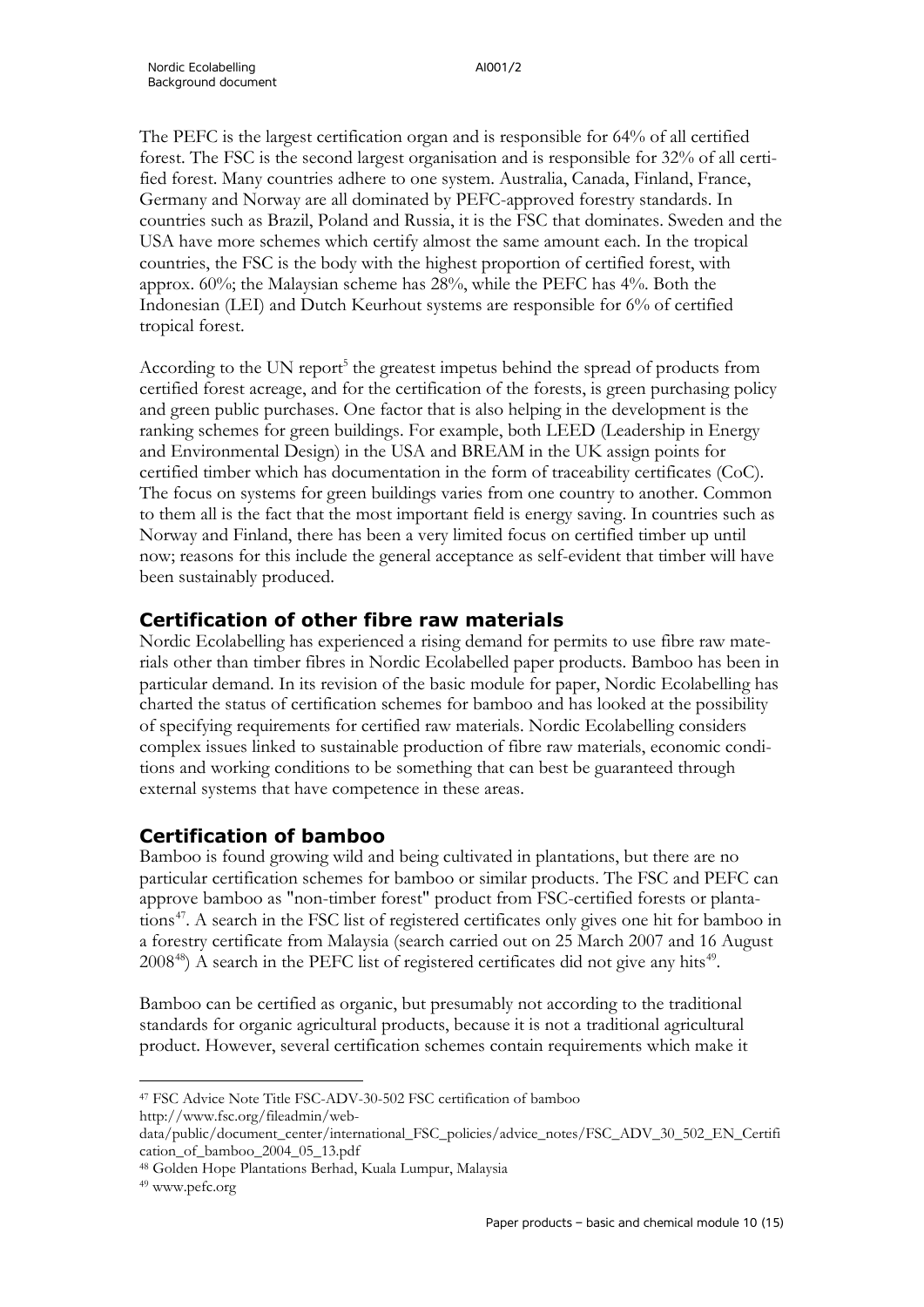possible to label as organic various plants, berries and herbs growing in the wild. For example, this applies to the new EU regulation on organic cultivation (834/2007, valid from 1 January 2009). This regulation covers plants that grow naturally in wild areas, forests and agricultural areas. The areas will not be certified, but various requirements have been specified for them. It would probably be possible for bamboo to be included within this, but bamboo is not mentioned specifically in the regulation.

In China there is an organisation called INBAR<sup>[50](#page-54-0)</sup> (International network for bamboo and rattan), which promotes the sustainable development of bamboo. The organisation has been set up with support from the UN. Members from 36 countries are involved and, of these, only Canada does not itself have any bamboo or rattan. One of the INBAR projects has been financed in an EU-Chinese collaborative venture and is called: "EU-China Biodiversity Conservation in Bamboo Forest Ecosystems in China"[51.](#page-54-1) The project was launched in 2007.

The Canadian Eco  $\text{Log}^{52}$  $\text{Log}^{52}$  $\text{Log}^{52}$  ecolabel has criteria for flooring. The following requirements are stipulated for bamboo used as a raw material:

"The bamboo flooring must:

- *(f) not be manufactured from bamboo species that appear on the Convention on International Trade in Endangered Species (CITES) list; and*
- *(g) be made from bamboo that is grown in accordance with sustainable harvesting principles such as CAN/CSA-Z809-96, A Sustainable Forest Management System, or programs run by the FSC or INBAR."*

According to the new EU Ecolabel criteria, 50% of bamboo content of wooden floors must originate from certified sources<sup>[53](#page-54-3)</sup>.

## **Certification of cotton linters, hemp and flax**

Apart from bamboo, Nordic Ecolabelling in particular has experienced a demand for the ability to use cotton linters, hemp and flax in Nordic Ecolabelled paper products. Cotton, hemp and flax can all be certified as organic, similar to the requirements for organic bamboo.

## **Requirement for certified timber and fibre raw materials**

R7 On an annual basis:

- 1) at least 30% of fibre raw material in the paper shall be source from areas certified to one of the standards or certification systems specified in Appendix 1C. Alternatively, cultivation of the fibre raw material must be certified organic or converting to organic production,
- or
- 2) at least 75% of the fibre raw material in the paper must be recycled fibre, wood shavings or sawdust,

<span id="page-54-0"></span><sup>50</sup> INBAR (International network for bamboo and rattan) an intergovernmental organization established by treaty deposited with the United Nations, http://www.inbar.int/

<span id="page-54-1"></span><sup>51</sup> INBAR Project on "EU-China Biodiversity Conservation in Bamboo Forest Ecosystems in China" Launched, http://www.inbar.int/show.asp?BoardID=98&NewsID=228

<span id="page-54-3"></span><span id="page-54-2"></span><sup>52</sup> The Canadian ecolabel, Eco Logo, http://www.ecologo.org/, Internet page visited on 6 June 2009 <sup>53</sup> EU Ecolabel Coverings, November 2009.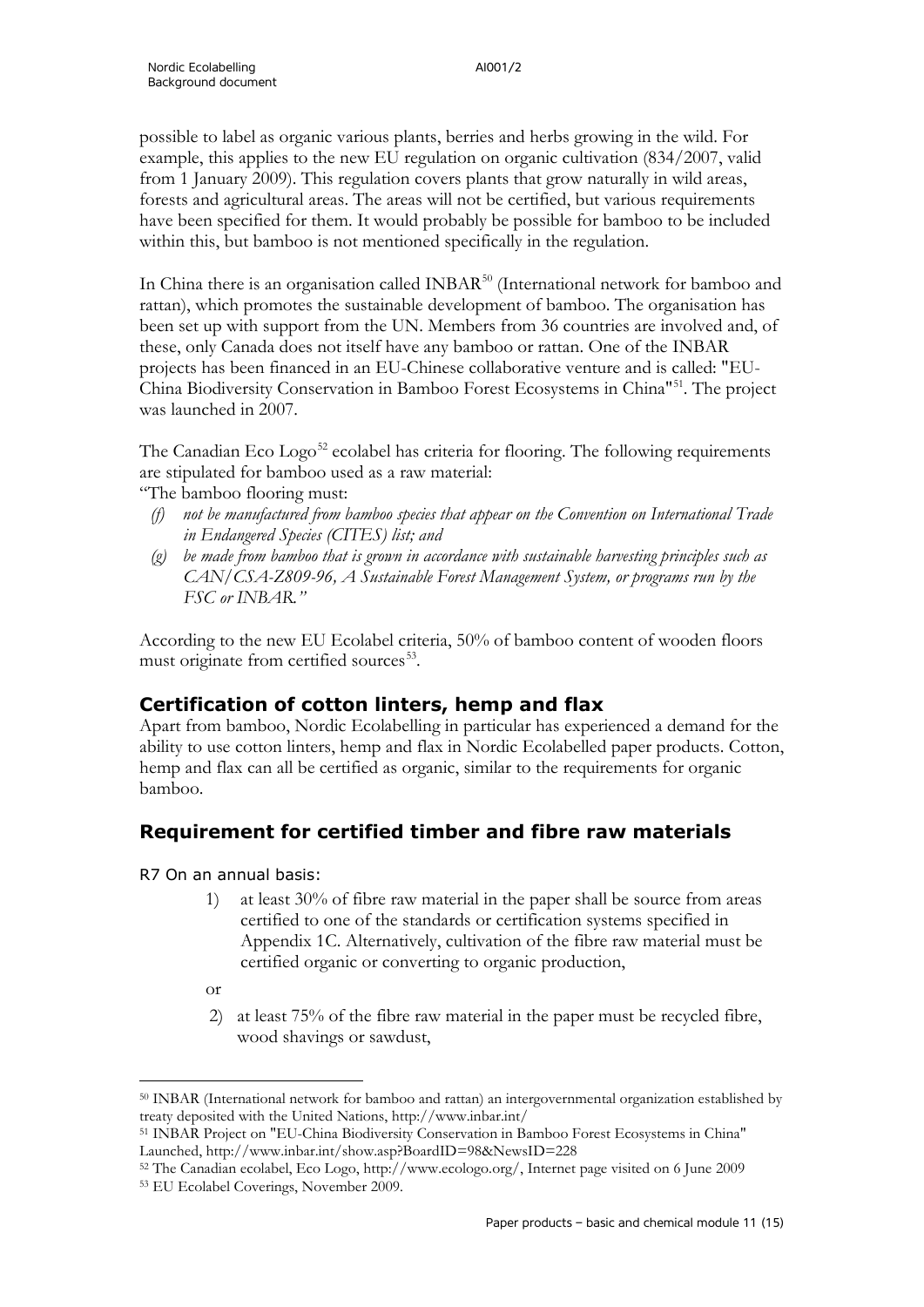or

3) the fibre shall comprise a combination of 1 and 2. If the paper contains less than 75% recycled fibre, the content of fibre from certified sources shall be calculated using the following formula.

Requirement as to the proportion of certified fibre raw material in the paper (Y)

Y (%) ≥ 30 – 0.4x

where  $x =$  the proportion of recycled fibre, wood shavings or sawdust.

## **Documentation**

- $\boxtimes$  The **pulp manufacturer** must document the proportion of fibre raw material from certified forestry and cultivation and the proportion of recycled fibre, wood shavings and sawdust in each constituent pulp as specified in Appendix 1D.
- $\boxtimes$  The producer of the paper product must attach calculations demonstrating that the fibre requirement has been fulfilled. The paper product producer must also, for the duration of the licence period, supply calculations demonstrating that the fibre requirement has been fulfilled for the previous year. This report must be sent to Nordic Ecolabelling before the 1st April of each year.
- $\boxtimes$  Copy of forestry management certificate that meets the requirements of the guidelines for forestry management certification and organic cultivation found in Appendix 1C.

Nordic Ecolabelling may request further documents to examine whether the requirements of the forestry standard and certification system in question can be approved. Such documentation can, for example, comprise copies of the certification body's final report, a copy of the forestry standard (including the name, address and phone number of the organisation that established the standard) as well as references to individuals representing parties and interest groups who have been involved in the standard.

## **Background to the certification requirement**

The purpose of certification is to ensure that the requirements regarding forestry standards are fulfilled. Nordic Ecolabelling does not have the expertise or the resources to monitor forest management or to verify a forestry standard. For that reason, independent third party certification is required.

The certification system is designed to verify fulfilment of the requirements within the standard. It must be possible to repeat the method used for certification. It should also be possible to use the method within forestry and agriculture, with certification being carried out in accordance with a specific forestry and agriculture standard. The standard must be inspected on the cultivated area before the certificate can be issued.

In the revised version 2 of the basic module, Nordic Ecolabelling sets requirements for 30% of the fibre raw material to be certified in compliance with the methods described above. This is a 10% increase in the requirement in relation to the 20% in the current regulation. The supply of certified forestry is increasing constantly, but the supply in certain regions is constantly low. To a certain extent, paper manufacturers can compensate for this by purchasing market pulp.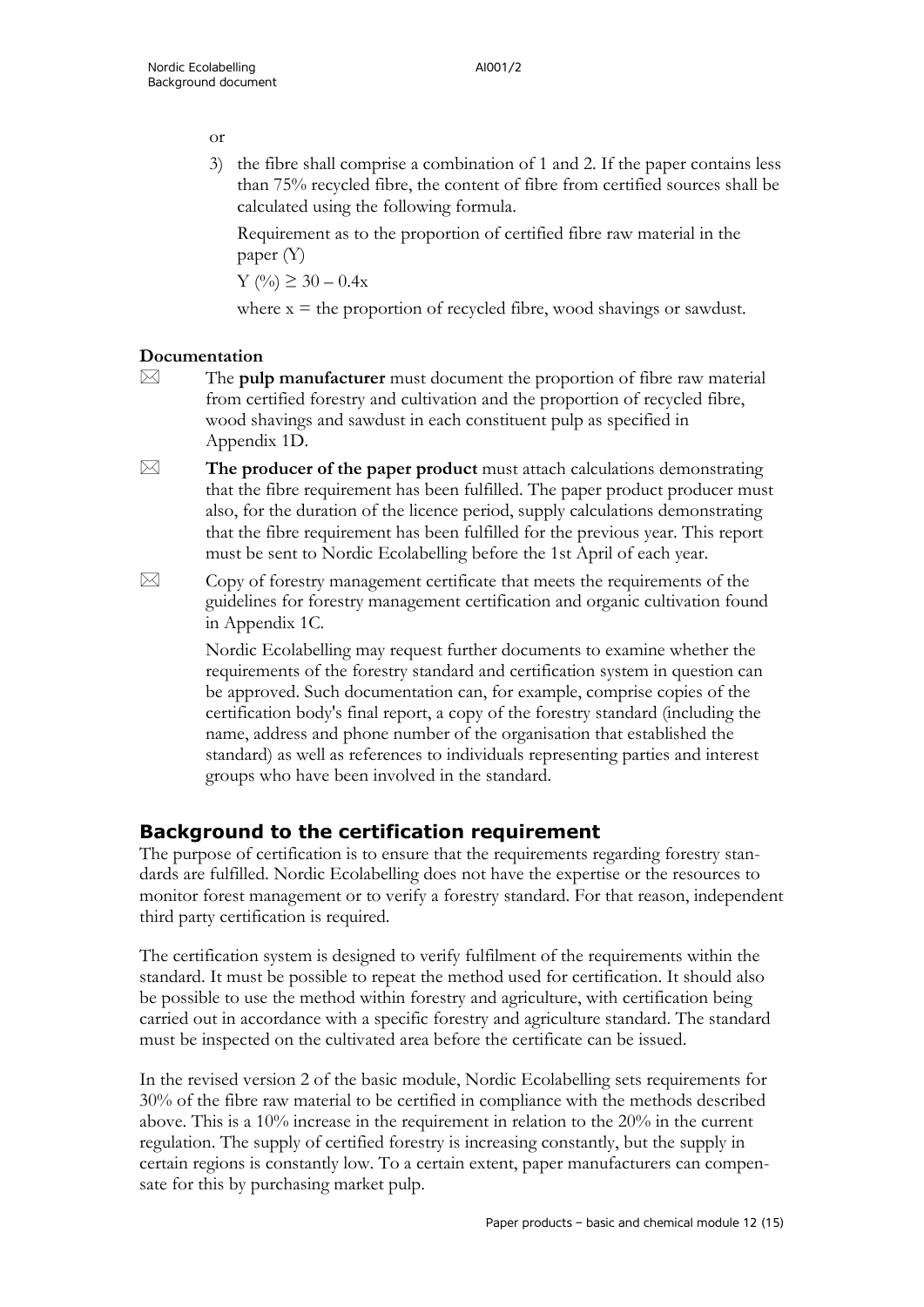Nordic Ecolabelling has previously received standards for sustainable forestry that deal with traditional forestry in Europe. In recent years, there has been a steep rise in the use of fibre from plantations in paper production. The eucalyptus tree species in particular is being cultivated on a large scale as a "hardwood" while the conifer species Pinus Radiator is being cultivated as a "soft wood". Plantation cultivation of forests is taking place with a very varied impact on the environment. By definition, it is a monoculture and that has a negative impact on biodiversity.

Similarly, plantation forestry is surrounded by problems concerning the conversion of territory (from original forest and wild areas into plantation use) as well as problems connected with the repression of local populations. The FSC has been developing requirements for plantation forestry in its criteria for sustainable forestry. However, these do not take into account many of the problems surrounding plantation forestry. For that reason, the FSC is currently working on a revision of the standard for plantation forestry. The standard is expected to be completed in  $2010^{54}$  $2010^{54}$  $2010^{54}$ .

Nordic Ecolabelling has not approved any non-Europe standards for plantation forest since the standards that have been reviewed are weak with regard to biodiversity. In many cases there has been no national standard. Nordic Ecolabelling hopes that FSC's revised criteria will improve the quality of standards for plantation forest. Nordic Ecolabelling's restrictions regarding fibre raw material are reflected in the minimum requirement of 30% certified raw material.

As a new requirement in the revision of the basic model for paper products, Nordic Ecolabelling has specified that 30 % of the fibre raw materials may be certified as organically grown or that the cultivation is in a transition phase towards organic production in accordance with IFOAM, EEC 2092/91 or similar systems. The global proportion of organically grown agricultural products remains very low and, furthermore, the majority of organic production is used for food. However, Nordic Ecolabelling wishes to stimulate development within organically grown fibre raw materials - in this case, bamboo, cotton linters, hemp and flax. Today, bamboo may either be certified according to a sustainable forestry standard or organic production.

If the requirement for the proportion of fibre raw materials from certified forest/ agricultural areas cannot be fulfilled, at least 75% of the fibre raw materials must be recycled paper. This requirement is identical to the current requirement. This proportion can include cutter shavings or sawdust.

Nordic Ecolabelling will follow developments in the use of fibre raw materials from certified forestry/agriculture plus recycled fibre in order to have the best possible foundation on which to make an assessment during later revisions. This is the reason for our wanting an annual update from pulp and paper manufacturers.

<span id="page-56-0"></span><sup>54</sup> http://www.fsc.org/19.html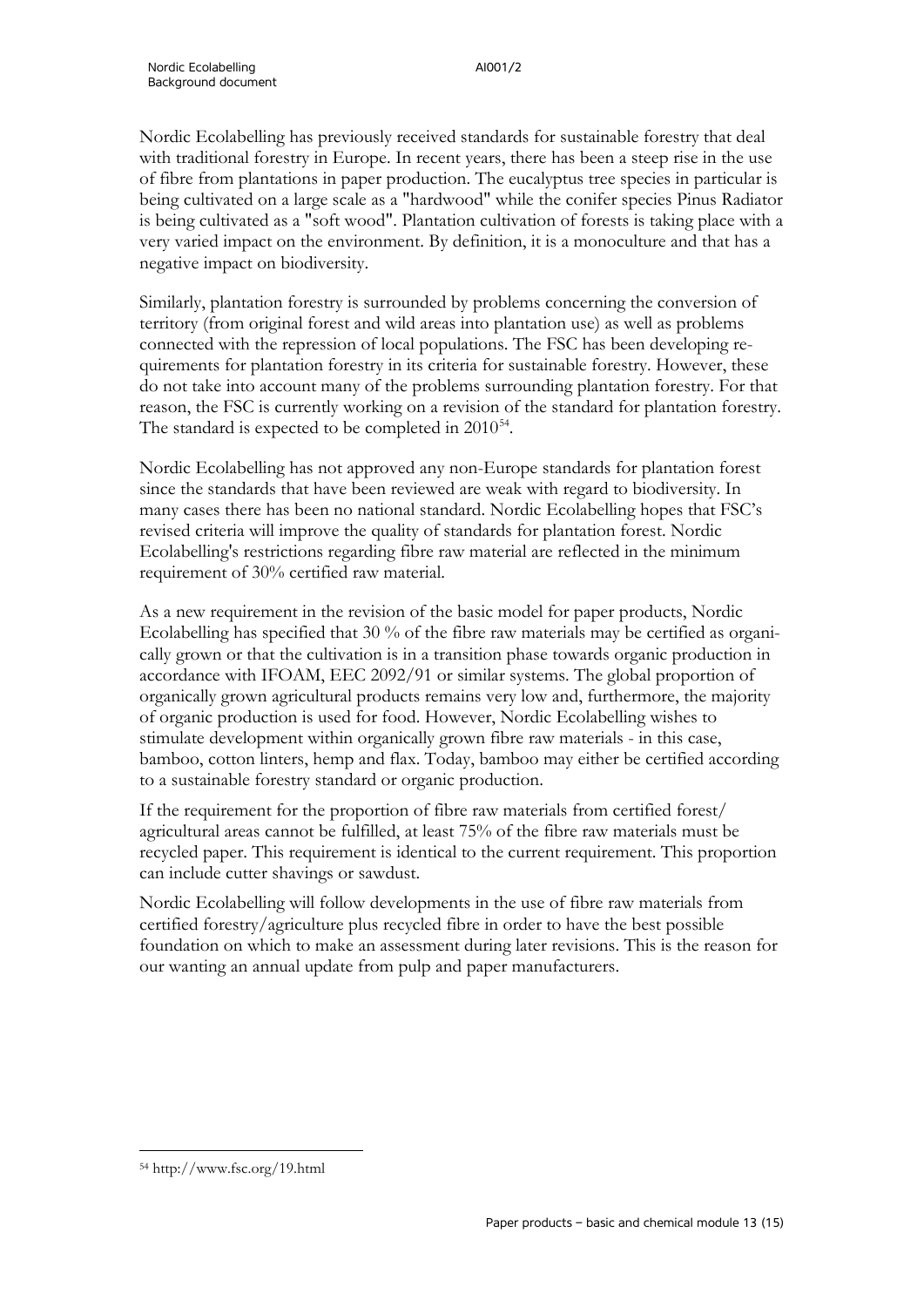## **Requirement for certification standards**

Nordic Ecolabelling sets requirements on the standards to which forestry is certified. These requirements are described below. When Nordic Ecolabelling receives an application in which raw materials are certified according to a given standard, this is reviewed and checked in accordance with the requirements specified for standards. When standards are revised they are checked once more.

#### **Requirements on standards**

- The standard must balance economic, ecological and social interests; comply with the Rio Declaration's forestry principles, Agenda 21 and the Forest Principles; and respect international conventions and agreements.
- The standard must contain absolute requirements and promote and contribute towards sustainable forestry. Nordic Ecolabelling places special emphasis on the standard including effective requirements to protect the forest from illegal felling and that the requirements protect the biodiversity of the forest.
- The standard must be generally available. The standard must have been developed in an open process in which stakeholders with economic, ecological and social interests have been invited to participate.

The standard must set absolute requirements that must be fulfilled for the certification of the forest/agricultural area. This guarantees that forestry and agriculture are satisfying acceptable levels of environmental work. When Nordic Ecolabelling stipulates that the standard must promote and work to bring about the sustainable production of fibre raw materials, it requires the standard to be evaluated and reviewed regularly to ensure that the process is forward-looking and that the environmental impact is reduced gradually.

Requirements on certification and certification bodies are described below:

#### **Requirements on the certification system**

The certification system must be open, have wide-spread national or international credibility and be able to verify that the requirements in the standard are fulfilled.

#### **Requirements on the certification body**

The certification body must be independent and recognised. It must be able to verify that the requirements in the standard are met, able to communicate the results and be suitable for the efficient application of the standard.

Requirements for organic cultivation are described below.

#### **Requirement on organic production**

Fibre raw materials certified as having been grown organically or in a cultivation system that is in a transition phase towards organic cultivation, must be grown in accordance with EU regulation 2092/91 or 834/2007, or in an equivalent manner in an equivalent control system to KRAV, SKAL, IMO, OCIA etc.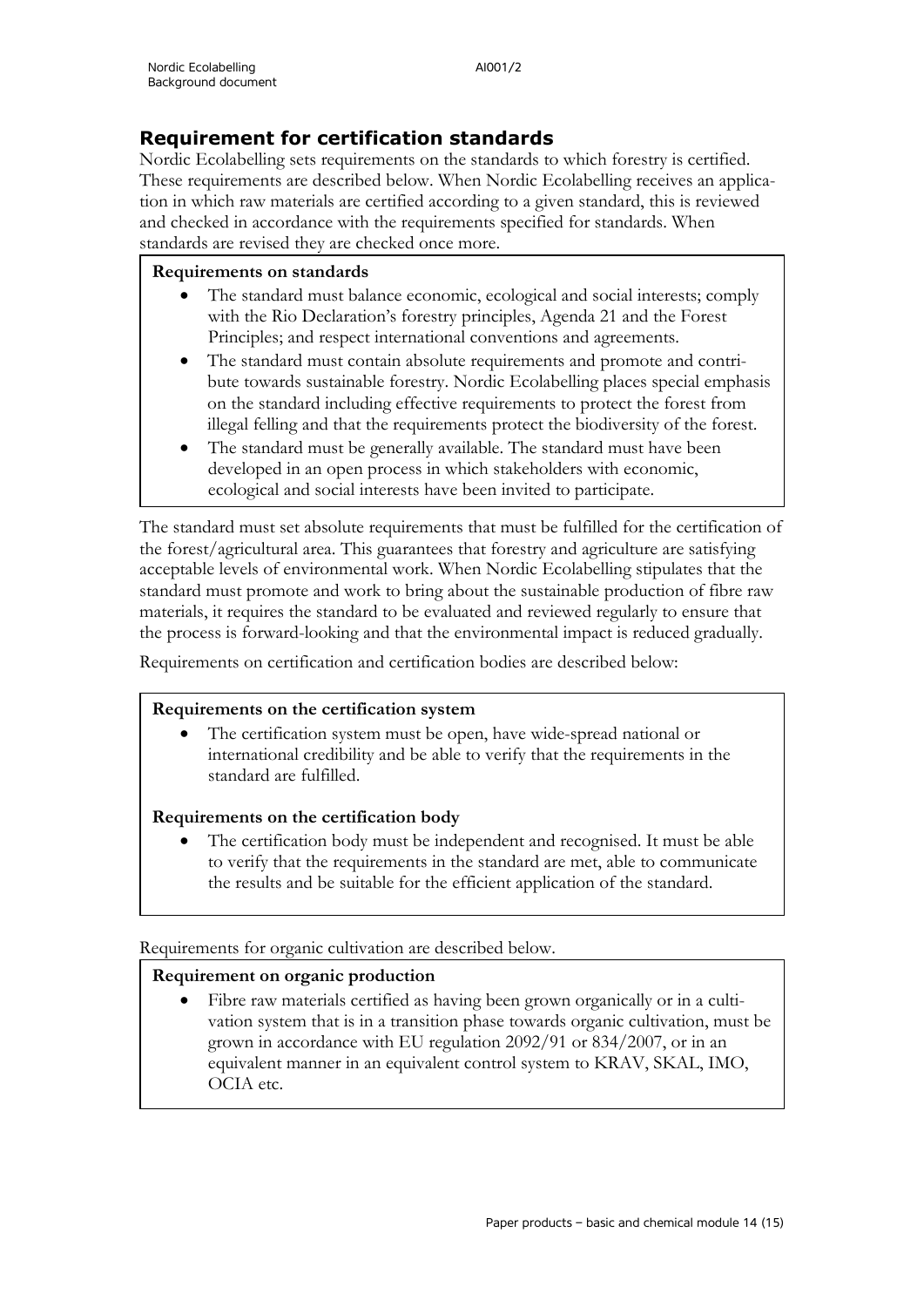Requirements on CoC certification are described below.

#### **Requirements on Chain of Custody (CoC) certification**

- Chain of Custody certification must be issued by an accredited, qualified third party (as for forest certification).
- The scheme must specify requirements for the CoC chain, guaranteeing traceability, documentation and control throughout the production chain.
- If recycled fibres, cutter shavings or sawdust are used, the pulp mill must have a verifiable system of ensuring that the recycled material comes from the following:
- Recycled fibre must be derived from used paper.
- Paper that has been reprocessed. This may come from consumers, offices, printing houses, bookbinders, or similar.
- Broke is not classified as recycled fibre.

## **Future criteria and requirements for background knowledge about forestry**

Nordic Ecolabelling will follow developments within forest and fibre raw materials certification and assess the possibilities of tightening the requirement when the base module is next revised and when the criteria within the various supplementary modules for paper are revised.

There will be particular focus on the FSC's imminent revised criteria for plantation forestry. If Nordic Ecolabelling accepts the new revised FSC criteria for plantation forestry, this will involve an evaluation of the requirement concerning the proportion of certified fibre raw materials in paper, which must be expected to rise significantly.

Nordic Ecolabelling will similarly be following developments within the use of new types of fibre raw materials in the production of paper products.

There will also be a focus on work within the EU concerning guarantees for legally and sustainably produced timber.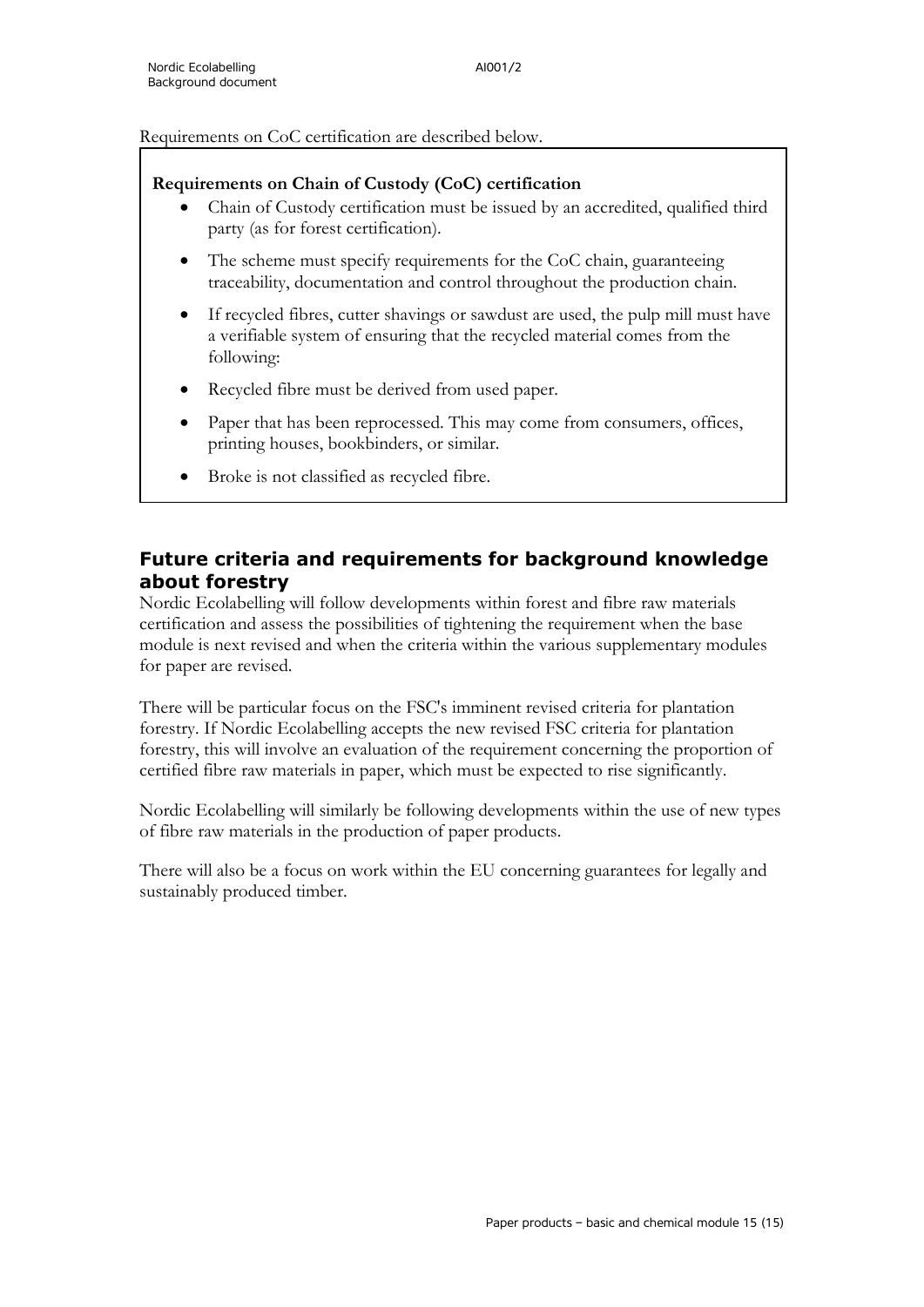# **Appendix 2 Background to the requirements in the chemical module**

## **What are production chemicals?**

Many chemical substances are used in the manufacture of pulp and paper products. These may be categorised into process chemicals for pulp production as well as chemical additives and auxiliary chemicals for paper production. Chemical additives are used to give the paper various characteristics or qualities and the purpose of auxiliary chemicals is to increase efficiency and simplify production processes. Chemical additives are easily retained by cellulose fibres, while auxiliary chemicals are not so easily retained and are often released into waste water.

Intrinsic properties of chemicals may change when they react with each other. Since it is very difficult to predict what happens to a single chemical in a manufacturing process, chemical requirements are placed on the intrinsic properties of each chemical at the moment when it is first used in the manufacturing process.

The term "production chemicals" is used in this document, and in the proposed criteria (Nordic Ecolabelling of paper products, Chemical module version 2), as a collective name for chemical additives, auxiliary chemicals and process chemicals. The term is further used to refer to starch, filler material and so on.

## **Environmental effects**

The chemical requirement is formulated with the primary objective of limiting and reducing damage to the environment, but consideration is also taken to the health hazards involve in handling chemicals.

Information on the biodegradability of a substance, its toxicity and whether it is suspected of having bioaccumulative properties is needed in order to assess the extent of any danger to the environment it may pose.

Biodegradability is, from an ecological point of view, one of the most important characteristics of an organic substance. In general, the easier a substance biodegrades, the fewer the ecological risks involved. Substances that decompose at a very slow rate may accumulate in the environment and, as a result, may pose a risk in the future even if they do not exhibit any acute toxicity. The substances may remain present in the environment over a long period of time and become widely dispersed.

Toxic substances that do not degrade are extremely hazardous for the environment. They pass undisturbed through sewage works and are deposited in the recipient, where decomposition occurs slowly and the toxic effects are long-term, or end up in the sludge and eventually onto agricultural land when the sludge is used as soil fertilizer.

The tendency exhibited by a substance to accumulate in an aquatic organism, such as fish, is measured in terms of a bioconcentration factor (BCF), which is the ratio between the concentration of the substance in the tissue of the organism and the concentration of the substance in the surrounding water at equilibrium. Substances exhibiting a marked tendency to bioaccumulate, especially if they are not easily biodegradable, may quickly become concentrated to harmful levels.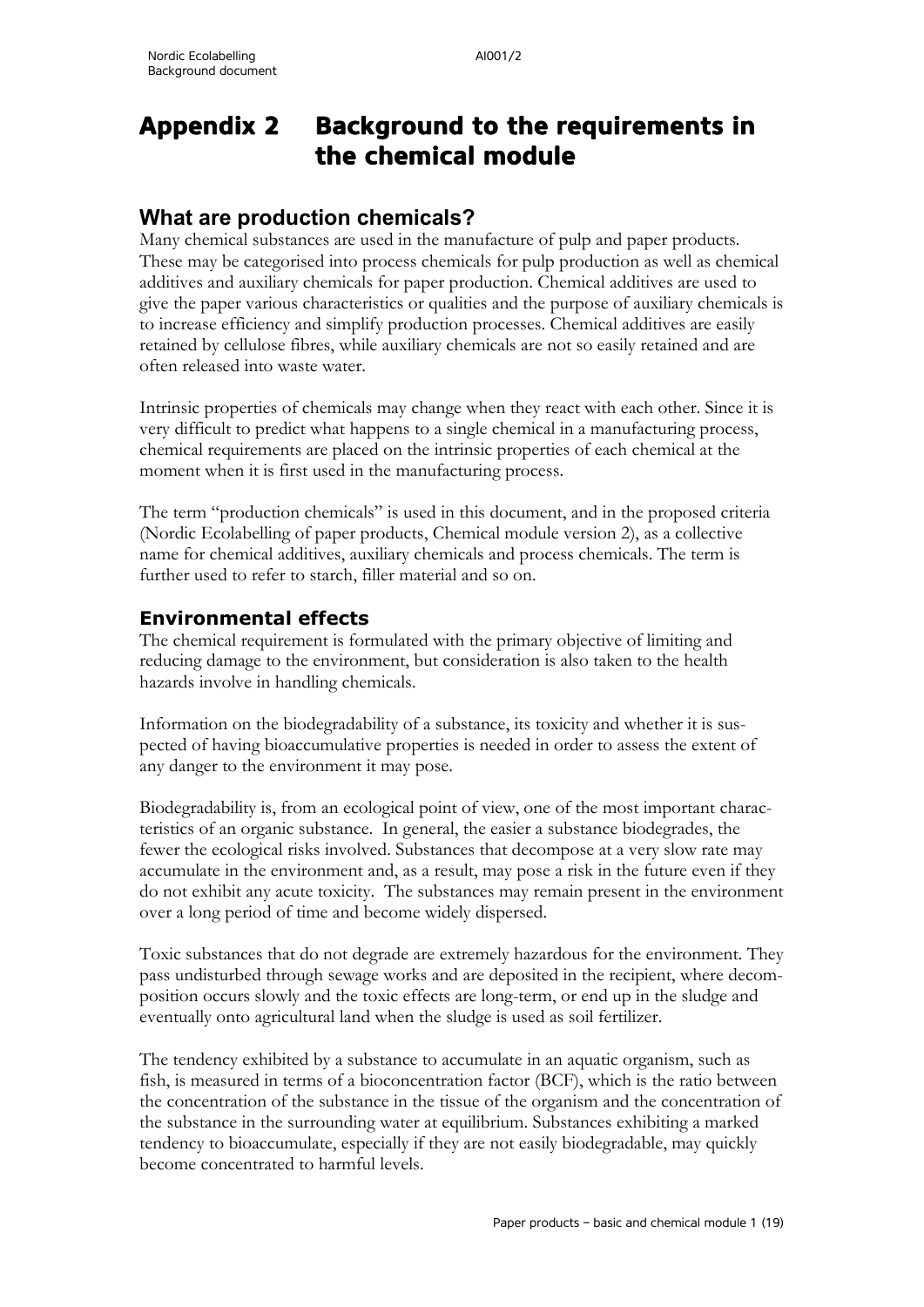## **RPC (Relevance, Potential, Controllability) of chemical requirements**

Quantities of production chemicals often appear to be relatively small relative to the total amount of pulp or paper produced. However, each year, millions of tonnes of pulp and paper products are manufactured, which means that a considerable quantity of chemicals is used worldwide. The properties of these chemicals, in relation to their effects on the environment, are, therefore, of major significance. The latest revision of the stipulates criteria in regard of chemical groups known to be associated with detrimental effects on the environment or health, and which are used in large quantities.

Efforts are being made across the EU to phase out the use of harmful chemicals. Ecolabelling has proven itself to be a quick and effective means of reducing the use of harmful chemicals; and, is, therefore, a valuable complement to legislation. The market demand for more environmentally sensitive chemical products increases as pulp and paper mills replace their production chemicals with less harmful alternatives as a result of participation in the Nordic Ecolabelling process. Producers of chemicals are, in this way, given an incentive to adapt production to chemicals that are environmentally more suitable.

Evaluating the environmental hazards associated with different chemicals can be a difficult task for those with responsibility for production. In such cases, Nordic Ecolabel requirements can help those charged with responsibility for environmental issues to select production chemicals with a lower negative impact on the environment. EU directives apply only to goods sold or produced within the EU, but Nordic Ecolabelling accepts applications for licences to carry the Nordic Ecolabel from across the world; and, thus, the reach of Nordic Ecolabelling requirements extends to pulp and paper production beyond the boundaries of the EU.

Pulp and paper manufacturers purchase products from a wide range of suppliers of chemicals. These suppliers are often able to offer, or develop, alternative products if there is a demand for them. Experience from the ecolabelling products such as tissue paper and printing paper has shown that it is relatively simple to substitute chemicals that are harmful to health and the environment with less hazardous alternatives. Nordic Ecolabelling, in this way, steers production towards the use of chemical products that are less harmful to health and the environment.

## **General remarks**

## Which chemicals are subject to the requirements?

The chemical requirements apply to production chemicals used in the production of pulp and paper and to chemicals used in the conversion of the paper. The requirements are stipulated in respect of recycled fibre, mechanical pulp, CTMP and chemical pulp. These requirements do not depend on the manufacturing combination; i.e. whether the pulp is manufactured at a non-integrated or at an integrated paper mill.

The requirements do not apply to chemicals used in the treatment of freshwater, in the generation of energy or in maintenance work that is not defined as maintenance of pulp and paper production equipment. Chemicals used in external treatment of water lying outside the control of the pulp or paper manufacturer (e.g. municipal treatment plants), are exempt from the requirements below. It is most common for manufacturers of pulp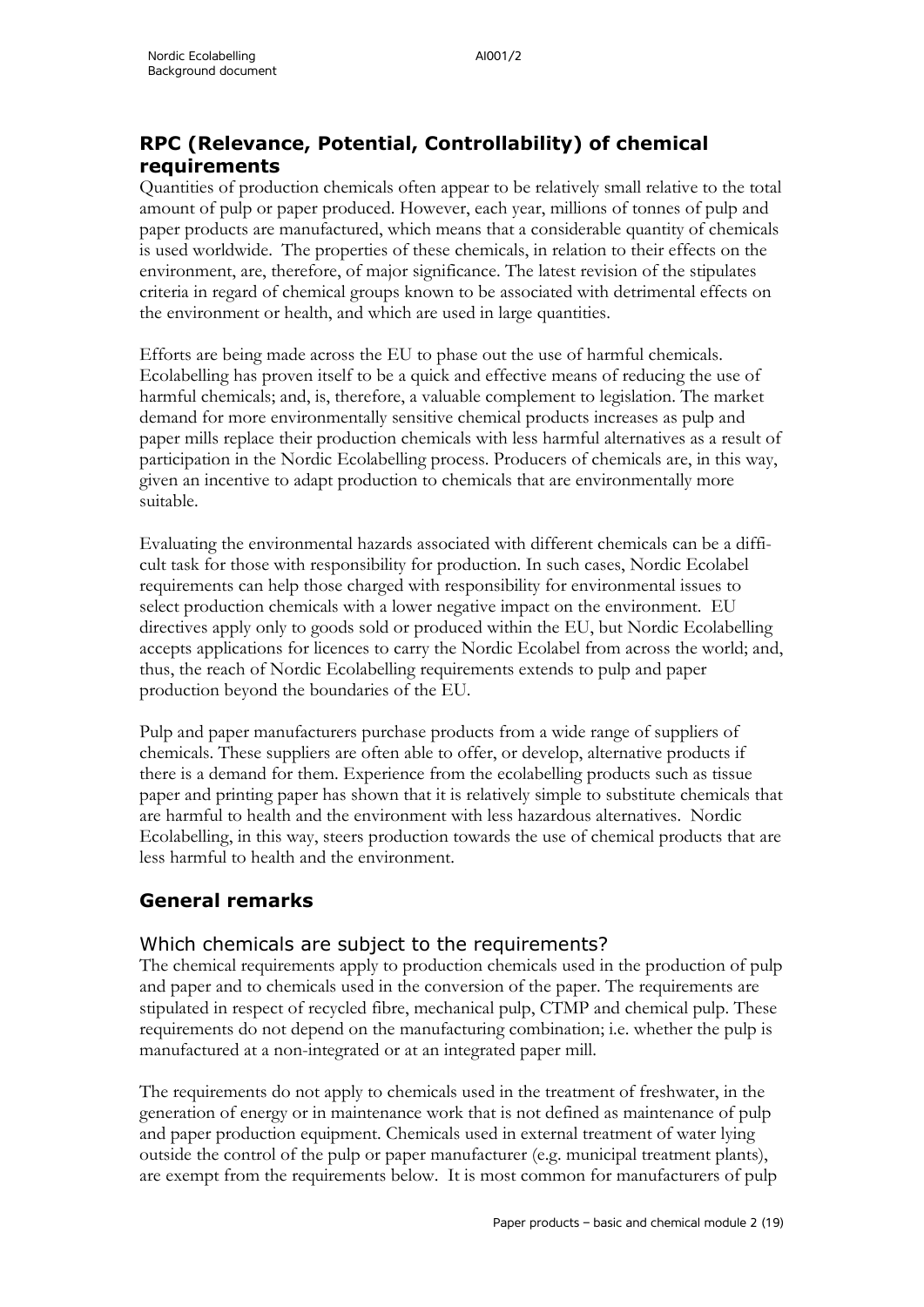to maintain their own systems of external water treatment; these systems are not exempted from the requirement. It is, however, common practice on the continent for waste water from smaller paper mills to be treated in municipal treatment plants, over which the paper manufacturer exercises no control. Exemptions from the chemical requirements are allowed for this type of external water treatment plant.

**For example, the cleaning of wires, or of cooking and bleaching equipment, is regarded as constituting maintenance of pulp and paper production equipment, whereas felt washing agents used continuously in production are regarded as production chemicals.**

It is not necessary to report or document the use of chemicals in trials, of no longer than 10 days during a period of, at most, two months, to Nordic Ecolabelling, in respect of pulp and paper manufacturing.

## How are the requirements documented?

Fulfilment of the requirements is documented primarily with the aid of declaration or test results from chemical manufacturers/suppliers. Nevertheless, Nordic Ecolabelling will be entitled to seek information from chemical manufacturers/suppliers in respect of the complete chemical composition of a product in order to be able to analyse the contents of that product, whenever it is judged to be necessary to do so.

The chemical supplier shall inform Nordic Ecolabelling regarding modifications to the composition of the product or any substitutions of raw materials that might occur before the next revision of the chemical module.

## Requirements applying to all production chemicals and chemical products

The requirements are presented below, together with specification of required documentation and relevant background analysis. The status of the specific requirements, as new or revised, is also stated.

## **R1 Production chemicals**

## **The requirement has been amended.**

The pulp/paper manufacturer must report all production chemicals per product, providing documentation in respect of the product's complete name, product safety data sheets, function, classification, area of use in the mill, supplier and quantities used in kg/tonnes pulp/paper. All chemical products used in the production of pulp and paper and in conversion must be fully documented. The requirement further applies to any water treatment over which the producer exercises control.

 $\boxtimes$  Declaration of the production chemicals used, see Appendix 1, and full product safety data sheets for all chemical products. Safety data sheet/product specification must comply with the standards set out in Appendix II of REACH (Regulation 1907/2006/EC).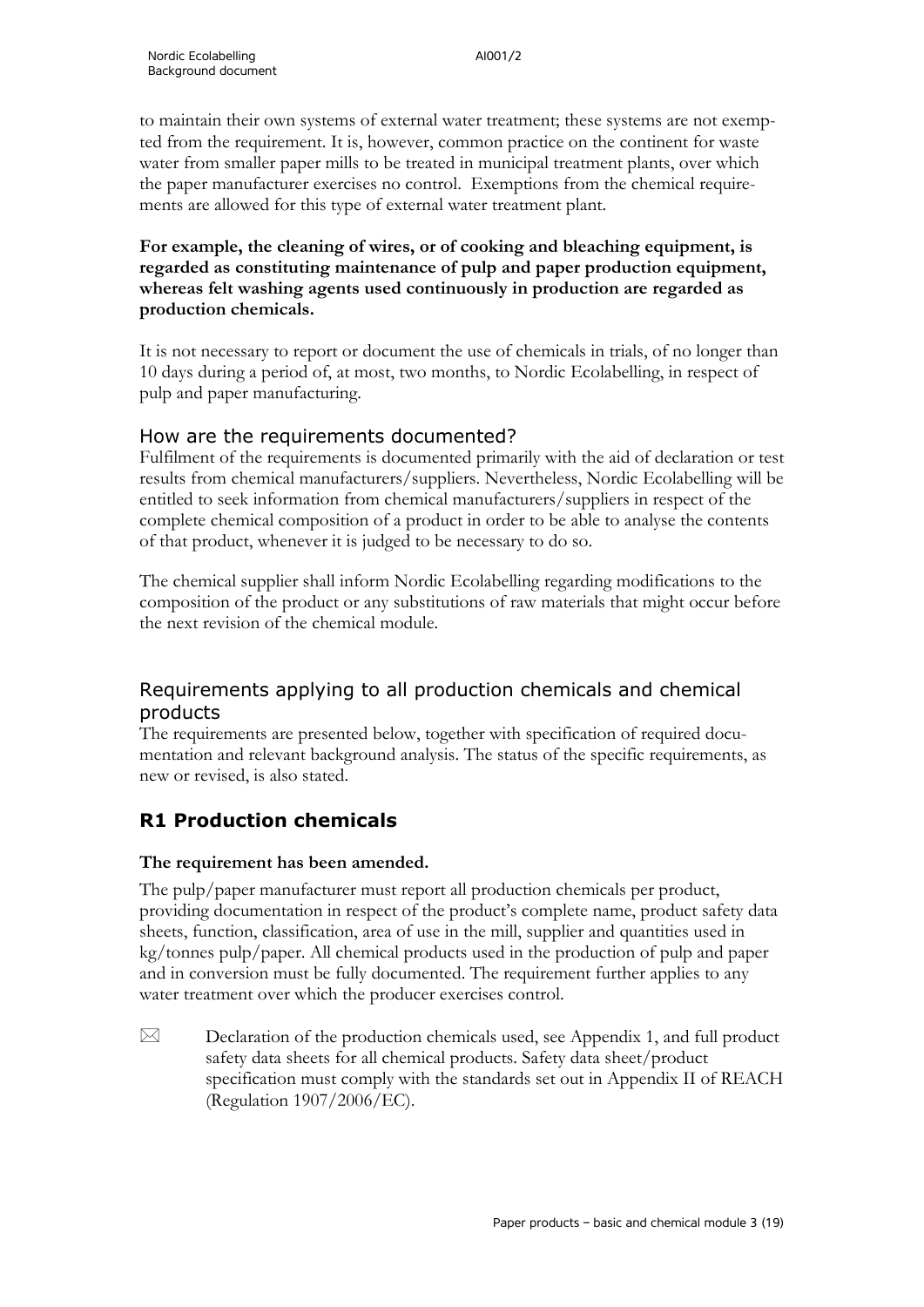## **Background:**

The requirement provides an overview of the quantities and types of chemicals used in pulp and / or paper production, making it possible for Nordic Ecolabelling to check that sufficient and correct information has been submitted regarding the chemicals subject to the requirements. A description of the chemicals subject to the requirement is supplied in the above section. Changed since version 1 is that chemicals used in external treatment of water lying outside the control of the pulp or paper manufacturer (e.g. municipal treatment plants), are no longer included in the requirements.

# **R2 Classification of production chemicals**

## **This is a new requirement.**

Organic production chemicals classified according to the risk phrases indicated in the Table 1 may not be used in pulp and paper manufacture.

| <b>Classification</b>            | Hazard symbol and risk phrase / Hazard class, category and<br>statement                                          |                                                                                                                                                             |  |
|----------------------------------|------------------------------------------------------------------------------------------------------------------|-------------------------------------------------------------------------------------------------------------------------------------------------------------|--|
|                                  | <b>EU Dangerous Substances</b><br>Directive 67/548/EEC                                                           | CLP Regulation 1272/2008                                                                                                                                    |  |
| Hazardous to the<br>lenvironment | N with R50, R50/53 or R51/53<br>and/or R59                                                                       | Hazardous to the aguatic<br>environment:                                                                                                                    |  |
|                                  |                                                                                                                  | Category Acute 1 H400<br>Category Chronic 1 H410,<br>Category Chronic 2 H411<br><b>FUH 059</b>                                                              |  |
| Very toxic                       | Tx (T+ in Norway) with R26,<br>R27, R28                                                                          | Acute toxicity:<br>Category 1 or 2 with H330, H310<br>and/or H300<br>and/or<br>Specific target organ toxicity -<br>single exposure:<br>Category 1 with H370 |  |
| Carcinogenic                     | T with R45 and/or R49,<br>(Category 1 or 2 )or Xn with<br>R40 (Cat 3)                                            | Carc 1A/1B/2 with H350, H350i<br>and/or H351                                                                                                                |  |
| Mutagenic                        | T with R46 (Category 1 or 2) or<br>Xn with R68 (Cat 3)                                                           | Mut 1B/2 with H340 and/or H341                                                                                                                              |  |
|                                  | Reproductive toxic <sub>l</sub> T with R60 and/or R61<br>(Category 1 or 2). Or Xn with<br>R62 and/or R63 (Cat 3) | Repr 1A/1B/2 with H360, H361                                                                                                                                |  |

**Table 1.** Classification of production chemicals

*Classification is performed according to EU Dangerous Substance Directive 67/548/EEC with later amendments and adjustments and/or CLP Regulation* 1272/2008 *with later amendments. Classification according to the EU Dangerous Substance Directive or the CLP Regulation may be used during the transition period, i.e. until 1 June 2015. Following the transition period, classification according to the CLP Regulation is to apply exclusively (see Table 1 above). Further information on the risk phrases is supplied in Appendix 2.*

*Note that the producer of the raw material/product is responsible for classification.*

*Note that this requirement applies to organic production chemicals and not constituent substances. Only chemicals that are 100% inorganic are exempted from the requirement (e.g. NaOH).*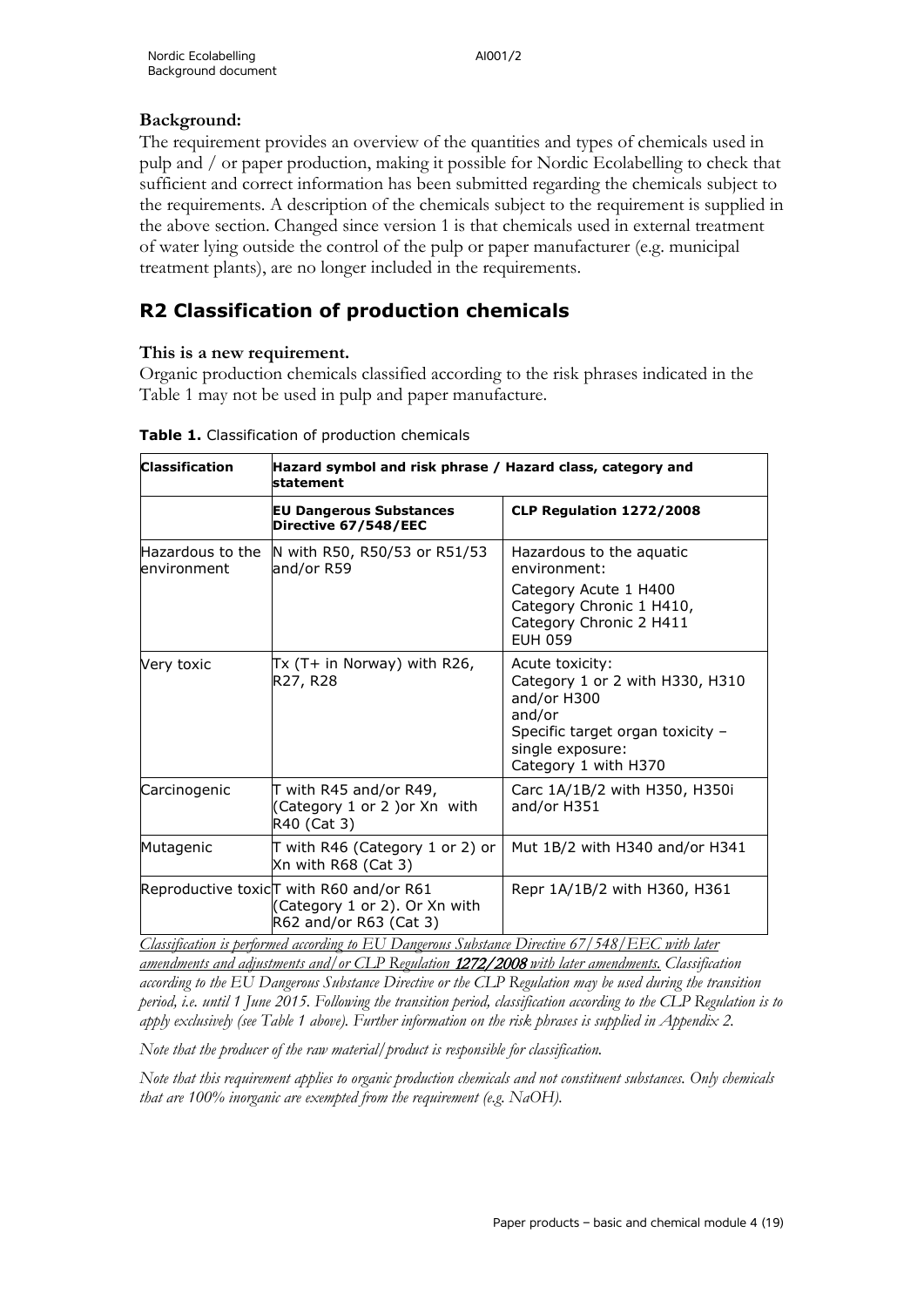Exceptions to the requirement:

- Biocides
- Peracetic acid (bleaching agent)
- Cationic polymers, if charge is the reason for classification.
- If consumption of the chemical is less than 0.05 kg/tonne produced pulp (0.005%) at the pulp mill or per produced paper at the paper mill.
- 
- $\boxtimes$  The pulp/paper manufacturer shall check the classification of the production chemicals as specified by the enclosed material safety data sheets and ensure that the information is correctly included in Appendix 1.

#### **Background:**

KCL Science and Consulting in Finland were engaged to evaluate the requirements regarding chemicals.

They recommended introducing a general prohibition of production chemicals classified according to CMR (Carcinogenic, Mutagenic, toxic for Reproduction) criteria, categories 1 and 2, or classified as environmentally hazardous with N R50-R53. They further recommended that the use of CMR chemicals with a T classification, assigned with risk phrases R45, R46, R60, R61, or that are classed as toxic/very toxic, with risk phrases R23, R24 or R25 or R48 and R26, R27, R28 or R39, be banned from use in Nordic Ecolabelled paper products. Based on the consultants' recommendations, Nordic Ecolabelling sent a questionnaire to 48 suppliers of chemicals to the pulp and paper industry. Nordic Ecolabelling received 16 responses in which the suppliers have based their answers on the products that they themselves market. In general, the respondents affected by the requirement were both positive and negative. Those not affected welcomed the requirement. Only two suppliers rejected the proposal outright: the first argued for risk-based criteria, and the second for allowing the use small amounts of the chemicals. Several suppliers have also expressed a wish to exempt biocides from the requirement.

The suppliers were also asked to give their assessment of whether  $T$  or  $T<sup>+</sup>$  classified chemicals remain present in the finished paper product. The responses indicated that since there are no comprehensive lists of classified substances it is currently not possible to comply effectively with such a requirement. Several suppliers opposed the idea of Nordic Ecolabelling composing its own list of hazardous substances. The majority of suppliers replied that the question was not relevant to their activities.

Nonetheless, the relevance of a requirement in regard to classification is demonstrated by the results of a recent internal review of all 1700 chemical products listed in Nordic Ecolabelling's database of chemicals used in the paper industry. The review shows that the majority of production chemicals are not affected by the classification limits as they are used in quantities below limits specified for the product in question. The requirement will however influence the use of the most problematic and undesirable chemicals, as well as new problematic chemicals, such as coating chemicals, softeners or fixatives that could be classified as carcinogenic or hazardous to the environment and which are not limited by the present criteria.

Exceptions have also been introduced for biocides in those cases in which specific requirements are stipulated in regard to classification. Cationic polymers are exempt from the requirement on classification as environmentally hazardous if charge is the reason for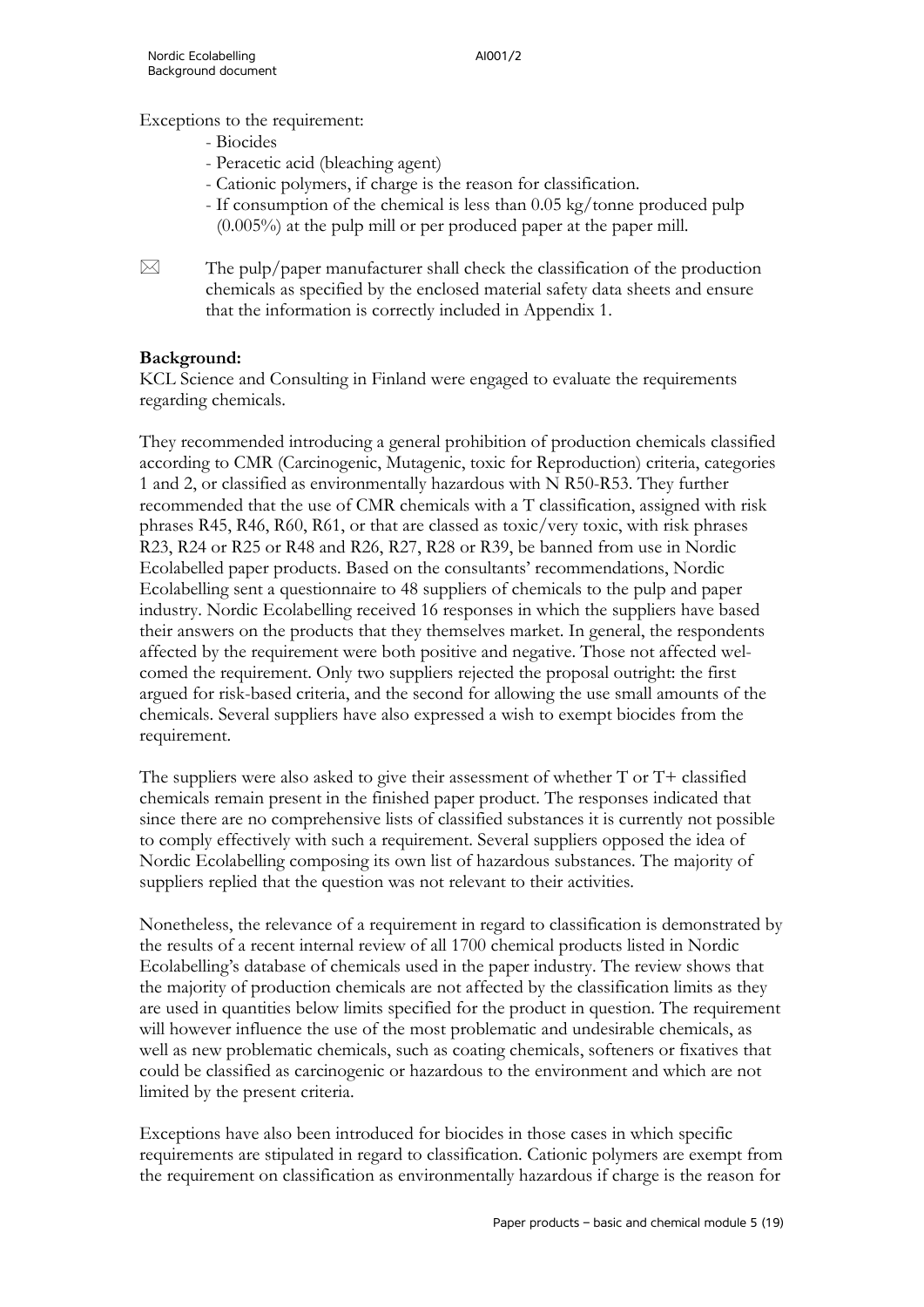classification. Peracetic acid (bleaching agent) is exempt from the requirement. Inorganic production chemicals are also exempt from the requirement. Biocides are often hazardous to the environment and CMR classified since they are used to inhibit the growth of microorganisms in the production process. Specific requirements in respect of biocides are given in R5.

The exemption regarding cationic polymers has been introduced since these are indispensable in paper production. They are used as retention agents in paper production and for water purification to bind substances and thus prevent them entering the receiving body of water. Used as a retention agent, they reduce emissions and increase productivity. Retention agents are themselves primarily (97-99%) contained by the paper. The small quantities that are released into process water bind to the biomass, thus loosing their charge and also their toxicity<sup>[55](#page-64-0)</sup>.

The exemption regarding peracetic acid (bleaching agent, CAS 79-21-0) has been introduced since these are indispensable in paper production. Peracetic acid is classified as R50. According to the Finnish Forest Industries, peracetic acid decomposes during the bleaching process and biological purification.

An exemption for non-organic products has been introduced as these may be present in large quantities, and play a vital role in paper production, while not posing the most significant risks to the environment. Non-organic chemicals may be classified as environmentally hazardous or very toxic at high concentrations, *inter alia* due to high alkalinity. A review of chemicals used in products endowed with a Norwegian license, showed that no non-organic chemicals are CMR classified. Two chemicals are classified as environmentally hazardous: Ammonia (Ammonium hydroxide) R50 and Sodium chlorate crystals (N: 51/52). A requirement in respect of classification (R2) of non-organic chemicals is not judged to be of benefit to the environment. Non-organic chemicals may, of course, constitute a hazard in the workplace if handled without due care and attention, but requirements placed on workplaces by the authorities are considered by Nordic Ecolabelling to constitute sufficient regulation.

Definitions of organic and non-organic chemicals follow IUPAC (International Union of Pure and Applied Chemistry) nomenclature.

Exceptions: The limit value of 0.05 kg/tonne is set based on a review of the chemical lists submitted by licence holders. The trade's BAT representative has also been consulted as to the viability of the limit value. Some dyes in particular are very close to the trivial limit.

<span id="page-64-0"></span><sup>55</sup> Draft 1 BREF-document for Pulp and Paper Industry, 2010. Reference documents from the European IPPC Bureau. http://eippcb.jrc.ec.europa.eu/reference/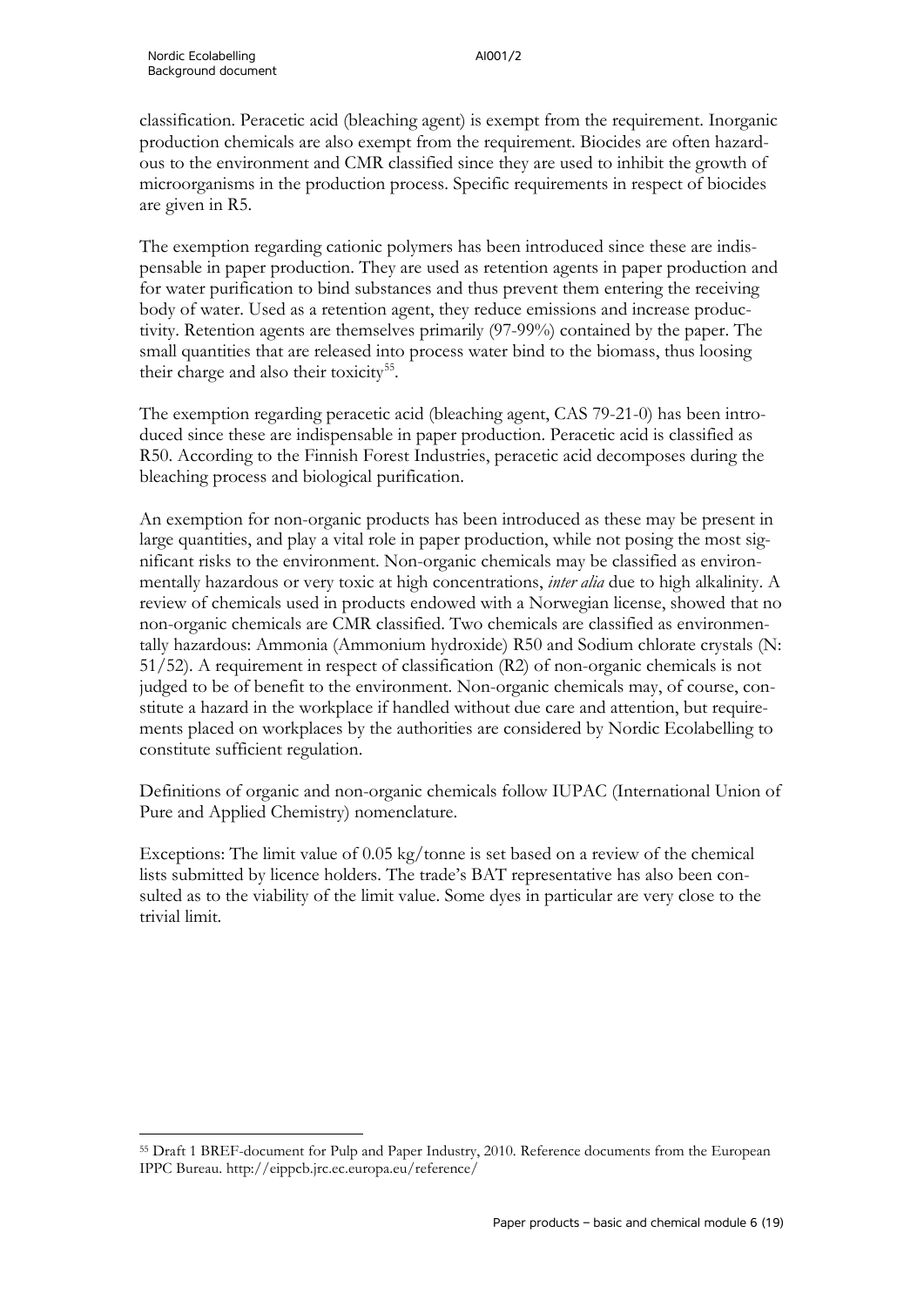## **Requirements applying to specific chemicals**

Requirements applying to specific chemicals are stipulated in respect of the following chemicals. Declarations that may be used for documentation are indicated in parentheses:

- Cleaning agents and dispersants, (Appendix 3, Declaration 1)
- De-inking chemicals (Appendix 3, Declaration 2)
- Biocides/slimicides (Appendix 3, Declaration 3)
- Coatings<sup>\*</sup>, retention agents and other polymer containing chemicals (Appendix 3, Declaration 4)
- Wet strength agents (Appendix 3, Declaration 5)
- Foam inhibitors/defoamers (Appendix 3, Declaration 6)
- Dyes, environmental hazard of constituent substances (Appendix 3, Declaration 7)
- Dyes, heavy metals (Appendix 3, Declaration 7)
- Dyes, amines (Appendix 3, Declaration 7)
- Dyes, phthalates (Appendix 3, Declaration 7)
- Adhesives (Appendix 3, Declaration 8)
- Starch products, GMO (Appendix 3, Declaration 9)

*\*Coatings: The term "coatings" encompasses products applied to the base paper after the press section of a paper machine.*

## **R3 Cleaning agents and dispersants (previously R2)**

## **The requirement has not been amended.**

Alkylphenol ethoxylates or other alkylphenol derivatives must not be deliberately added to cleaning agents or dispersants.

#### **Documentation**

 $\boxtimes$  The producer or supplier shall demonstrate compliance with the requirement by duly completing and signing Declaration 1, Appendix 3.

## **Background:**

The use of alkylphenol ethoxylates is prohibited as these decompose to produce alkylphenols. Nonylphenols do not easily degrade and are suspected endocrine disrupters. According to the precautionary principle, a prohibition is imposed on the addition of all alkylphenol ethoxylates, which degrade to alkylphenols, to chemical products used in pulp and paper production.

The primary use of alkylphenols is as raw material for the production of alkylphenol ethoxylates. The latter substances are surfactants and are used in detergents, dispersers and emulsifiers. Uses for nonylphenol ethoxylates are found as a catalyst in the plastic, paper and pulp industries, in textiles, in paint, cleaning agents, adhesives and lubricants. Alkylphenol ethoxylates may be present in cleaning agents, felt-washing agents, de-inking chemicals, foam inhibitors, dispersants and coatings. Documentation requirements are placed, in this revision of the criteria, on the most common types of preparations containing alkylphenol ethoxylate additives; see also R4, R6 and R8. The requirement in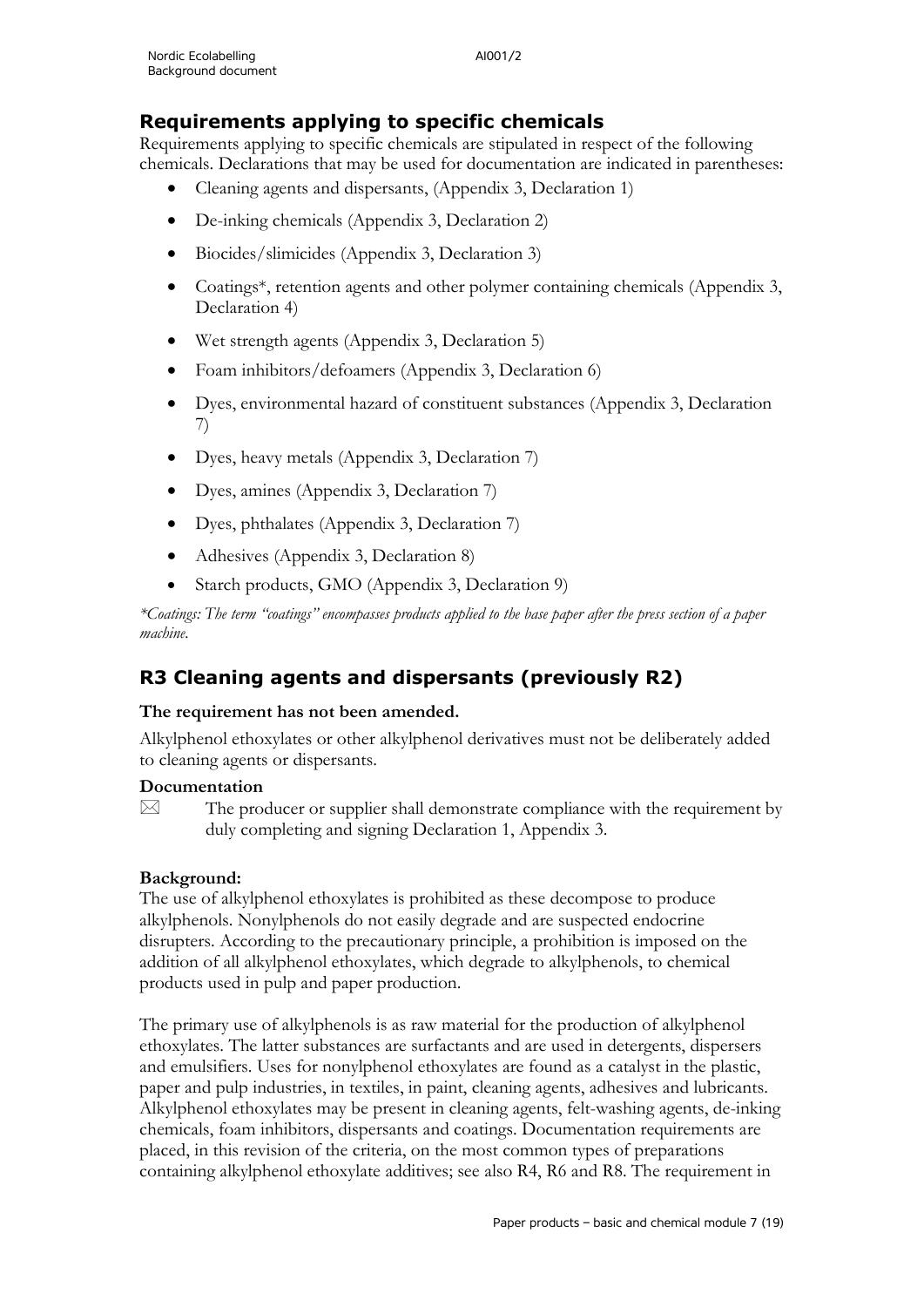version 1 was formulated in order to encompass all production and auxiliary chemicals. This has now been changed.

# **R4 De-inking chemicals (previously R2 and R3)**

## **The requirement has been clarified.**

If more than 100 g of surfactant per tonne fibre is used in de-inking (the total of all surfactants used in the various de-inking products in use), each surfactant must be readily degradable (OECD test method no. 301 A-F). If the sum of all surfactants used is lower than 100g of surfactant per tonne fibre, each surfactant must be either readily degradable (OECD test method no. 301 A-F) or potentially degradable (OECD test method no. 302  $A-F$ ).

Alkylphenol ethoxylates or other alkylphenol derivatives must not be deliberately added to de-inking chemicals.

## **Documentation**

 $\boxtimes$  The chemical manufacturer/supplier must report the composition of the product regarding surfactants, stating complete names, CAS no. and amounts in accordance with Declaration 2 in Appendix 3. The result of testing for biodegradation properties must be reported in the form of e.g. a product safety data sheet.

## **Background:**

Surfactants are used in large amounts for the production of pulp and paper. Environmental concerns are raised by the toxicity of these substances in combination with poor biodegradability and risk for bioaccumulation. Testing the toxicity or bioaccumulative tendencies of surfactants is, however, difficult, as standard testing methods do not work due to the chemical structure and function of these substances. It is for these reasons that requirements continue to be stipulated in respect of the biodegradability of surfacetants. The development of the industry has led to the use of more effective substances that can be added in much smaller quantities than is the case for traditional de-inking chemicals. These substances, however, often exhibit the disadvantage of not always being readily biodegradable (non-ionic surfactants). Since it is not necessary to add large amounts of these substances, they are considered acceptable in small quantities (100 g surfactants per tonne fibre) as long as the surfactants in question are completely biodegradable.

The formulation of the requirement has been clarified. See R3 for requirements in respect of alkylphenol ethoxylates or other alkylphenol derivatives.

# **R5 Biocides/slimicides (previously R4)**

## **The requirement has been amended.**

Active organic substances in biocides used for countering slime-forming organisms in pulp and paper production must not bioaccumulate or be potentially bioaccumulative.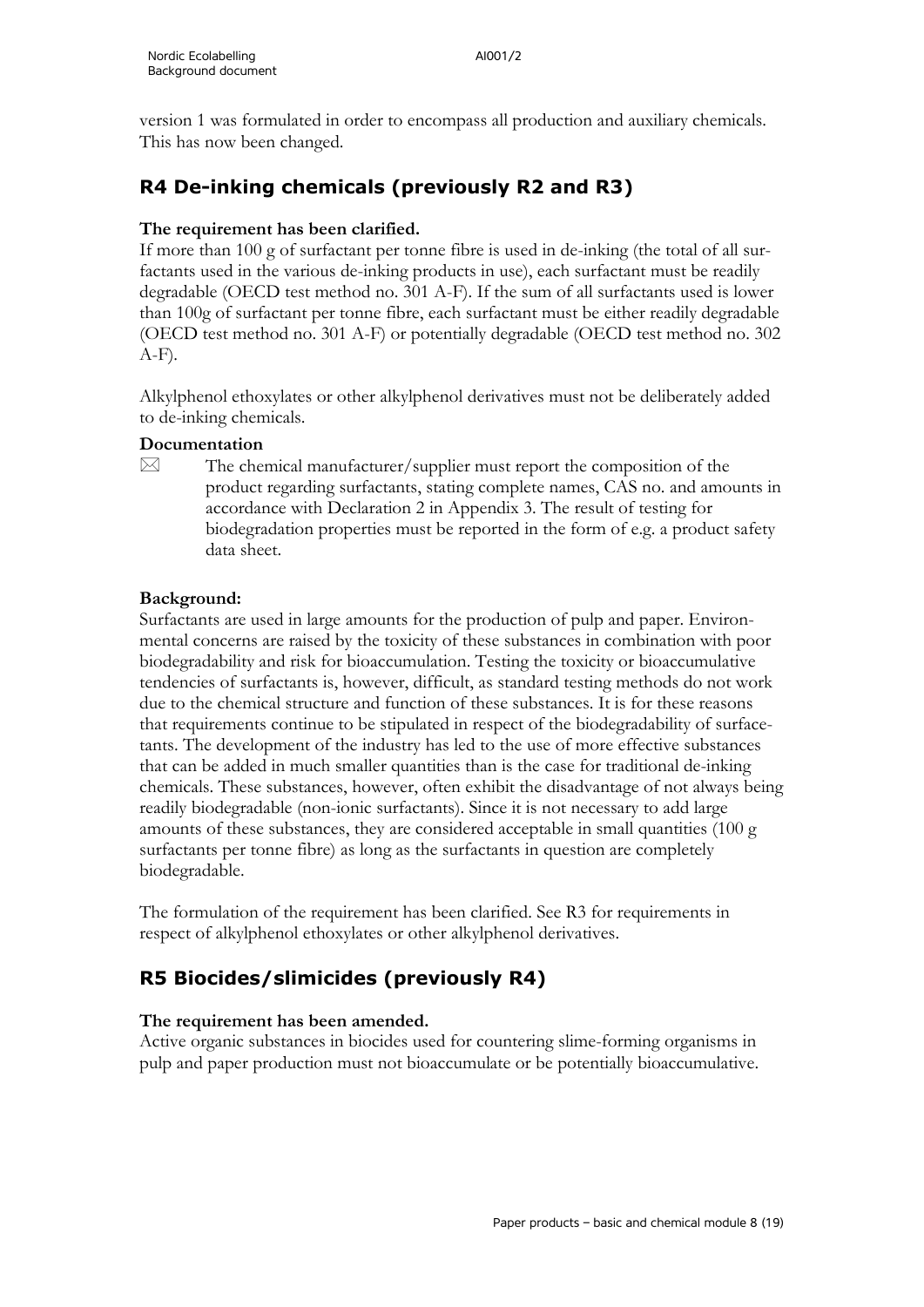#### **Documentation**

 $\boxtimes$  Chemical manufacturers/suppliers must report on the biocide content of the product stating complete name and CAS no. in accordance with Declaration 3 in Appendix 3 of the Chemical module. Test results on the bioaccumulation potential of the active substances must be reported in the form of e.g. product safety data sheets.

#### **Background:**

Closed systems for the circulation of water used in pulp and paper mills that are intended to lower environmental impact also increases the risk of growth of micro-organisms. Uncontrolled growth can lead to slime formation, inorganic and organic deposits, production of gas and corrosion. These may, in turn, affect the capacity of the paper machine and lead to a decline in the quality of the paper product. Consequently, biocides occasionally have to be used in the production of pulp or paper. The micro-organisms are composed of different species of bacteria or fungi.

There are a number of different types of biocides on the market. Certain products kill the micro-organisms and biodegrade immediately, whereas others have a long-term effect. It is, consequently, in the nature of biocides to be toxic. Moreover, rapid biodegradability may not necessarily be desirable if the product is to perform a preventive function. It is, however, considered appropriate to stipulate requirements in respect of bioaccumulation. Requirements in regard to biodegradability should be considered for the next revision of the criteria.

All biocides used in pulp and paper production are required to be non-bioaccumulative. For example, biocides added to preparations of coating slurry must be non-bioaccumulative. (Biocides used in the treatment of crude water, in energy generation and in maintenance work that is not defined as maintenance of pulp and paper production equipment are exempted from the requirement.) Non-organic biocides do not bioaccumulate in non-organic form and fall therefore outside the scope of the requirement.

## **R6 Coatings, retention agents and other polymer containing chemicals (previously R2 and R5)**

#### **The requirement has been amended.**

Alkylphenol ethoxylates or other alkylphenol derivatives must not be deliberately added to coatings, retention agents and other polymer products.

The total content of residual monomers, classified according to Table 1 in requirement R2 (N with R50 exempt) and/or as environmentally hazardous with R52/53 (without N), may in newly produced polymers not exceed:

- 700 ppm for acrylamide
- 100 ppm for other residual monomers

Quantities are calculated based on the dry matter content of the commercial product.

*In wet strength agents epichlorohydrin (ECH) is (in this specific requirement) regarded as a residual monomer, whereas DPC (dichloroisopropanol) and CPD (chloropropanediol) are not.*

Bisphenol A may not be used in Nordic Ecolabelled paper.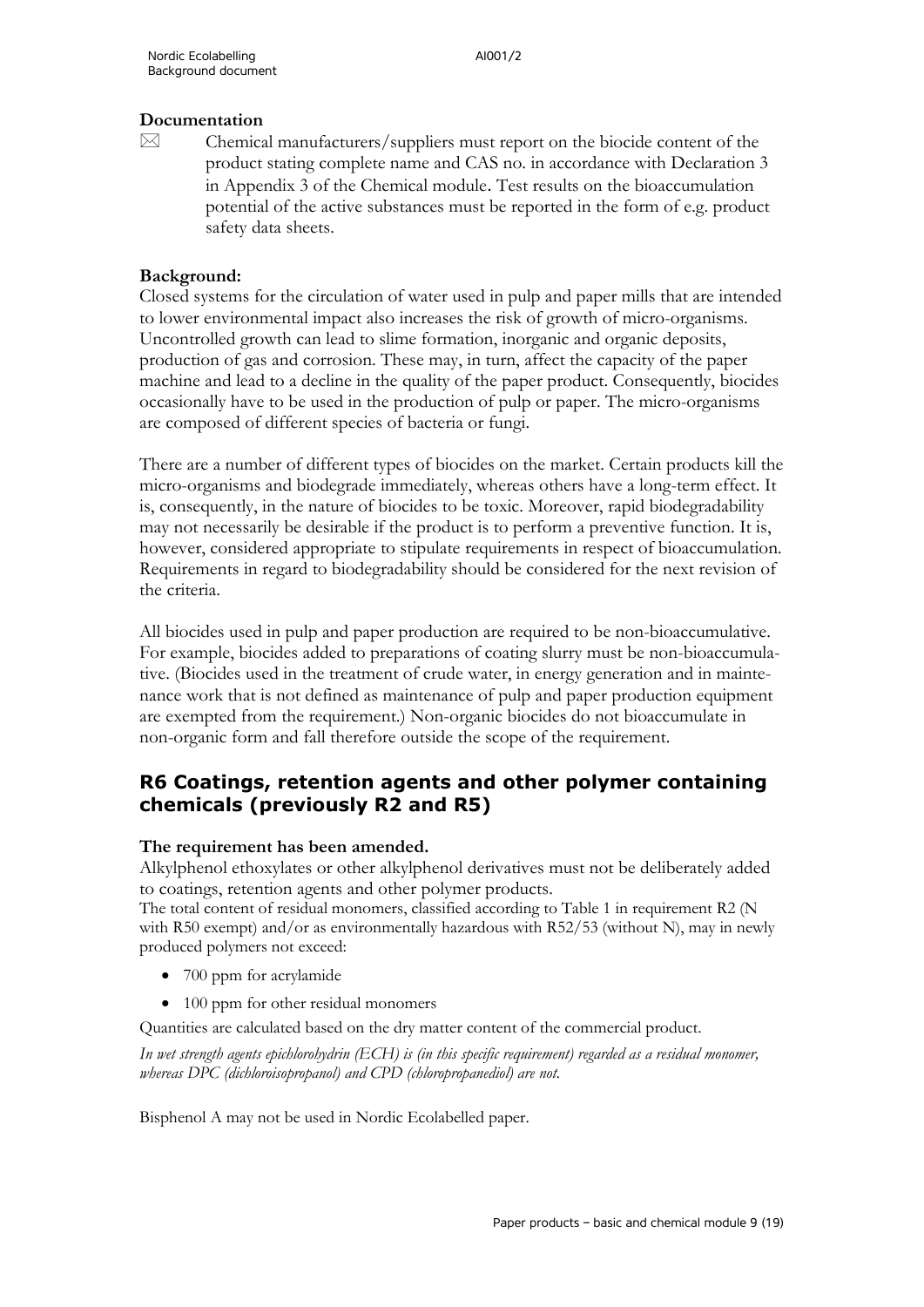#### **Documentation**

 $\boxtimes$  The manufacturer or supplier of the chemical product shall, with full name and CAS number, provide a statement listing the residual monomers in the product classified according to the requirement above, and certify that the requirement is fulfilled by duly completing and signing Declaration 4 in Appendix 3 or Declaration 5 (wet strength agents) in Appendix 3.

#### **Background:**

Amendments have been made in respect of prohibited risk phrases, according to which residual monomers may not be classified. The relevant risk phrases are those listed in Table 1 in R2 (N excluding R50) and/or R52/53 (without N), indicating classification as environmentally hazardous. The change made, in relation to version 1, consists in an extension of the prohibition to cover residual monomers classified as environmentally hazardous with N classifications R50 and R59, highly toxic with Tx classifications R26, R27, R28 and/or R39, carcinogenic with T classifications R45 and/or R49 (Category 1 or 2) or with Xn classification R40 (Category 3), mutagenic with Xn classification R68 (Category 1 or 2) or harmful to reproduction with T classifications R62 and/or R63.

Several of the chemical products used in pulp and paper production are composed of polymers. In itself a polymer product is safe, but it may often contain residual monomers that are classified as hazardous to health and the environment. A limit has been set for the content of classified residual monomers in the commercial product at 100 ppm, calculated on the basis of the dry matter content of the commercial product. Polyacrylamide is a common chemical. The monomer acrylamide is classed as hazardous with the risk phrases R45 and R46 ("May cause cancer" and "May cause heritable genetic damage"). For practical reasons to do with production techniques, the requirement of 100 ppm in respect of residual monomers generally is too strict a requirement in regard to acrylamide. Within the EU the limit for residual acrylamide in a product is set at 1000 ppm, whereas the classification limit in Norway is set at 100 ppm. Nordic Ecolabelling hopes to promote the development of production processes and techniques that lead to lower quantities of harmful residual monomers. Nonetheless, the requirement must be framed in such a way that it is possible to meet the standards it sets. The previous limit for the permitted amount of acrylamide in the dry matter content of polyacrylamide was set at 700 ppm. Respondents to earlier consultation rounds proposed a considerably more stringent requirement, at a level as low as 100 ppm. Following the previous consultation round a number of suppliers of chemicals were contacted. Opinions were divided as to the lowest limit with which it would be possible to comply; the very best (and most expensive) processes make it possible to come down to a level of 500 ppm or below. A recently review of the chemical database mentioned above reveals that many chemical products are able to comply with the new limit of 500 ppm. It is unclear how many of the products are not be able to comply as many of the residual monomer values are reported as <700 ppm. One can assume that many of these would be able to claim values below the limit of 500 ppm.

As the industry has developed since the limit for acrylamide was last changed in 2001, and a review of the existing data indicates that there is room for tightening the requirement, a new limit in respect of acrylamide monomers is proposed in the draft at the level of 500 ppm. The requirement was strongly criticised and the limit value for acrylamide monomers remains unchanged at 700 ppm.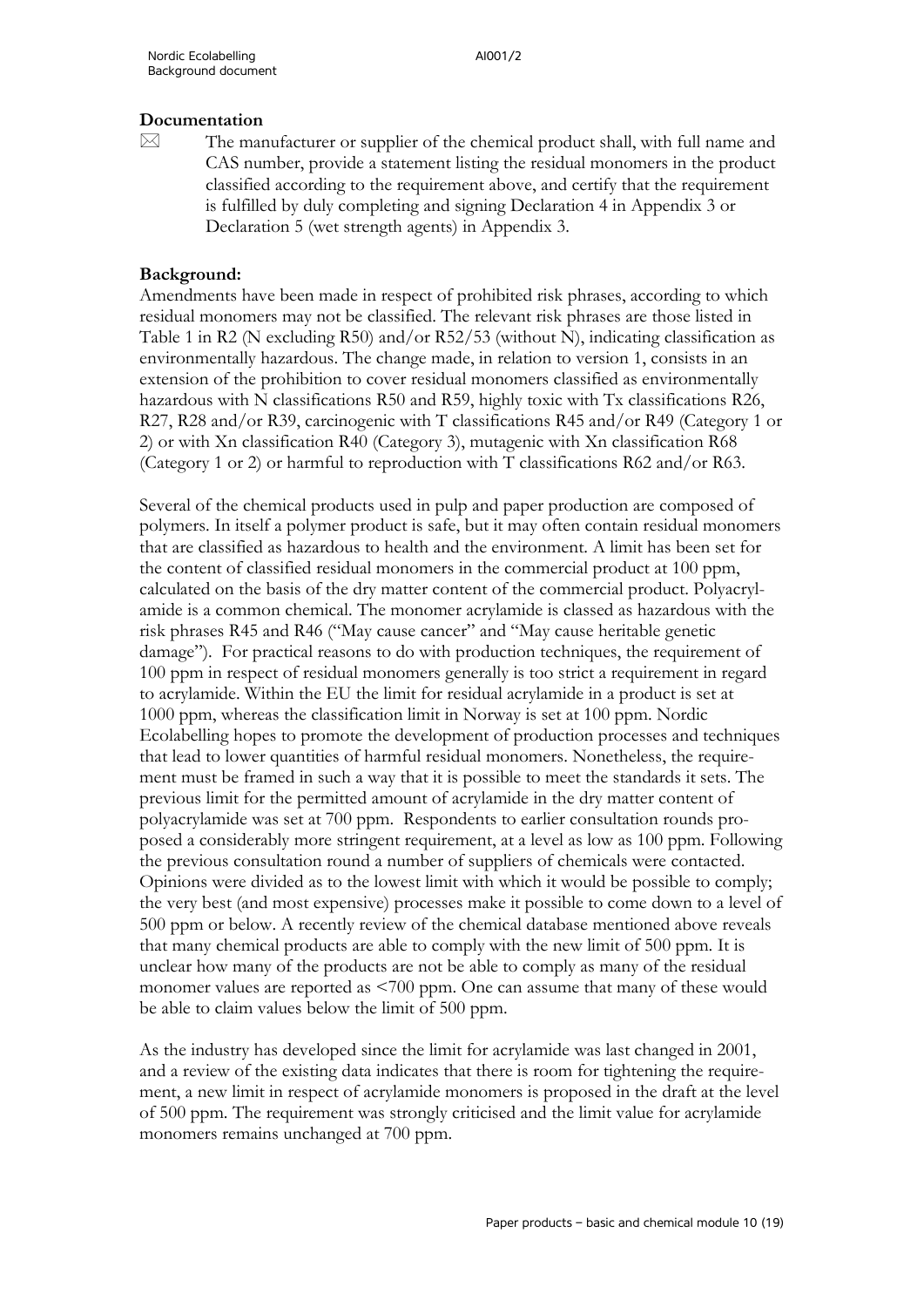The requirement on classification has been tightened. The change made, in relation to version 1, consists in an extension of the prohibition to cover residual monomers classified as environmentally hazardous with N R50, R59, highly toxic with Tx classifications R26, R27, R28 and/or R39, carcinogenic with T classifications R45 and/or R49 (Category 1 or 2) or with Xn classification R40 (Category 3), mutagenic with Xn classification R68 (Category 1 or 2) or harmful to reproduction with T classifications R62 and/or R63. Respondents indicate that several essential residual monomers are classified as N R50 and thus exempt from the requirement.

See R3 for requirements in respect of alkylphenol ethoxylates or other alkylphenol derivatives.

Bisphenol A may not be used in Nordic Ecolabelled paper since the substance is a suspected endocrine disrupter. Bisphenol A is often used in thermal paper such as recipes. The chemical industry is aware of this problem and is developing alternatives to B[i](#page-77-0)sphenol A<sup>i</sup>.

## **R7 Wet strength agents (previously R7)**

## **The requirement has been amended.**

Wet strength agents may contain a total of no more than  $100$  ppm  $(0.01\%)$  low-molecular chloro-organic compounds epichlorohydrin (ECH), dichloroisopropanol (DCP) and chloropropanediol (CPD) – calculated on the basis of the dry matter content.

#### **Documentation**

 $\boxtimes$  The manufacturer or supplier of chloro-organic wet strength agents shall certify that the requirement is fulfilled by duly completing and signing Declaration 5 in Appendix 3.

## **Background:**

Wet strength agents are necessary in order to increase the strength of products when they come into contact with liquids. As such, they are relevant to the function of the product.[56](#page-69-0) Wet strength agents are often used in kitchen towling, napkins and wipes, but also in lesser quantities in copy and printing paper. The wet strength agents used in paper are, in the main, polyamide-epichlorohydrin resins, which lend the paper durable wet strength. It is indicated in the draft version of the new Best Available Techniques (BAT) report (April 2010)<sup>[57](#page-69-1)</sup> that urea-formaldehyde and melamine-formaldehyde resins are also used. Braga et al (2009)<sup>58</sup> Over 90% of wet strength agents on the market are based on epichlorohydrin. Kitchen towel typically contains 2-8% while the quantities typically added to copy and printing paper are <0.05% (Braga et al, 2009).

The complete development of wet strength (polymerisation) in a paper product takes about a week. Subsequently, a small amount of residual monomers, such as ECH and its products DCP and CPD, may be left in the paper product. DCP and CPD are usually formed during synthesis and storage of epichlorohydrin (Braga et al, 2009). Both ECH

<span id="page-69-0"></span><sup>56</sup> Reference document on Best available techniques in the Pulp and Paper industry, Integrated Pollution Prevention and Control (IPPC), December 2001

<span id="page-69-1"></span><sup>57</sup> Draft reference document on Best Available Techniques in the Pulp and Paper industry, Integrated Pollution Prevention and Control (IPPC), april 2010

<span id="page-69-2"></span><sup>58</sup> Braga D., Kramer G., Pelzer R., Halko M., Recent developments in wet strength chemistry targeting high performance and ambitious environmental goals, Professional Papermaking 3-4/2009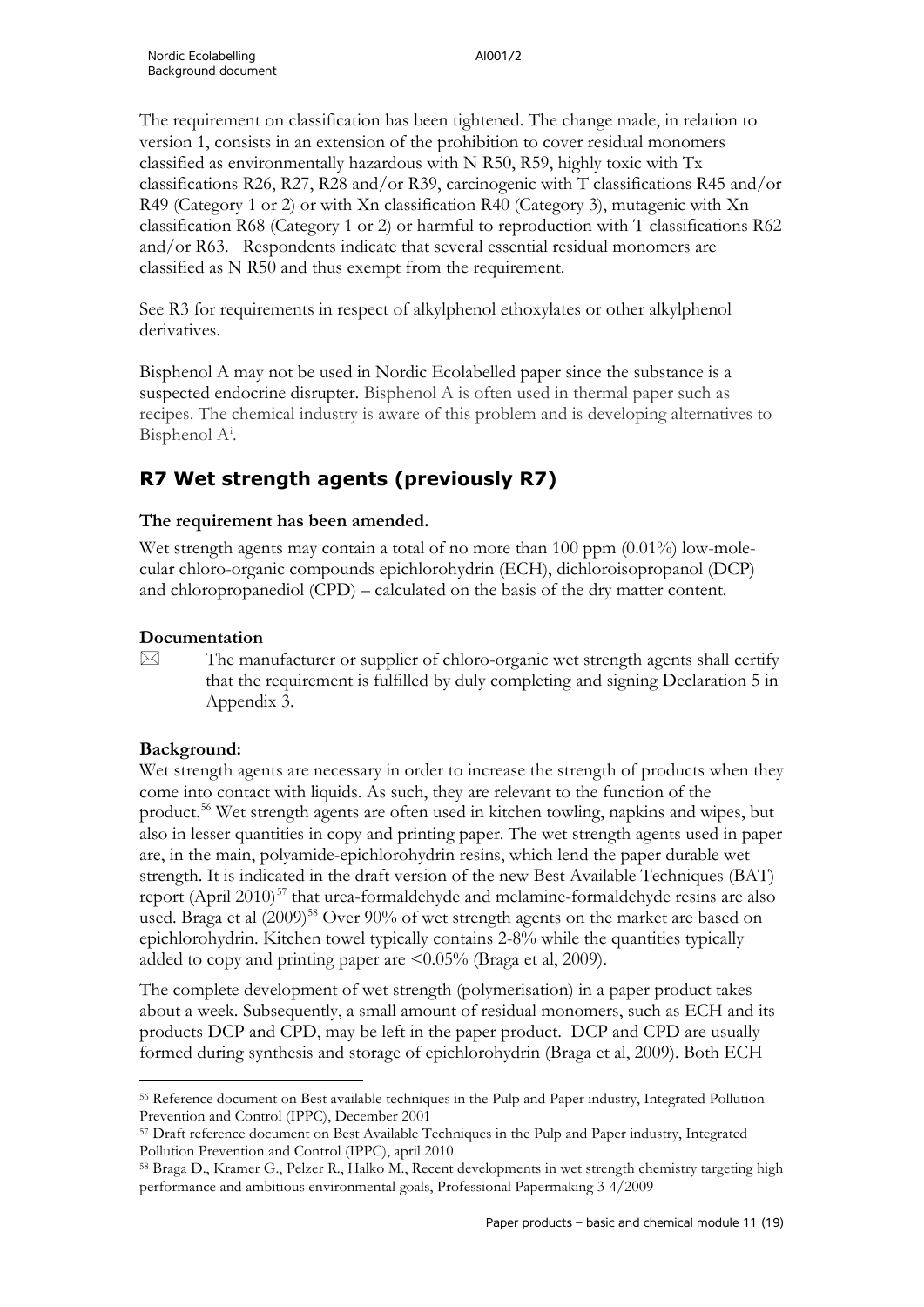and DCP are classified as carcinogenic. CPD is volatile and can be shed from paper to air during drying. It is also classed as genotoxic by the EU Scientific Committee on Food (SCF, May 2001). Both of these reaction products are skin-penetrating. Epichlorohydrin resins are also toxic to aquatic organisms and do not readily biodegrade. 90% of all wet strength agents used remains in the paper, and less than 10% is released into the waste water system. Use of epichlorohydrin resins may, therefore, contribute to emissions of AOX.

Wet strength agents have been developed to contain lower levels of DCP and CPD, due in part to more stringent requirements on the chemical purity of packaging paper, in particular paper in contact with foodstuffs. According to Braga et al (2009), levels of DCP of wet strength agents based on epichlorohydrin have dropped from <10,000 ppm from the first generation to <5 ppm in the third generation of wet strength agents. The equivalent reduction in CPD went from < 3500 to < 100 ppm.

The requirement is that wet strength agents may contain a total of no more than 100 ppm (0.01%) low-molecular chloro-organic compounds epichlorohydrin (ECH), dichloroisopropanol (DCP) and chloropropanediol (CPD) – calculated on the basis of the dry matter content.

## **R8 Foam inhibitors/defoamers (previously R2 and R6)**

## **The requirement has been amended.**

Alkylphenol ethoxylates or other alkylphenol derivatives must not be deliberately added to foam inhibitors.

None of the constituent substances that have a foam inhibiting or foam retarding effect in foam inhibitors/defoamers shall be classified as environmentally hazardous in accordance with the risk phrases stipulated in Table 1 in R2 and/or as environmentally hazardous with risk phrases R52/53 (without N).

As an alternative, foam inhibitors/defoamers for which 95% by weight of the constituent substances with a foam inhibiting or foam retarding effect are either readily or ultimately biodegradable, may be used.

Foam inhibitors/defoamers that are destroyed in chemicals recycling are exempted from this requirement.

## **Documentation**

 $\boxtimes$  The chemical manufacturer or supplier of a foam inhibitor/defoamer shall certify:

- that the product does not contain components that are classified as environmentally hazardous in accordance with the requirement, Declaration 6 in Appendix 3. Or:
- where foam inhibitors/defoamers consist of a mixture of various substances, each substance shall be stated with its full name, CAS no. and concentration. The result of testing for biodegradability of the individual substances shall be reported for example in product safety data sheets and completed and signed Declaration 6 in Appendix 3.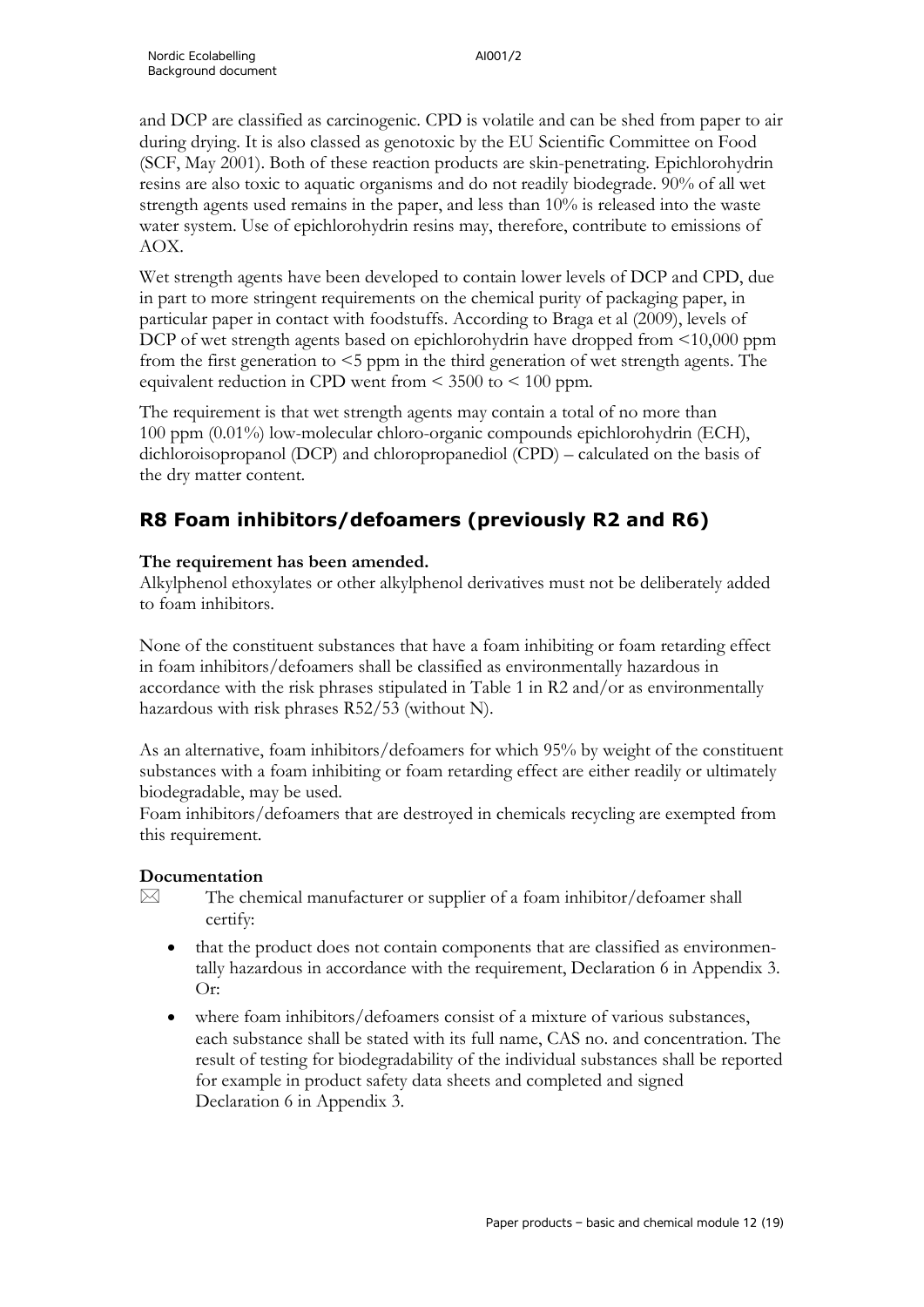## **Background:**

Increased use of recycled fibre and closed systems in production plants, for reasons of environmental protection, has led to a greater need for foam inhibitors/defoamers in, for example, paper manufacture. Several types of foam inhibitor are currently in use in pulp production, of which oil and silicon based foam inhibitors constitute the greater part. Silicon based foam inhibitors are especially effective and are added in smaller quantities that mineral oil based inhibitors. They are not toxic; and biodegradability is difficult to test as silicon does not dissolve in water and is chemically inert. Mineral oil based foam inhibitors are not readily biodegradable but may be assumed to be potentially biodegradable and possibly prone to bioaccumulate. They may also contain small amounts of aromatic substances and dioxins, even if their toxicity in respect of aquatic organisms is low.

Foam inhibitors are often in the form of preparations and, considering the new classification rules for preparations, a discussion took place, during the process of revision, concerning a possible reformulation of requirements to apply to preparations rather than their constituent parts. The view was taken, however, that such a change would involve a lowering of standards since it would then be permissible for up to 25% of the content of preparations to be made up of harmful substances with R52-53 classifications,

Stipulation of risk phrases, according to which constituent substances with foam inhibiting functions may not be classified, has been changed and makes reference to classification as environmentally hazardous according to Table 1 in R2 and/or as environmentally hazardous with N classifications R50 and R59.

See R3 for requirements in respect of alkylphenol ethoxylates or other alkylphenol derivatives.

## **Bleaching chemicals (previously R8)**

The requirement has not been changed, but has been moved from the chemical module to the basic module.

Chlorine gas bleaching is not permitted as a method of pulp bleaching.

## **Documentation**

 $\boxtimes$  Documented by the pulp producer, see R13 in the Basic module.

## **R9 Dyes, environmental hazard in constituent substances (previously R10 and R11)**

## **The requirement has been amended.**

Dyes for use in printing and colouring shall contain a maximum total of 2% by weight of constituent substances classified as environmentally hazardous in accordance with Table 1 in Requirement 2 and/or as environmentally hazardous with R52/53 (without N).

*The above requirements do not include dyestuffs that are fixed to fibres > 98% where the constituent substances are not found in Restricted Substances Database (Sweden), List of undesirable substances,*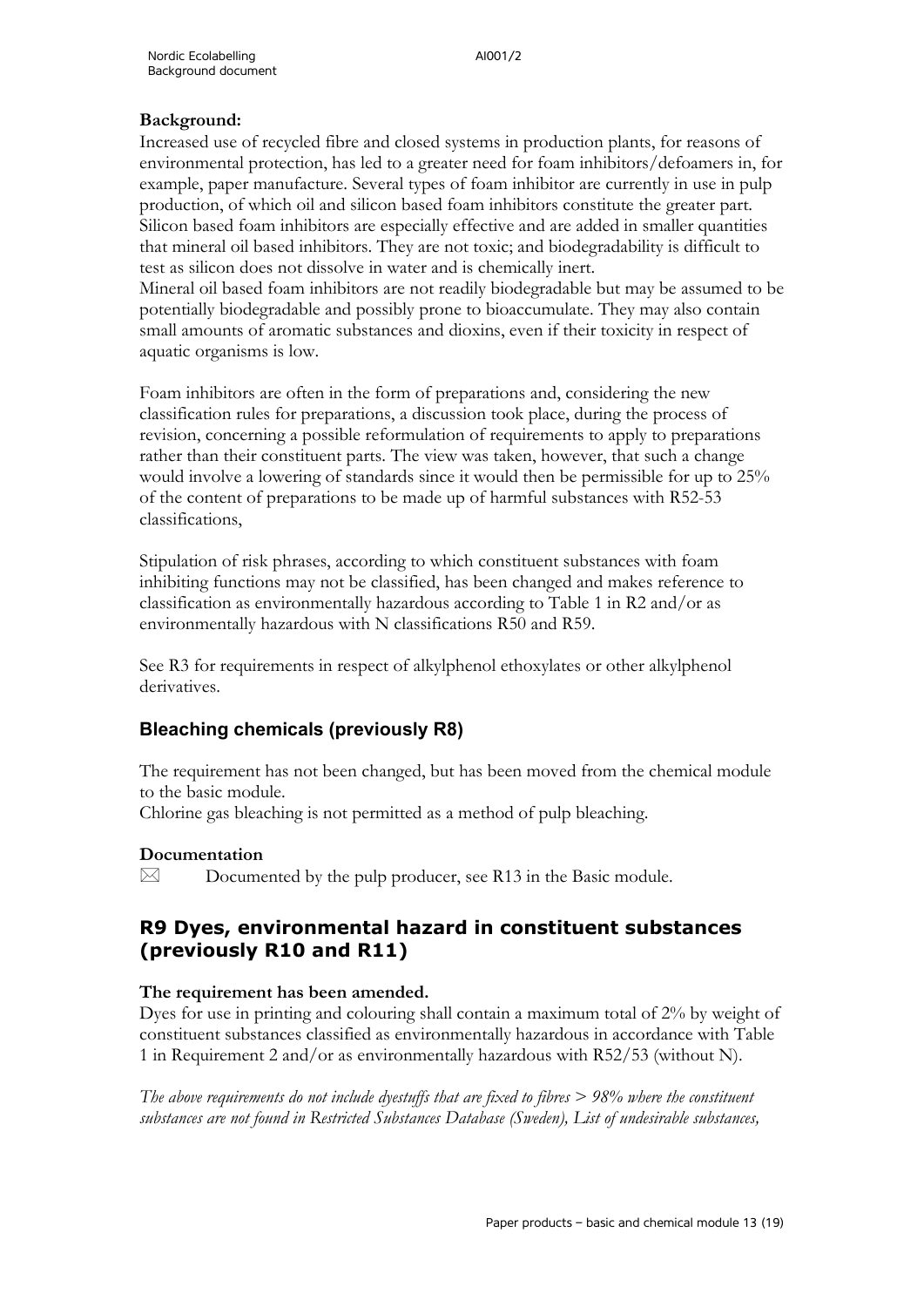*Environmental Review[59](#page-72-0) (Denmark) or The Observation List, (State of the Environment, Norway). The degree of fixation is calculated as the total retention of dyestuffs on the fibres during the process.*

#### **Documentation**

 $\boxtimes$  The producer or supplier shall specify the content of the product by duly completing and signing Declaration 7, Appendix 3.

#### **Background:**

KCL Science and Consulting in Finland were engaged to evaluate the requirements regarding chemicals.

They recommended introducing a general prohibition of production chemicals classified as environmentally hazardous with N R50, N R50+R53, N R51-53, N R52-R53, N R50- 53 and R59. Nordic Ecolabelled wished to transfer this requirement to apply to preparations also. This is a tightening of the requirement in version 1 which applied to constituent substances classified as environmentally hazardous with risk phrases R50+R53, R51+R53 or R52+R53.

The exemption to the requirement (made in respect of dyes fixed to fibres to 98%) concerns cationic dyes that only exhibit environmentally harmful characteristics as a result of a cationic charge. The exemption is explained by the fact that such dyes are almost completely fixed to the fibres or other organic material in the system. This means that the cationic charge is rendered harmless before any release to the recipient.

## **R10 Dyes, heavy metals and aluminium (previously R10 and R12)**

### **The requirement has been amended.**

Heavy metals, aluminium and copper (e.g. aluminium in silver colouring, copper in gold colouring), or compounds of heavy metals, may not be present in dyestuffs or pigments in dyes. This applies to dyeing of both pulp and printing inks.

#### *Copper in phthalocyanine pigment is exempt from this requirement.*

Impurities of Pb, Hg, Cr and Cd in dyes must not exceed a total content of 100 ppm. This applies to dyeing of both pulp and printing inks.

The following limit values apply in the case of individual substances in direct dyes: Pb 100 ppm, Hg 4 ppm, Cd 20 ppm and Cr 100 ppm.

The following limit values apply in the case of individual substances in pigment dyes: Pb 100 ppm, Hg 25 ppm, Cd 50 ppm and Cr 100 ppm.

### **Documentation**

 $\boxtimes$  The producer or supplier shall demonstrate compliance with the requirement by duly completing and signing Declaration 7, Appendix 3.

<sup>59</sup>

<span id="page-72-0"></span>http://www.mst.dk/Virksomhed\_og\_myndighed/Kemikalier/Stoflister+og+databaser/listen\_over\_uoens kede\_stoffer/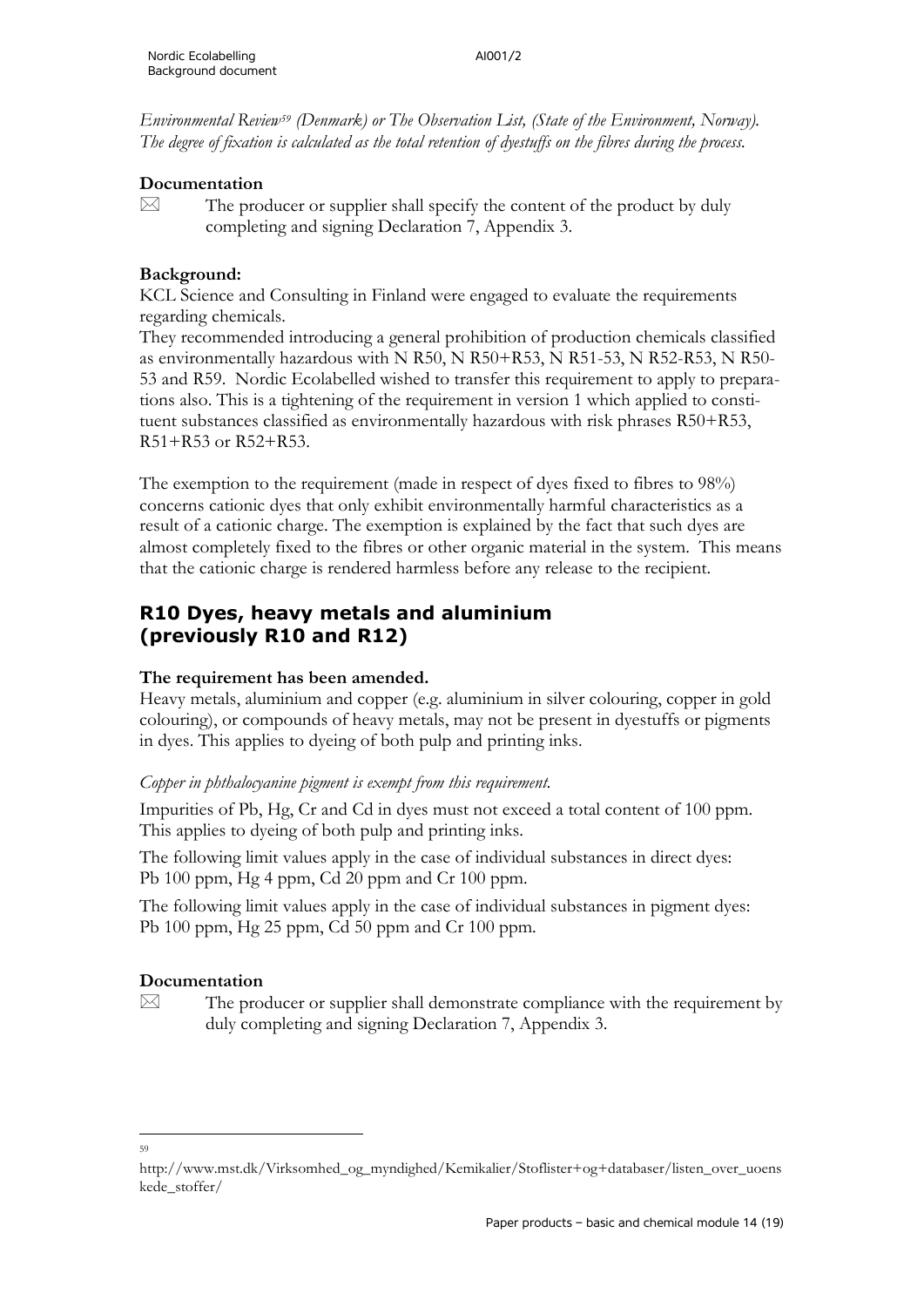### **Background:**

The requirement in respect of impurities in dyes is intended to reduce the presence of the listed heavy metals to those levels of impurity that are considered to be the lowest attainable. The limits are set to make it impossible to add these metals actively to dyes. The threshold values are the same as those set by ETAD (Ecological and Toxicological Association of Dyes and Organic Pigments Manufactures). However, ETAD have placed several more metals on their list of restricted substances. Since Nordic Ecolabelling has chosen to place focus on the phasing out of those metals that are the most harmful to health and the environment, only these most harmful metals have been included in the scope of the requirement and not all of the metals placed on the list provided by ETAD. Dye manufacturers belonging to ETAD are expected to follow the ETAD recommendations in respect of all of these impurities. It is, however, worthwhile noting that the threshold values set by the requirement are identical to the equivalent threshold values contained in the EU Eco-label criteria for textile products and the EU Eco-label criteria for copy and printing paper. The requirements presented in both documents are based on the threshold values stipulated by ETAD. Both sets of EU Eco-label criteria, however, stipulate requirements in respect of all metals placed on the ETAD list. Sufficient documentation of compliance with the requirement may, therefore, be provided in the form of e.g. a product data safety sheet, in accordance with Directive 2001/58/EC, in which it is guaranteed that the dye does not contain quantities of heavy metals in excess of the threshold values as set out by ETAD. Analysis must be performed according to directives provided by ETAD. A producer's own measurements of heavy metal content in respect of the product in question may also be submitted as documentation of compliance with the requirement.

The term "direct dye" refers to dyes containing water soluble dyestuffs that can be e.g. anionic or cationic. Pigments are not soluble in water.

## **R11 Dyes, amines (previously R14)**

#### **The requirement has not been amended.**

Direct and pigment dye shall not contain dye substances that may liberate the amines specified in Table 2.

| Amine                               | <b>CAS-number</b> |
|-------------------------------------|-------------------|
| 4-amino-biphenyl                    | 92-67-1           |
| Benzidine                           | $92 - 87 - 5$     |
| 4-chloro-toluidine                  | 95-69-2           |
| 2-naphtylamine                      | 91-59-8           |
| o-aminoazo-toluene                  | $97 - 56 - 3$     |
| 2-amino-4-nitro-toluene             | 99-55-8           |
| p-chloroaniline                     | 106-47-8          |
| 2,4-diamino-anisol                  | 615-05-4          |
| 2,4 '-diamino-diphenylmethane       | 101-77-9          |
| 3,3 <sup>'</sup> -dichlorobenzidine | 91-94-1           |
| 3,3 '-dimethoxybenzidine            | 119-90-4          |
| 3,3'-dimethylbenzidine              | 119-93-7          |

Table 2 Amines that must not be liberated from dyestuffs.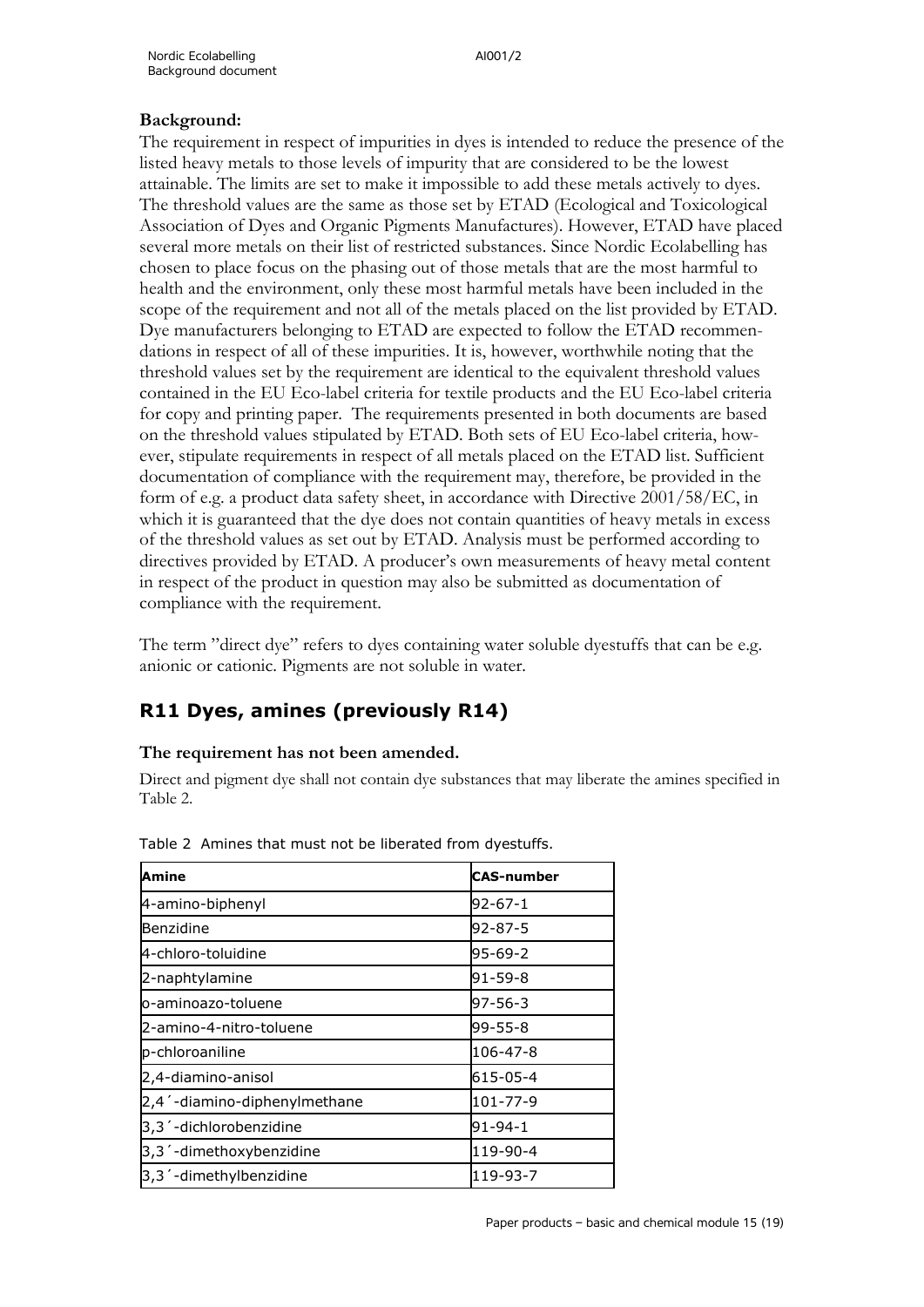| 3,3'-dimethyl-4,4'-diamino-diphenylmethane838-88-0 |                |
|----------------------------------------------------|----------------|
| p-Cresidine                                        | 120-71-8       |
| 4,4 '-methylenebis(2-chloroaniline)                | $101 - 14 - 4$ |
| 4,4'-oxydianiline                                  | 101-80-4       |
| 4,4 <sup>'</sup> -thiodianiline                    | 139-65-1       |
| o-Toluidine                                        | 95-53-4        |
| 2,4-toluilenediamine                               | 95-80-7        |
| 2,4,5-trimethylaniline                             | 137-17-7       |
| 0-anisidinedimethoxyaniline                        | $90 - 04 - 0$  |
| 2,4-xylidine                                       | 95-68-1        |
| 4,6-xylidine                                       | 87-62-7        |
| 4-aminoazobenzene                                  | 60-09-3        |
|                                                    |                |

### **Documentation**

 $\boxtimes$  The producer or supplier shall demonstrate compliance with the requirement by duly completing and signing Declaration 7, Appendix 3.

### **Background:**

Azo dyestuffs that liberate the carcinogenic amines listed in Table 2 are no longer offered by serious dye manufacturers in western Europe, but continue to be manufactured in eastern Europe. Furthermore, both PCB and formaldehyde can be found outside western Europe. Although the majority of coloured paper carrying the Nordic Ecolabel is manufactured in western Europe, there remains a risk that azo dyes would be used in Nordic Ecolabelled products if they were not prohibited. This is because Nordic Ecolabelling accepts applications for licences worldwide.

# **R12 Dyes, phthalates (previously R13)**

### **The requirement has not been amended.**

Phthalates shall not be present in the dyes used.

### **Documentation**

 $\boxtimes$  The chemical manufacturer or supplier must give an account of the composition of the product according to Declaration 7 in Appendix 3.

#### **Background:**

Phthalates are prohibited because they are suspected endocrine disrupters.

## **R13 Adhesives (previously R2 and R15)**

#### **The requirement has been amended.**

Adhesives used in the production, conversion or packaging of the product shall not contain alkylphenol ethoxylates or other alkylphenol derivatives, phthalates, halogenated volatile organic compounds or ethylene glycol ethers.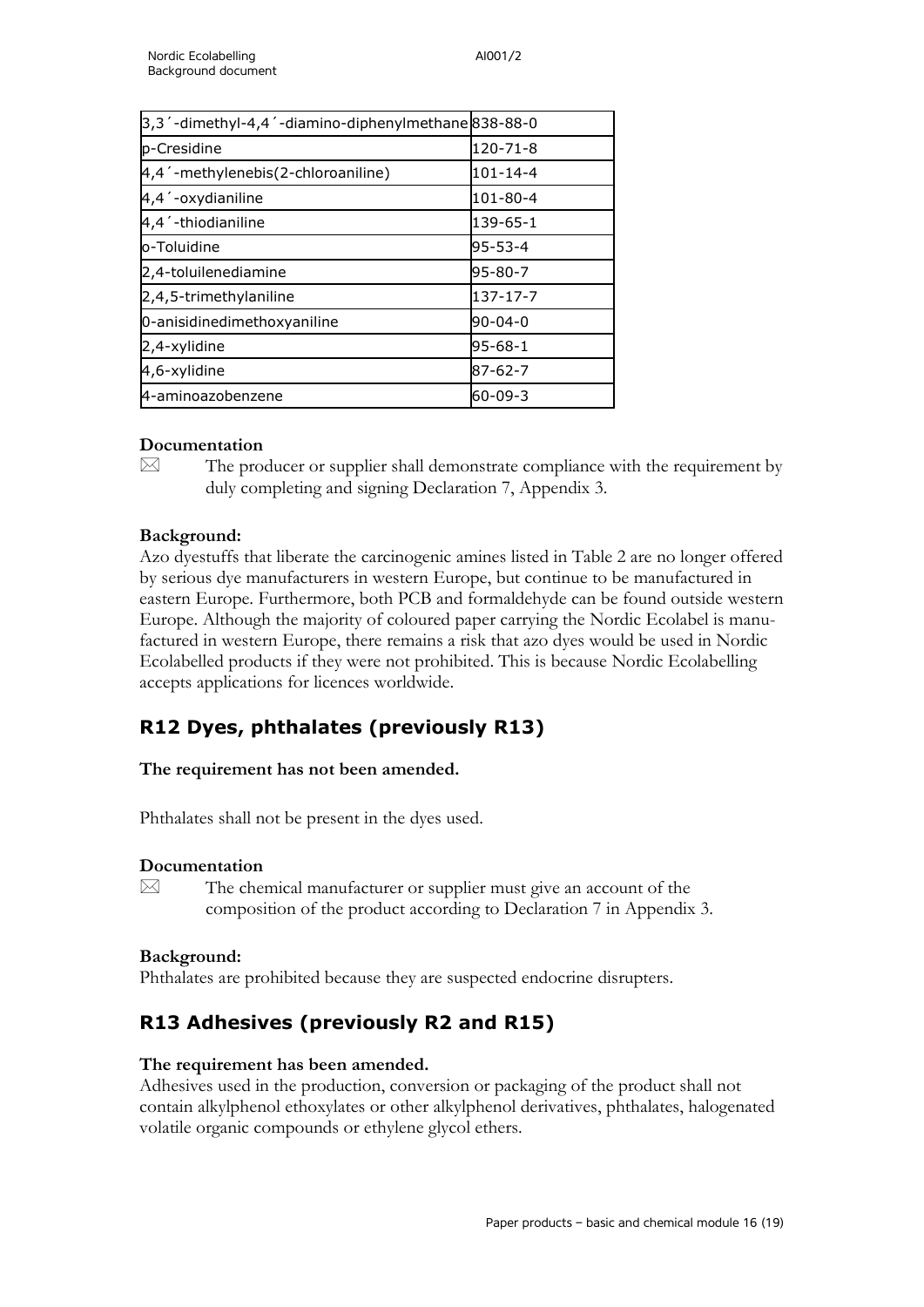Adhesives carrying the Nordic Ecolabel are approved, provided that the trade name and licence number are specified.

#### **Documentation**

 $\boxtimes$  The chemical manufacturer or supplier shall give an account of the composition and classification of the product by duly completing and signing Declaration 8 in Appendix 3 or provide documentation demonstrating that the adhesive is Nordic Ecolabelled.

#### **Background:**

The presence of phthalates in adhesives used in Nordic Ecolabelled paper is prohibited as phthalates are suspected of being endocrine disrupters. Halogenated solvents pose major problems for both the environment and in terms of issues of health and safety at work. Many chlorinated solvents have an ozone depleting effect; and some of them have been classed as carcinogenic. Halogenated solvents may also be toxic for aquatic organisms and do not easily degrade.

See R3 for requirements in respect of alkylphenol ethoxylates or other alkylphenol derivatives.

## **R14 GMO in starch products**

### **This is a new requirement.**

The use of starch products that derive from genetically modified material, e.g. certain potato and maize starches, is prohibited. The requirement specifies that this only applies to starches used in paper production.

### **Documentation**

 $\boxtimes$  The producer or supplier shall demonstrate compliance with the requirement by duly completing and signing Declaration 9, Appendix 3.

### **Background:**

In addition to discussion of the traditional environmental issues arising from paper production, a debate concerning GMO has flared up in recent years. The currency of this debate has increased as the genetically modified potato Amflora, intended for use in the production of starch for, primarily, the paper industry, gained the approval of the EU at the beginning of February 2010. BASF Plant Science expect commercial cultivation to begin during 2010. (BASF)

The term "genetically modified organism" (GMO) refers to a living organism that has had its characteristics altered using techniques of gene manipulation, i.e. using other methods than those used in traditional plant breeding. A plant may have been given characteristics from another plant or organism by means of the transplantation of genetic material. This also occurs in traditional plant breeding, but the new method is undertaken under laboratory conditions. The method is quicker and more exact, as well as enabling more "crossings over" than the old method. The new characteristics may include an altered nutrient content or an ability to withstand cold, insect infestations or dry periods. Within the field of agriculture GMO may occur in two mains sorts of products: GMO used in industry (for example, starch from GMO potatoes); and GMOs used in animal feed or food for human consumption.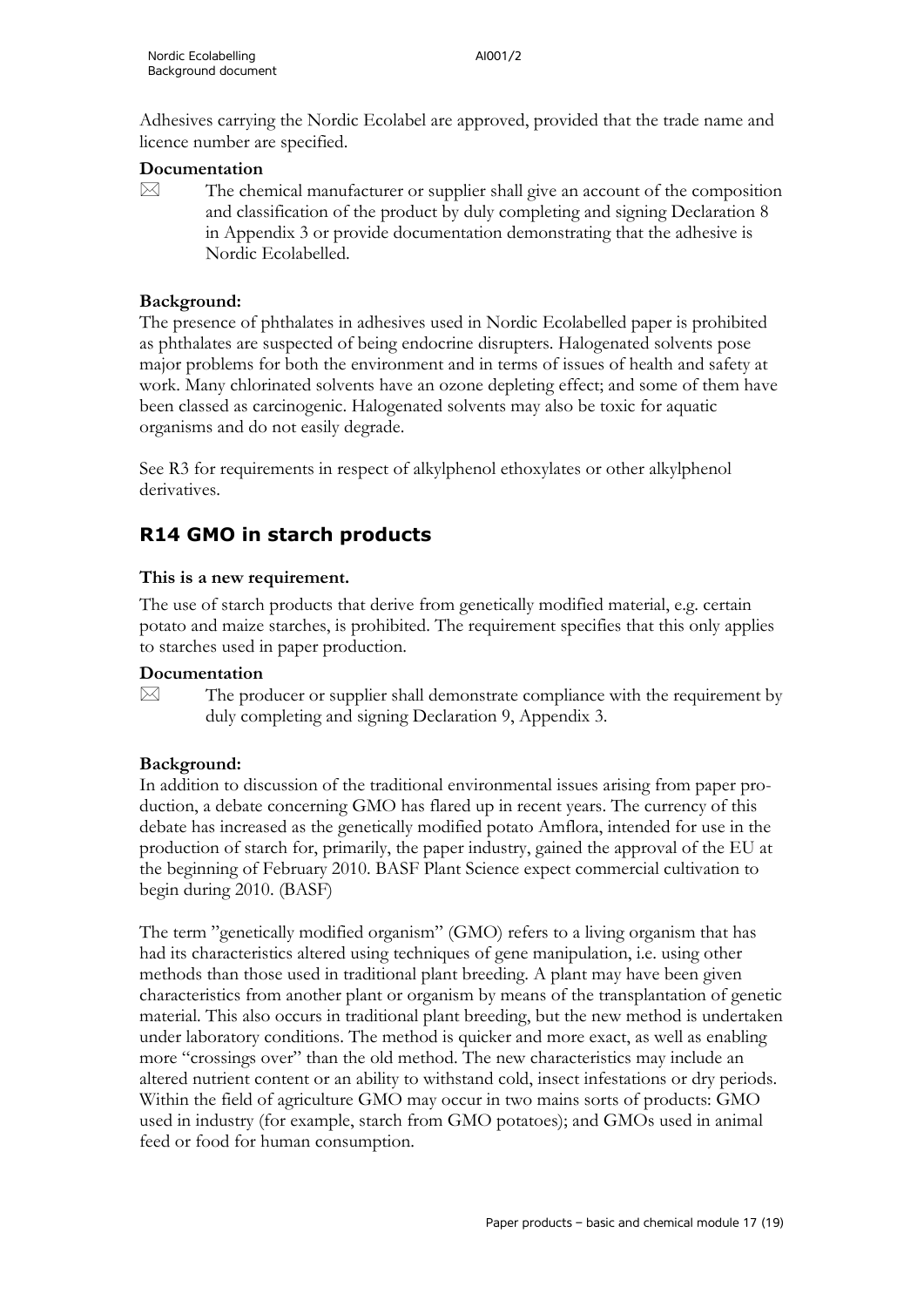Genetically modified organisms, GMO, are regulated within the EU by common legislation that all member states must follow. The purpose of the legislation is to protect the health of people and animals as well as the environment. Legislation requires that an analysis is performed of potential risks to health and the environment and that the consequences of any potentially harmful effects are evaluated before approval may be granted.

All activities connected with GMO require the permission of regulators. It is obligatory to provide information in an application or approval regarding the organisms origin, details of the gene added to the organism's genetic material, the characteristics of the organism and possible effects on health and the environment. (Ministry of Agriculture)

The risks involved in genetic technology are a matter of contention. According to the WHO the relevant issues arising from the use of techniques of genetic modification are: the risk that genetically modified organisms spread their genes to wild populations; the continued presence of GMO following harvest; the sensitivity of non-targeted organisms to GMO; threats to genetic stability; a decline in biodiversity; and an increase in the use of chemicals in agriculture.

Regulation 1830/2003 of the European Parliament and of the Council (Concerning the traceability and labelling of genetically modified organisms and the traceability of food and feed products produced from genetically modified organisms and amending) stipulates requirements placed on the labelling and traceability of food products composed of GMO, or that contain, or are produced with the help of, GMO. All products composed of, or containing, or manufactured using, GMO must be labelled as such. The progress of GMO throughout the process of manufacturing must be traceable.

For products consisting of or containing GMOs, operators shall ensure that:

a) for pre-packaged products consisting of, or containing GMOs, the words "This product contains genetically modified organisms" or "This product contains genetically modified [name of organism(s)]" appear on a label;

b) for non-pre-packaged products offered to the final consumer the words "This product contains genetically modified organisms" or "This product contains genetically modified [name of organism(s)]" shall appear on, or in connection with, the display of the product.

Definitions of genetically modified products differ between the EU and the rest of the world. The EU defines a product as genetically modified whenever techniques of genetic modification have been used in the manufacturing of a product, even if the product itself is identical to a product produced using traditional methods only. Such products must be labelled as GMO when imported to the EU, according to the prevailing legislation. However, this regulation is often neglected as no such labelling is required in the country of origin, e.g. the USA. (Cogem). Consequently, it is difficult, as things stand, to know if an imported starch is genetically modified or not.

Three major starch suppliers in the Nordic countries were contacted for the purposes of the consultation round. No requests for GMO starch had been received from Nordic paper manufacturers and the importation of GMO starch from the United States had not been a matter of current interest. The market situation has changed as a result of the EU